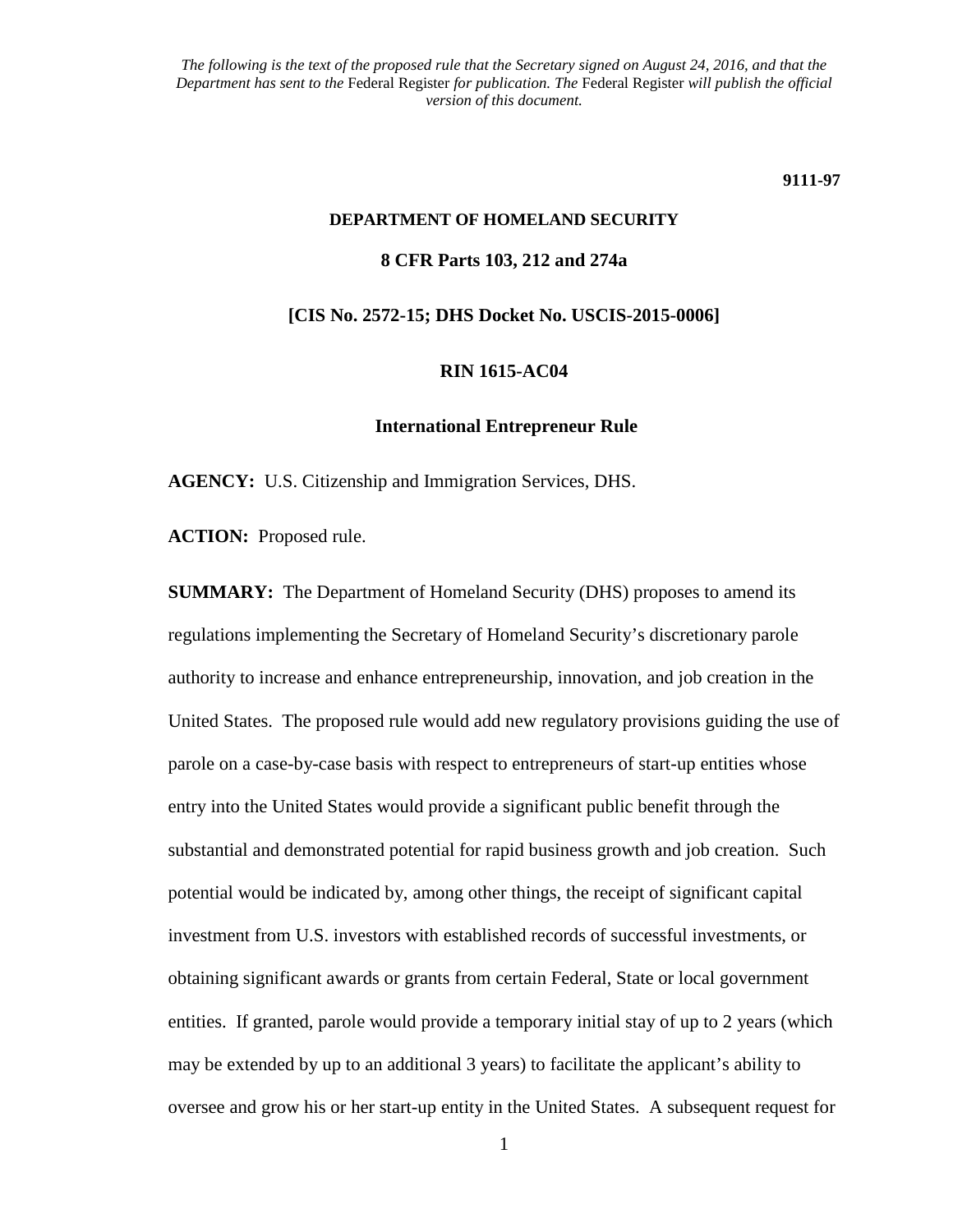re-parole would be considered only when the entrepreneur and his or her start-up entity continues to provide a significant public benefit as evidenced by substantial increases in capital investment, revenue, or job creation. DHS believes that a regulatory process for seeking and granting parole in this business-creation context—including by establishing criteria for evaluating individual parole applications on a case-by-case basis—is important given the complexities involved in such adjudications and the need for guidance regarding the general criteria for eligibility by the start-up entrepreneurs, entities, and investors involved.

**DATES:** Written comments must be received on or before [Insert date 45 days from date of publication in the FEDERAL REGISTER].

**ADDRESSES:** You may submit comments, identified by DHS Docket No.

USCIS-2015-0006, by any one of the following methods:

- Federal eRulemaking Portal: http://www.regulations.gov. Follow the Web site instructions for submitting comments.
- E-mail: You may submit comments directly to U.S. Citizenship and Immigration Services (USCIS) by e-mail at uscisfrcomment@dhs.gov. Please include DHS docket number USCIS-2015-0006 in the subject line of the message.
- Mail: You may submit comments directly to USCIS by mail by sending correspondence to Samantha Deshommes, Chief, Regulatory Coordination Division, Office of Policy and Strategy, U.S. Citizenship and Immigration Services, Department of Homeland Security, 20 Massachusetts Avenue, NW, Washington, DC 20529. To ensure proper handling, please reference DHS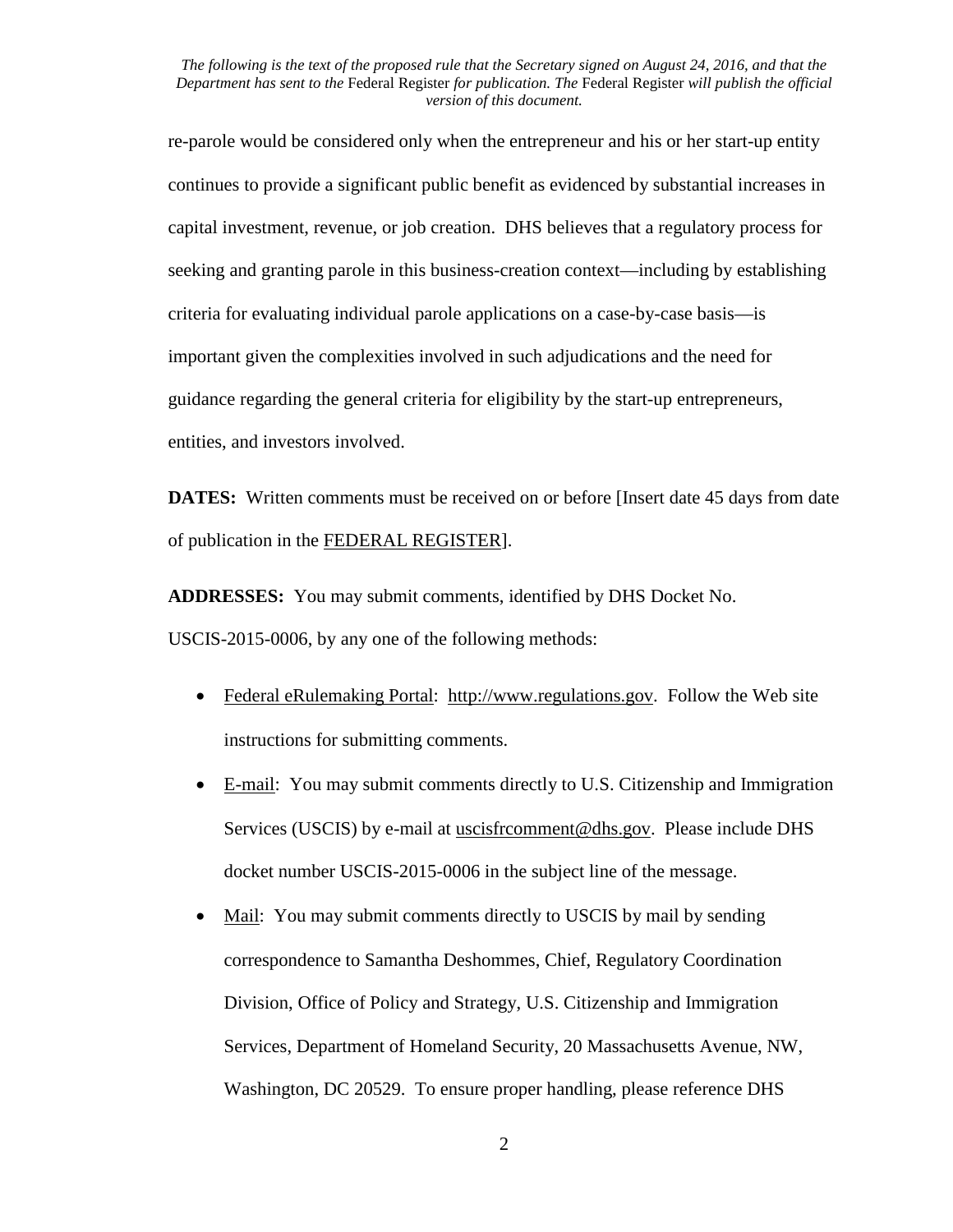Docket No. USCIS-2015-0006 in your correspondence. This mailing address may be used for paper, disk, or CD-ROM submissions.

• Hand Delivery/Courier: You may submit comments directly to USCIS through hand delivery to: Samantha Deshommes, Chief, Regulatory Coordination Division, Office of Policy and Strategy, U.S. Citizenship and Immigration Services, Department of Homeland Security, 20 Massachusetts Avenue, NW.,

Washington, DC 20529; Telephone (202) 272-8377. To ensure proper handling,

please reference DHS Docket No. USCIS-2015-0006 in your correspondence.

## **FOR FURTHER INFORMATION CONTACT:** Steven Viger, Adjudications Officer,

Office of Policy and Strategy, U.S. Citizenship and Immigration Services, Department of

Homeland Security, 20 Massachusetts Avenue, NW., Suite 1100, Washington, DC

20529-2140; Telephone (202) 272-8377.

## **SUPPLEMENTARY INFORMATION:**

## **Table of Contents**

- **I. Public Participation**
- **II. Executive Summary**
- A. Purpose of the Regulatory Action
- B. Legal Authority
- C. Summary of Proposed Amendments
- D. Costs and Benefits
- **III. Background**
- A. Discretionary Parole Authority
- B. Historical Uses of Parole

C. Significant Public Benefit of Attracting Foreign Entrepreneurs to the United **States** 

D. Proposal for Parole for Entrepreneurs

## **IV. Proposed Changes**

- A.Overview of Parole for Entrepreneurs
- B.Criteria for Initial Parole
- 1. Recent Formation of a Start-Up Entity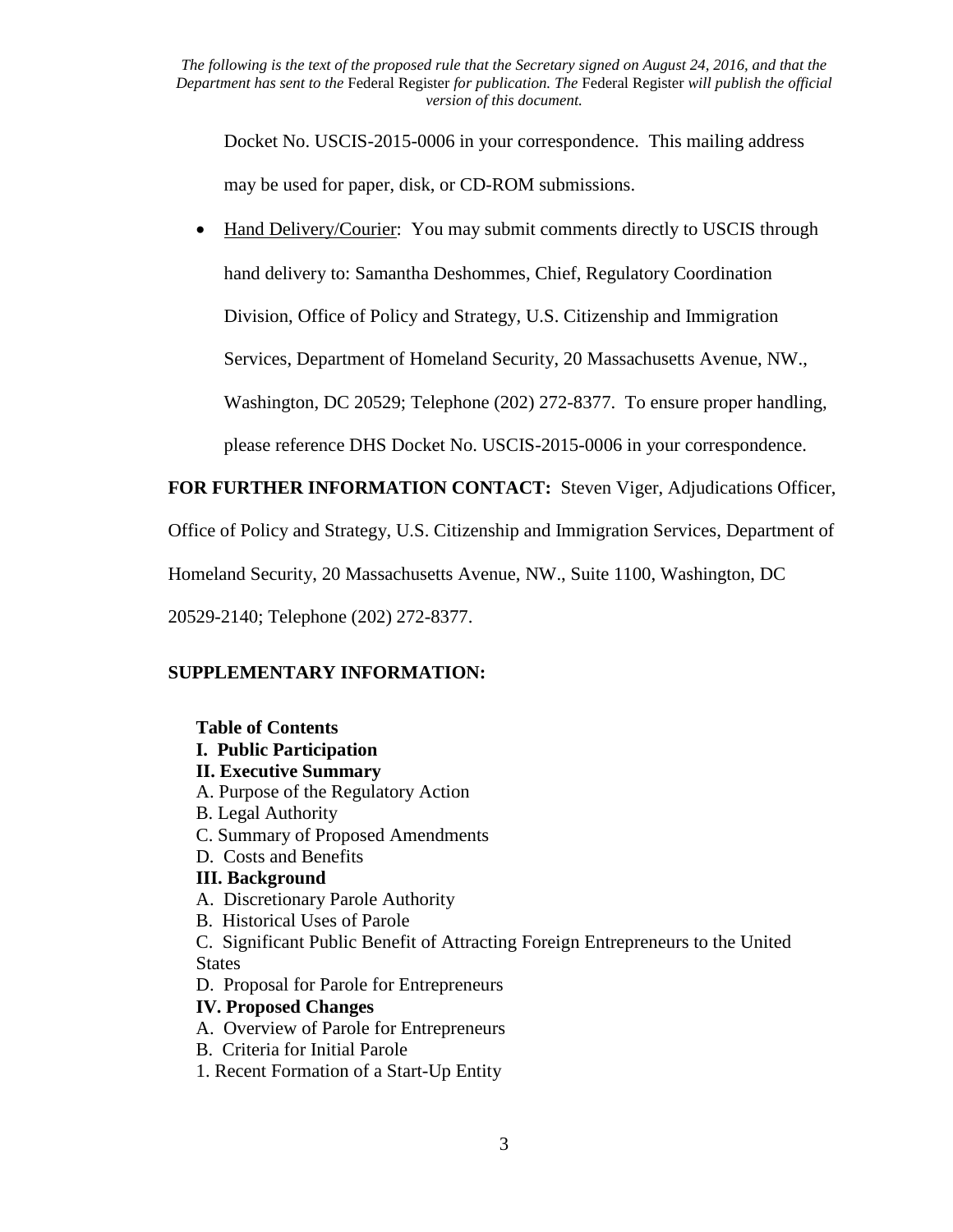2. Applicant is an Entrepreneur Who is Well-Positioned to Advance the Entity's Business

- 3. Capital Investment or Government Funding Criteria
- C. Application Requirements for Initial Period of Parole
- 1. Filing the Application for Entrepreneur Parole (Form I-941)
- 2. Requirement to Appear for Submission of Biometric Information
- 3. Income-Related Condition on Parole
- 4. Adjudication of Applications
- 5. Limitation on Number of Entrepreneur Parolees Per Start-Up Entity
- 6. Authorized Period for Initial Grant of Entrepreneur Parole
- 7. Spouses and Minor Children
- D. Employment Authorization
- 1. Employment Authorization Incident to Parole With a Specific Employer
- 2. Employment Authorization Eligibility for Spouses
- 3. Documentation for Employment Eligibility Verification (Form I-9)
- 4. Technical Changes
- E. Material Change Reporting
- F. Re-Parole
- 1. Criteria for Re-Parole
- 2. Application Requirements for Re-Parole
- 3. Ensuring Continuous Employment Authorization
- G. Termination of Parole
- 1. Automatic Termination
- 2. Termination on Notice
- H. Automatic Adjustment of Investment and Revenue Amount Requirements
- I. Technical Change
- **V. Statutory and Regulatory Requirements**
- A.Unfunded Mandates Reform Act of 1995
- B.Small Business Regulatory Enforcement Fairness Act of 1996
- C.Executive Orders 12866 and 13563
- 1. Summary
- 2. Background and Purpose of the Proposed Rule
- 3. Population of Entrepreneurs Potentially Eligible
- 4. Costs
- 5. Benefits
- D. Regulatory Flexibility Act
- E. Executive Order 13132
- F. Executive Order 12988
- G. Paperwork Reduction Act

## **I. Public Participation**

DHS invites comments, data, and information from all interested parties,

including advocacy groups, nongovernmental organizations, community-based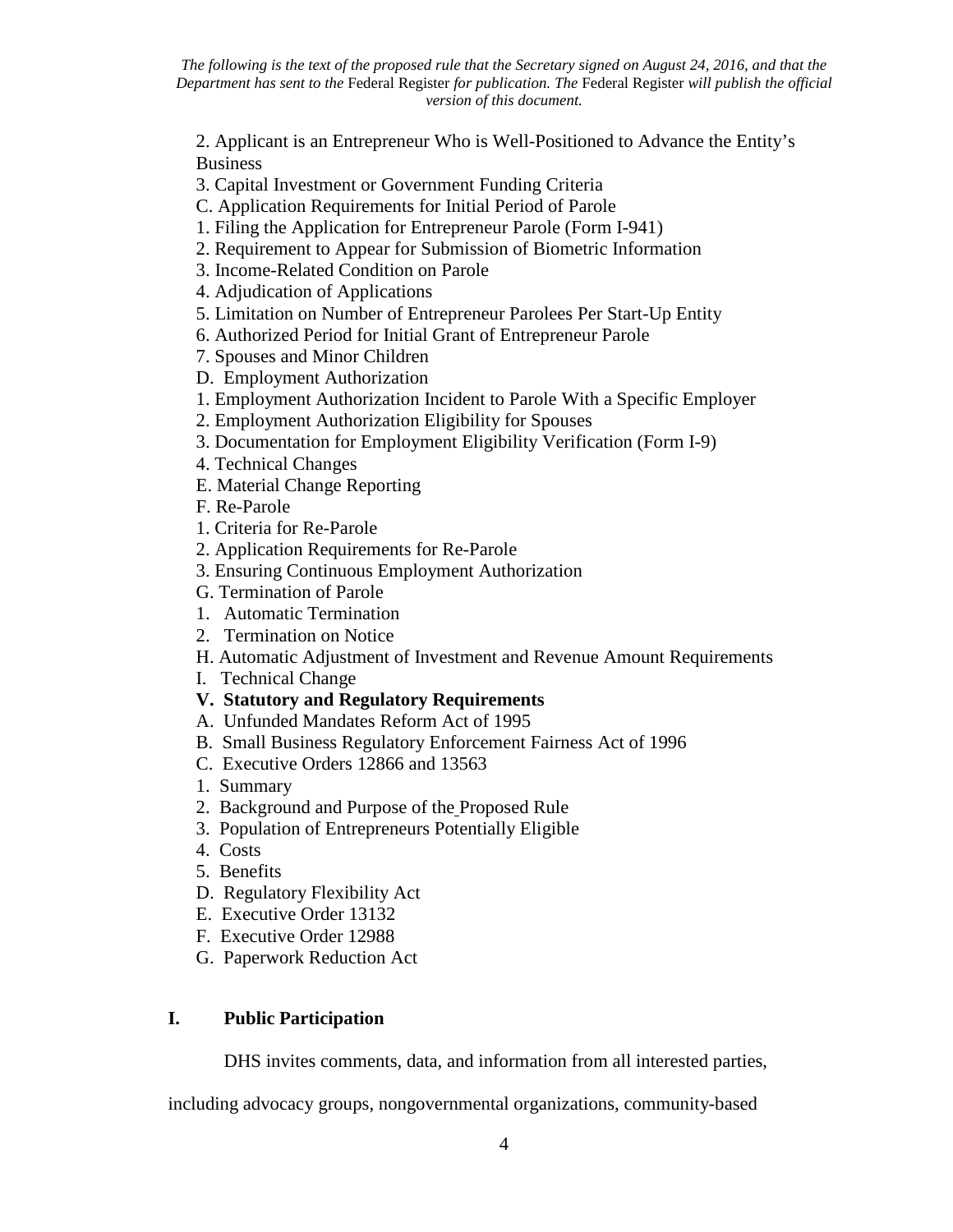organizations, entrepreneurs, investors, other entities in the entrepreneurial ecosystem of the United States, and legal representatives who specialize in immigration law on any and all aspects of this proposed rule. Comments that will provide the most assistance to DHS in developing these procedures will reference a specific portion of the proposed rule, explain the reason for any recommended change, and include data, information, or authorities that support such recommended change. DHS is generally seeking comments on:

A. Proposed filing requirements and procedures;

B. Proposed definitions and criteria for evaluating parole applications,

including investment, award, revenue, job creation, and alternative criteria;

C. Proposed conditions, including limits on the number of entrepreneur

parolees per start-up entity and time limits on parole periods;

D. Proposed provisions establishing employment authorization for entrepreneurs incident to parole;

E. Proposed provisions regarding termination of parole; and

F. Proposed opportunity to request re-parole, length of period for re-parole, and limitation on number of re-parole opportunities.

DHS also invites comments on the economic analysis supporting this rule and the proposed new parole request form for entrepreneurs.

Instructions: All submissions must include the agency name and the DHS Docket No. USCIS-2015-0006 for this rulemaking. Regardless of the method used for submitting comments or material, all submissions will be posted, without change, to the Federal eRulemaking Portal at http://www.regulations.gov, and will include any personal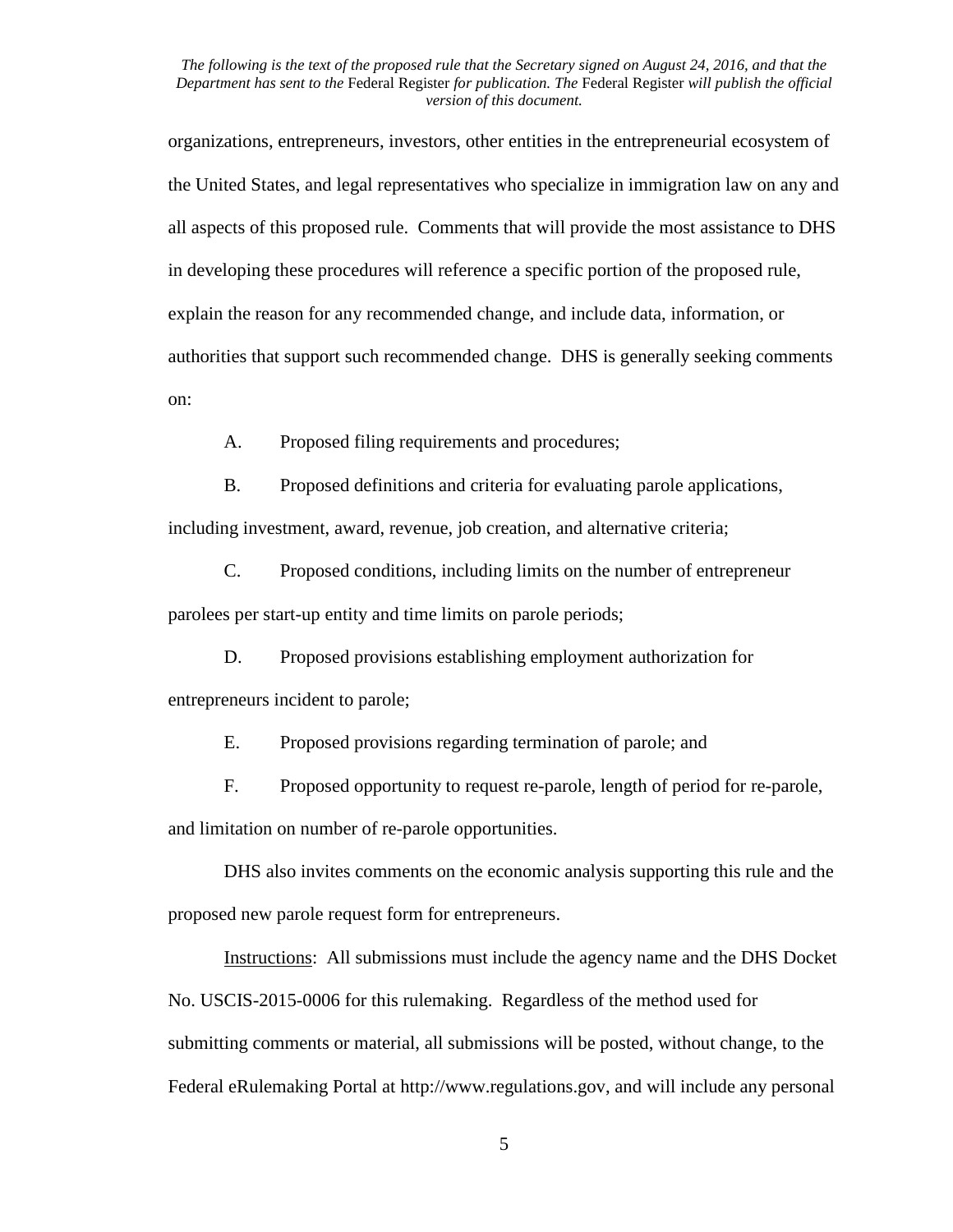information you provide. Therefore, submitting this information makes it public. You may wish to consider limiting the amount of personal information that you provide in any voluntary public comment submission you make to DHS. DHS may withhold information provided in comments from public viewing that it determines may impact the privacy of an individual or is offensive. For additional information, please read the Privacy Act notice that is available via the link in the footer of

http://www.regulations.gov.

Docket: For access to the docket to read background documents or comments received, go to http://www.regulations.gov.

### **II. Executive Summary**

#### A. Purpose of the Regulatory Action

Section 212(d)(5) of the Immigration and Nationality Act (INA), 8 U.S.C.

1182(d)(5), grants the Secretary of Homeland Security the discretionary authority to parole individuals into the United States, on a case-by-case basis, for urgent humanitarian reasons or significant public benefit. DHS proposes to amend its regulations implementing this authority to increase and enhance entrepreneurship, innovation, and job creation in the United States. As described in more detail below, the proposed rule would establish general criteria for the use of parole with respect to entrepreneurs of start-up entities whose entry into the United States would provide a significant public benefit through the substantial and demonstrated potential for rapid growth and job creation. In all cases, whether to parole a particular individual under this rule would be a discretionary determination that would be made on a case-by-case basis.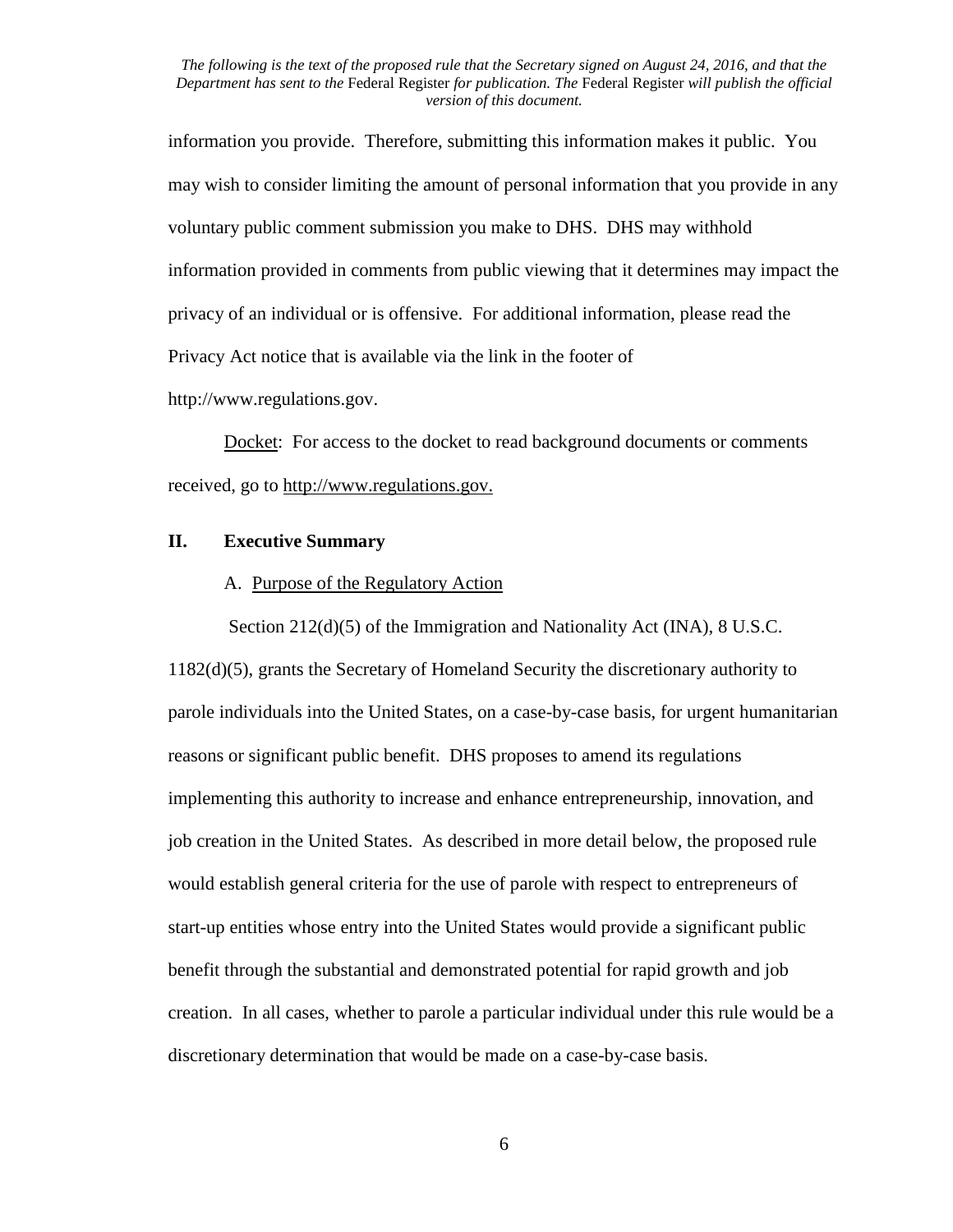Given the complexities involved in adjudicating applications in this context and the need for guidance regarding the criteria for exercising parole in this area, DHS has decided to establish by regulation the criteria for the case-by-case evaluation of parole applications filed by entrepreneurs of start-up entities. By including such criteria in regulation, as well as establishing application requirements that are specifically tailored to capture the necessary information for processing parole requests on this basis, DHS expects to facilitate the use of parole in this area.

As discussed, the proposed rule would establish criteria for seeking and obtaining parole based on the creation of a start-up entity in the United States. DHS proposes that to be considered for parole under this rule, an applicant would need to demonstrate that his or her parole would provide a significant public benefit because he or she is the entrepreneur of a new start-up entity in the United States that has significant potential for rapid growth and job creation. DHS proposes that such potential would be indicated by, among other things, the receipt of (1) significant capital financing from U.S. investors with established records of successful investments or (2) significant awards or grants from certain Federal, State or local government entities. DHS also proposes alternative criteria for applicants who partially meet the proposed thresholds for capital financing or government awards or grants and who can provide additional reliable and compelling evidence of their entities' significant potential for rapid growth and job creation. An applicant would qualify for further consideration by showing that he or she has a substantial ownership interest in such an entity, has an active and central role in the entity's operations, and would substantially further the entity's ability to engage in research and development or otherwise conduct and grow its business in the United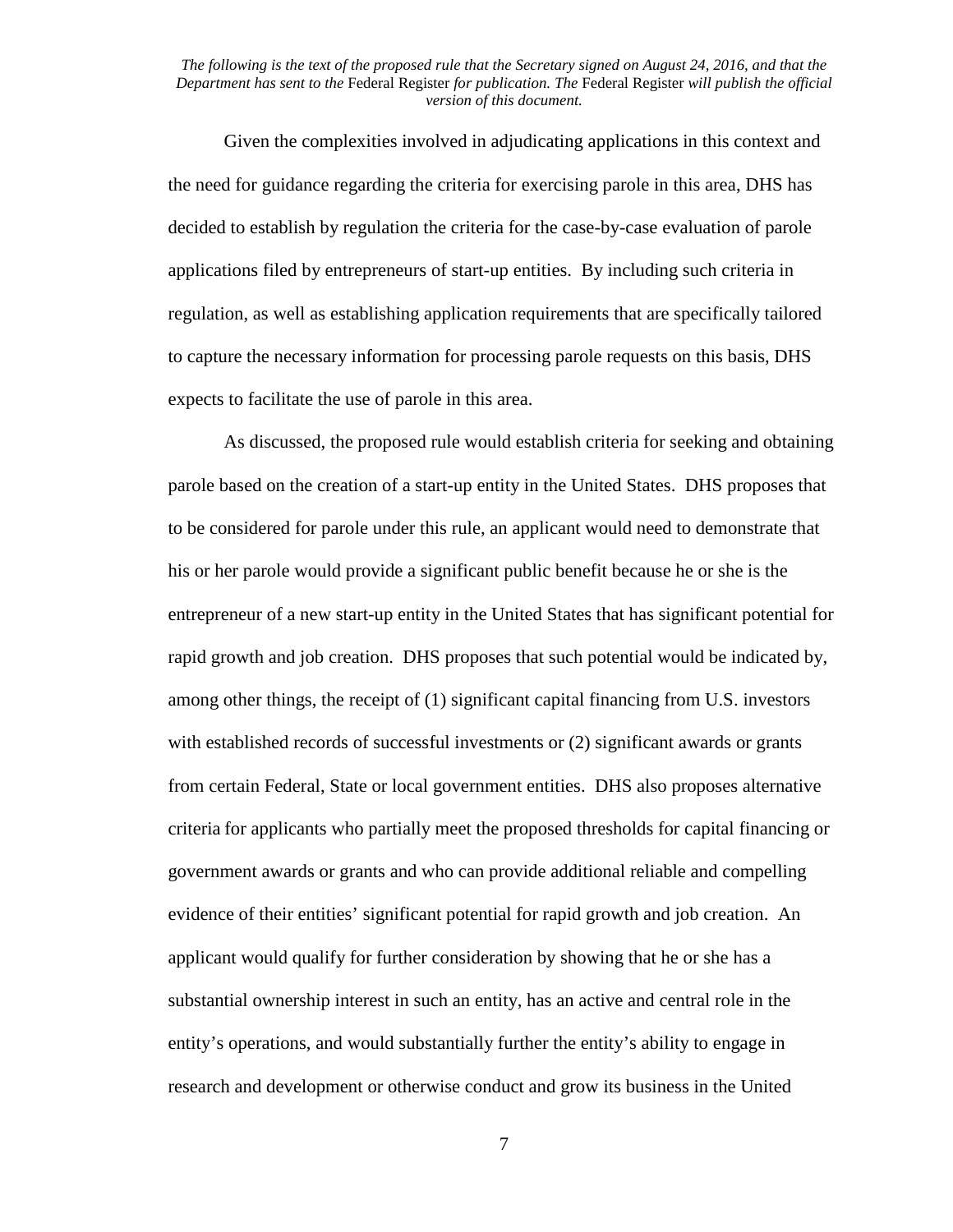States. The grant of parole is intended to facilitate the applicant's ability to oversee and grow the start-up entity.

DHS believes that this proposal would encourage foreign entrepreneurs to create and develop start-up entities with high growth potential in the United States, which are expected to facilitate research and development in the country, create jobs for U.S. workers, and otherwise benefit the U.S. economy through increased business activity, innovation and dynamism. Particularly in light of the complex considerations involved in entrepreneur-based parole requests, DHS also believes that this proposal will provide a transparent framework by which DHS will exercise its discretion to adjudicate such requests on a case-by-case basis under section  $212(d)(5)$  of the INA, 8 U.S.C. 1182(d)(5).

#### B. Legal Authority

The Secretary of Homeland Security's authority for the proposed regulatory amendments can be found in various provisions of the immigration laws. Section 402(4) of the Homeland Security Act of 2002 (HSA), Public Law 107-296, 116 Stat. 2135, 6 U.S.C. 202(4), provides the Secretary the authority to administer and enforce the immigration and nationality laws. Sections  $103(a)(1)$  and (3) of the INA, 8 U.S.C. 1103(a)(1), (3), expressly authorize the Secretary to establish rules and regulations governing parole. Section  $212(d)(5)$  of the INA, 8 U.S.C.  $1182(d)(5)$ , vests in the Secretary the discretionary authority to grant parole for urgent humanitarian reasons or significant public benefit to applicants for admission on a case-by-case basis.<sup>[1](#page-7-0)</sup> Section

<span id="page-7-0"></span><sup>&</sup>lt;sup>1</sup> In sections 402 and 451 of the HSA, Congress transferred from the Attorney General to the Secretary of Homeland Security the general authority to enforce and administer the immigration laws, including those pertaining to parole. In accordance with section 1517 of title XV of the HSA, any reference to the Attorney General in a provision of the INA describing functions transferred from the Department of Justice to DHS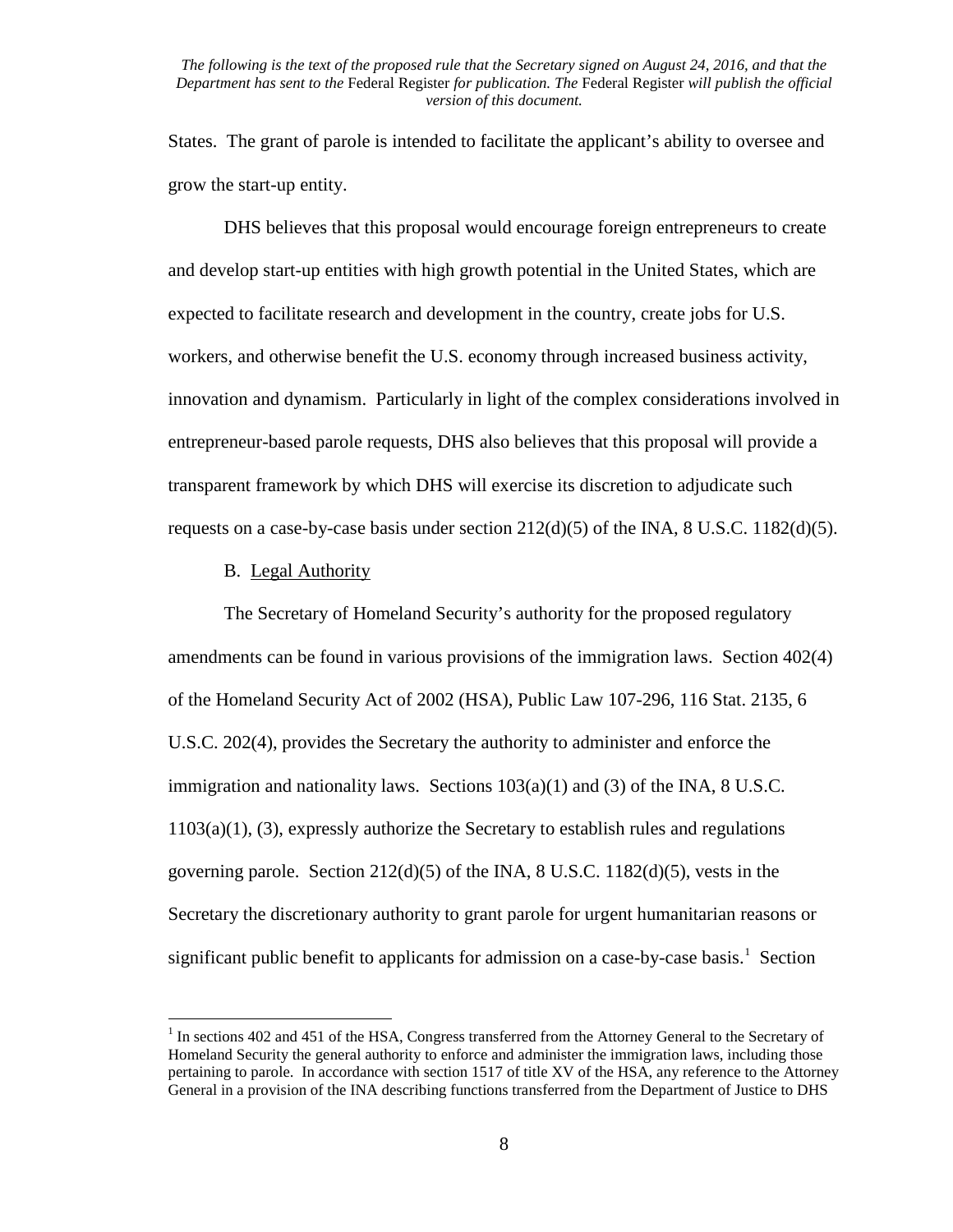$274A(h)(3)(B)$  of the INA, 8 U.S.C. 1324a(h)(3)(B), recognizes the Secretary's general authority to extend employment authorization to noncitizens in the United States. And section  $101(b)(1)(F)$  of the HSA, 6 U.S.C.  $111(b)(1)(F)$ , establishes as a primary mission of DHS the duty to "ensure that the overall economic security of the United States is not diminished by efforts, activities, and programs aimed at securing the homeland."

#### C.Summary of Proposed Amendments

l

DHS is proposing to add a new section 8 CFR 212.19 to provide guidance with respect to the use of parole for entrepreneurs of start-up entities based upon significant public benefit. An individual seeking to operate and grow his or her start-up entity in the United States would generally need to demonstrate the following to be considered for a discretionary grant of parole under this proposed rule:

- 1. Formation of New Start-Up Entity. The applicant has recently formed a new entity in the United States that has lawfully done business since its creation and has substantial potential for rapid growth and job creation. DHS proposes that an entity may be generally considered recently formed if it was created within the 3 years preceding the date of the filing of the initial parole application.
- 2. Applicant is an Entrepreneur. The applicant is an entrepreneur of the start-up entity who is well-positioned to advance the entity's business. DHS proposes that an applicant may generally meet this standard by providing evidence that he or she: (1) possesses a significant (at least 15 percent) ownership interest in the

<sup>&</sup>quot;shall be deemed to refer to the Secretary" of Homeland Security. See 6 U.S.C. 557 (codifying the HSA, tit. XV, section 1517). Authorities and functions of DHS to administer and enforce the immigration laws are appropriately delegated to DHS employees and others in accordance with section 102(b)(1) of the HSA, 6 U.S.C. 112(b)(1); section 103(a) of the INA, 8 U.S.C. 1103(a); and 8 CFR 2.1.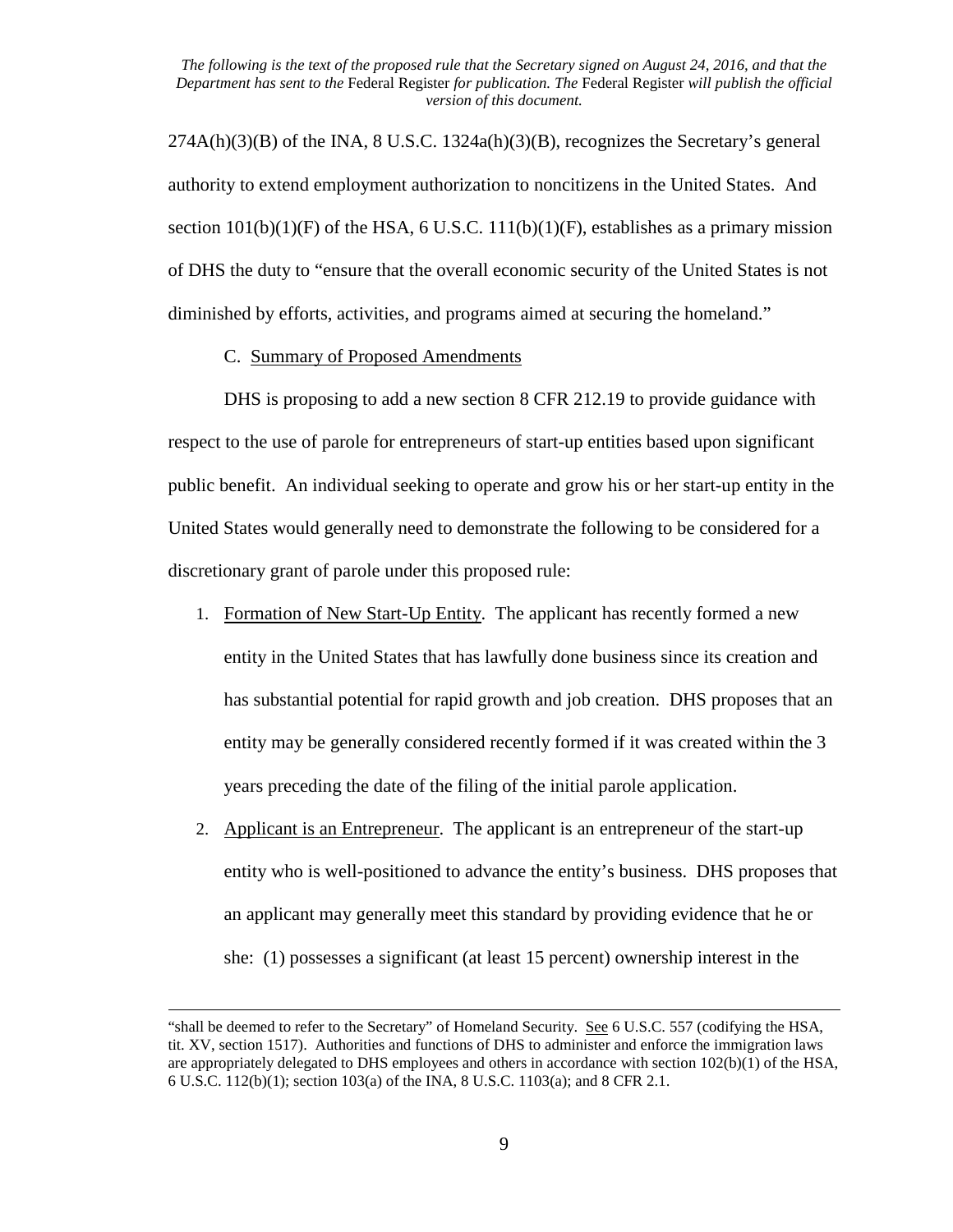entity at the time of adjudication of the initial grant of parole; and (2) has an active and central role in the operations and future growth of the entity, such that his or her knowledge, skills, or experience would substantially assist the entity in conducting and growing its business in the United States. Such an applicant cannot be a mere investor.

- 3. Significant U.S. Capital Investment or Government Funding. The applicant can further validate, through reliable supporting evidence, the entity's substantial potential for rapid growth and job creation. DHS proposes that an applicant may be able to satisfy this criterion in one of several ways:
	- a. Investments from established U.S. investors. The applicant may show that the entity has received significant investment of capital from certain qualified U.S. investors with established records of successful investments. DHS proposes that an applicant would generally be able to meet this standard by demonstrating that the start-up entity has received investments of capital totaling \$345,000 or more from established U.S. investors (such as venture capital firms, angel investors, or start-up accelerators) with a history of substantial investment in successful start-up entities.
	- b. Government grants. The applicant may show that the start-up entity has received significant awards or grants from Federal, State or local government entities with expertise in economic development, research and development, and/or job creation. DHS proposes that an applicant would generally be able to meet this standard by demonstrating that the start-up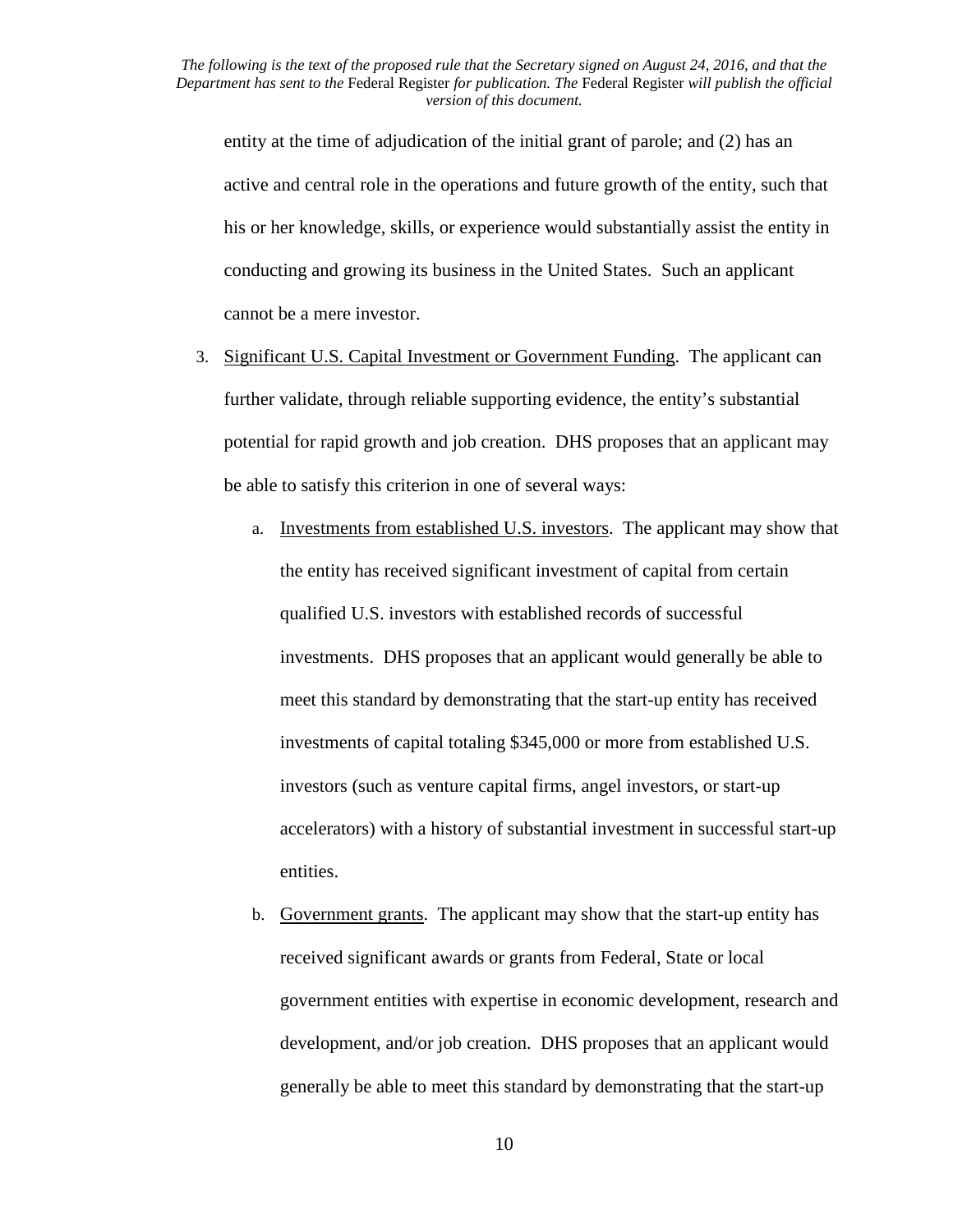> entity has received monetary awards or grants totaling \$100,000 or more from government entities that typically provide such funding to U.S. businesses for economic, research and development, or job creation purposes.

c. Alternative criteria. DHS further proposes alternative criteria under which an applicant who partially meets one or more of the above sub-criteria related to capital investment or government funding may be considered for parole under this rule if he or she provides additional reliable and compelling evidence that his or her entry would provide a significant public benefit to the United States. Such evidence would need to serve as a compelling validation of the entity's substantial potential for rapid growth and job creation.

DHS proposes that an applicant who meets the above criteria (and his or her spouse and minor, unmarried children, if any) generally may be considered under this rule for a discretionary grant of parole lasting up to 2 years based on the significant public benefit that would be provided by the applicant's (or family's) parole into the United States. An applicant would be required to file a new application specifically tailored for entrepreneurs to demonstrate eligibility for parole based upon significant public benefit under this rule, along with proposed fees. Applicants would also be required to appear for collection of biometric information. DHS further proposes that no more than three entrepreneurs may receive parole with respect to any one qualifying entity.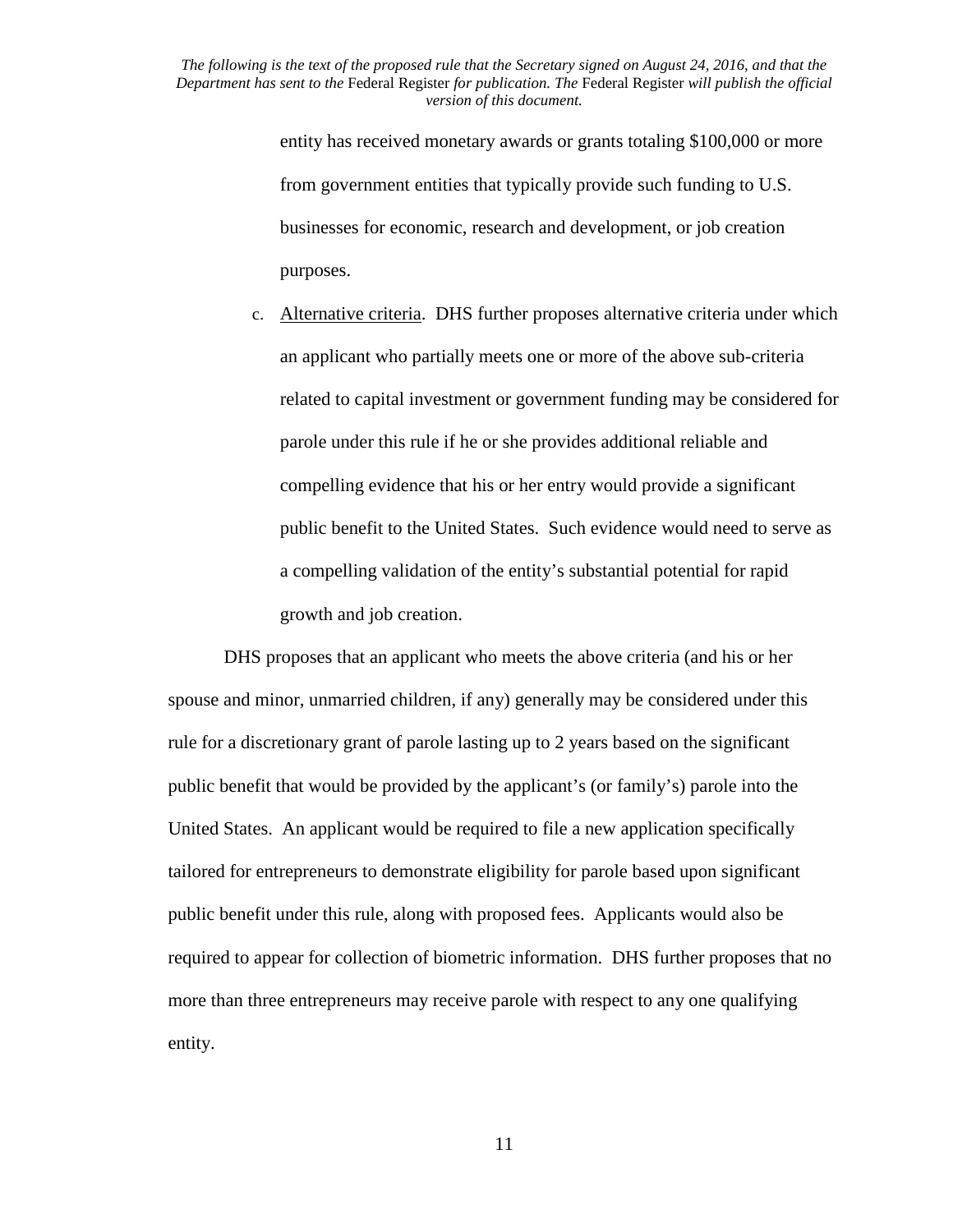USCIS adjudicators would be required to consider the totality of the evidence, including evidence obtained by USCIS through background checks and other means, to determine whether the applicant has satisfied the above criteria, whether the specific applicant's parole would provide a significant public benefit, and whether negative factors exist that warrant denial of parole as a matter of discretion. To grant parole, adjudicators would be required to conclude, based on the totality of the circumstances, that both: (1) the applicant's parole would provide a significant public benefit, and (2) the applicant merits a grant of parole as a matter of discretion.

DHS further proposes that if parole is granted, the entrepreneur would be authorized for employment incident to the grant of parole, but only with respect to the entrepreneur's start-up entity. The entrepreneur's spouse and children, if any, would not be authorized for employment incident to the grant of parole, but the entrepreneur's spouse, if paroled into the United States pursuant to 8 CFR 212.19, would be permitted to apply for employment authorization consistent with proposed  $8$  CFR 274a.12(c)(34). DHS retains the right to revoke any such grant of parole at any time as a matter of discretion or if the Department determines that parole no longer provides a significant public benefit, such as when the entity has ceased operations in the United States or DHS believes that the application involves fraud or misrepresentation.

As noted, the purpose of the proposed parole process is to provide qualified entrepreneurs of high-potential start-up entities in the United States with the improved ability to conduct research and development and expand the entities' operations in the United States so that our nation's economy may benefit from such development and expansion, including through increased capital expenditures, innovation and job creation.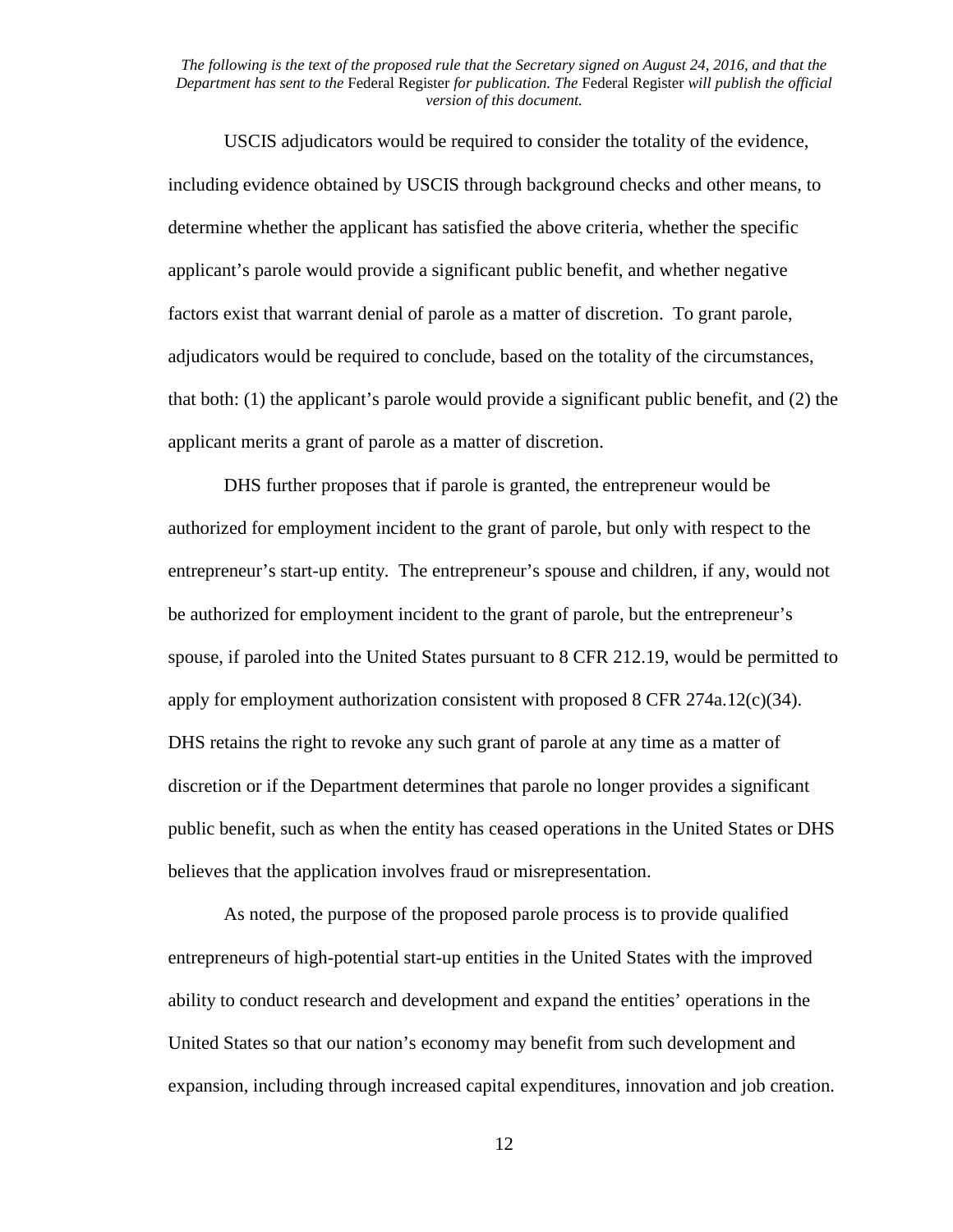DHS proposes to allow individuals granted parole under this rule to be considered for reparole for an additional period of up to 3 years if, and only if, they can demonstrate that their entities have shown signs of significant growth since the initial grant of parole and such entities continue to have substantial potential for rapid growth and job creation. As proposed, an applicant under this rule would generally need to demonstrate the following to be considered for a discretionary grant of an additional period of parole:

- 1. Continuation of Start-Up Entity. The entity continues to be a start-up entity as defined by the proposed rule. For purposes of seeking re-parole, an applicant would be able to meet this standard by showing that the entity: (a) has been lawfully operating in the United States during the period of parole; and (b) continues to have substantial potential for rapid growth and job creation.
- 2. Applicant Continues to Be an Entrepreneur. The applicant continues to be an entrepreneur of the start-up entity who is well-positioned to advance the entity's business. DHS proposes that an applicant may generally meet this standard by providing evidence that he or she: (a) continues to possess a significant (at least 10 percent) ownership interest in the entity; and (b) continues to have an active and central role in the operations and future growth of the entity, such that his or her knowledge, skills, or experience would substantially assist the entity in conducting and continuing to grow its business in the United States. This reduced ownership amount takes into account the need of some successful start-up entities to raise additional venture capital financing by selling ownership interest during their initial years of operation.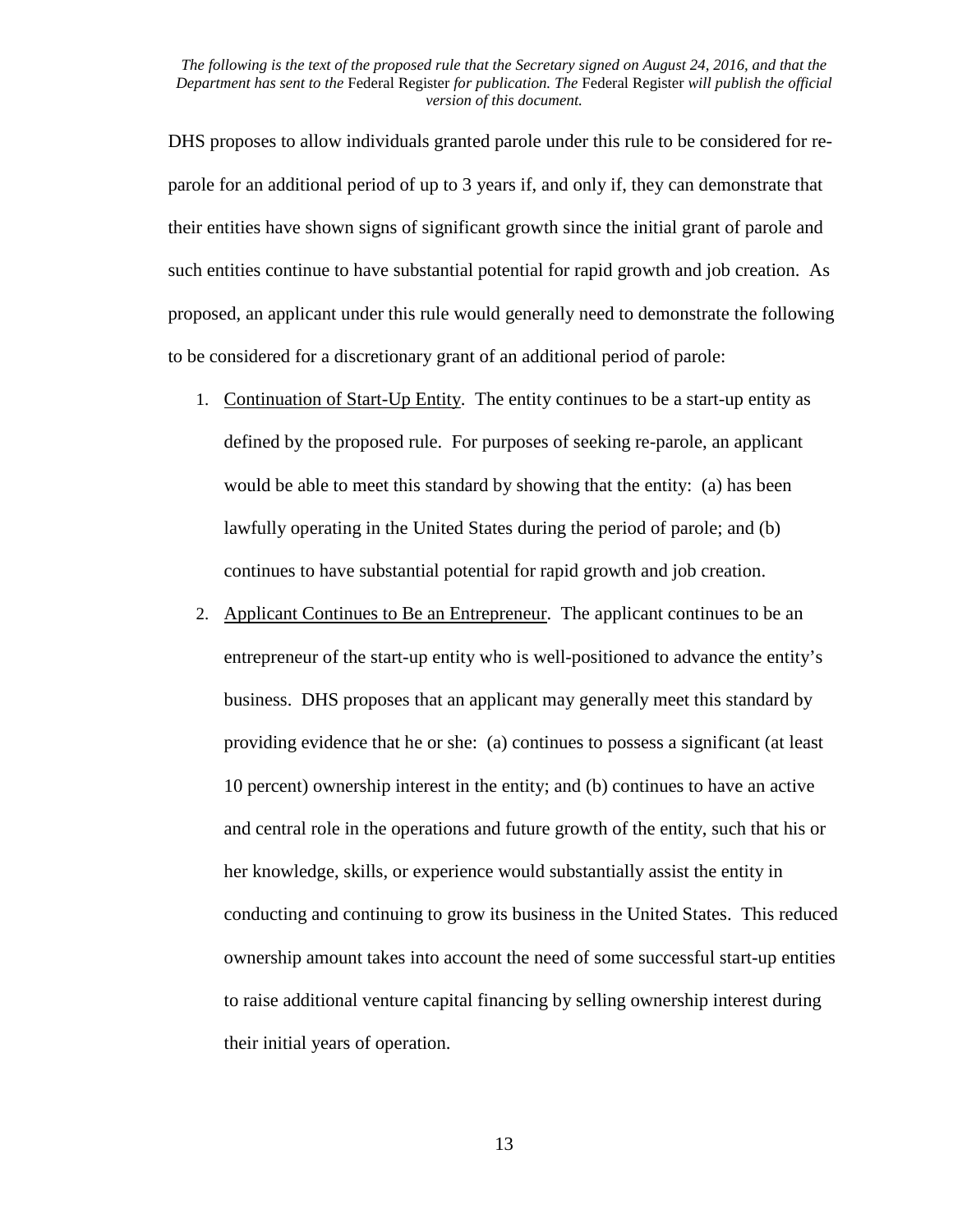- 3. Significant U.S. Investment/Revenue/Job Creation. The applicant can further validate, through reliable supporting evidence, the start-up entity's continued potential for rapid growth and job creation. DHS proposes that an applicant would be able to satisfy this criterion in one of several ways:
	- a. Investments from established U.S. investors. The applicant may show that during the initial period of parole the start-up entity received additional substantial investments of capital, including through qualified investments from U.S. investors with established records of successful investments; significant awards or grants from government entities that regularly provide such funding to start-up entities; or a combination of both. DHS proposes that an applicant would generally be expected to demonstrate that the entity received at least \$500,000 in additional qualifying funding during the initial parole period. As noted previously, any private investments must be made by qualified U.S. investors (such as venture capital firms, angel investors, or start-up accelerators) with a history of substantial investment in successful start-up entities. Government awards or grants must be from Federal, State or local government entities with expertise in economic development, research and development, and/or job creation.
	- b. Revenue generation. The applicant may show that the start-up entity has generated substantial and rapidly increasing revenue in the United States during the initial parole period. DHS proposes that an applicant would generally be expected to demonstrate that the entity reached at least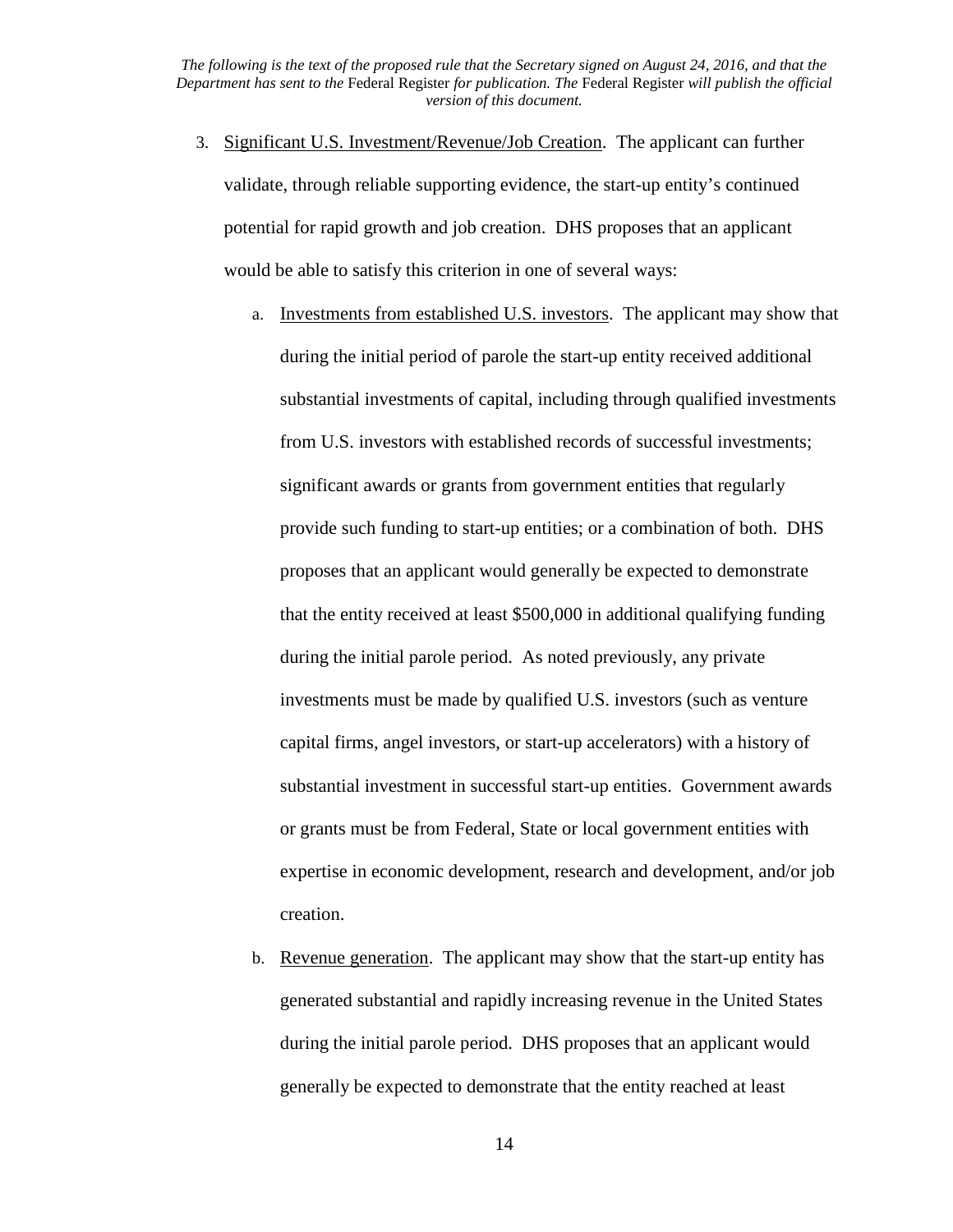> \$500,000 in annual revenue, with average annualized revenue growth of at least 20 percent, during the initial parole period.

- c. Job creation. The applicant may show that the start-up entity has demonstrated substantial job creation in the United States during the initial parole period. DHS proposes that an applicant would generally be expected to demonstrate that the entity created at least 10 full-time jobs for U.S. workers during the initial parole period.
- d. Alternative criteria. As with initial parole, DHS further proposes alternative criteria under which an applicant who partially meets one or more of the above sub-criteria related to capital investment, revenue generation, or job creation may be considered for re-parole under this rule if he or she provides additional reliable and compelling evidence that his or her parole would continue to provide a significant public benefit. As discussed above, such evidence would need to serve as a compelling validation of the entity's substantial potential for rapid growth and job creation.

DHS proposes that an applicant who generally meets the above criteria may be considered for one additional grant of parole to work with the same start-up entity based on the significant public benefit that would be served by his or her continued parole in the United States, if the applicant also merits a favorable exercise of discretion. If granted, re-parole may be for up to 3 years, for a total maximum period of 5 years for parole under 8 CFR 212.19. No more than three entrepreneurs (and their spouses and children) may receive such additional periods of parole with respect to any one qualifying entity.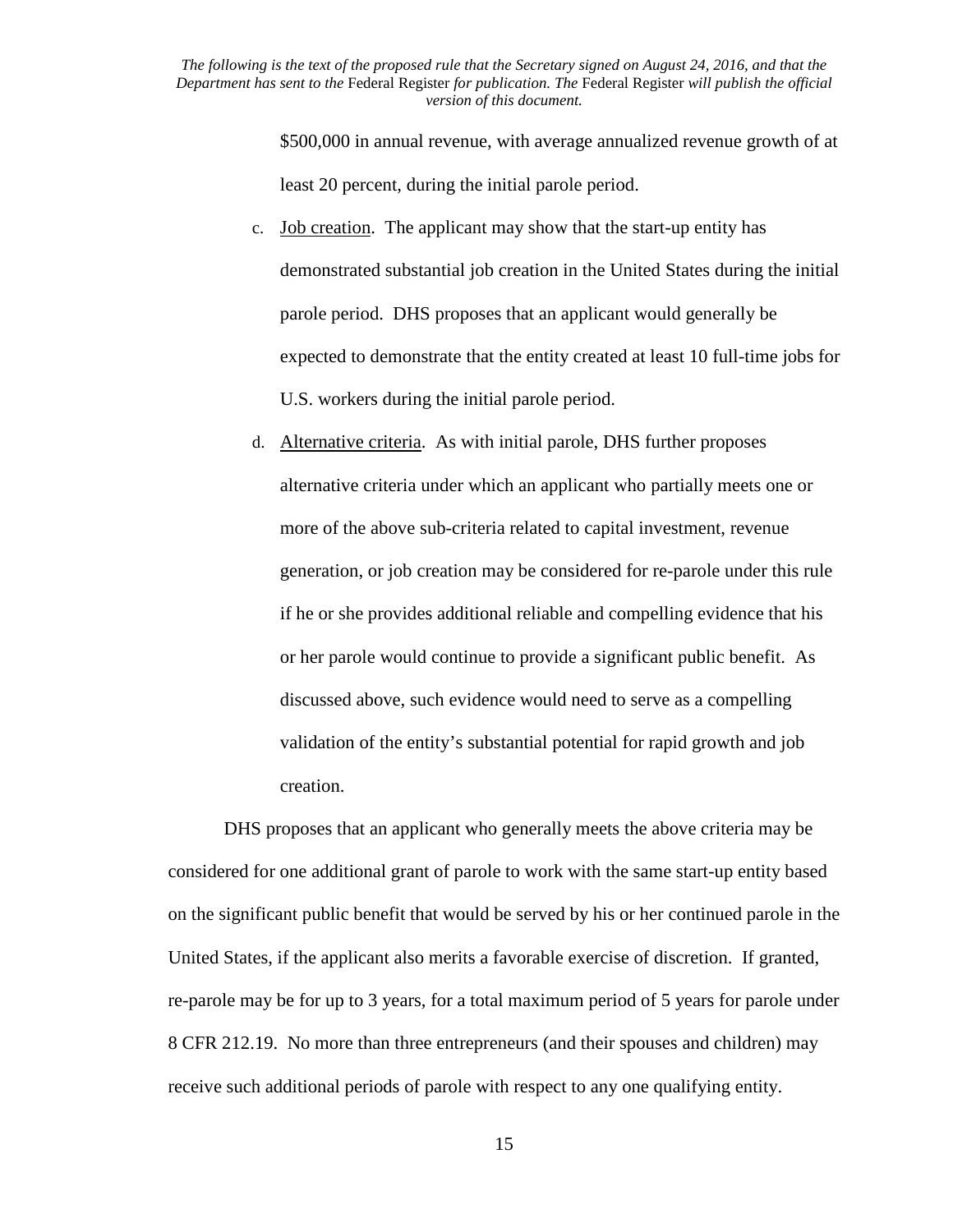As with initial parole applications, USCIS adjudicators would be required to consider the totality of the evidence, including evidence obtained by USCIS through verification methods, to determine whether the applicant has satisfied the above criteria and whether his or her continued parole would provide a significant public benefit. To re-parole, adjudicators would be required to conclude, based on the totality of the circumstances, both: (1) that the applicant's continued parole would provide a significant public benefit, and (2) that the applicant continues to merit parole as a matter of discretion. If re-paroled, DHS retains the right to revoke parole at any time as a matter of discretion or if the Department determines that parole no longer provides a significant public benefit, such as when the entity has ceased operations in the United States or DHS believes that the applicant committed fraud or made material misrepresentations.

Finally, DHS is proposing conforming changes to the employment authorization regulations at 8 CFR 274a.12(b) and (c), the employment eligibility verification regulations at 8 CFR 274a.2(b), and fee regulations at 8 CFR 103.7(b)(i). The proposed rule would amend 8 CFR 274a.12(b) by: (1) adding entrepreneur parolees to the classes of aliens authorized for employment incident to their immigration status or parole, and (2) providing for temporary employment authorization for those applying for re-parole. The proposed rule would amend 8 CFR 274a.12(c) by extending eligibility for employment authorization to the spouse of an entrepreneur paroled into the United States under 8 CFR 212.19. The proposed rule would amend 8 CFR 274a.2(b) by designating the entrepreneur's foreign passport and Arrival/Departure Record (Form I-94) indicating entrepreneur parole as acceptable evidence for employment eligibility verification (Form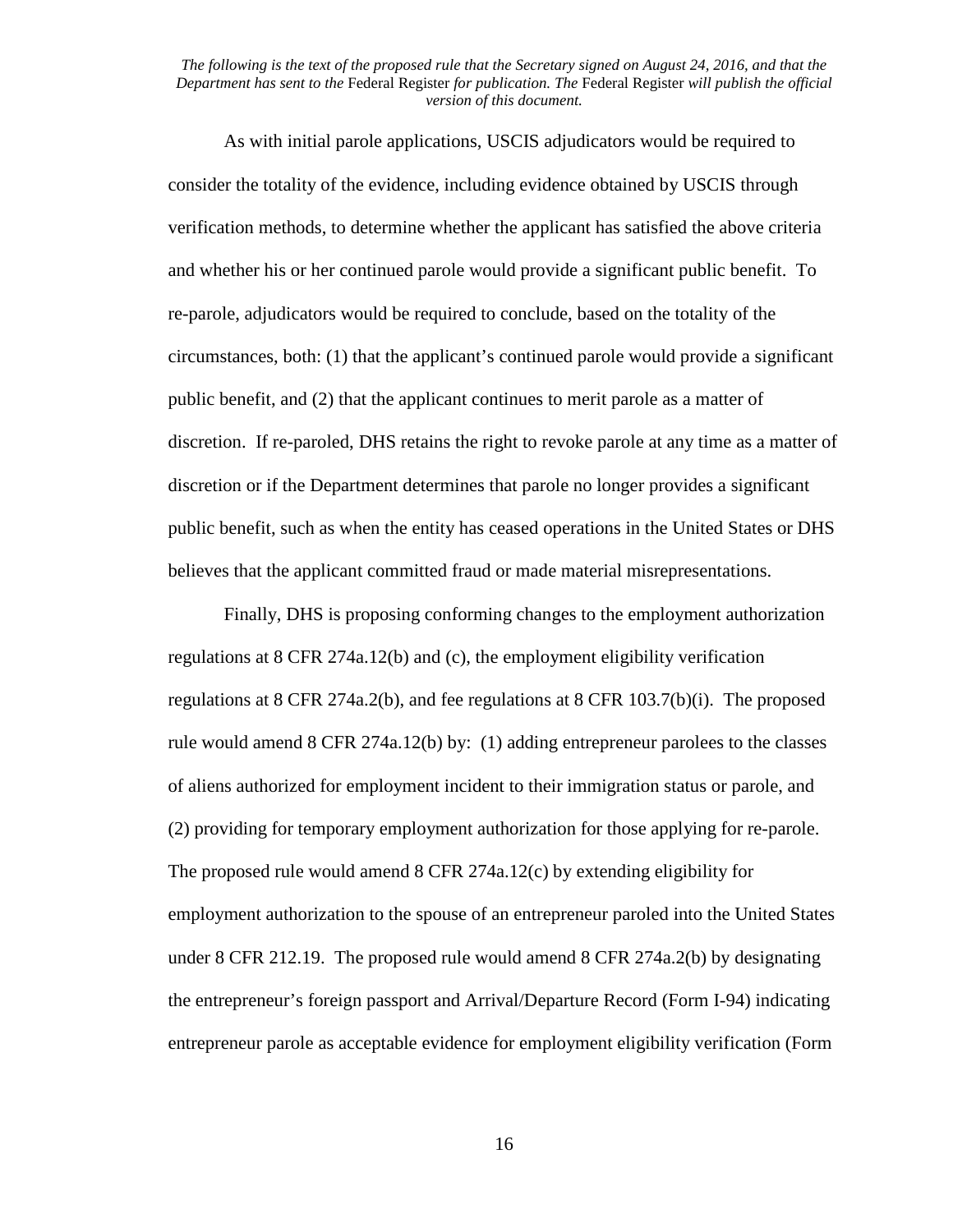I-9) purposes.<sup>[2](#page-16-0)</sup> Finally, the proposed rule would amend 8 CFR 103.7(b)(i) by including the fee for the new proposed application form.

D. Costs and Benefits

DHS does not anticipate that this rule, if finalized, would generate significant costs and burdens to private or public entities. Costs of the rule would stem from filing fees and opportunity costs associated with applying for parole, and the requirement that the entrepreneur alert DHS to any material changes.

DHS estimates that 2,940 entrepreneurs could be eligible for parole annually. Each applicant for parole would face a total filing cost—including the application form fee, biometric filing fee, travel costs, and associated opportunity costs—of \$1,480, resulting in a total cost of \$4,349,827 (undiscounted) for the first full year the rule could take effect and any subsequent year. Additionally, dependent family members (spouses and children) seeking parole with the principal applicant would be required to file an Application for Travel Document (Form I-131) and submit biographical information and biometrics. DHS estimates approximately 3,234 dependent spouses and children could seek parole based on the base estimate of 2,940 principal applicants. Each spouse and child 14 years of age and older seeking parole would face a total cost of \$550 per applicant, for a total aggregate cost of \$1,779,604.<sup>[3](#page-16-1)</sup> Additionally, spouses who apply for work authorization via a Form I-765 application would incur a total additional cost of

<span id="page-16-0"></span><sup>&</sup>lt;sup>2</sup> Additionally, DHS is also proposing a technical change to this section to add the Department of State (DOS) Consular Report of Birth Abroad (Form FS-240, or successor form) to the "List C" column of acceptable documents for Form I-9 purposes.

<span id="page-16-1"></span> $3$  For parole requests for children under the age of 14, only the filing fee will be required, as they do not appear for biometric collection. Applicants under the age of 14 and over the age of 79 are not required to be fingerprinted. However, they may still be required to attend a biometrics appointment in order to have their photograph and signature captured.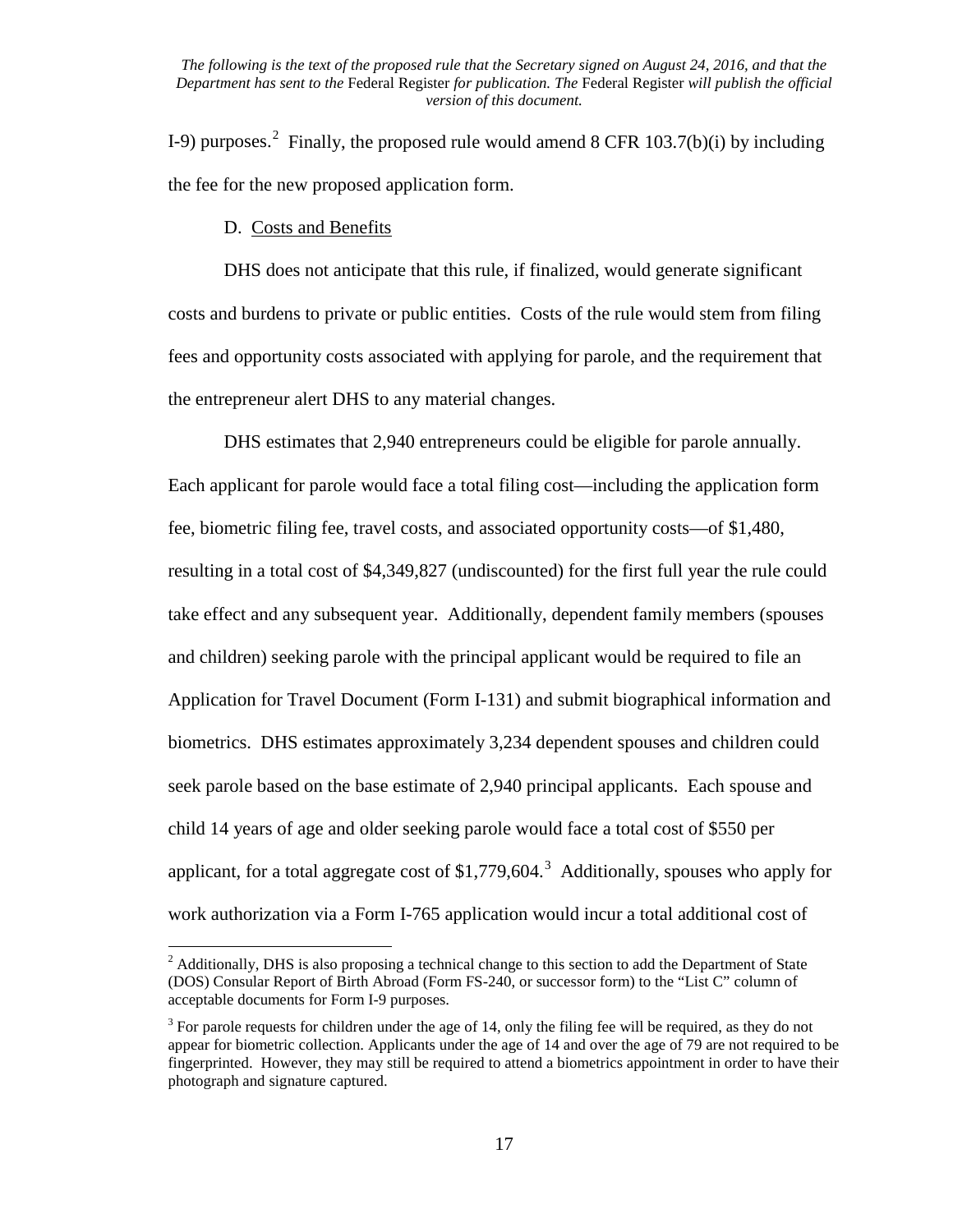\$[4](#page-17-0)16.20 each. Based on the same number of entrepreneurs, the estimated 2,940 spouses<sup>4</sup> would incur total costs of \$1,223,630 (undiscounted). The total cost of the rule to include direct filing costs and monetized non-filing costs is estimated to be \$7,353,061 annually.

DHS anticipates that establishing a parole process for those entrepreneurs who stand to provide a significant public benefit would advance the U.S. economy by enhancing innovation, generating capital investments, and creating jobs. DHS does not expect significant negative consequences or labor market impacts from this rule; indeed, DHS believes this proposal would encourage entrepreneurs to pursue business opportunities in the United States rather than abroad, which can be expected to generate significant scientific, research and development, and technological impacts that could create new products and produce positive spillover effects to other businesses and sectors. The impacts stand to benefit the economy by supporting and strengthening highgrowth, job-creating businesses in the United States.

#### **III. Background**

#### A. Discretionary Parole Authority

The Secretary of Homeland Security has discretionary authority to grant temporary parole "under conditions as he may prescribe only on a case-by-case basis for urgent humanitarian reasons or significant public benefit [to] any individual applying for admission to the United States." INA section  $212(d)(5)(A)$  $212(d)(5)(A)$  $212(d)(5)(A)$ , 8 U.S.C.  $1182(d)(5)(A)$ .<sup>5</sup> The Secretary's parole authority is expansive. Congress did not define the phrase "urgent

<span id="page-17-0"></span> $<sup>4</sup>$  DHS used a simple one-to-one mapping of entrepreneurs to spouses to obtain 1,813 spouses, the same</sup> number as entrepreneur parolees.

<span id="page-17-1"></span> $5$  Although section 212(d)(5) continues to refer to the Attorney General, the parole authority now resides exclusively with the Secretary of Homeland Security. See Matter of Arrabally, 25 I. & N. Dec. 771, 777 n.5 (BIA 2012).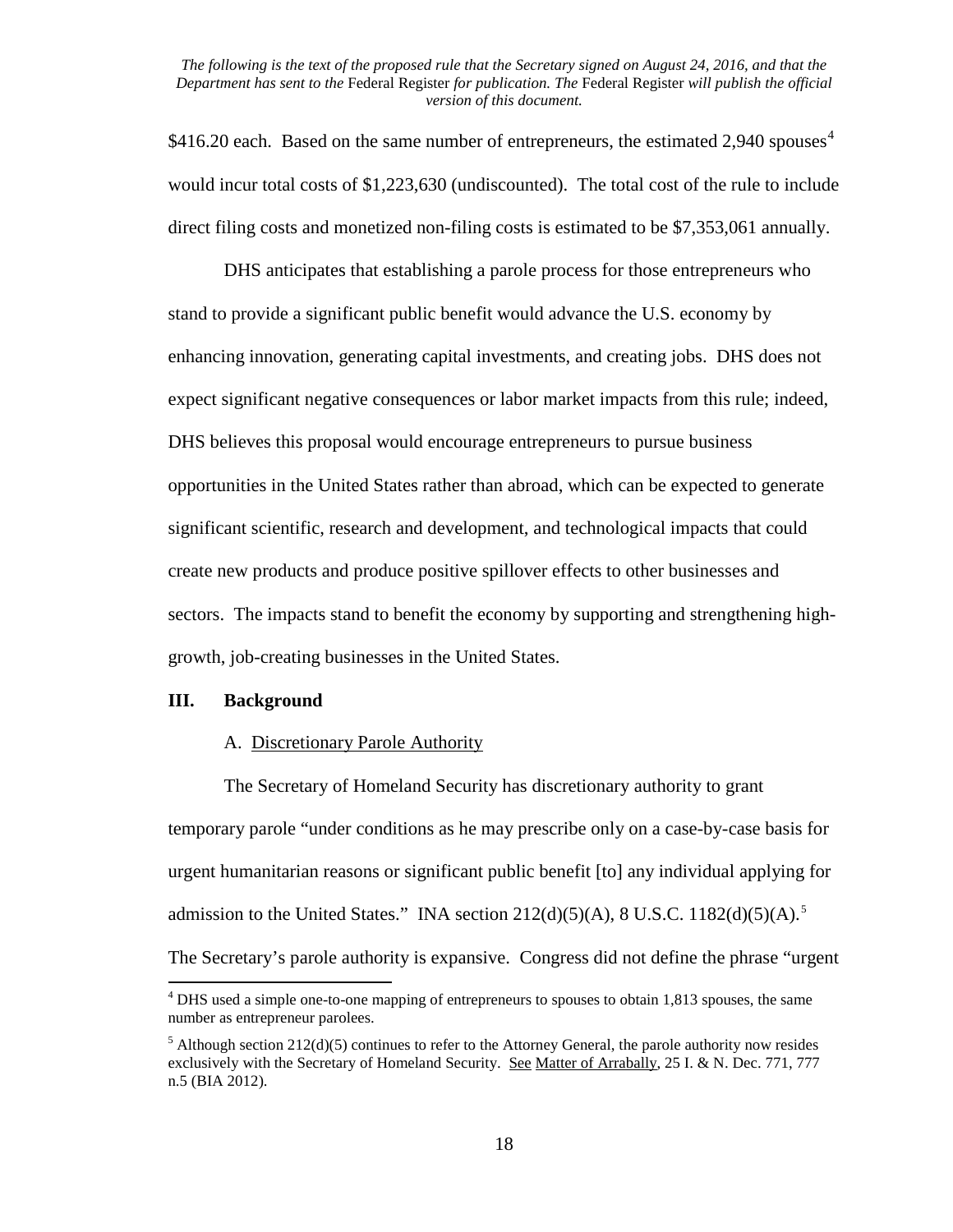humanitarian reasons or significant public benefit," entrusting interpretation and application of those standards to the Secretary. Aside from requiring case-by-case determinations, Congress limited the parole authority by prohibiting its use with respect to two classes of applicants for admissions: (1) aliens who are refugees (unless the Secretary determines that parole is required for a particular alien for compelling reasons in the public interest), <u>see</u> INA section  $212(d)(5)(B)$ , 8 U.S.C.  $1182(d)(5)(B)$ ; and (2) alien crewmen during certain labor disputes, <u>see</u> INA section  $214(f)(2)(A)$ , 8 U.S.C.  $1184(f)(2)(A)$ .

Parole decisions are discretionary determinations and must be made on a case-bycase basis consistent with the INA. DHS may exercise its authority to determine that an individual's parole into the United States is justified by urgent humanitarian reasons or significant public benefit. Even when one of those standards would be met, DHS may nevertheless deny parole as a matter of discretion based on other factors.<sup>[6](#page-18-0)</sup> In making such discretionary determinations, USCIS considers all relevant information, including any criminal history or other serious adverse factors that would weigh against a favorable exercise of discretion.

Parole is not an admission to the United States. See INA section  $101(a)(13)(B)$ , 8 U.S.C. 1101(a)(13)(B); 8 CFR 1.2 ("An arriving alien remains an arriving alien even if paroled pursuant to section 212(d)(5) of the Act, and even after any such parole is terminated or revoked."). Parole may also be terminated at any time in DHS's discretion, consistent with existing regulations; in those cases, the individual is "restored to the

<span id="page-18-0"></span><sup>&</sup>lt;sup>6</sup> The denial of parole is not subject to judicial review. See INA section  $242(a)(2)(B)(ii)$ , 8 U.S.C. 1252(a)(2)(B)(ii).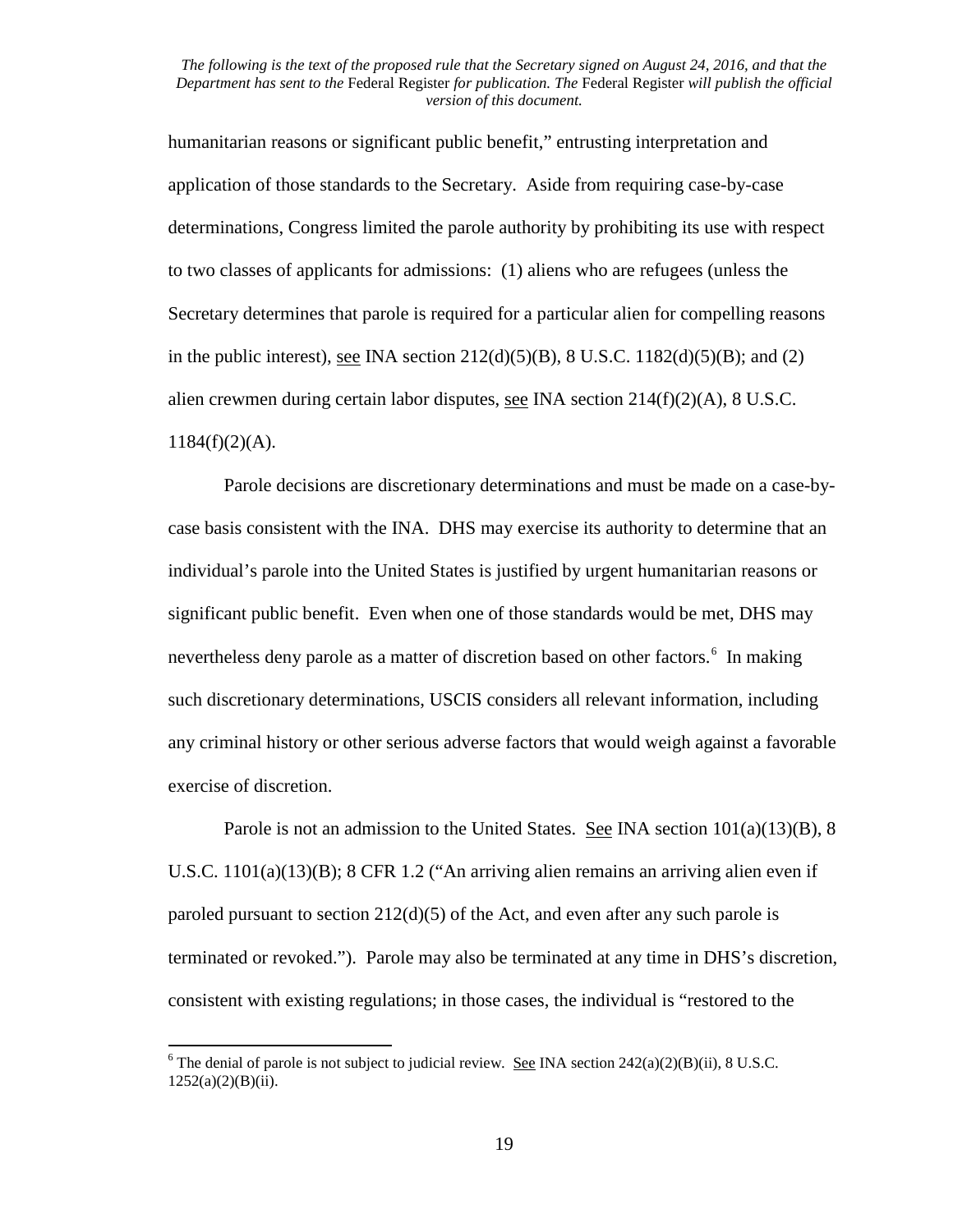status that he or she had at the time of parole." 8 CFR 212.5(e); <u>see also</u> INA section 212(d)(5), 8 U.S.C. 1182(d)(5).

DHS regulations at 8 CFR 212.5 describe DHS's discretionary parole authority for arriving aliens to the United States (other than detained aliens), including the authority to set the terms and conditions of parole. Some conditions are described in the regulations, including requiring reasonable assurances that the parolee will appear at all hearings and will depart from the United States when required to do so. See 8 CFR  $212.5(d)$ .

Each of the DHS immigration components—USCIS, U.S. Customs and Border Protection (CBP), and U.S. Immigration and Customs Enforcement (ICE)—has been delegated the authority to parole applicants for admission in accordance with section 212(d)(5) of the INA, 8 U.S.C. 1182(d)(5). See 8 CFR 212.5(a). The parole authority is often utilized to permit an alien who is outside the United States to travel to and come into the United States without a visa. USCIS, however, also accepts requests for "advance parole" by aliens who seek authorization to depart the United States and return to the country pursuant to parole in the future.<sup>[7](#page-19-0)</sup> See 8 CFR 212.5(f); Application for Travel Document (Form I-131). Advance authorization of parole by USCIS does not guarantee that the alien will be paroled by CBP upon his or her appearance at a port of entry. Rather, with a grant of advance parole, the alien is issued a document authorizing travel (in lieu of a visa) indicating the presumption that CBP will favorably exercise

<span id="page-19-0"></span> $<sup>7</sup>$  Aliens who seek parole as entrepreneurs under this rule may need to apply for advance parole if at the</sup> time of application they are present in the United States after admission in a nonimmigrant classification, as USCIS is unable to grant parole to aliens who are not "applicants for admission." See INA section 212(d)(5), 8 U.S.C. 1182(d)(5).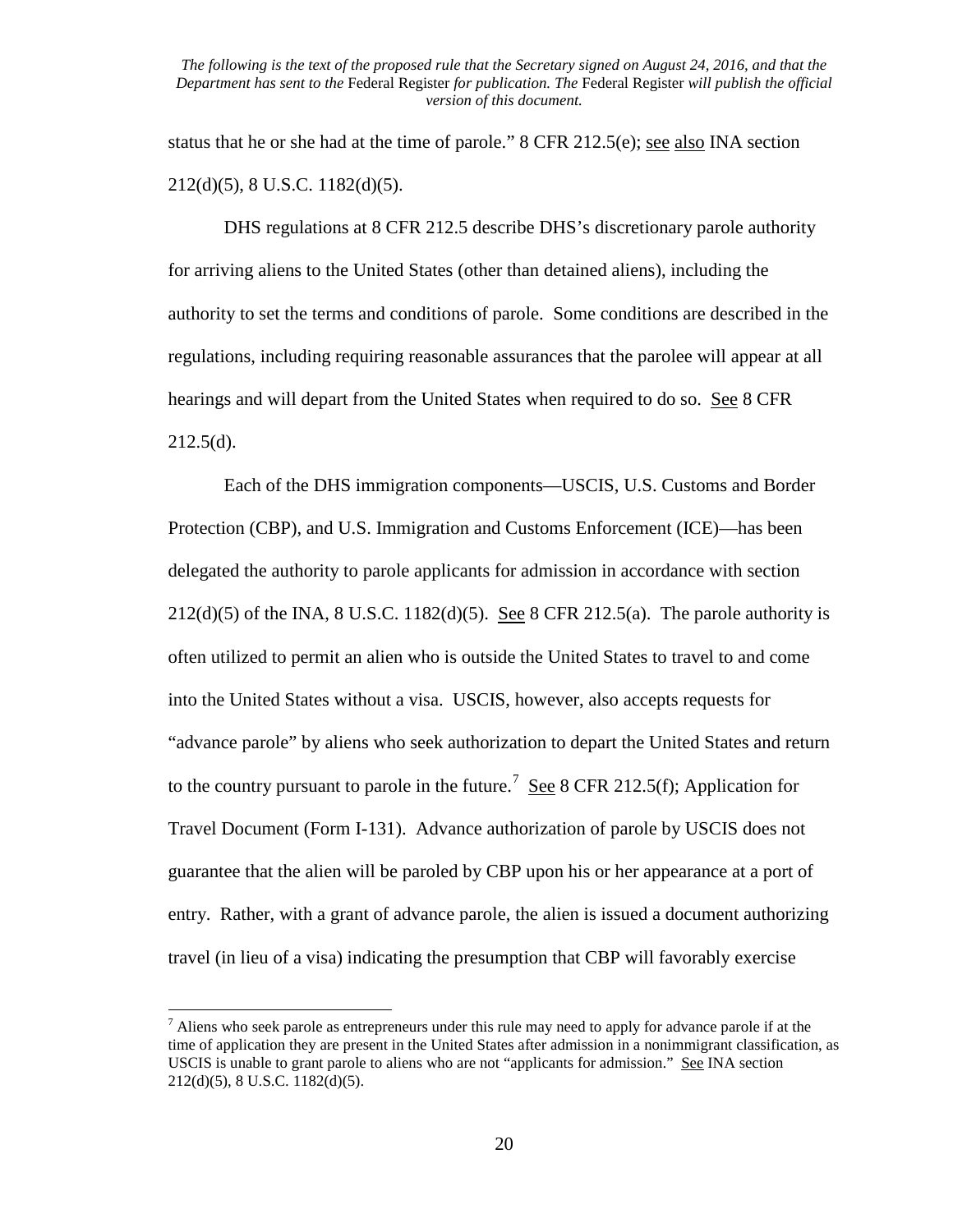discretion to parole the alien in the future (so long as material circumstances do not change).

Currently, upon an alien's arrival to the United States with a parole travel document (e.g., a Department of State (DOS) foil, Authorization for Parole of an Alien into the United States (Form I-512L), or an Employment Authorization Document (Form I-766)), a CBP officer at a port of entry inspects the prospective parolee. If parole is authorized, the CBP officer issues an Arrival/Departure Record (Form I-94) documenting the grant of parole and the length of the parolee's authorized parole period. See 8 CFR  $235.1(h)(2)$ . Importantly, CBP retains the authority to deny parole to a parole applicant or to modify the length of advance parole authorized by USCIS. See 8 CFR 212.5(c).

Because parole does not constitute an admission, individuals may be paroled into the United States even if they are inadmissible. See section 212(a) of the INA, 8 U.S.C. 1182(a). Further, parole does not confer any immigration "status." See section 101(a)(13)(B) of the INA, 8 U.S.C. 1101(a)(13)(B); section 212(d)(5)(A) of the INA, 8 U.S.C. 1182(d)(5)(A). Parole does not provide a parolee with temporary nonimmigrant status or lawful permanent resident status. Nor does it provide the parolee with a basis for changing status to that of a nonimmigrant or adjusting status to that of a lawful permanent resident, unless the parolee is otherwise eligible.

Under current regulations, once paroled into the United States, a parolee is eligible to request employment authorization from USCIS by filing an Application for Employment Authorization (Form I-765) with USCIS. See 8 CFR 274a.12(c)(11). If employment authorization is granted, USCIS issues the parolee an EAD with an expiration date that is commensurate with the period of parole on the parolee's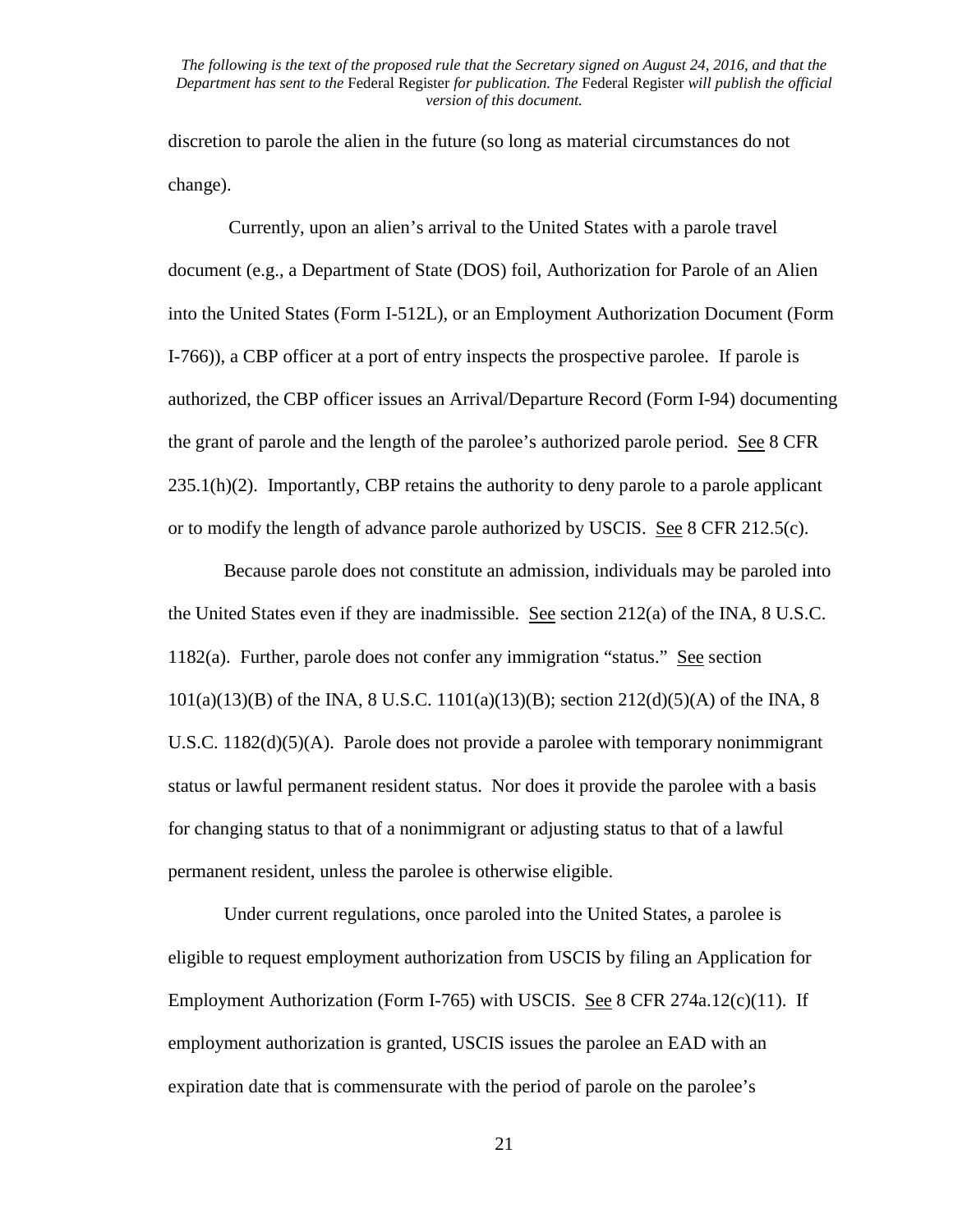Arrival/Departure Record (Form I-94). The parolee may use this EAD to demonstrate identity and employment authorization to an employer for Form I-9 verification purposes as required by section  $274A(a)$  and (b) of the INA, 8 U.S.C. 1324a(a) and (b). Under current regulations, the parolee is not employment authorized by virtue of being paroled, but instead only after receiving a discretionary grant of employment authorization from USCIS based on the Application for Employment Authorization.

Parole may terminate automatically upon the expiration of the authorized parole period or upon the departure of the individual from the United States. See 8 CFR  $212.5(e)(1)$ . Parole also may be terminated on written notice when DHS determines that the individual no longer warrants parole or through the service of a Notice to Appear (NTA). <u>See</u> 8 CFR 212.5(e)(2)(i).

#### B. Historical Uses of Parole

DHS and the former Immigration and Naturalization Service (INS) have long extended parole to individuals for urgent humanitarian reasons or significant public benefit. The authority has been exercised on behalf of individuals on an ad hoc basis, as well as through policy guidance or regulations identifying classes of individuals to be considered for parole through individualized case-by-case adjudications. For example, parole has long been used on an ad hoc basis for individuals with serious medical conditions who need to come into the United States for medical treatment, individuals subject to prosecution or who are required to testify in court, individuals cooperating with law enforcement agencies, volunteers offering assistance in response to natural or other disasters, and foreign officials and other dignitaries who are inadmissible but seek to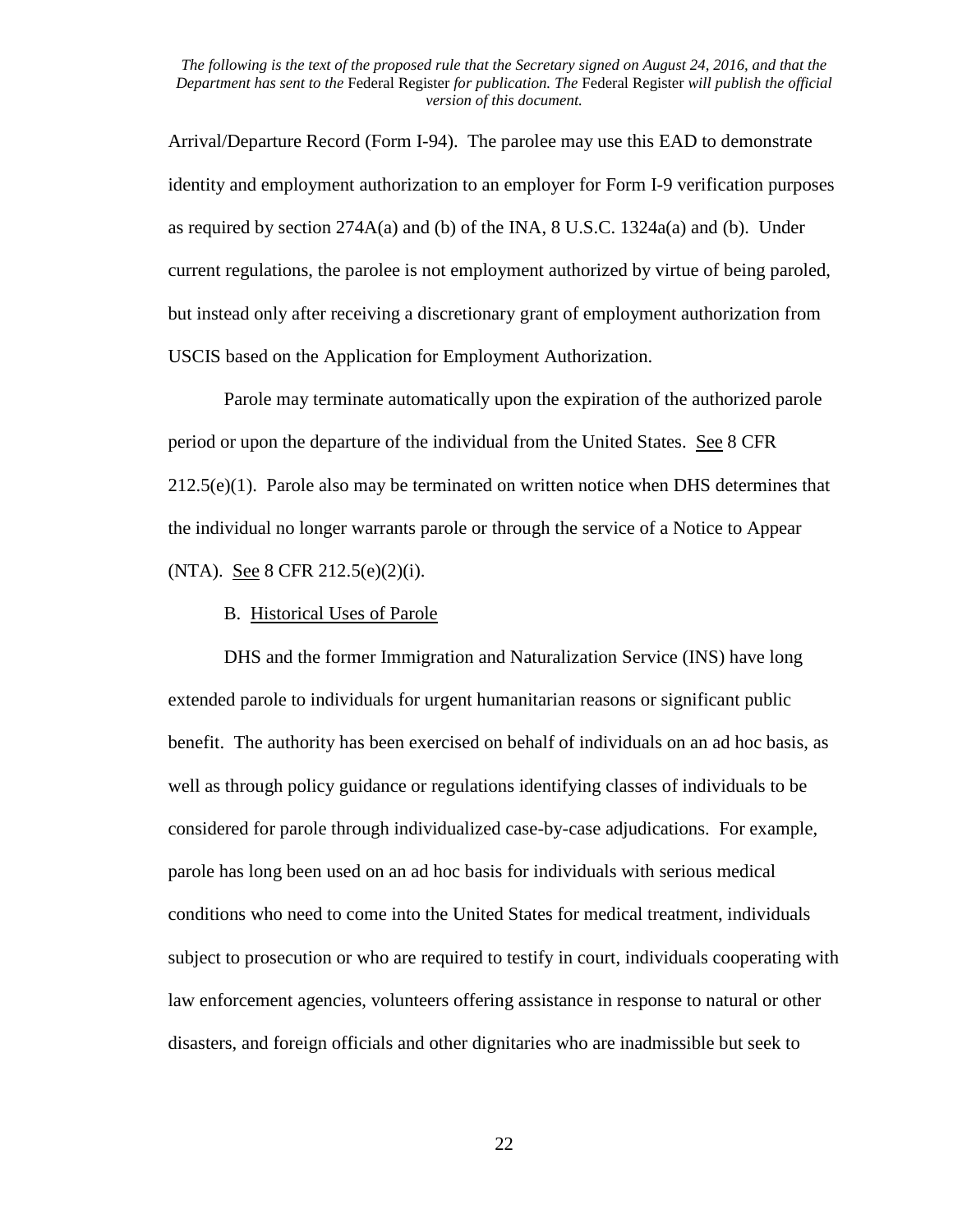attend events in the country. Depending on the circumstances, such uses of parole have been justified on "urgent humanitarian" or "significant public benefit" grounds, or both.

Parole has also long been exercised on a case-by-case basis with respect to individuals falling within certain designated parameters, as defined through regulation or policy guidance. Longstanding regulations, for example, provide discretionary criteria and other guidance for the use of parole with respect to arriving aliens detained in the United States. See 8 CFR 212.5. Those regulations provide that parole from immigration custody generally would be "justified" on a case-by-case basis if an individual falls within one of several specific categories, including individuals with serious medical conditions, pregnant women, juveniles, or individuals whose "continued detention is not in the public interest" as determined by certain listed officials. Id. Through longstanding policy memoranda or other guidance, DHS and the former INS have also provided instructions on the use of parole for other individuals, including certain vulnerable individuals who have been denied refugee status.

More recently, DHS has provided guidance on the case-by-case exercise of the parole authority through policy memoranda or notices in the Federal Register, including, for example, on behalf of certain Cuban nationals, certain individuals seeking to enter the Commonwealth of the Northern Mariana Islands (CNMI), and certain family members of U.S. military personnel:

• In 2007, DHS implemented the Cuban Family Reunification Parole Program to promote safe, legal, and orderly migration as an alternative to maritime crossings from Cuba. This program offers Cuban beneficiaries of approved family-based immigrant visa petitions an opportunity to apply for parole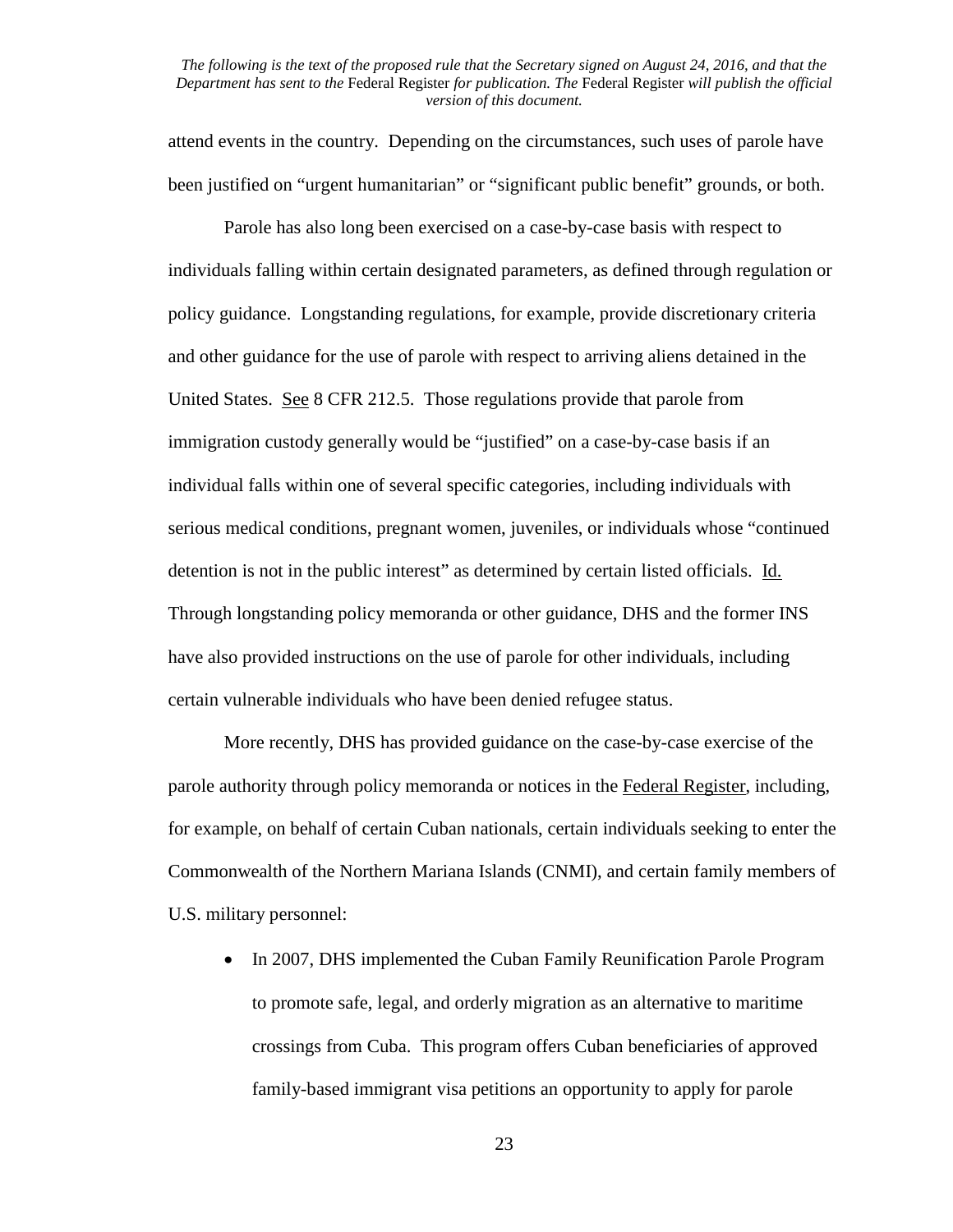> rather than remain in Cuba while awaiting the availability of an immigrant visa number.<sup>[8](#page-23-0)</sup> USCIS implemented the program based on the significant public benefit rationales of "enabling the United States to meet its commitments under the Migration Accords" and "reducing the perceived need for family members left behind in Cuba to make irregular and inherently dangerous attempts to arrive in the United States."[9](#page-23-1)

- In 2009, DHS announced a policy on the use of parole into the CNMI for certain foreign workers, as well as visitors from the Russian Federation and the People's Republic of China.[10](#page-23-2) The parole policy was justified based on the economic benefit such workers and visitors would provide to the U.S. territory.
- In 2013, DHS issued guidance encouraging the use of parole for spouses, children, and parents of active duty members of the U.S. Armed Forces, individuals in the Selected Reserve of the Ready Reserve, and individuals who previously served in the U.S. Armed Forces or the Selected Reserve of the Ready Reserve.<sup>11</sup> The cited benefits included mitigating the adverse effects

<span id="page-23-0"></span><sup>8</sup> Cuban Family Reunification Parole Program, 72 Fed. Reg. 65,588 (Nov. 21, 2007); see also Changes to Application Procedures for the Cuban Family Reunification Parole Program, 79 Fed. Reg. 75579 (Dec. 18, 2014).

<span id="page-23-1"></span> $9$  Id.

<span id="page-23-2"></span> $10$  See 8 CFR 214.2(w)(1)(v); USCIS, Commonwealth of the Northern Mariana Islands (CNMI) Federalization of Immigration Law (Sept. 22, 2014), available at http://www.uscis.gov/laws/immigrationcommonwealth-northern-mariana-islands-cnmi/commonwealth-northern-mariana-islands-cnmifederalization-immigration-law; USCIS, Extending Parole in the CNMI (Jan. 30, 2012), available at http://www.uscis.gov/laws/immigration-commonwealth-northern-mariana-islands-cnmi/extending-parolecnmi.

<span id="page-23-3"></span><sup>&</sup>lt;sup>11</sup> See USCIS Policy Mem. PM-602-0091, Parole of Spouses, Children and Parents of Active Duty Members of the U. S. Armed Forces, the Selected Reserve of the Ready Reserve, and Former Members of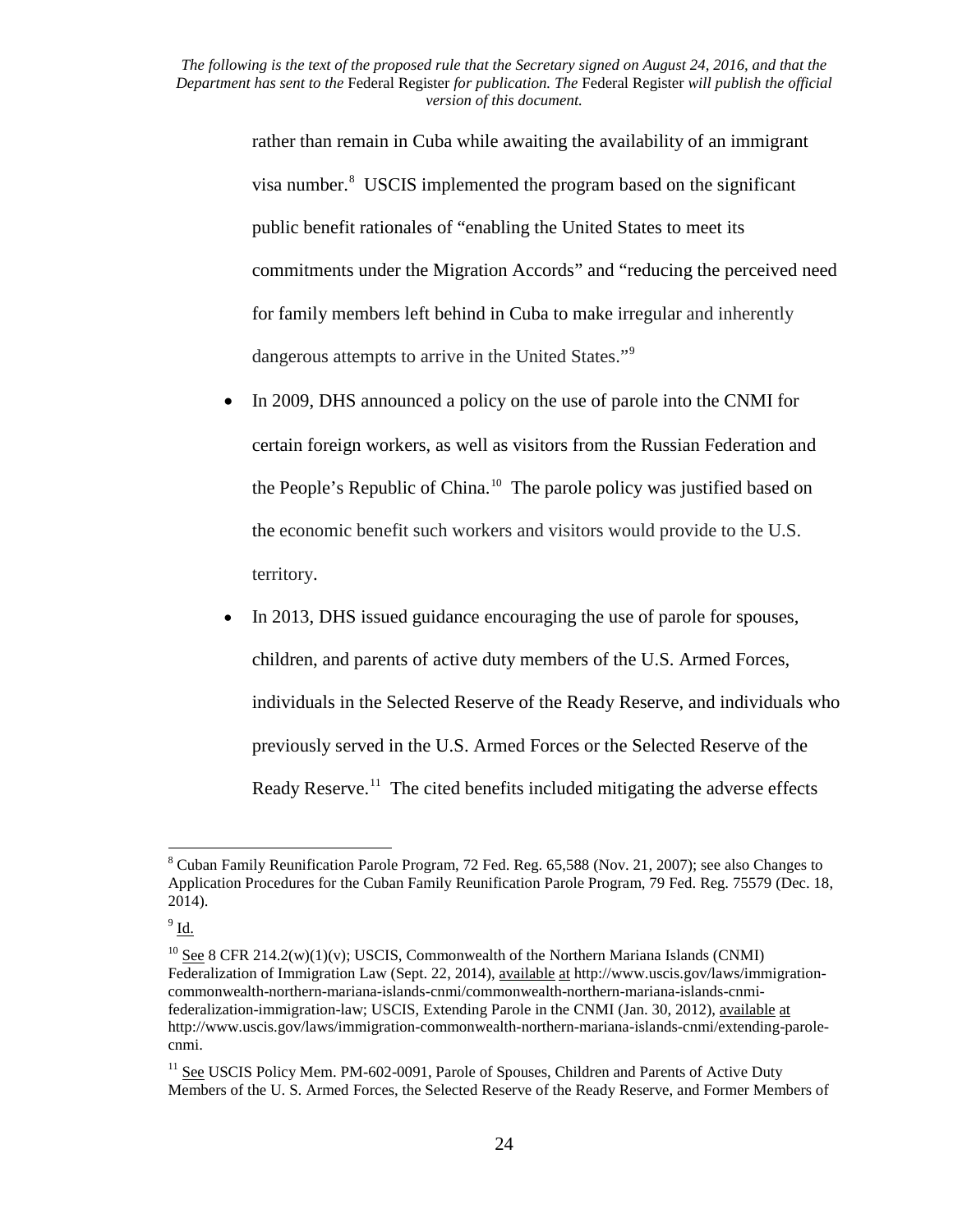> on Service Members and military preparedness stemming from the stress and anxiety of their immediate family members due to immigration concerns.

## C. Significant Public Benefit from Attracting Foreign Entrepreneurs to the United States

DHS believes that enabling foreign entrepreneurs to establish and grow their start-

up entities in the United States, rather than abroad, would yield a significant public

benefit in certain cases. This would be expected to promote entrepreneurship and

investment; facilitate research and development and other forms of innovation; support

the continued growth of the U.S. economy; and lead to job creation for U.S. workers. To

this end, DHS has considered the economic benefits of foreign entrepreneurs.

 $\overline{\phantom{a}}$ 

Evidence indicates that young business ventures, especially new start-up

businesses, are important economic drivers and that the U.S. economy significantly

benefits from the economic activity generated by entrepreneurs who start and grow new

businesses here rather than abroad.<sup>[12](#page-24-0)</sup> Indeed, evidence suggests that future economic and

the U.S. Armed Forces or Selected Reserve of the Ready Reserve and the Effect of Parole on Inadmissibility under Immigration and Nationality Act §  $212(a)(6)(A)(i)$  at 2-3 (Nov. 13, 2013), available at http://www.uscis.gov/sites/default/files/USCIS/Laws/Memoranda/2013/2013- 1115 Parole in Place Memo .pdf

<span id="page-24-0"></span><sup>&</sup>lt;sup>12</sup> See, e.g. Edward L. Glaeser, Sari Pekkala Kerr, and William R. Kerr "Entrepreneurship And Urban Growth: An Empirical Assessment With Historical Mines" (2013). Working Papers 13-15, Center for Economic Studies, U.S. Census Bureau. (Finding that increasing the proportion of startup employment within a region increases the growth rate of overall employment and wages.); John C. Haltiwanger, Ron S. Jarmin, Javier Miranda, "Who Creates Jobs? Small vs. Large vs. Young" NBER Working Paper No. 16300, August 2010, available at http:/ /www.nber.org/papers/w16300 (Findings "highlight the important role of business startups and young businesses in U.S. job creation."); Jose Plehn-Dujowich, "Product Innovations by Young and Small Firms," Small Business Administration, Research Summary No. 408 available at http://www.sba.gov/advocacy/7540/621871 (Finding that "innovation is characteristic of both young and small firms"); Tim Kane, "The Importance of Startups in Job Creation and Job Destruction," July 2010 Kauffman Foundation Research Series: Firm Formation and Economic Growth, available at http://www.kauffman.org/~/media/kauffman\_org/research%20reports%20and%20covers/2010/07/firm\_for mation importance of startups.pdf (showing the importance of startups for net job growth in the U.S. economy).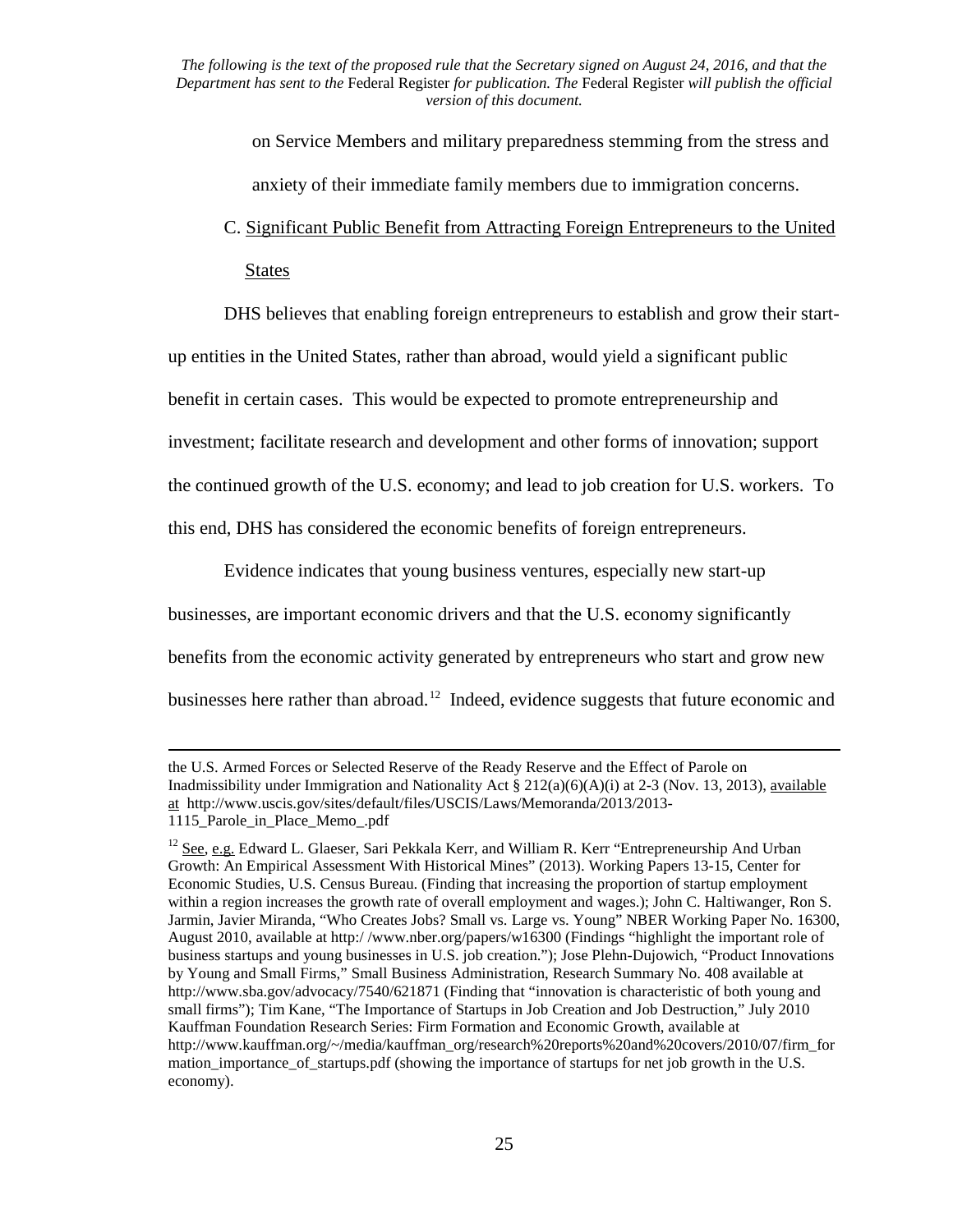job growth for nations will hinge heavily on their ability to attract entrepreneurs, including those from abroad.<sup>[13](#page-25-0)</sup> As entrepreneurs have increasing opportunities to establish and operate their start-up entities around the world, the need to create conditions that reduce barriers to entry and attract entrepreneurs has become a priority policy goal for a number of economically advanced and less economically advanced nations.<sup>[14](#page-25-1)</sup> To compete for talented entrepreneurs, these countries have, or are planning to have, processes similar to that proposed in this rule.<sup>[15](#page-25-2)</sup>

Allowing certain qualified entrepreneurs to come to the United States as parolees

on a case-by-case basis would produce a significant public benefit through substantial and positive contributions to innovation, economic growth, and job creation. New business ventures, especially start-up businesses, are important economic drivers.<sup>16</sup> A

<span id="page-25-0"></span><sup>&</sup>lt;sup>13</sup> Council of Economic Advisers The Economic Effects of Administrative Action on Immigration, 18 (November 2014, updated February 2015), available at

https://www.whitehouse.gov/sites/defaulUfiles/docs/economic effects of immigration ea february 2015 update final v2.pdf ("A body of academic research conducted over the past ten years has found that high-skilled immigration has positive effects on innovation (as measured by patenting) and on total factor productivity."); Robert Litan, Start-Up Slowdown; Council on Foreign Relation, Jan./Feb. 2015, available at https://www.foreignaffairs.com/articles/americas/2014-12-15/start-slowdown; Robert Fairlie, Kauffman Index of Entrepreneurial Activity, 1996-2011, Ewing Marion Kauffman Foundation, March 19, 2012, http://www.kauffman.org/uploadedfiles/kiea\_2012\_report.pdf (finding that immigrants were more than twice as likely as Americans to start new businesses in 2011); Madeleine Sumption, "Visas for Entrepreneurs: How Countries Are Seeking Out Immigrant Job Creators," June 13, 2012 Migration Information Source, Migration Institute, available at

http://www.migrationpolicy.org/article/visas-entrepreneurs-how-countries-are-seeking-out-immigrant-jobcreators.

<span id="page-25-1"></span><sup>&</sup>lt;sup>14</sup> Robert Litan, "Start-Up Slowdown"; Council on Foreign Relation, Jan./Feb. 2015, available at https://www.foreignaffairs.com/articles/americas/2014-12-15/start-slowdown; Madeleine Sumption, "Visas for Entrepreneurs: How Countries Are Seeking Out Immigrant Job Creators," June 13, 2012 Migration Information Source, Migration Institute, available at http://www.migrationpolicy.org/article/visasentrepreneurs-how-countries-are-seeking-out-immigrant-job-creators .

<span id="page-25-2"></span><sup>&</sup>lt;sup>15</sup> Canada Start-up Visa, http://www.cic.gc.ca/english/immigrate/business/start-up/; UK Tier 1 (Entrepreneur) visa, https://www.gov.uk/tier-1-entrepreneur/overview.

<span id="page-25-3"></span><sup>&</sup>lt;sup>16</sup> Tim Kane, "The Importance of Startups in Job Creation and Job Destruction," July 2010 Kauffman Foundation Research Series: Firm Formation and Economic Growth, available at http://www.kauffman.org/~/media/kauffman\_org/research%20reports%20and%20covers/2010/07/firm\_for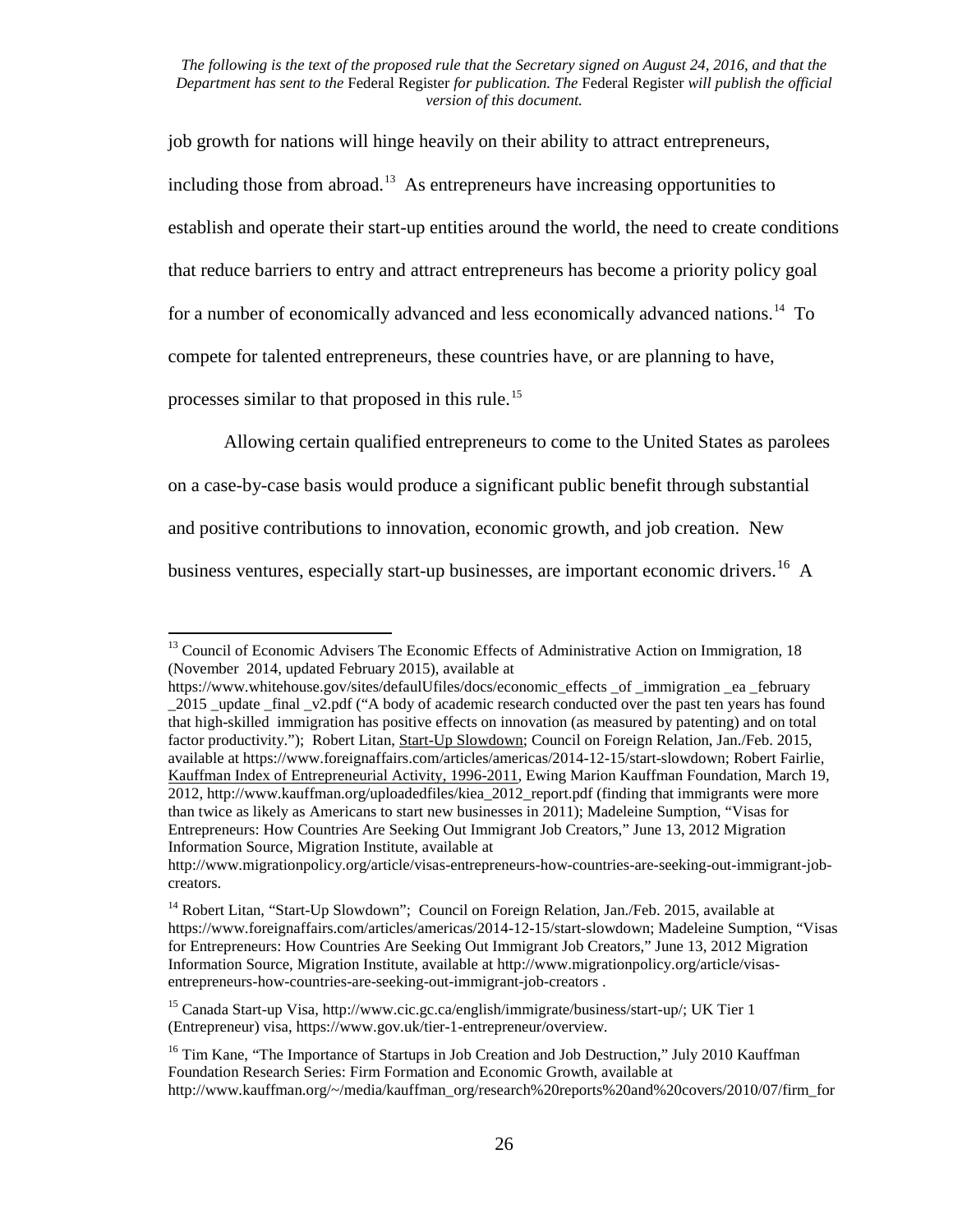significant percentage of the employment generated by high-tech manufacturers backed by U.S. venture capital investment has come from immigrant-founded companies.<sup>17</sup> A study on the top 50 venture capital-funded start-up companies in the United States showed that 48 percent had at least one immigrant founder.<sup>[18](#page-26-1)</sup>

Innovative foreign-born entrepreneurs are critical forces in the U.S. economy,

having founded roughly one-quarter of technology and engineering companies created

between 2006 and  $2012<sup>19</sup>$  $2012<sup>19</sup>$  $2012<sup>19</sup>$  As of June 2013, publicly-traded immigrant-founded venture-

backed companies had a total market capitalization of \$900 billion.<sup>[20](#page-26-3)</sup> Another study by

the National Venture Capital Association found that 40 percent of the immigrant founders

in the survey entered the United States as employment-sponsored immigrants, 38 percent

as international students, 13 percent as family-sponsored immigrants, and the rest in other

l

mation importance of startups.pdf (showing the importance of startups for net job growth in the U.S. economy); Edward L. Glaeser, Sari Pekkala Kerr, and William R. Kerr, "Entrepreneurship And Urban Growth: An Empirical Assessment With Historical Mines," Working Papers 13-15, Center for Economic Studies, U.S. Census Bureau, 2013 (finding that increasing the proportion of startup employment within a region increases the growth rate of overall employment and wages.); John C. Haltiwanger, Ron S. Jarmin, Javier Miranda, "Who Creates Jobs? Small vs. Large vs: Young," NBER Working Paper No. 16300, August 2010, available at http:/ /www.nber.org/papers/w16300 (highlighting "the important role of business startups and young businesses in U.S. job creation").

<span id="page-26-0"></span><sup>&</sup>lt;sup>17</sup> Stuart Anderson & Michaela Platzer, "American Made: The Impact of Immigrant Entrepreneurs and Professionals on U.S. Competitiveness," NATIONAL VENTURE CAPITAL ASSOCIATION, Nov. 2006, at 11.

<span id="page-26-1"></span><sup>&</sup>lt;sup>18</sup> Stuart Anderson, "Immigration Founders and Key Personnel in America's 50 Top Venture-Funded Companies," Dec. 2010, available at

http://www.nfap.com/pdf/NFAPPolicyBriefImmigrantFoundersandKeyPersonnelinAmericasTopVentureFu ndedCompanies.pdf.

<span id="page-26-2"></span><sup>&</sup>lt;sup>19</sup> Vivek Wadhwa, AnnaLee Saxenian & F. Daniel Siciliano, "America's New Immigrant Entrepreneurs: Then and Now," KAUFFMAN FOUNDATION, Oct. 2012, at 3, available at http://www.kauffman.org/what-wedo/research/immigration-and-the-american-economy/americas-new-immigrant-entrepreneurs-then-andnow.

<span id="page-26-3"></span> $20$  Stuart Anderson, "American Made 2.0: How Immigrant Entrepreneurs Continue to Contribute to the U.S. Economy," NATIONAL VENTURE CAPITAL ASSOCIATION, 2013, at 5, available at http://nvca.org/research/stats-studies/.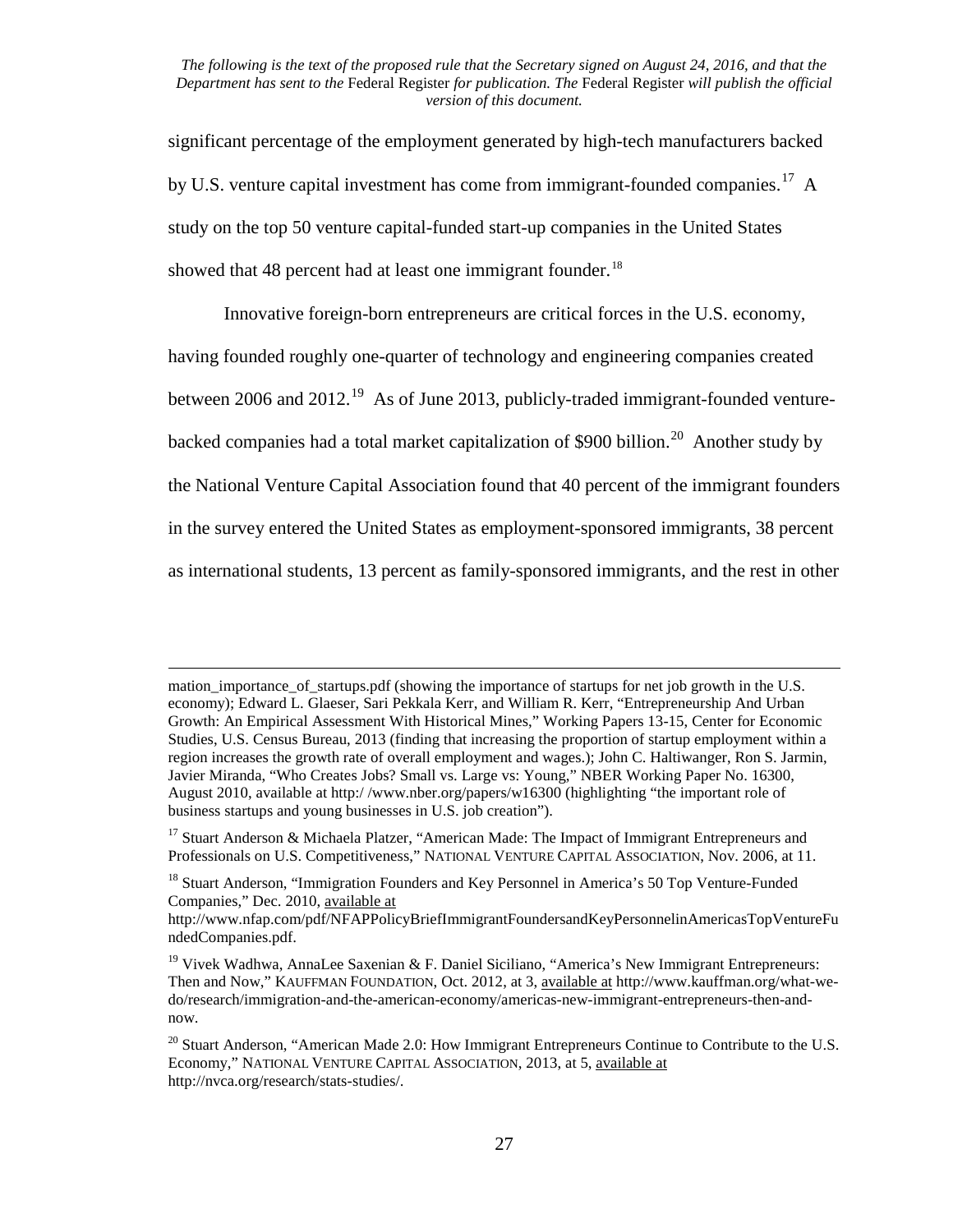categories.<sup>[21](#page-27-0)</sup> These studies, however, do not reflect the number of entrepreneurs who may have decided to start businesses in other countries because of the difficulty in locating their businesses in the United States due to current immigration policies.<sup>22</sup> The full potential of foreign entrepreneurs to benefit the U.S. economy through, for example, cutting-edge research, revenue generation, and job creation, is thus unknown. That current immigration policies create barriers for foreign entrepreneurs was a primary conclusion of the USCIS Entrepreneurs in Residence (EIR) program,  $^{23}$  $^{23}$  $^{23}$  which was launched in 2012 to better understand how entrepreneurs fit within existing immigration classifications and to make policy recommendations based on its findings.

#### D. Proposal for Parole for Entrepreneurs

DHS proposes to exercise its parole authority, on a case-by-case basis, for entrepreneurs of start-up entities whose parole into the United States would provide a significant public benefit through the substantial potential of his or her start-up entity for rapid growth and job creation. Under the proposed rule, such potential would be evidenced by, among other things, the receipt of (1) substantial significant capital financing by U.S. investors with established records of successful investments or (2)

<span id="page-27-0"></span><sup>&</sup>lt;sup>21</sup> Stuart Anderson, "American Made 2.0 - How Immigrant Entrepreneurs Continue to Contribute to the U.S. Economy," supra 28.

<span id="page-27-1"></span><sup>&</sup>lt;sup>22</sup> See, e.g., Vivek Wadhwa, "The Immigrant Exodus" (Philadelphia: Wharton Digital Press) (2012); Amy Grenier, "Majority of U.S. Patents Granted to Foreign Individuals, Immigration Impact," April 11, 2014, available at http://immigrationimpact.com/2014/04/11/majority-of-u-s-patents-granted-to-foreignindividuals/ (noting difficulties that foreign inventors face in coming to and staying in the United States).

<span id="page-27-2"></span><sup>23</sup> See http://www.uscis.gov/about-us/entrepreneurs-residence-initiative/entrepreneurs-residence-eir. For the EIR program, USCIS recruited both start-up experts from the private sector, using DHS's Loaned Executive Program, and internal immigration experts from across the agency. Working within the framework of current immigration law, the team set out with the overarching goal of optimizing existing visa categories used by entrepreneurs to provide pathways that are clear, consistent, and aligned with business realities.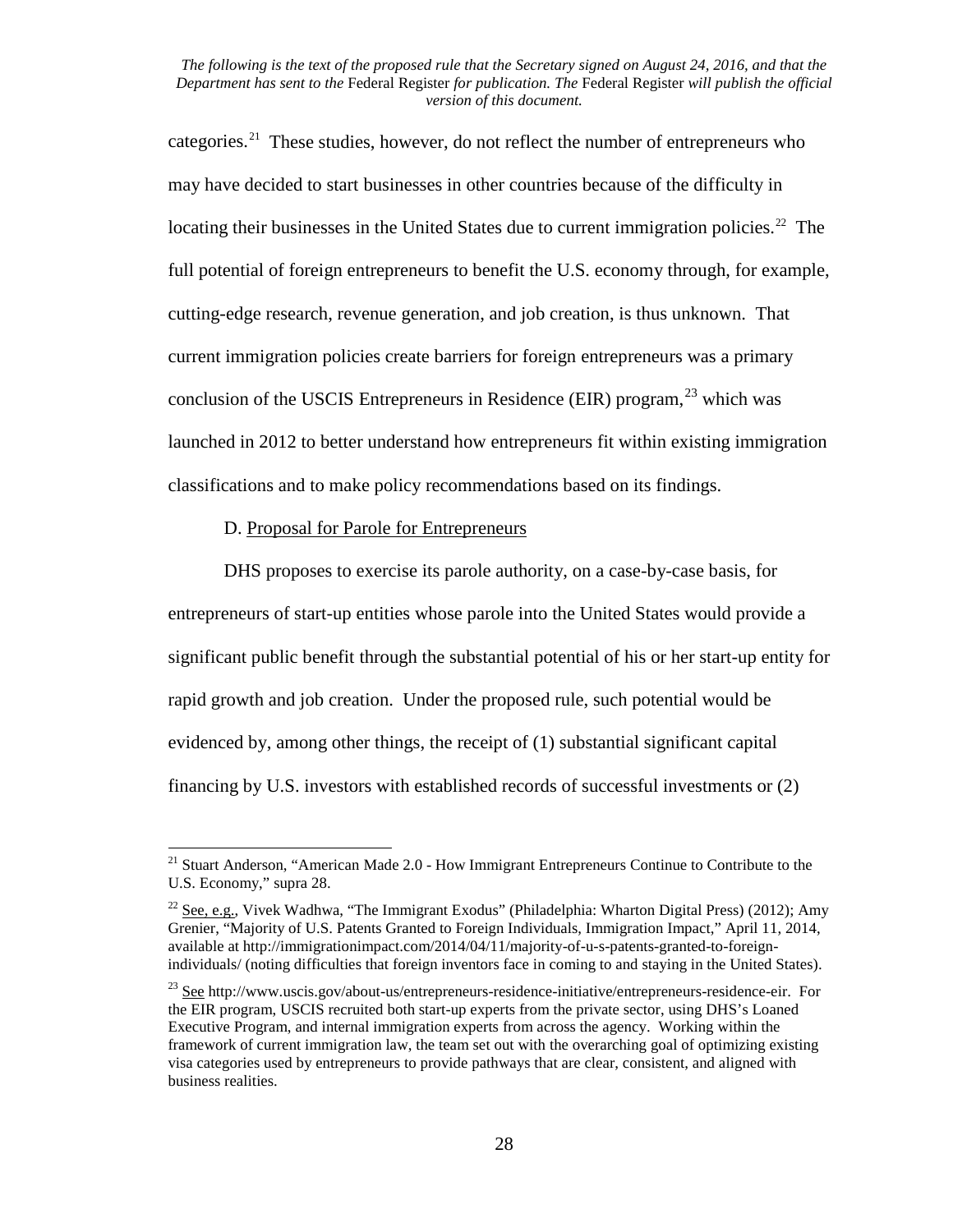significant awards or grants from certain government entities. DHS also proposes alternative criteria for applicants who partially meet the proposed thresholds for capital financing or government awards or grants and who can provide additional reliable and compelling evidence of their entities' significant potential for rapid growth and job creation.

If granted, parole would be authorized for up to 2 years to facilitate the entrepreneur's ability to oversee and grow his or her start-up entity in the United States. A subsequent request for re-parole would be considered only if the start-up entity continues to show significant promise of rapid growth and job creation through substantial and demonstrated increases in qualifying funding (whether capital investment or government grants or awards), revenue, or job creation. In all cases, whether to parole a particular individual under this rule would be a discretionary determination that would be made on a case-by-case basis. DHS believes that a regulatory process for seeking and granting parole in this business-creation context—including by establishing criteria for evaluating individual parole applications on a case-by-case basis—is important given the complexities involved in such adjudications and the need for general guidance regarding the relevant factors for eligibility by the start-up entrepreneurs, entities, and investors involved.

#### **IV. Proposed Changes**

In this rule, DHS is proposing to add a new section 8 CFR 212.19 to its regulations to set forth application procedures and criteria specifically for considering parole requests filed by entrepreneurs of start-up entities. See proposed 8 CFR 212.19. Consistent with this new section, the proposed rule would also: (1) amend 8 CFR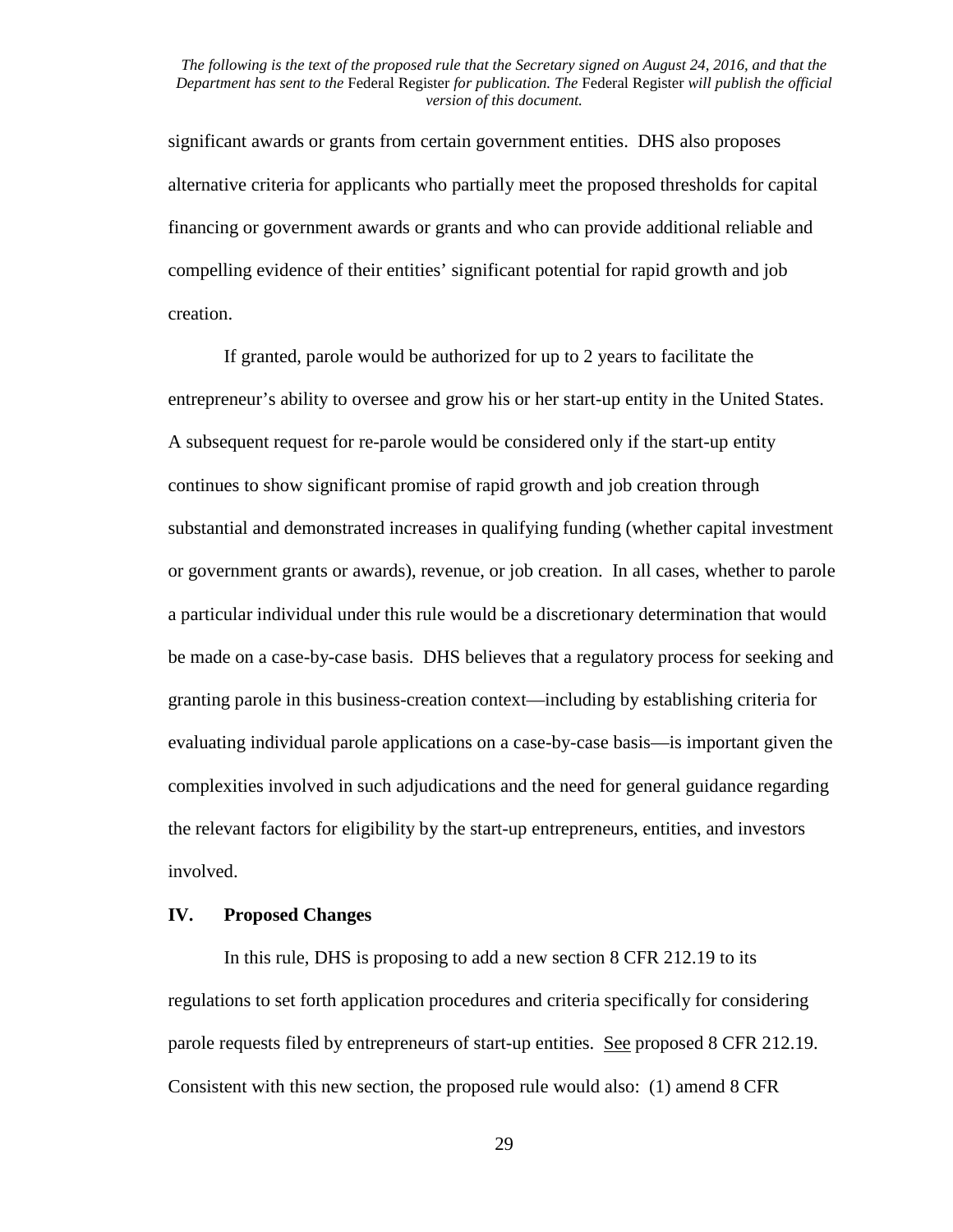274a.12(b) to authorize entrepreneur parolees to work for their approved start-up entities in the United States, see proposed 8 CFR 274a.12(b)(37); (2) amend 8 CFR 274a.12(c) to extend eligibility for employment authorization to the spouses of entrepreneur parolees, see proposed 8 CFR 274a.12(c)(34); (3) make a conforming amendment to the employment eligibility verification regulations at 8 CFR 274a.2(b) $(v)(A)(5)$  to allow entrepreneur parolees to use their foreign passports and Arrival/Departure Records (Forms I-94) indicating they have entrepreneur parole as evidence of identity and employment authorization for purposes of meeting the Employment Eligibility Verification (Form I-9) requirements, see proposed 8 CFR 274a.2(b)(v)(A)(5); and (4) amend 8 CFR 103.7(b)(1)(i) to include a fee for the new proposed entrepreneur parole application form, <u>see</u> proposed  $8$  CFR  $103.7(b)(1)(i)$ (FFF).

#### A. Overview of Parole for Entrepreneurs

At the proposed section 8 CFR 212.19, DHS sets forth the application requirements and proposed criteria for extending discretionary parole, on a case-by-case basis, to entrepreneurs of start-up entities and their spouses and children. As required by statute, the entrepreneur must demonstrate that his or her parole into the United States would provide a significant public benefit. DHS proposes that an individual may meet that standard under this rule by demonstrating that his or her start-up entity has substantial potential for rapid growth and job creation and that his or her parole would significantly help the entity conduct and grow its business here. See proposed new 8 CFR 212.19(b)(2). As described in more detail below, an applicant would generally be able to meet this standard by demonstrating the following: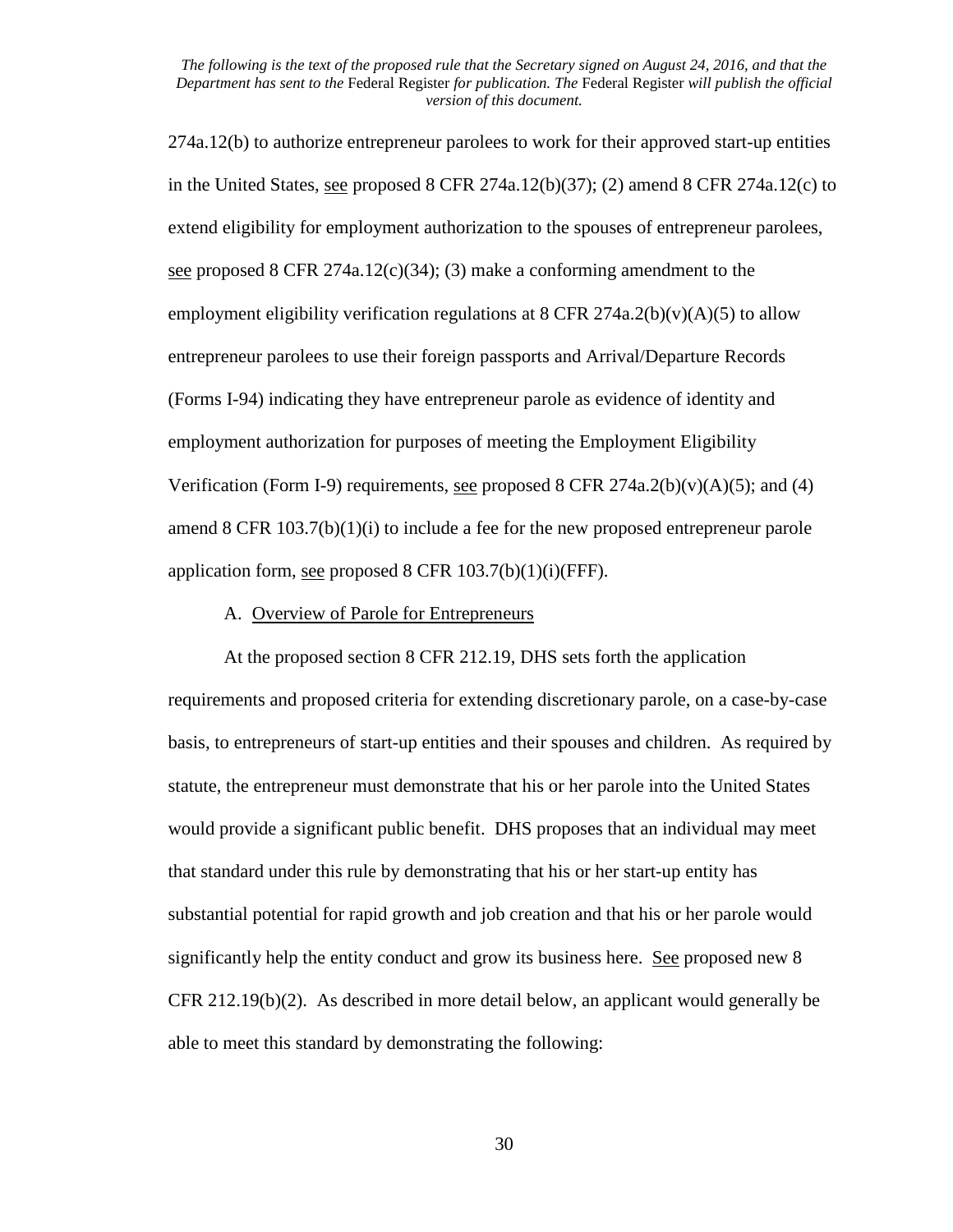- The entrepreneur's entity was recently formed (i.e., generally within the 3 years immediately preceding the filing date of the entrepreneur's application for parole) in the United States and has the substantial potential for rapid growth and job creation. See proposed 8 CFR 212.19(a)(2).
- The applicant is an entrepreneur in that he or she possesses a substantial ownership interest (i.e., generally 15 percent or more) in the entity and has an active and central role in the entity such that he or she is well-positioned to advance the entity's business. See proposed 8 CFR 212.19(a)(1).
- The entity has: (1) received substantial investment from U.S. investors with established records of successful investments; or (2) received substantial awards or grants from certain Federal, State, or local government entities. See proposed 8 CFR 212.19(b)(2)(ii). Alternatively, an applicant who partially meets one or more of these two sub-criteria may be considered for parole if he or she provides additional reliable and compelling evidence that his or her parole would provide a significant public benefit. See proposed 8 CFR  $212.19(b)(2)(iii)$ .

Under the proposed rule, an applicant would file a new application specifically tailored for entrepreneurs to demonstrate eligibility for parole based upon significant public benefit, along with proposed fees. See proposed 8 CFR 212.19(b)(1). Applicants would also be required to appear for collection of biometric information. See proposed 8 CFR 212.19(e). To grant parole, USCIS adjudicators would be required to conclude, following an individualized assessment and based on the totality of the circumstances, that both: (1) the applicant's parole would provide a significant public benefit, and (2) the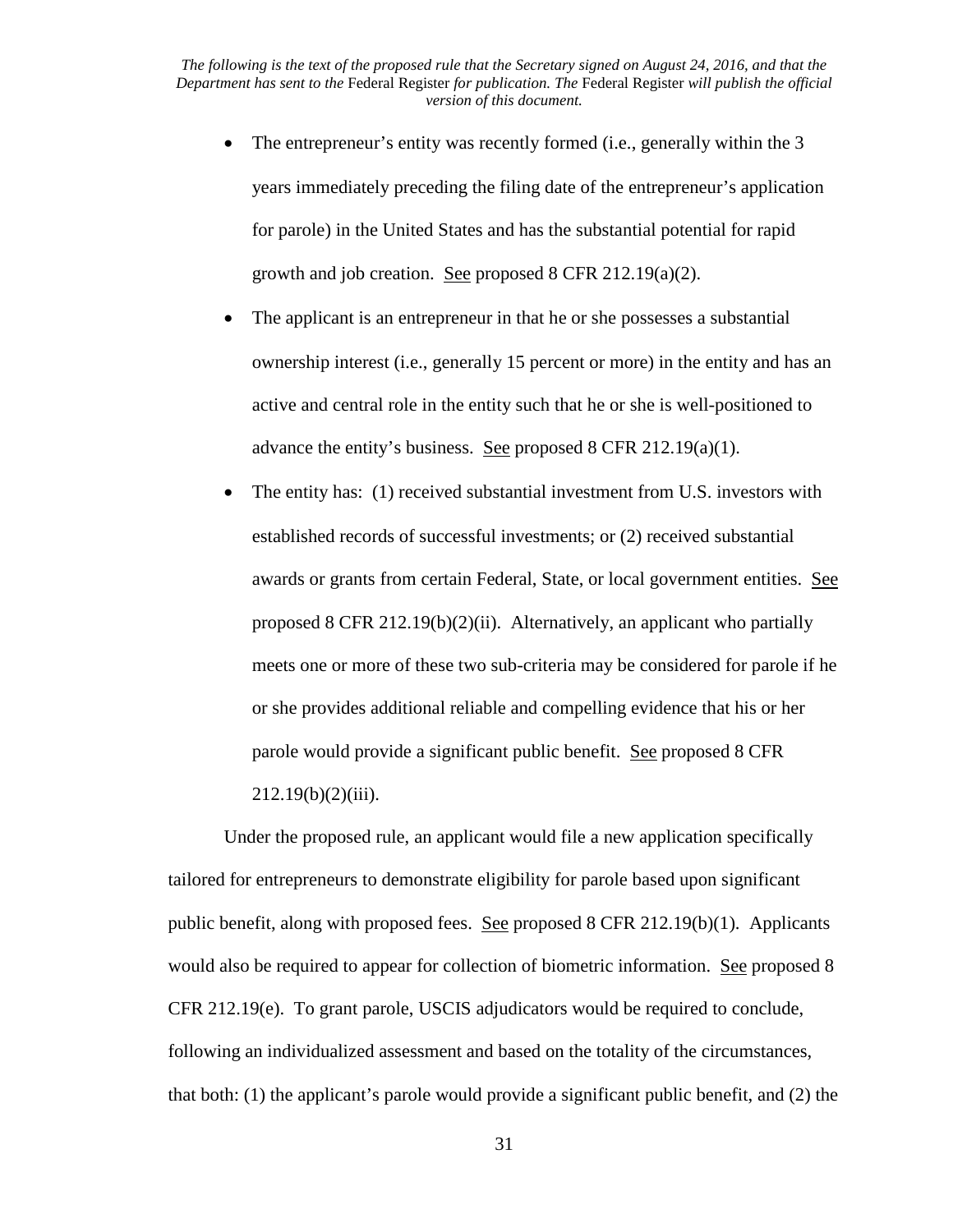applicant merits a grant of parole as a matter of discretion. See proposed 8 CFR  $212.19(d)(1)$ .

If a determination is made that parole of the applicant would provide a significant public benefit, DHS may parole the entrepreneur for a period of up to 2 years, with an opportunity to apply for one additional period of parole of up to 3 years upon showing that parole would continue to provide a significant public benefit. See proposed 8 CFR  $212.19(d)(2)$  and (h). DHS further proposes that no more than three principal entrepreneurs may receive parole with respect to any one qualifying entity. See proposed 8 CFR 212.19(f).

Following is a detailed discussion of the specific provisions proposed by DHS in this rulemaking.

#### B. Criteria for Initial Parole Consideration

To be considered for an initial grant of parole based on significant public benefit under this rule, DHS is proposing that the individual generally meet the following criteria:

#### 1. Recent Formation of a Start-Up Entity

The key criterion under this proposed rule is the formation of a new entity in the United States that has substantial potential to rapidly increase revenue and create jobs for U.S. workers. DHS thus proposes that an applicant for parole under this rule be able to show that his or her start-up entity was recently formed in the United States, has lawfully done business during any period of operation since its date of formation, and has the substantial potential to experience rapid growth and job creation, including through the significant attraction of capital investment or government awards or grants. See proposed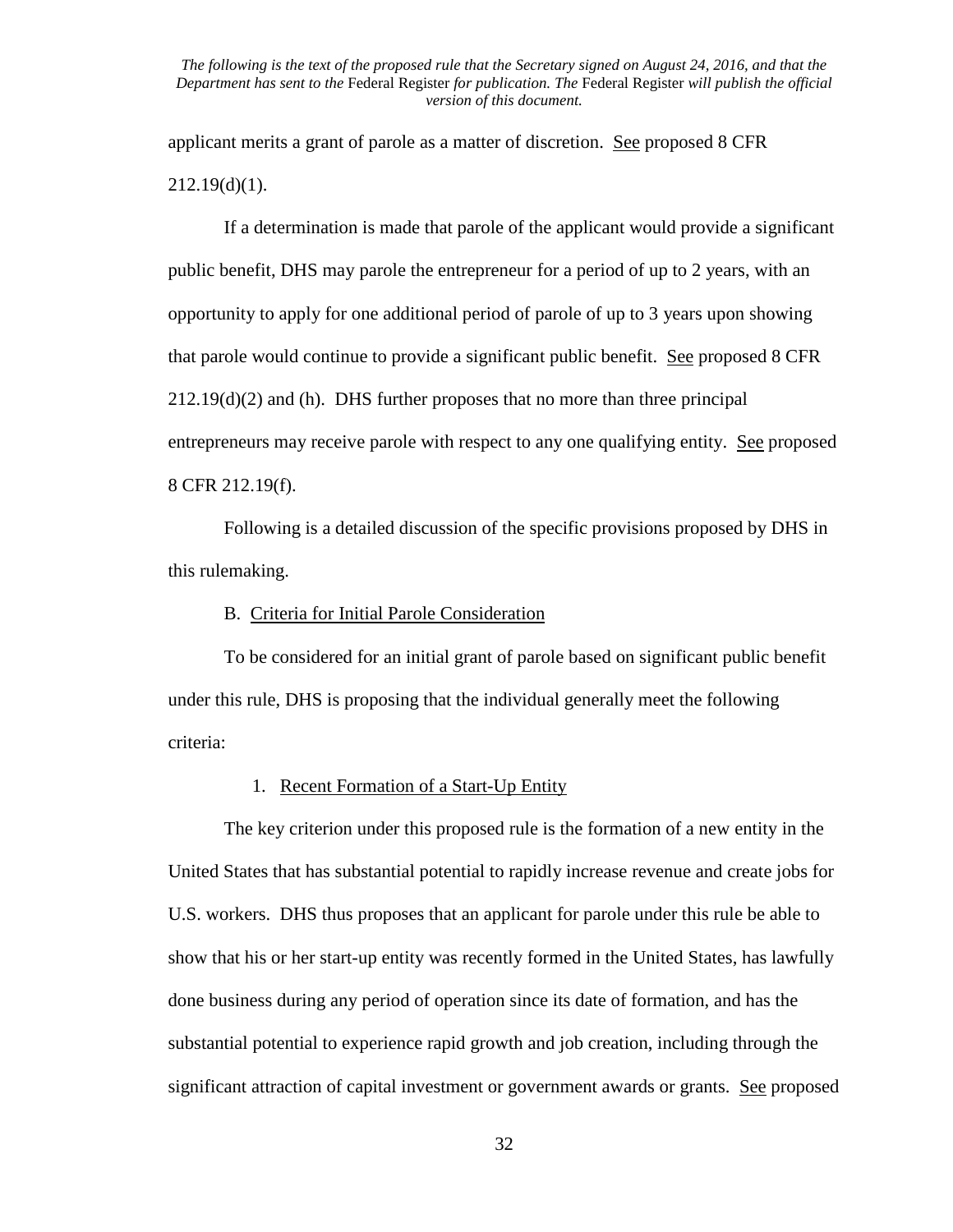8 CFR 212.19(a)(2). An entity that is the basis for a request for parole under this section may be considered "recently formed" if it is a U.S. business entity that was created within the 3 years immediately preceding the filing date of the entrepreneur's application for parole. Id.

As a preliminary matter, DHS proposes that a proffered start-up entity must meet the definition of "U.S. business entity" at proposed 8 CFR 212.19(a)(9). The term is defined as any corporation, limited liability company, partnership, or other entity that is organized under Federal law or the laws of any State,<sup>[24](#page-32-0)</sup> and that conducts business in the United States that is not an investment vehicle primarily engaged in the offer, purchase, sale or trading of securities, futures contracts, derivatives or similar instruments. See proposed 8 CFR 212.19(a)(9). DHS believes that this definition appropriately captures the range of start-up entities that are formed in the United States by entrepreneurs and that have the substantial potential for rapid growth and job creation. DHS is proposing to exclude an entity that is an investment vehicle primarily engaged in the offer, purchase, sale or trading of securities, futures contracts, derivatives or similar instruments to ensure that the start-up entities receiving investment capital under this proposed rule are not merely serving as a conduit for reinvestment, but providing or seeking to provide goods or services with the substantial potential for rapid growth and job creation.

As noted above, an entity must be recently formed in the United States to be considered a start-up entity for purposes of this rule. See proposed 8 CFR 212.19(a)(2). DHS proposes that an entity that is the basis for seeking parole under this rule may be

<span id="page-32-0"></span><sup>&</sup>lt;sup>24</sup> "State" is a defined term at INA section  $101(a)(36)$ . In addition to the 50 States, the term "includes the District of Columbia, Puerto Rico, Guam, the Virgin Islands of the United States, and the Commonwealth of the Northern Mariana Islands."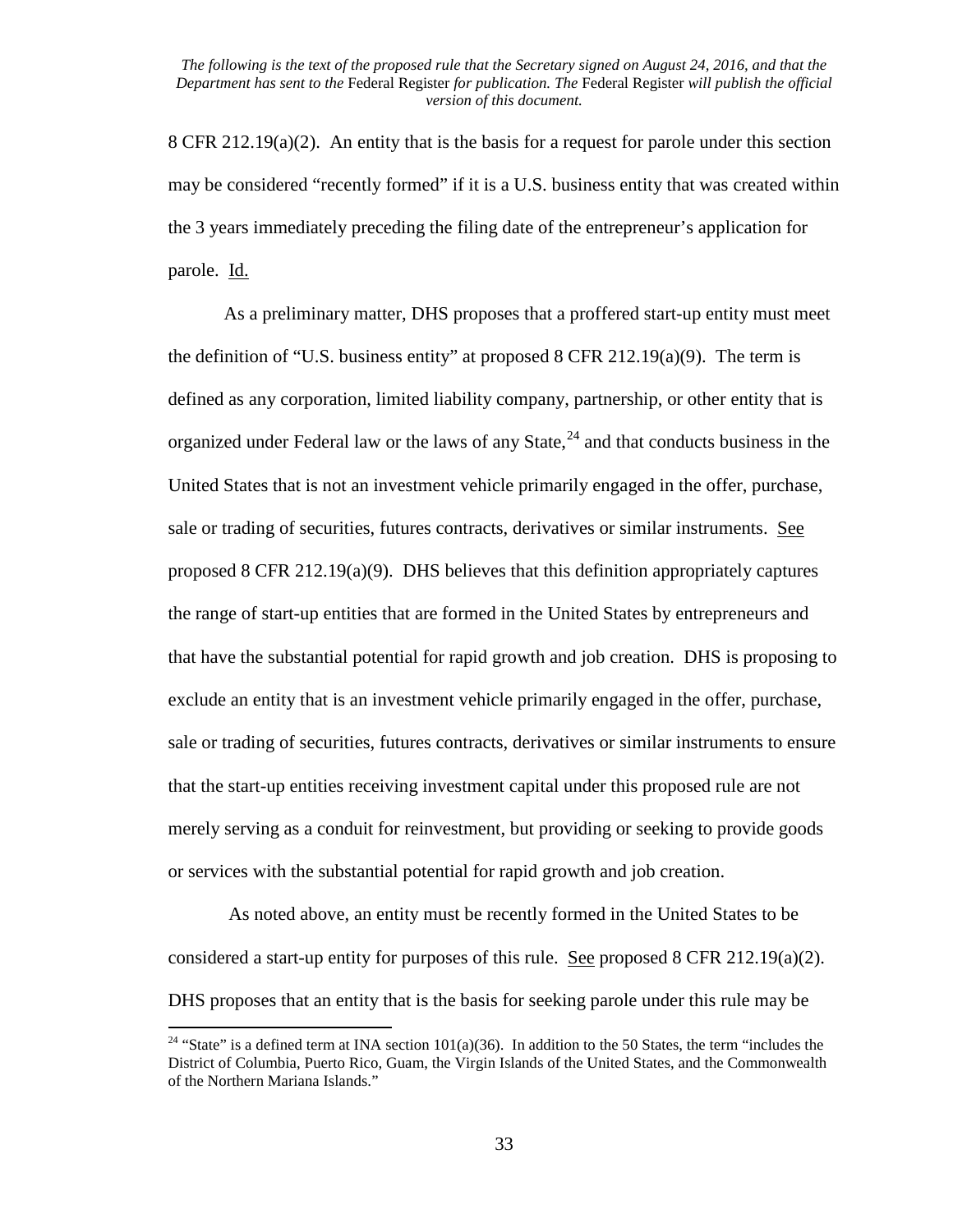considered recently formed if it is less than 3 years old at the time of filing the parole application.<sup>[25](#page-33-0)</sup> Id. This limitation reflects the Department's intention for parole under this proposed rule to incentivize and support the creation and growth of new businesses in the United States, so that the country may benefit from their potential for rapid growth and job creation. DHS recognizes that the term "start-up" is usually used to refer to entities in early stages of development, including various financing rounds used to raise capital and expand the new business, but "goes beyond a company just getting off the ground."<sup>26</sup> DHS believes that limiting the definition of "start-up" in this proposed rule to entities that are less than 3 years old at the time the parole application is filed is reasonable to ensure that the entrepreneur's entity is the type of new business likely to experience rapid growth and job creation, while still allowing a reasonable amount of time for the entrepreneur to form the business, obtain qualifying levels of investor financing (which may occur in several rounds) or government grants or awards, and still meet the definition of a "start-up entity" under this rule.

DHS further proposes to consider parole under this rule only where it is demonstrated that the start-up entity has been operating lawfully in the United States since its formation. See proposed  $8$  CFR 212.19(a)(2). This limitation is intended to protect the integrity of this new parole process. Part of the parole determination would

<span id="page-33-0"></span><sup>&</sup>lt;sup>25</sup> With respect to certain proposed definitions at 8 CFR 212.19(a)(3) and (a)(5), which discuss other entities that receive grants, awards, or investments, an entity may be considered recently formed if it was created within the 3 years immediately preceding the receipt of a relevant grant, award, or investment. See proposed 8 CFR 212.19(a)(2).

<span id="page-33-1"></span> $26$  U.S. Small Business Administration, Startups & High Growth Businesses, available at https://www.sba.gov/content/startups-high-growth-businesses ("In the world of business, the word 'startup' goes beyond a company just getting off the ground.").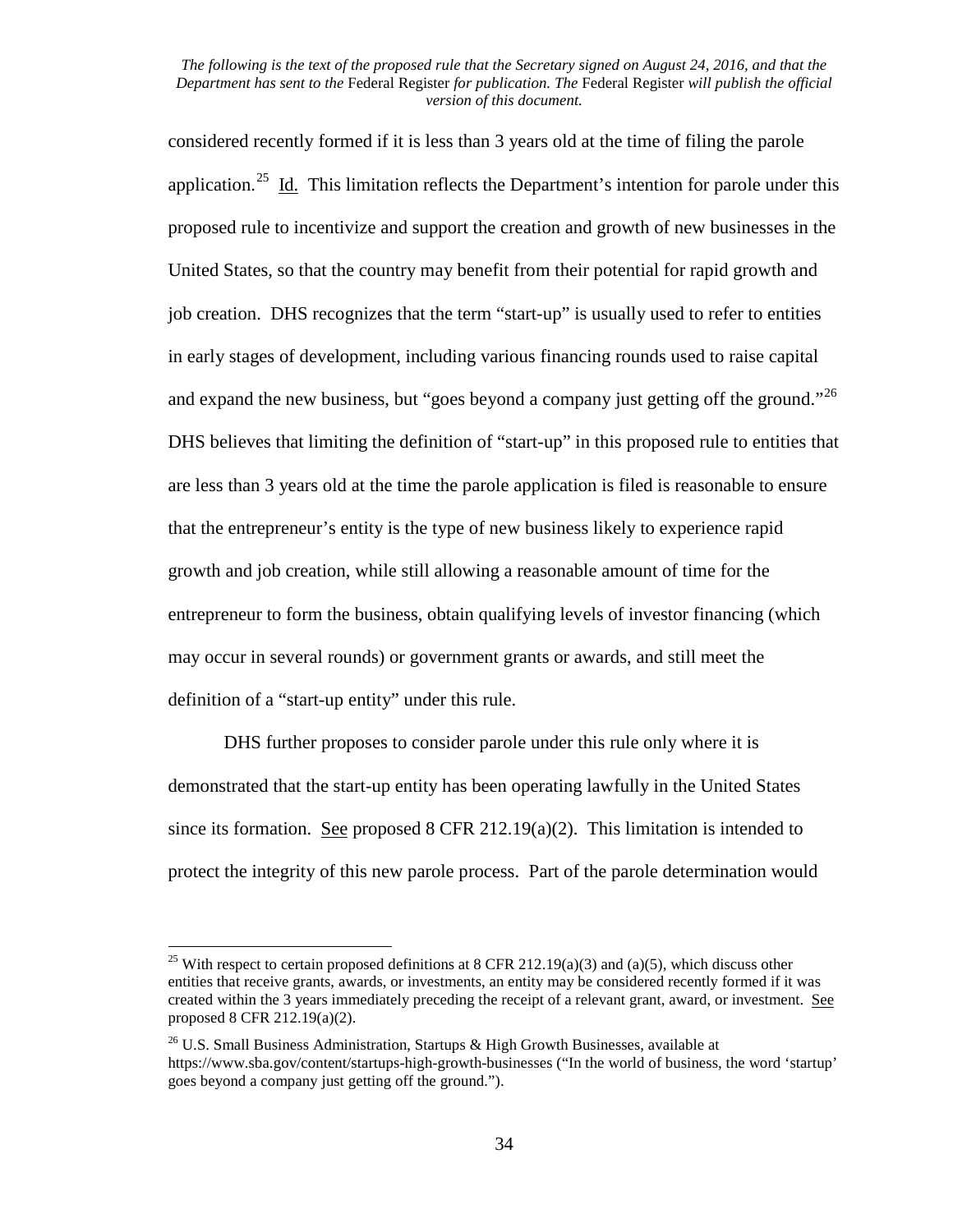therefore include a review by DHS of the start-up entity's activities from the time of its formation in the United States.

Finally, DHS proposes that the start-up entity must be of a type that has the substantial potential to experience rapid growth and job creation, including through the significant attraction of capital investment or government awards or grants. This factor is intended to capture the types of start-up entities that are most likely to provide a significant public benefit, while excluding entities without such potential—such as small businesses with limited growth potential created by entrepreneurs for the sole or primary purpose of providing income to the entrepreneurs and their families.<sup>27</sup> Because this latter type of business is less likely to experience rapid growth and job creation, DHS believes it is unlikely that the entrepreneur of such a business would be able to meet the significant public benefit requirement for a grant of parole.

DHS anticipates that an applicant seeking parole under this rule would be able to meet the above criteria by providing various types of evidence. As part of the application process, an applicant would generally be expected to submit supporting documentation concerning the entity's business and its substantial potential for rapid growth and job creation (as well as the entrepreneur's day-to-day role in the business). See proposed 8 CFR 212.19(b)(2)(ii)(A). In addition to meeting the capital investment or government funding criteria discussed further below, such additional documentation may include:

<span id="page-34-0"></span><sup>27</sup> Erik Hurst & Benjamin Wild Pugsley, "What Do Small Businesses Do?*"* (Aug. 2011), available at http://www.brookings.edu/~/media/files/programs/es/bpea/2011\_fall\_bpea\_papers/2011\_fall\_bpea\_confere nce\_hurst.pdf.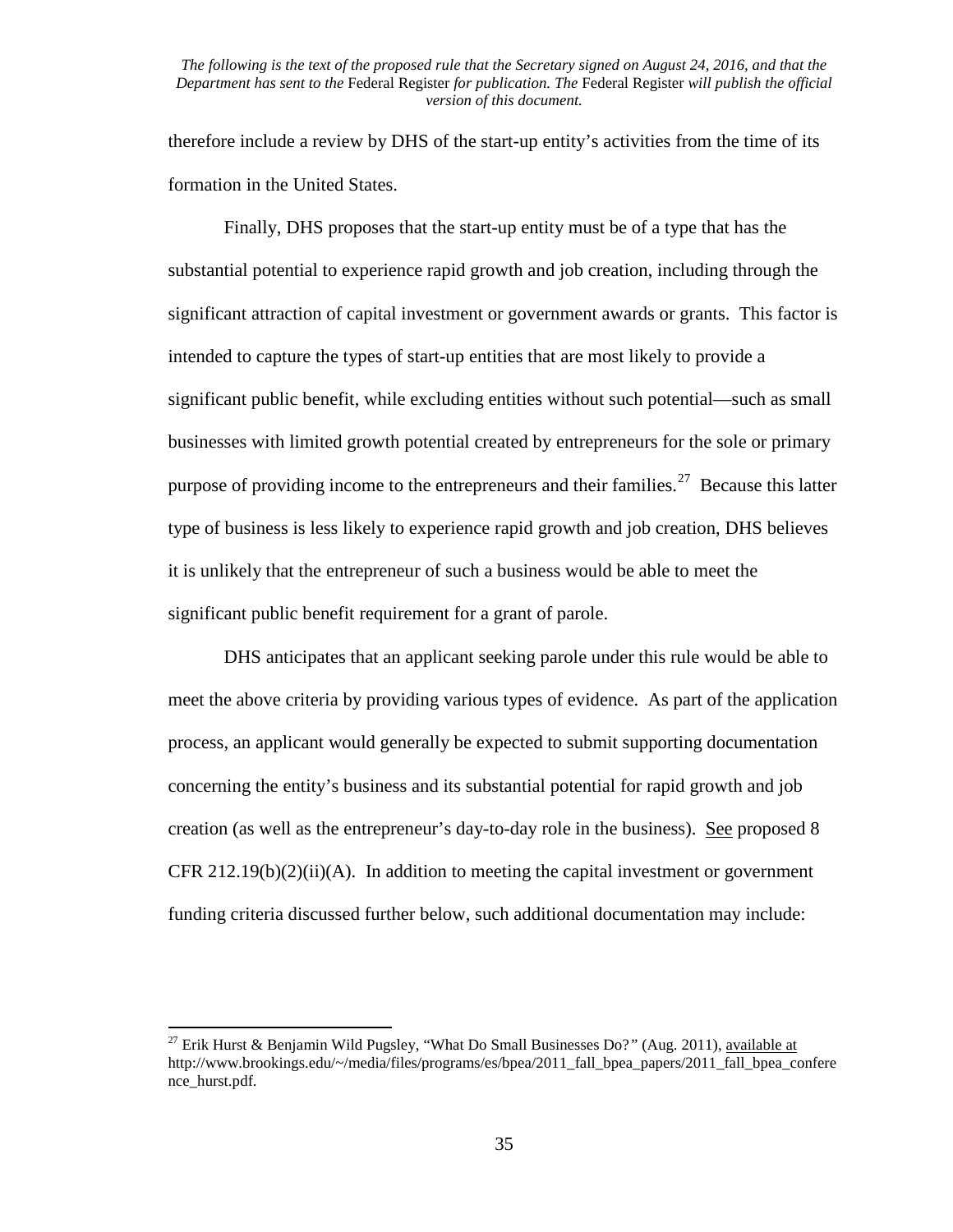- evidence of capital investments from qualified investors, or government awards or grants, other than those relied on to satisfy the requirements of 8 CFR  $212.19(b)(2)(ii)(B);$
- letters from relevant government entities, qualified investors, or established business associations with knowledge of the entity's research, products or services and/or the applicant's knowledge, skills or experience that would advance the entity's business;
- newspaper articles or other similar evidence that the applicant or entity has received significant attention or recognition;
- evidence that the applicant or entity has been recently invited to participate in, is currently participating in, or has graduated from one or more established and reputable start-up accelerators;
- evidence of significant revenue generation and growth in revenue;
- patent awards or other documents indicating that the entity or applicant is focused on developing new technologies or cutting-edge research;
- evidence that the applicant has played an active and central role in the success of prior start-up entities;
- degrees or other documentation indicating that the applicant has knowledge, skills, or experience that would significantly advance the entity's business;
- payroll, bookkeeping, salary, or bank records or other documents related to jobs created prior to filing the request for parole; and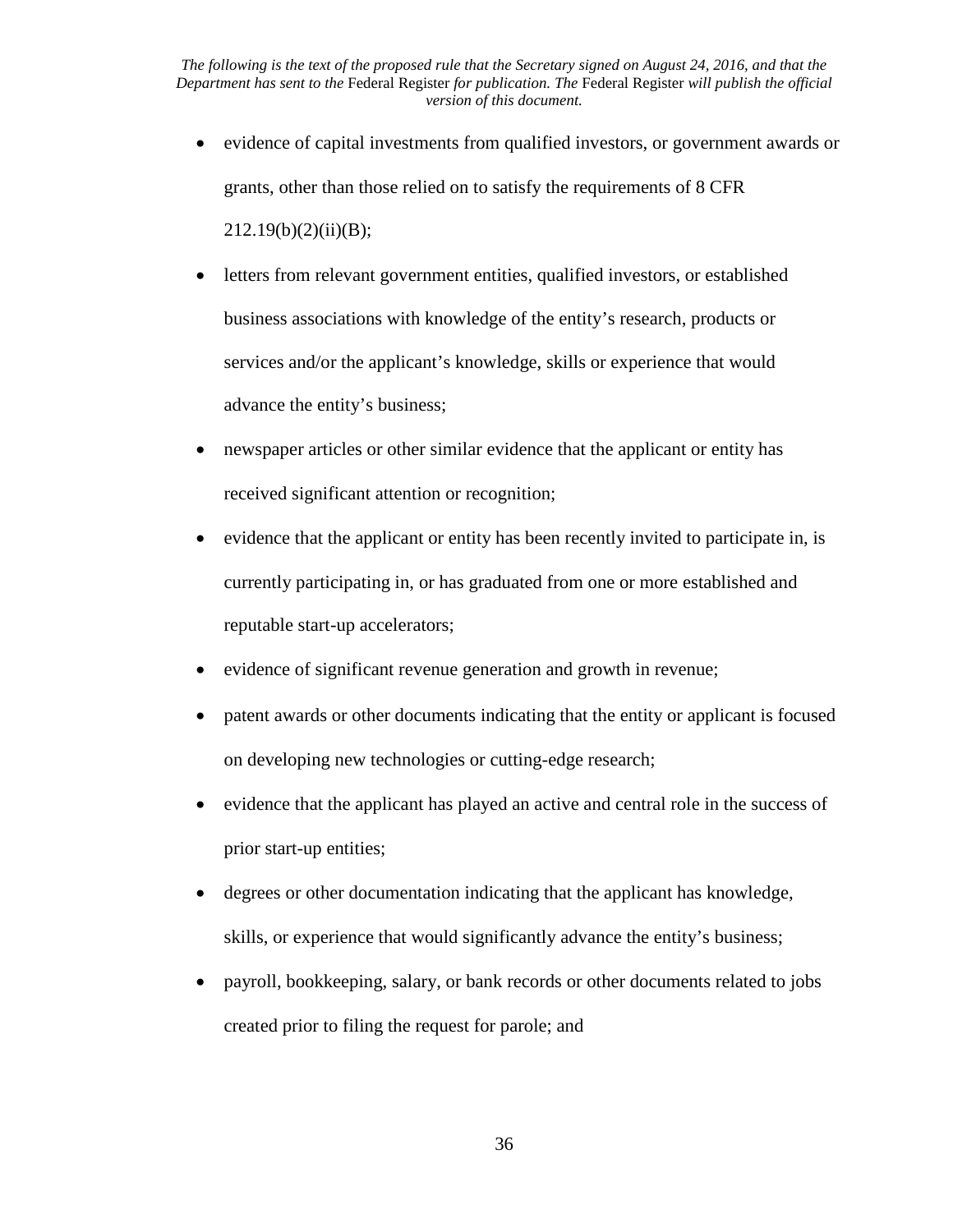• any other relevant, probative, and credible evidence indicating the entity's potential for growth and/or the applicant's ability to advance the entity's business in the United States.

DHS believes that such evidence would assist USCIS officers in determining whether an entity has substantial potential for rapid growth and job creation and, ultimately, whether an applicant has met the required standard for parole and merits a favorable exercise of discretion.

DHS welcomes public comment on the proposed definitions of the terms "start-up entity" and "U.S. business entity," as well as the requirement that the entity be formed within the 3 years preceding a request for parole. DHS also welcomes comments on the types of evidence that may be considered when determining whether such provisions have been met, including alternative suggestions on how applicants may be able to demonstrate eligibility.

# 2. Applicant is an Entrepreneur Who is Well-Positioned to Advance the Entity's Business

DHS is proposing that to be considered for parole under this rule, an applicant must be an entrepreneur who is well-positioned to advance his or her start-up entity's business. Specifically, DHS proposes that an applicant be able to demonstrate that he or she is an "entrepreneur" as defined at  $8$  CFR 212.19(a)(1). This definition would require the applicant to show that he or she both: (1) possesses a substantial ownership interest in the start-up entity, and (2) has a central and active role in the operations of that entity, such that his or her knowledge, skills, or experience will substantially assist the entity with the growth and success of its business. See proposed 8 CFR  $212.19(a)(1)$ . The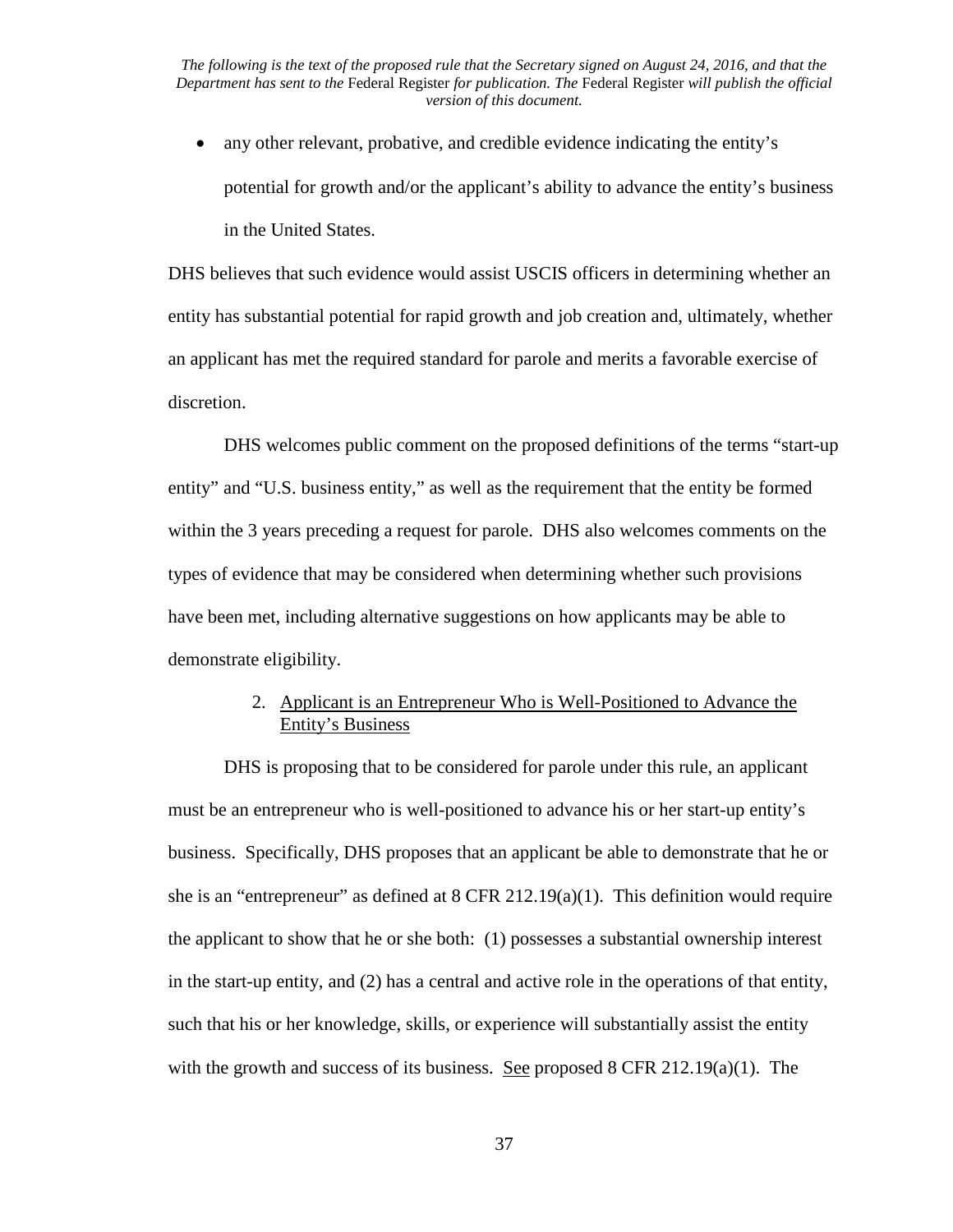definition further provides that for purposes of this rule, an individual may be considered to possess a substantial ownership interest if he or she possesses at least a 15 percent ownership stake in the start-up entity at the time of adjudication of the initial grant of parole (and maintains at least a 10 percent ownership stake in the start-up entity at all times during the parole period, including any period of re-parole). Id.

DHS believes these criteria are appropriate, as active ownership and participation provide stronger justifications for parole based on significant public benefit than investment alone. To establish that parole would serve a significant public benefit, DHS believes that the applicant should be central to the entity's business and well-positioned to actively assist in the growth of that business, such that his or her presence would help the entity provide related benefits in the United States, including by conducting research and development, increasing revenue, or creating jobs. DHS thus adopts the common meaning of the term "entrepreneur," which embodies the concept of active, material participation by an individual in the operations and growth of a new business entity. See Black's Law Dictionary (9th ed. 2009) (defining "entrepreneur" as "[o]ne who initiates and assumes the financial risks of a new enterprise and who usually undertakes its management"). Whether an applicant has an "active and central role" will be determined based on the totality of the evidence provided.

The ownership criterion proposed by DHS in this rule is also essential for connecting the individual to the start-up entity providing the significant public benefit. DHS has determined that a minimum 15 percent ownership interest is a reasonable threshold for seeking parole under this rule. DHS recognizes that entrepreneurs may possess larger equity stakes in the start-up entity at the time of formation or during initial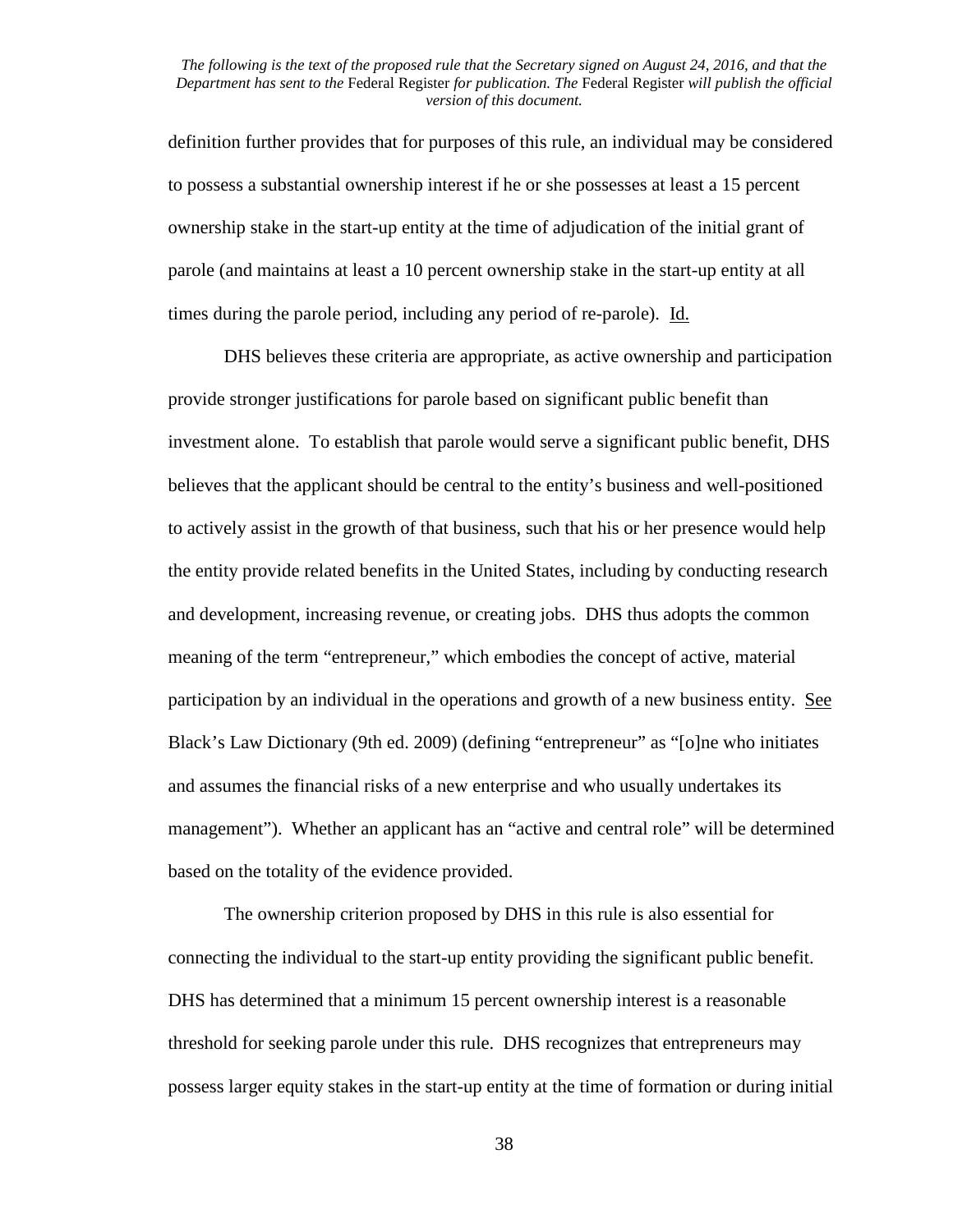seed rounds of financing (often ranging from  $50-100$  percent).<sup>28</sup> This equity stake, however, may be diluted significantly during financing rounds, or by the provision of equity compensation to key personnel within the entity. DHS further recognizes that start-up entities are not limited to one entrepreneur, and that there may be instances when a team of entrepreneurs will form the start-up entity. The specific equity stake by the entrepreneur in the start-up entity will therefore vary based on the particular facts and circumstances of each case. DHS thus believes establishing a minimum 15 percent threshold with respect to ownership adequately accounts for the possibility of equity dilution for the reasons described above, while ensuring that the individual continues to have a substantial ownership interest in, and assumes more than a nominal financial risk related to, the entity.

DHS anticipates that an applicant would be able to demonstrate sufficient satisfaction of the above criteria by providing various forms of evidence. With respect to ownership, DHS anticipates that an applicant would be able to provide copies of legal or financial documents—such as formation and organizational documents, equity certificates, equity ledgers, ownership schedules, or capitalization tables—indicating the applicant's ownership interest in the start-up entity. With respect to the applicant's role within the entity, DHS expects that an applicant would provide supporting documentation

<span id="page-38-0"></span><sup>&</sup>lt;sup>28</sup> "Venture Capital," Encyclopedia of Small Business, 2007. Retrieved September 22, 2015 from Encyclopedia.com: http://www.encyclopedia.com/doc/1G2-2687200596.html ("The percentage of equity ownership required by a venture capital firm can range from 10 percent to 80 percent, depending on the amount of capital provided and the anticipated return. But most venture capital organizations want to secure equity in the 30-50 percent range so that the small business owners still have an incentive to grow the business. Since venture capital is in effect an investment in a small business' management team, the venture capitalists usually want to leave management with some control.").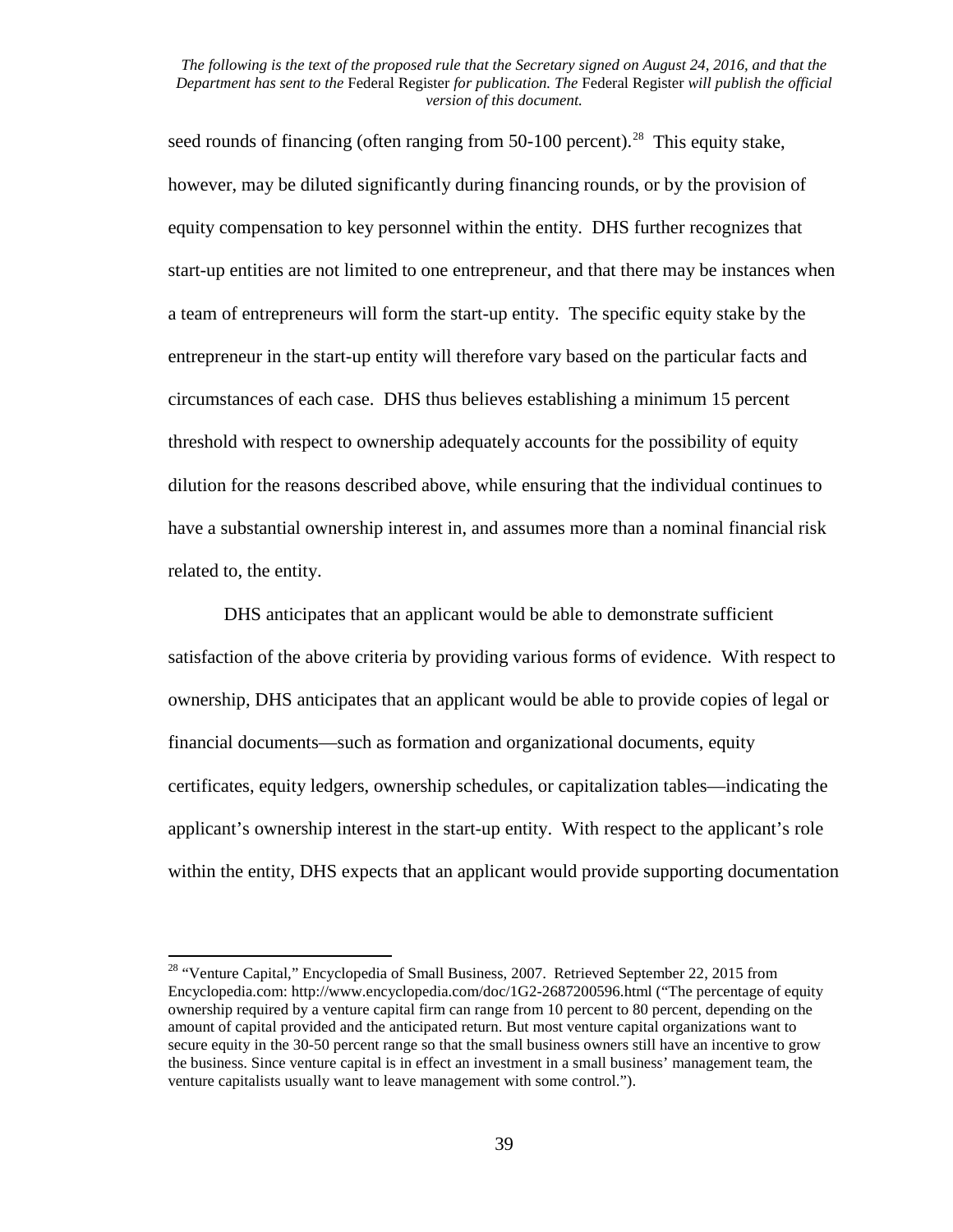of his or her role within the entity, as well as the knowledge and experience that is central to the entity's business. Such supporting documentation may include:

- letters from relevant government agencies, qualified investors, or established business associations with an understanding of the applicant's knowledge, skills or experience that would advance the entity's business;
- newspaper articles or other similar evidence that the applicant has received significant attention and recognition;
- evidence that the applicant or entity has been recently invited to participate in, is currently participating in, or has graduated from one or more established and reputable start-up accelerators;
- evidence that the applicant has played an active and central role in the success of prior start-up entities;
- degrees or other documentation indicating that the applicant has knowledge, skills, or experience that would significantly advance the entity's business; and
- any other relevant, probative, and credible evidence indicating the applicant's ability to advance the entity's business in the United States.

DHS welcomes public comments on all aspects of these standards, including the definition of the term "entrepreneur." DHS also welcomes comment on the types of evidence that may be considered when determining whether an applicant is an entrepreneur, including alternative suggestions on how applicants may be able to demonstrate eligibility.

# 3. Capital Investment or Government Funding Criteria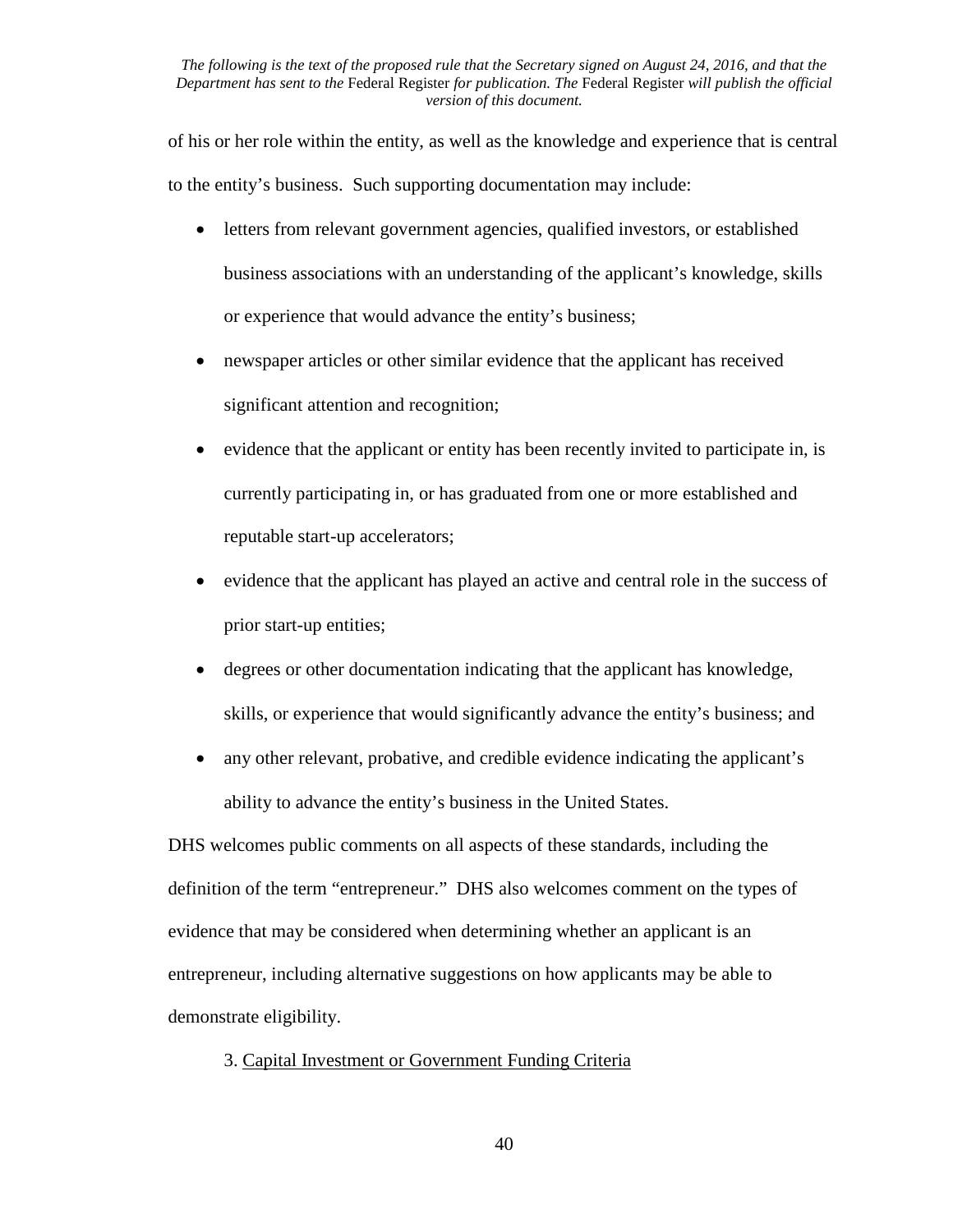DHS is also proposing that an individual who seeks parole under this rule must validate the entity's substantial potential for rapid growth and job creation by providing additional reliable evidence of such potential. DHS is proposing that this requirement may generally be satisfied by demonstrating that the entity has: (1) received substantial investment of capital from U.S. investors with established records of successful investments; or (2) received substantial awards or grants for purposes of economic development, research and development, or job creation from Federal, State, or local government entities that regularly provide such awards or grants to U.S. businesses. See proposed 8 CFR 212.19(b)(2)(ii)(B). DHS further proposes alternative criteria under which an applicant who partially meets one or more of these two criteria may be considered for parole under this rule if he or she provides additional reliable and compelling evidence that his or her parole would provide a significant public benefit. See proposed 8 CFR 212.19(b)(2)(iii).

These investment and funding criteria are proposed to serve as reliable indicators of an entity's substantial potential for rapid growth and job creation and, ultimately, of the significant public benefit that a grant of parole would provide in an individual case. Meeting these criteria, however, is intended to supplement—and not supplant—the need to provide other supporting evidence (such as that described in section IV.B.1) establishing that the applicant meets the general criteria for a grant of parole under the proposed rule. Even if an entity meets the investment or funding criteria discussed herein, additional evidence would generally assist USCIS officers in determining whether an applicant has met the required standard for parole and merits a favorable exercise of discretion. Among other things, such supplementary evidence may: provide additional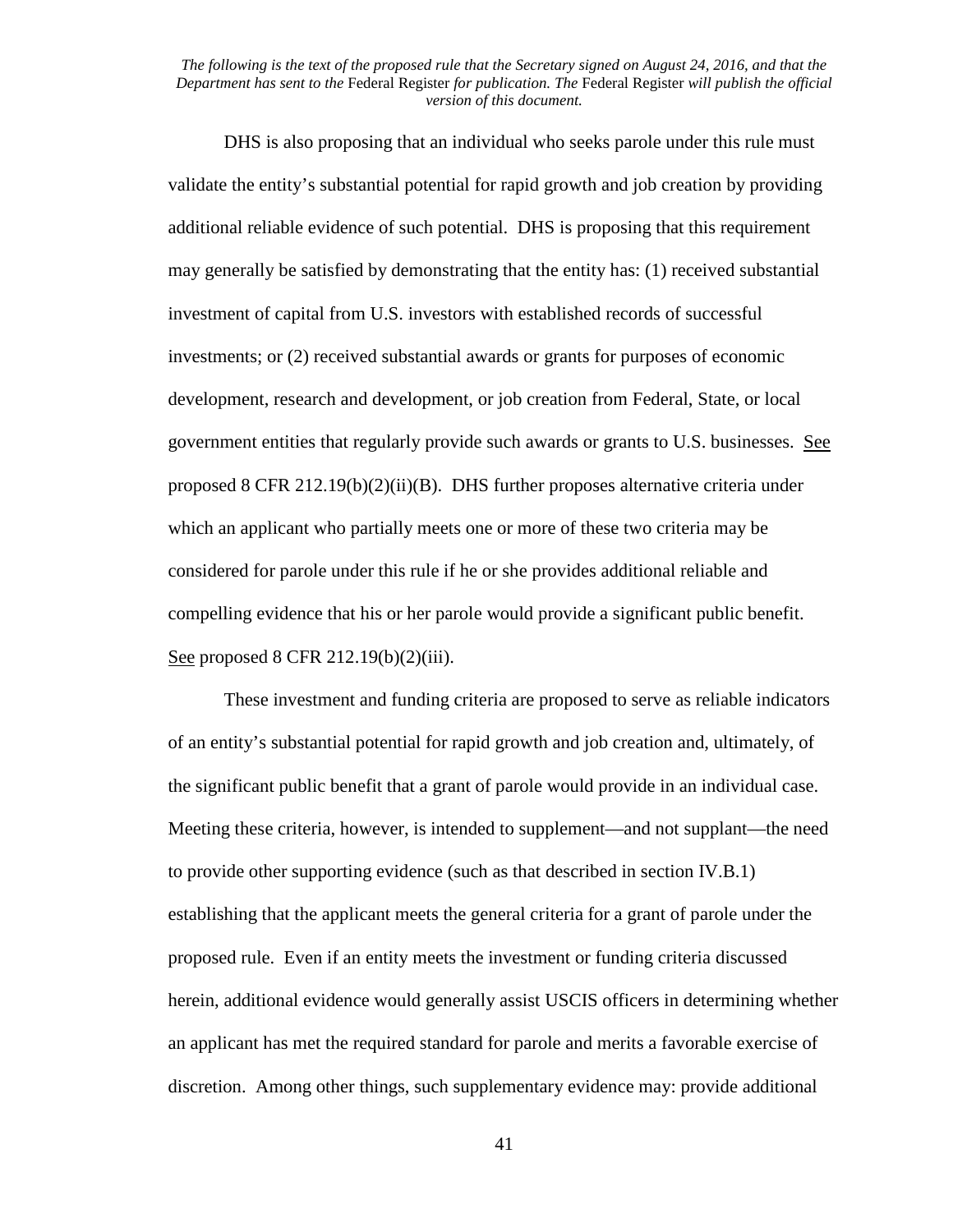external validation of the start-up entity (e.g., receiving additional funding from a government entity, being accepted into a start-up accelerator, generating significant revenue, or creating jobs); show that the entity works in fields important to economic growth (e.g., creating new technologies or engaging in cutting-edge research); or demonstrate that the entrepreneur has knowledge, skills, or experience that would substantially advance the entity's business (e.g., successfully leading prior start-up entities, having advanced degrees in the appropriate field, or establishing critical patents). DHS also anticipates that such additional evidence would be available in the majority of cases involving recently formed entities that have substantial potential for growth and that otherwise meet the standards proposed in this rulemaking.

#### a. Substantial Investment from Qualified U.S. Investors

DHS proposes to allow an applicant to demonstrate his or her entity's substantial potential for rapid growth and job creation by showing that the entity has received substantial investment of capital from established U.S. investors (such as venture capital firms, angel investors, or start-up accelerators) with a history of successful investments in start-up entities. See proposed 8 CFR 212.19 $(b)(2)(ii)(B)$ . DHS proposes that investments may generally be considered "substantial" with respect to an initial application for entrepreneur parole if total investments, which can be from one or more qualified U.S. investors, meet or exceed \$345,000. Id. DHS further proposes that qualifying investors include only those investors who have a history of making similar or greater investments on a regular basis over the last 5 years and who can demonstrate that at least two of the entities receiving such investments have subsequently experienced significant growth in revenue or job creation. See proposed 8 CFR 212.19(a)(5). DHS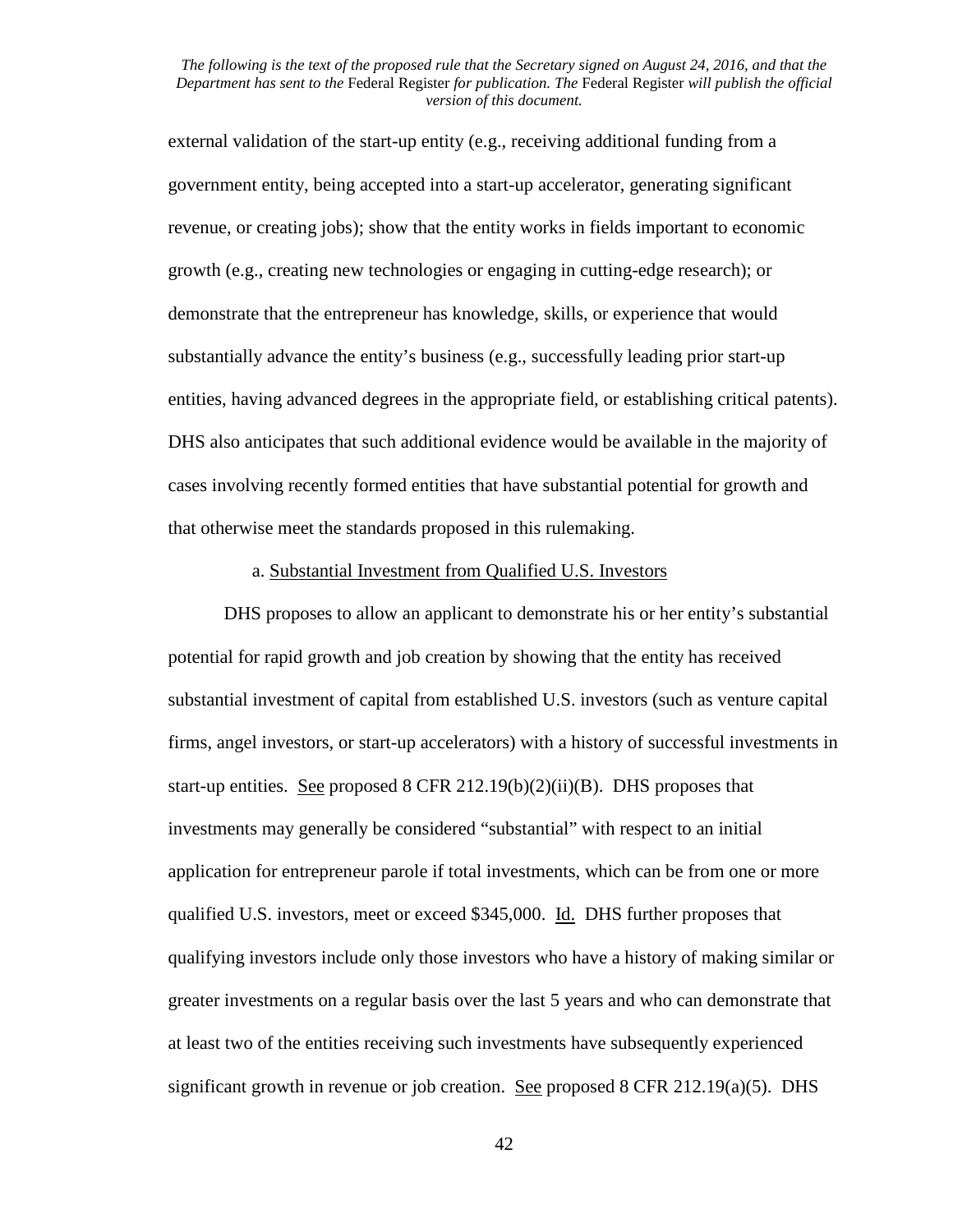believes that the investment of a substantial amount of capital by qualified investors in an entrepreneur's start-up entity may serve as a strong indication of an entity's potential to positively impact the U.S. economy and labor force.

DHS is proposing a general qualified investment threshold of \$345,000, which DHS believes is a reasonable minimum investment amount that will serve as a reliable external validation factor by qualified investors.<sup>[29](#page-42-0)</sup> DHS reached this figure after analyzing available data on angel investments—the largest source of start-up capital for innovative firms—as well as initial or "seed" round investments from venture capital firms and start-up accelerators.<sup>[30](#page-42-1)</sup> DHS also analyzed other available data on capital amounts used to create new businesses, and consulted with the Small Business

<span id="page-42-0"></span><sup>&</sup>lt;sup>29</sup> The \$345,000 figure is rounded from the actual figure \$345,390, which is the 2015 average for all angel investments (the largest source of start-up capital for innovative firms) received by start-up entities. See Jeffrey Sohl, "The Angel Investor Market in 2015: A Buyers' Market," Center for Venture Research, May 25, 2015, available at:

https://paulcollege.unh.edu/sites/paulcollege.unh.edu/files/webform/Full%20Year%202015%20Analysis% 20Report.pdf. The rounded \$345,000 figure from 2015 is also very close to the \$342,000 grand mean for the period 2012-2015, id., and it is corroborated by other sources. For example, according to a report from the business website Fundable, which specializes in startup finance, the average angel-financed firm receives approximately \$333,000 in angel capital. This report can be found at: https://www.fundable.com/learn/resources/guides/investor-guide/types-of-investors.

<span id="page-42-1"></span> $30$  DHS is aware that there is a wide range of investment amounts for angel, venture, and accelerator investment applied to startups. For example, DHS analysis of data from SeedDB reveals that some large accelerators provide initial investments of less than \$100,000. DHS analysis reveals that angel investments that are conducted in groups, or that are co-invested with venture or other institutional investors, have ranged from about \$350,000 to \$725,000 since 2013, with an up-trend over the last two years, and several data sources reveal medians of about \$500,000. Seed and startup venture investments are generally over \$1,000,000. DHS believes that the \$345,000 angel average for 2015 is reasonable because it represents nearly a mid-point across the various data and sources DHS has reviewed for such investments, is publicly available from a reputable source, and includes all angel investments. Additional details on the Seed DB accelerators data are found in Section C, "An Alternative Estimate of Entrepreneurs Based on Investment Structures," in the ensuing "Statutory and Regulatory Requirements" section of this notice. Mean and median figures for venture backed and angel group can be found in the following sources:

http://www.ey.com/Publication/vwLUAssets/Venture\_Capital\_Insights\_4Q14\_-\_January\_2015/\$FILE/eyventure-capital-insights-4Q14.pdf;

http://www.angelresourceinstitute.org/~/media/Files/Halo%20Report%202015%20Annual%20vFinal.pdf; and http://www.inc.com/linkedin/tomasz-tunguz/inflation-deflation-startup-fundraising-market-tomasztunguz.html.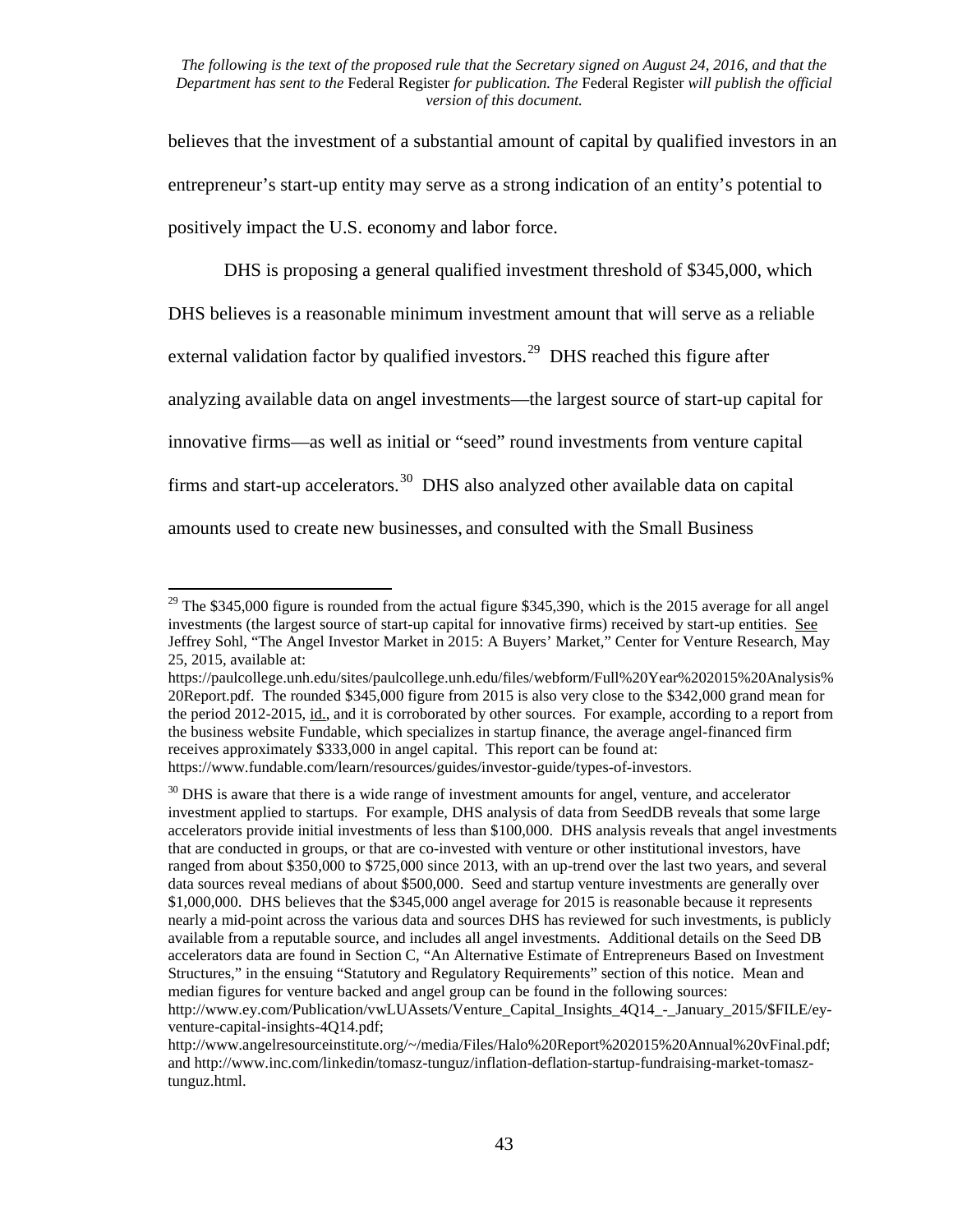Administration (SBA). In determining a minimum investment amount applicable to all qualified investors (e.g., venture capital firms,  $31$  angel investors,  $32$  and start-up accelerators<sup>[33](#page-43-2)</sup>), the \$345,000 amount is generally on par with, based on data that DHS reviewed, the combined capital investment typically obtained in early rounds of investment from venture capital firms or angel investors.<sup>[34](#page-43-3)</sup>

DHS is also proposing a requirement that the substantial investment be received within the 365 days immediately preceding the filing of the application for initial parole. In addition to addressing potential fraud concerns, this requirement assists in validating the entity's substantial potential for rapid growth and job creation and, ultimately, of the significant public benefit that a grant of parole to the entrepreneur would provide. This requirement ensures that a qualified investor or government entity has recently validated (within 365 days) the start-up entity's potential for rapid growth and job creation. However, DHS recognizes that start-up investment is a rapidly evolving field, and welcomes additional feedback, including data on trends in investment that may be available, as such feedback and data may impact the minimum investment threshold in the Department's final rule.

<span id="page-43-0"></span> $31$  Government, semi-government, or private firm that provides startup or growth equity capital and/or loan capital to promising ventures for returns that are higher than market interest rates. See http://www.businessdictionary.com/definition/venture-capital-firm.html.

<span id="page-43-1"></span> $32$  Business "angels" are high net worth individual investors who seek high returns through private investments in start-up companies. See https://www.sba.gov/content/venture-capital#Angel Investors.

<span id="page-43-2"></span><sup>&</sup>lt;sup>33</sup> Business entities that make seed-stage investments in promising companies in exchange for equity as part of a fixed-term, cohort-based program, including mentorship and educational components, that culminates in a public pitch event or demo day. See https://www.sba.gov/advocacy/innovation-accelerators-definingcharacteristics-among-startup-assistance-organizations.

<span id="page-43-3"></span> $34$  See note 29.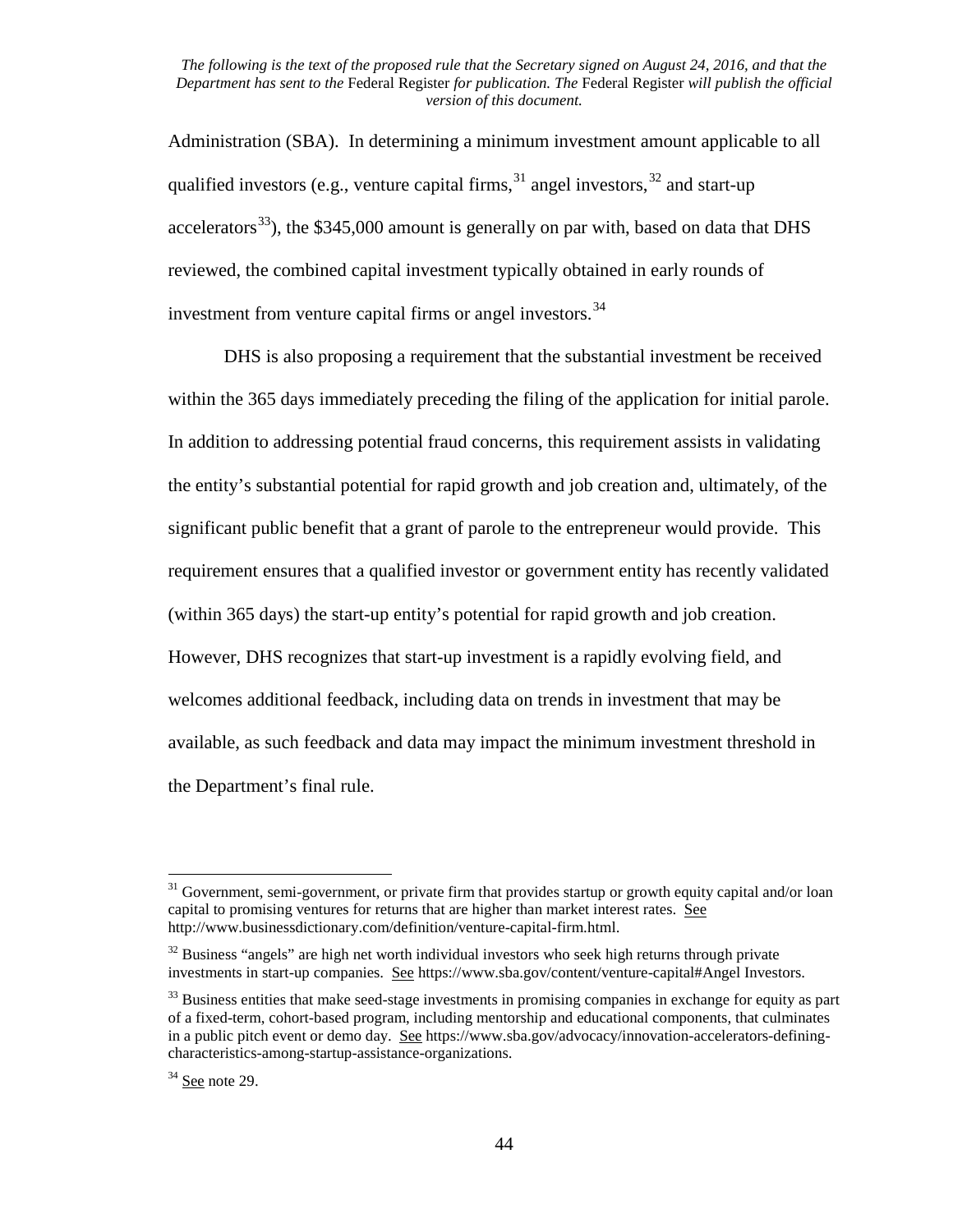As noted above, in order to meet the investment criteria for consideration of parole under this proposed rule, the \$345,000 total investment must be made by one or more qualified U.S. investors. See proposed 8 CFR 212.19(a)(5) and (b)(2)(ii)(B)(1). DHS proposes to define "qualified investor" as either an individual or an organization. See proposed 8 CFR 212.19(a)(5). If the investor is an individual, the investor would need to be a U.S. citizen or lawful permanent resident. Id. If the investor is an organization, the investor would need to be located in the United States and operate through a legal entity organized under the laws of the United States that is majority owned and controlled, directly or indirectly, by U.S. citizens or lawful permanent residents. Id. In either case, such investor could not have been permanently or temporarily enjoined from participating in the offer or sale of a security or in the provision of services as an investment adviser, broker, dealer, municipal securities dealer, government securities broker, government securities dealer, bank, transfer agent or credit rating agency, barred from association with any entity involved in the offer or sale of securities or provision of such services, or otherwise found to have participated in the offer or sale of securities or provision of such services in violation of law. See proposed 8 CFR 212.19(a)(5).

In addition, DHS proposes to limit qualifying investors to those who have an established record of successful investments in start-up entities. DHS proposes that such a record would include, during the 5-year period prior to the date of filing of the parole application, 1 or more investments in other start-up entities in at least 3 separate calendar years in exchange for equity or convertible debt comprising a total of no less than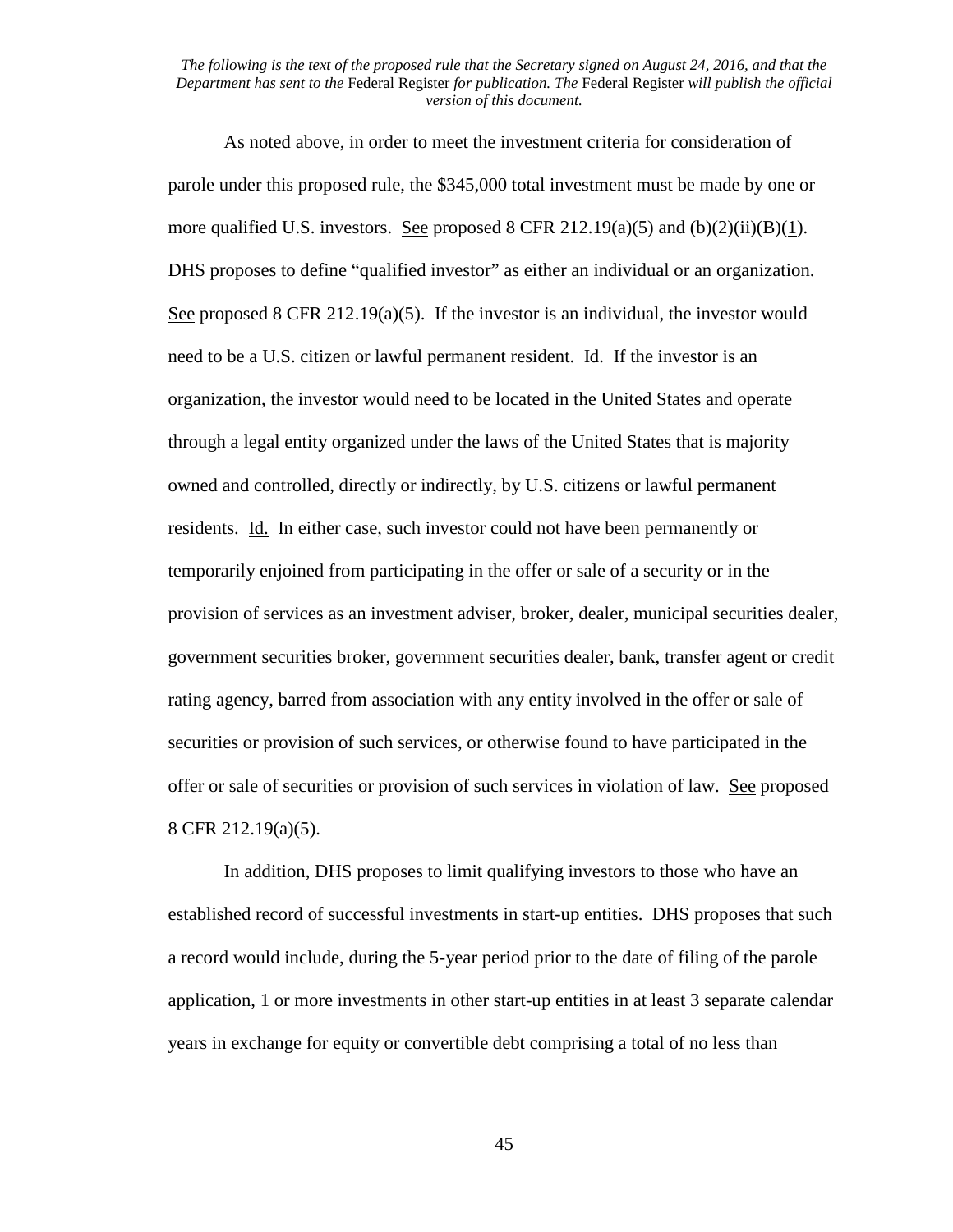\$1,000,000.<sup>[35](#page-45-0)</sup> See proposed 8 CFR 212.19(a)(5)(i). DHS will require monetary commitments, rather than non-monetary commitments such as credit for in-kind value (e.g., credit for services), given the difficulty of valuing such commitments and the potential for fraud and abuse. The applicant would also need to show that, subsequent to such investment by the investor, at least 2 such entities each created at least 5 qualified jobs or achieved at least \$500,000 in revenue with average annualized revenue growth of at least 20 percent. See proposed 8 CFR 212.19 $(a)(5)(ii)$ .

These criteria are intended to ensure that investors are bona fide, and thus to prevent fraud and protect the integrity of the parole process under this rule. They are also intended to ensure that a qualifying investment serves as a strong and reliable indication of the start-up entity's substantial potential for rapid growth and job creation. By requiring an investor to have a track record of investing substantial funds in start-up entities that subsequently achieve significant revenue and job creation, these provisions would enhance the Department's ability to have confidence in the investments made by qualified investors as reliable validation of a start-up entity's potential. At the same time, the criteria would mitigate potential misuse of the parole process, including by individuals or entities that may claim to be bona fide investors to conceal fraud or other illicit activity. DHS expects that individuals and entities that meet these criteria would include existing and bona fide start-up investors that are known to operate successfully in the business community—including established venture capital firms, angel investors, and start-up accelerators.

<span id="page-45-0"></span><sup>&</sup>lt;sup>35</sup> "Venture Capital," Encyclopedia of Small Business, 2007. Retrieved September 22, 2015 from Encyclopedia.com: http://www.encyclopedia.com/doc/1G2-2687200596.html ("Most venture capital firms look for investment opportunities in the \$250,000 to \$2 million range.")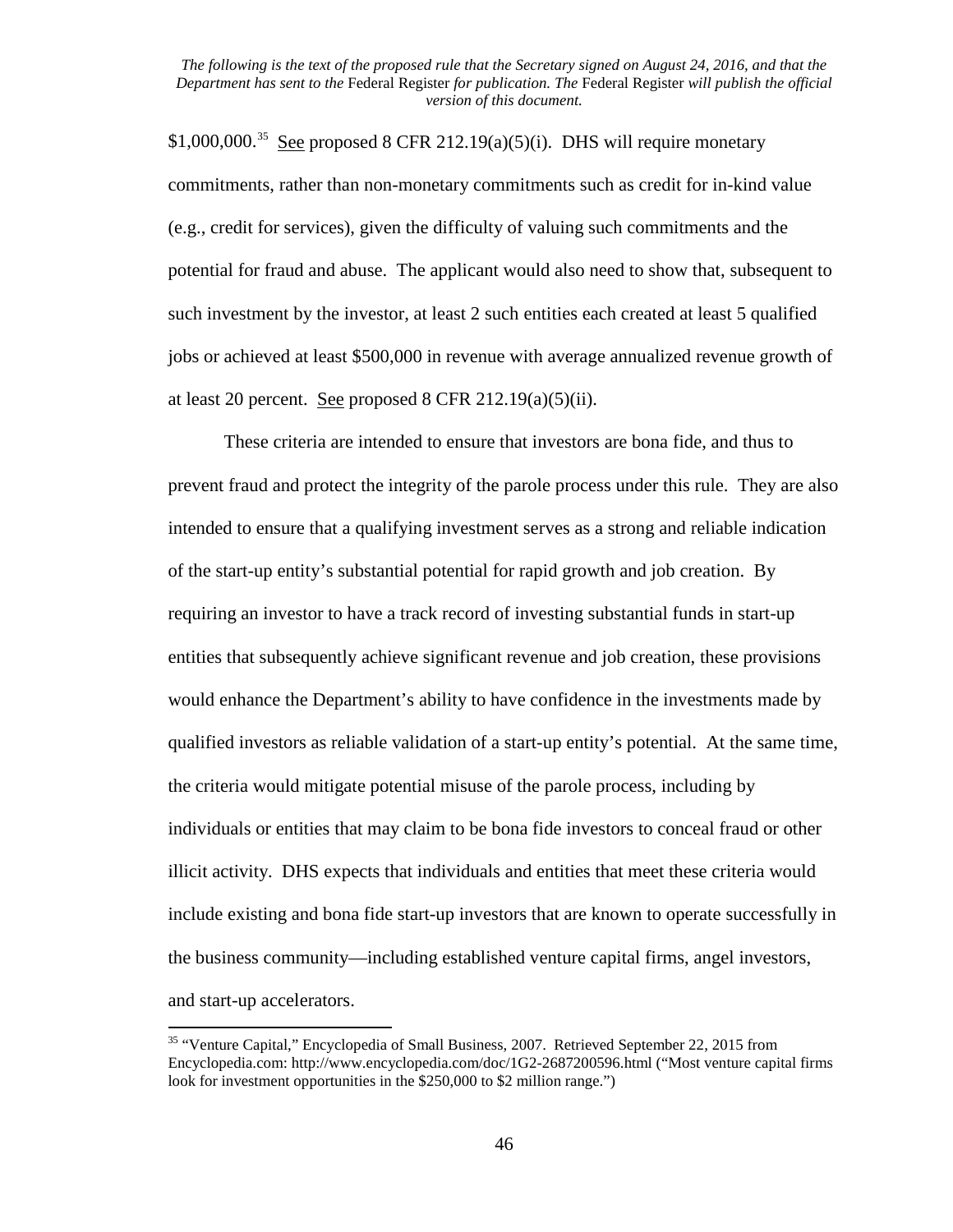Finally, DHS proposes to limit "qualified investments" under this rule to investments of lawfully derived capital in start-up entities through the purchase of equity or convertible debt issued by such entities. See proposed 8 CFR 212.19(a)(4). DHS proposes that a qualified investment would not include an investment from: (1) the entrepreneur him or herself; (2) the parents, spouse, brother, sister, son, or daughter of such entrepreneur; or (3) any corporation, limited liability company, partnership, or other entity in which such entrepreneur or the parents, spouse, brother, sister, son, or daughter of such entrepreneur directly or indirectly has any ownership interest. Id. DHS is proposing these exclusions to help ensure that the qualified investment was acquired through an arms-length transaction and is a bona fide investment. Any investment that does not meet the definition of "qualified investment" will not count toward the criteria to meet the proposed rule's minimum investment threshold.

DHS welcomes comments on all aspects of this section, including the proposed investment threshold, any potential alternative amounts for that threshold, and additional data. For comments recommending investment threshold amounts, the Department requests that commenters provide rationales and data, if available, to support their recommendations.

### b. Substantial Government Awards or Grants

DHS proposes that an applicant may alternatively demonstrate a start-up entity's substantial potential for rapid growth and job creation by showing that the entity has received significant funding in the form of awards or grants from Federal, State or local government entities. DHS proposes that to satisfy this criterion, the awards or grants generally would need to be made by one or more Federal, State, or local government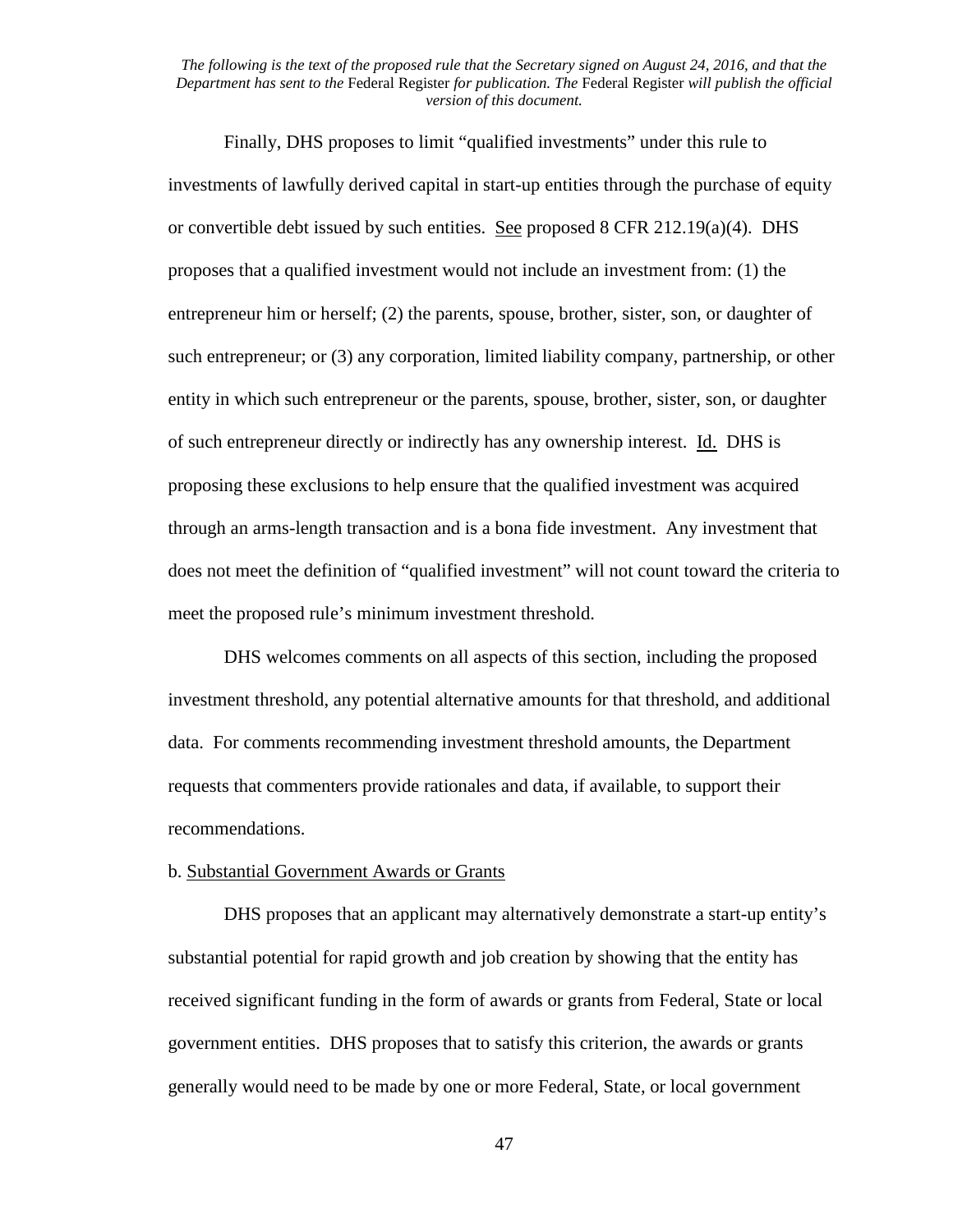entities that regularly provide such funding to U.S. businesses for economic development, innovation, research and development, or job creation reasons. DHS proposes to exclude any contractual commitment for goods or services, including any contracts that might appear to be, or could be made to look like, an award or grant. DHS believes this exclusion is reasonable since a contract for goods and services with a Federal, State or local government entity would typically provide a direct benefit to that government entity and not a public benefit, such as encouraging economic development and innovation, that an award or grant would provide as required by this proposed rule. See proposed 8 CFR  $212.19(a)(3)$ . DHS also proposes that to be considered substantial, such awards or grants generally would need to total \$100,000 or more. See proposed 8 CFR

### $212.19(b)(2)(ii)(B)(2)$ .

In the United States today, a range of Federal, State, and local government entities, including State or local economic development corporations (EDCs), evaluate U.S. businesses and provide awards or grants when such funding is deemed to be in the public interest.[36](#page-47-0) DHS believes that significant funding from such a government entity is a strong indicator of a start-up entity's substantial potential for rapid growth, including through enhancing innovation, generating revenue, obtaining significant additional

<span id="page-47-0"></span><sup>36</sup> See, e.g., U.S. Small Business Administration, https://www.sbir.gov (describing Small Business Innovation Research (SBIR) and Small Business Technology Transfer (STTR) programs, which provide early-stage capital for innovative small companies in the United States) and National Institutes of Health, https://sbir.nih.gov/ (describing healthcare opportunities under SBIR and STTR); U.S. Economic Development Association (EDA), Regional Innovation Strategies Program (RIS), http://www.eda.gov/oie/ris/ (providing grants to cities and local EDCs, among others, to fund startups); Energy Innovations Small Grant Program, www.energy.ca.gov/research/innovations (providing State grants of up to \$150,000 to small businesses, among others, to research innovative energy concepts); Startup Philadelphia Call for Ideas, http://www.startupphl.com/startup-phl-call-for-ideas (partnership between City of Philadelphia and the Philadelphia Industrial Development Corporation to provide \$500,000 to grow the startup and early-stage business economy in Philadelphia).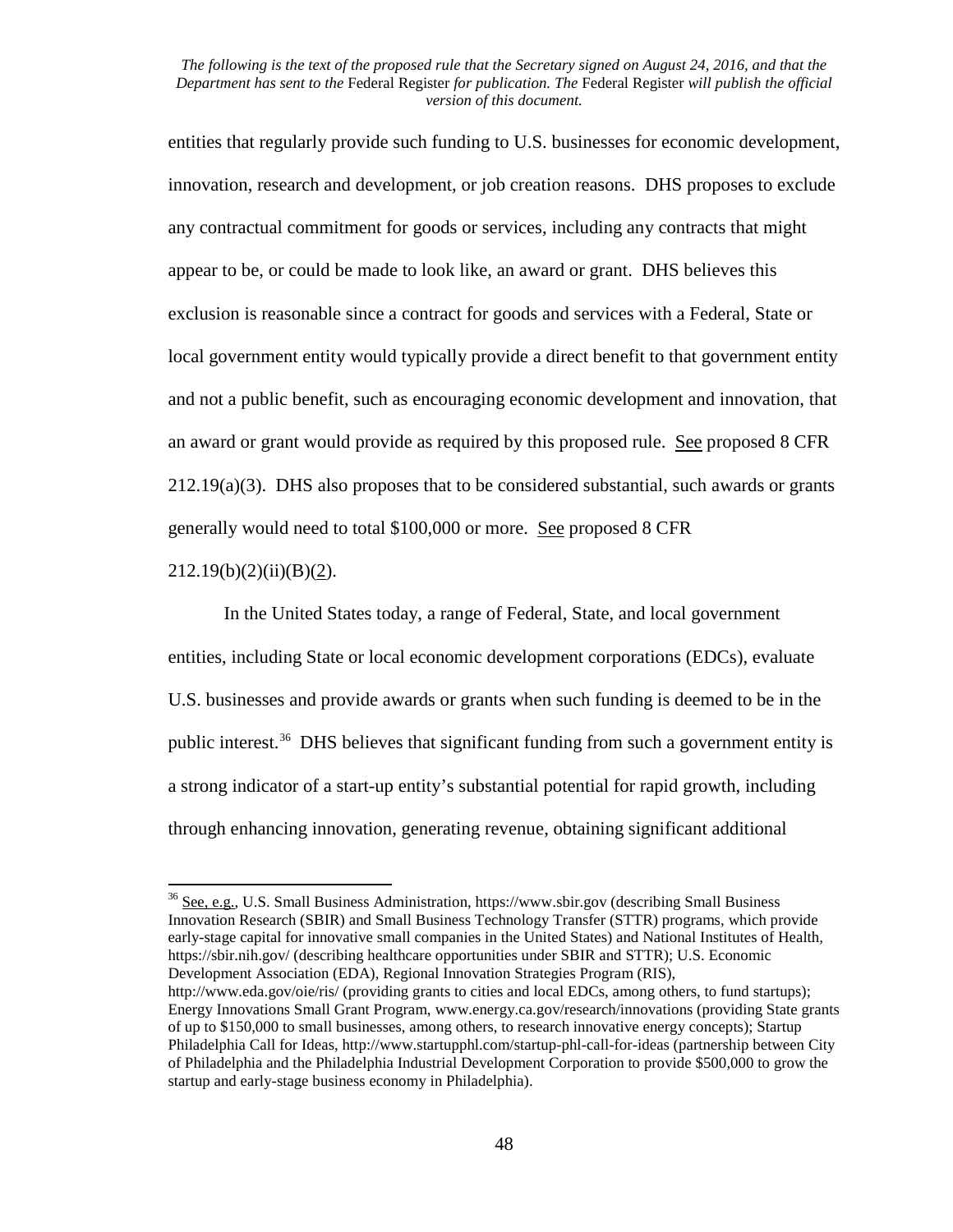investments of capital, and creating jobs. Because such government entities regularly evaluate the potential of U.S. businesses, the choice to provide a significant award or grant to a particular start-up entity is generally a compelling indicator of that start-up's substantial potential for growth and job creation. Additionally, because government entities are by definition formed to serve the public, the choice by such an entity to fund a particular business generally indicates the government entity's independent assessment that the business's operations would provide a significant public benefit. For these reasons, DHS believes it is reasonable to establish a lower threshold amount for government funding in comparison to the previously discussed threshold amount for private investment. DHS proposes a general \$100,000 minimum government funding threshold based on the above and the fact that seed capital awards ("Phase I" awards) from the Small Business Innovation Research (SBIR) program are generally below  $$150,000.<sup>37</sup>$  $$150,000.<sup>37</sup>$  $$150,000.<sup>37</sup>$ 

DHS welcomes comments on all aspects of this section, including the proposed government funding threshold, any potential alternative amounts for that threshold, and additional data. For comments recommending government funding threshold amounts, the Department requests that commenters provide rationales and data, if available, to support their recommendations.

<span id="page-48-0"></span> $37$  The Small Business Innovation Research (SBIR) program is coordinated by the Small Business Administration to seed capital for start-up businesses. It is designed to stimulate technological innovation among small private-sector businesses and encourages small businesses to market the SBIR technology in the private sector. It is the largest source of seed capital in the United States for technology driven startups, funding between 5,000 and 7,000 projects a year. The "first phase" award is an innovation grant made for initial eligibility and corresponds to the start-up of the commercial business and proof of "concept phase"—the average award amounts vary by department, but most SBIR Phase I awards are made at or below \$150,000. The Phase I awards are geared towards financing the startup of the private commercial entity and also the innovation and research and development (R&D) that the enterprise undertakes.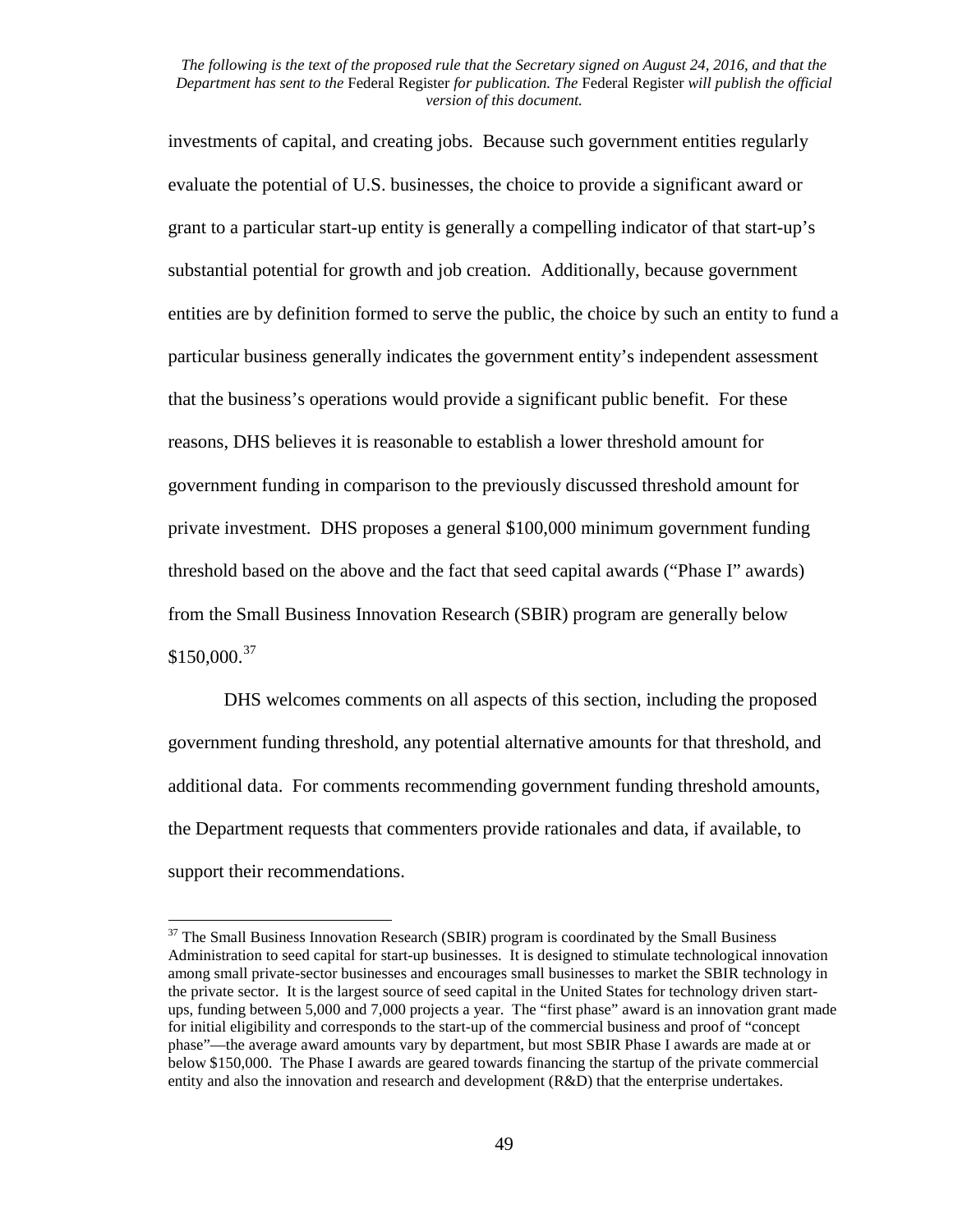### c. Alternative Criteria for Parole Consideration

Additionally, DHS proposes that an applicant who only partially meets one or both of the above investment or government funding sub-criteria for parole under this rule may still be considered for parole under this rule in certain limited circumstances. See proposed 8 CFR 212.19(b)(2)(iii). Specifically, DHS would consider parole for such an applicant if the applicant provides additional "reliable and compelling" evidence of the entity's substantial potential for rapid growth and job creation. See proposed 8 CFR  $212.19(b)(2)(iii)$ . Importantly, such parole would not be available to applicants who are unable to demonstrate that their start-up entities have received a substantial amount of U.S. capital investment or government funding. Rather, the applicant would need to show as a preliminary matter that his or her entity has received a substantial level of capital investment or government funding, although less than \$345,000 or \$100,000, respectively. The applicant would also need to further validate the entity's substantial potential for rapid growth and job creation by submitting additional evidence that DHS determines to be both reliable and compelling. DHS proposes that such evidence be reliable and compelling in its own right to overcome the applicant's inability to fully meet the threshold criteria otherwise required under the proposed rule.

DHS is not proposing to define the specific types of evidence that may be deemed "reliable and compelling" at this time, as the Department seeks to retain flexibility as to the kinds of supporting evidence that may warrant the Secretary's exercise of discretion in granting parole based on significant public benefit. But DHS believes that to meet the parole standard in this context without meeting the threshold criteria, such additional evidence would need to be particularly persuasive. In other words, although all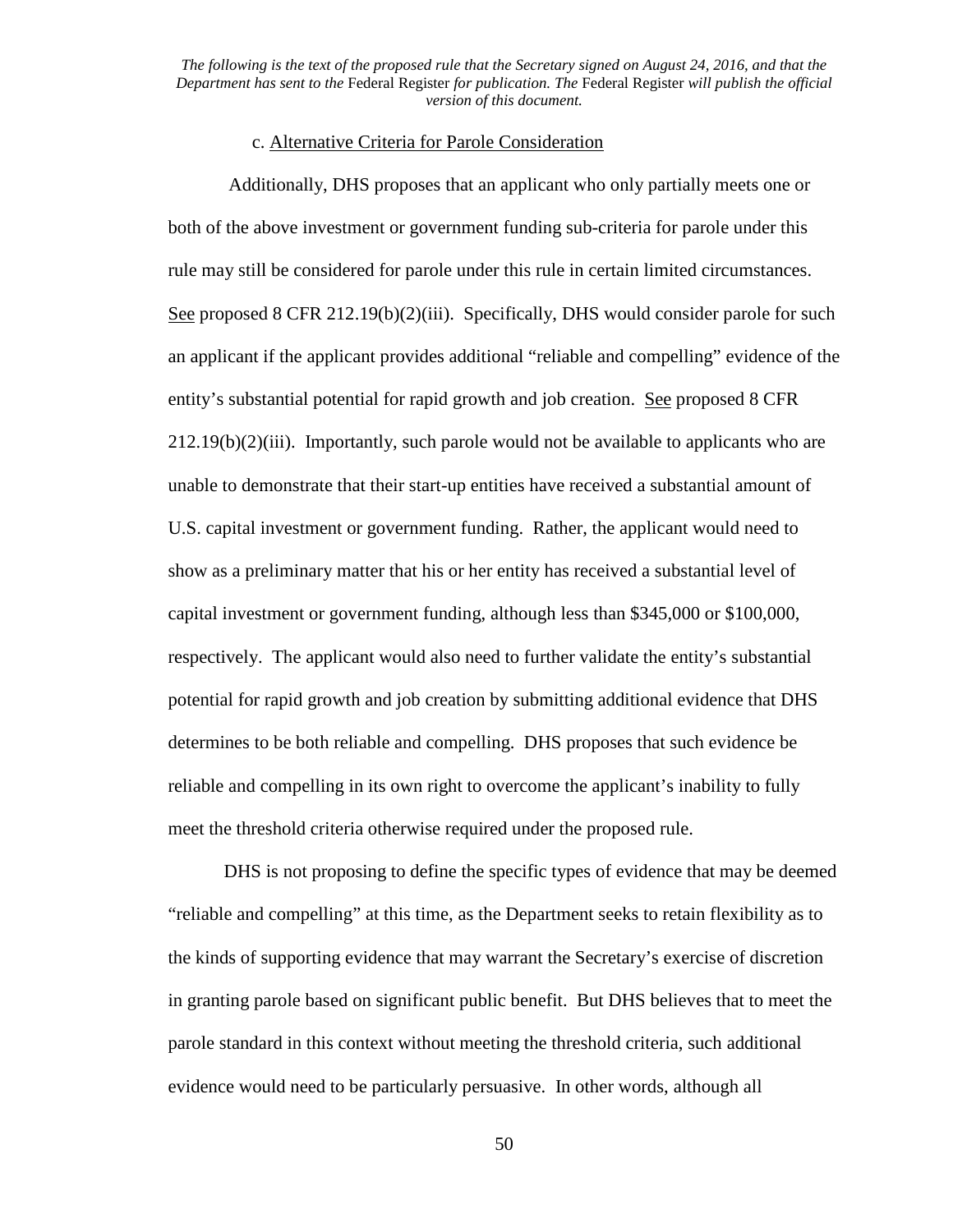applicants for entrepreneur parole would be expected to provide supplementary evidence indicating that their parole would serve a significant public benefit, applicants who only partially meet the threshold criteria mentioned above would need to provide other reliable and compelling evidence to ensure that the totality of the evidence demonstrates that the start-up entity has the substantial potential for rapid growth and job creation.

DHS anticipates that the necessary amount and requisite evidentiary weight of such additional evidence would depend on the degree to which an applicant meets one or both of the threshold sub-criteria related to capital investment or government funding. For example, an applicant whose entity has received \$200,000 in qualifying capital investment would be expected to provide more validating evidence than an applicant whose entity received \$300,000 in such investment. Moreover, DHS may give particular weight to evidence that tends to serve as a strong validation of the entity's substantial potential for rapid growth and job creation. For example, evidence that an entity has been selected to participate in, is participating in, or has graduated from one or more established and reputable start-up accelerators (or incubators) may serve as, depending on the accelerator's success rate and other factors, a strong indicator of the entity's potential. With respect to start-up accelerators, DHS expects to evaluate them on several relevant factors, including years in existence, graduation rates, significant exits by portfolio startups, significant investment or fundraising by portfolio start-ups, and valuation of portfolio start-ups.

Ultimately, the USCIS adjudicator would be required to determine whether such additional evidence—in conjunction with the entity's substantial capital investment or government funding, among other factors—is sufficient to establish that the applicant's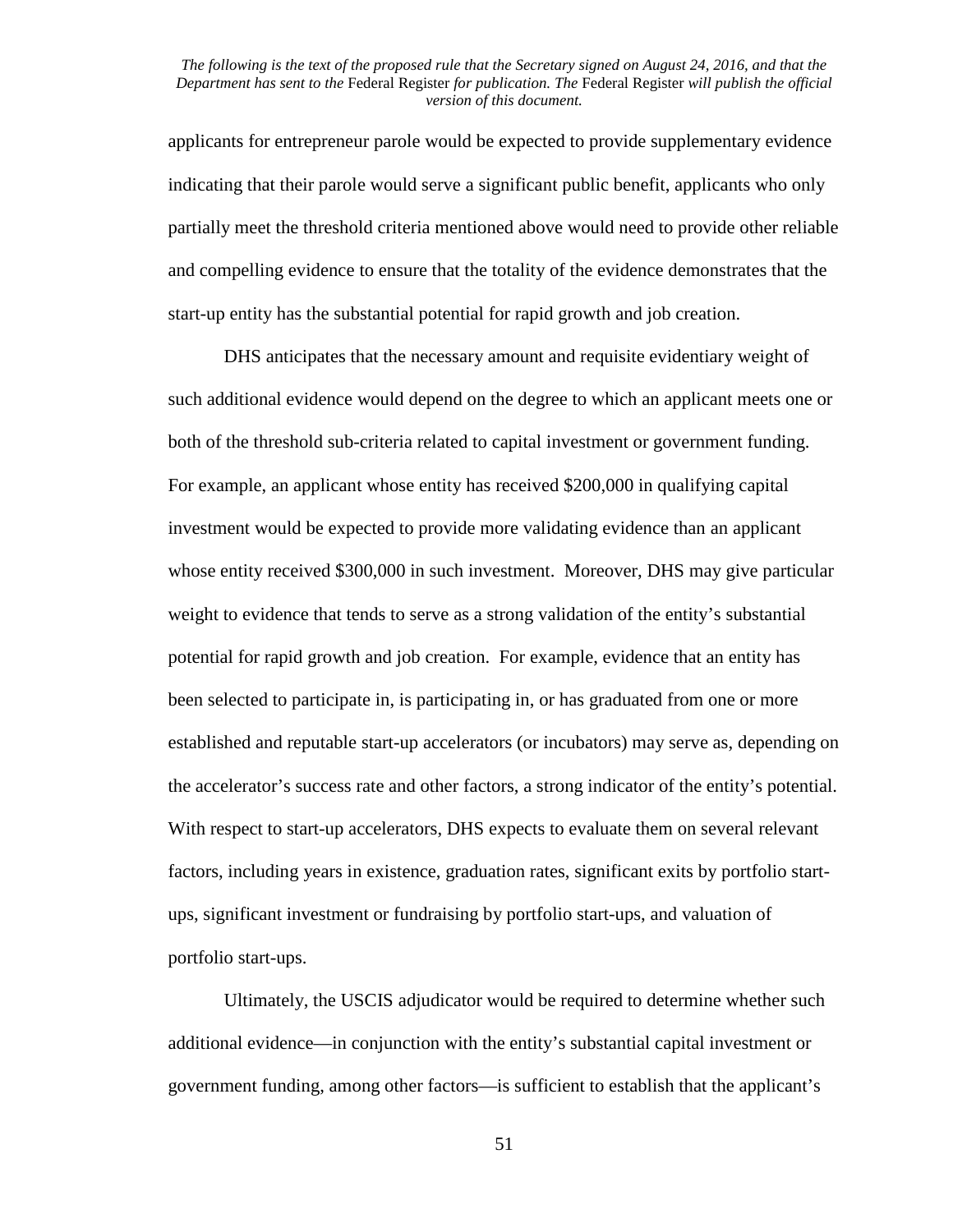parole into the United States will provide a significant public benefit (and that the applicant merits a favorable exercise of discretion). This approach is consistent with the discretionary nature of the Secretary's statutory parole authority and the fact that each parole request will be adjudicated, on a case-by-case basis, after considering the particularized facts of each case. DHS invites public comment on the types of reliable and compelling evidence that may warrant a discretionary grant of parole in such cases.

As noted above, DHS also invites public comment on alternatives to the proposed investment amount and government funding thresholds that applicants may use to demonstrate a start-up entity's substantial potential for rapid growth and job creation and that may serve as a principal basis for seeking parole under this rule. Commenters are invited to submit comments on whether significant revenue generation, participation in established and reputable start-up accelerators, or any other significant external validation factor should be included as a principal basis for seeking parole under this rule. DHS specifically invites comment on whether applicants can adequately demonstrate the future substantial potential for rapid growth and job creation through established records of revenue generation, revenue growth, job creation, or any combination of these and other factors. Commenters should recommend threshold levels for obtaining parole under suggested criteria, data to support the recommended alternative thresholds, and the types of reliable evidence that applicants may submit to substantiate their claims. Comments should include any relevant data to substantiate recommendations, if available.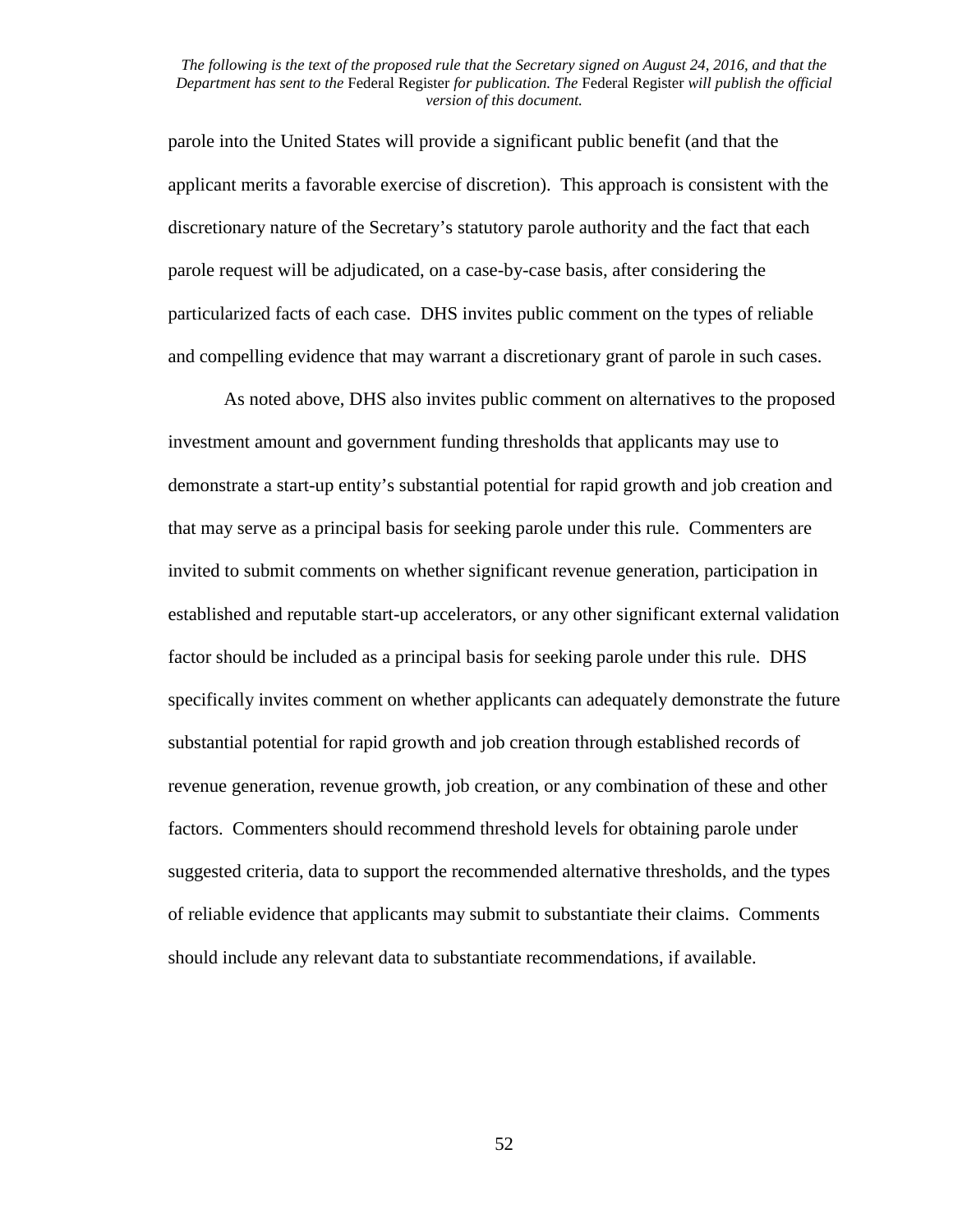## C. Application Requirements for Initial Period of Parole

### 1. Filing the Application for Entrepreneur Parole (Form I-941)

DHS is proposing to establish new application requirements for entrepreneurs seeking parole under this rule. Prior to appearing before DHS as an applicant for admission requesting parole, entrepreneurs would be required to file with USCIS an Application for Entrepreneur Parole (Form I-941 or successor form), established by this rulemaking, along with supporting documentation. This application is designed to capture information pertaining to the criteria that are specific to parole requests filed under this rule. USCIS would accept Applications for Entrepreneur Parole filed from within the United States or outside the United States. DHS is proposing an application filing fee of \$1200. See proposed 8 CFR  $103.7(b)(1)(i)(FFF)$ . In addition to filing the application, supporting documentation, and filing fee, applicants would be required to submit a biometric services fee as prescribed by 8 CFR  $103.7(b)(1)(i)(C)$ .

# 2. Requirement to Appear for Submission of Biometric Information

DHS proposes that all individuals filing the Application for Entrepreneur Parole would be required to appear for collection of their biometric information, including fingerprints and photographs. See proposed 8 CFR 212.19(e). DHS is proposing a biometric collection requirement so that background checks can be completed for each applicant, and so that any necessary travel documents can be produced. As noted above, applicants would be required to pay the fee for biometric services at the time of filing the Application for Entrepreneur Parole.

As is currently the case for other applicants for parole, the location for the collection of biometric information will depend on whether the applicant filed the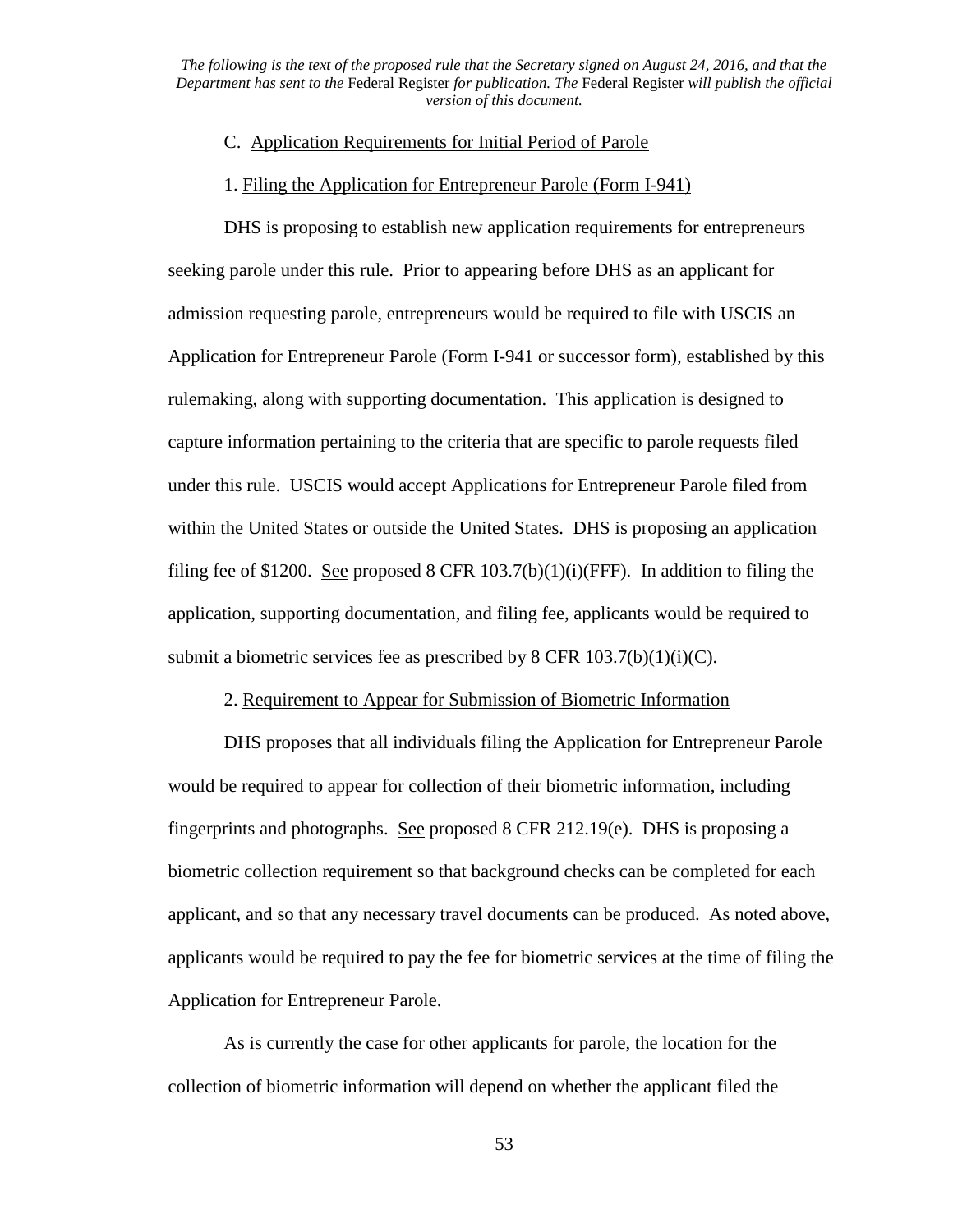application from within the United States or outside the United States. See form instructions to Application for Entrepreneur Parole (Form I-941). Applicants applying from within the United States will be required to appear at a USCIS Application Support Center (ASC) for submission of biometrics. Applicants applying from outside the United States may be required to appear at an overseas USCIS office. Applicants who will be receiving their travel documents overseas from a Department of State Consulate (or Embassy) will have their biometrics taken after their parole is authorized, but before their travel document is issued. Under current DHS regulations, DHS may determine that an application has been abandoned and thus should be denied if the applicant fails to appear at the biometrics appointment or otherwise fails to provide required biometric information. See 8 CFR 103.2(b)(13)(ii).

### 3. Income-Related Condition on Parole

Under the process proposed by this rule, DHS would consider granting parole to individuals whose enterprises have the substantial potential for rapid growth and job creation, including through the development of new technologies or the pursuit of cutting-edge research. To further ensure this is the case, and in addition to the high threshold criteria discussed above, DHS is proposing that an individual who is paroled into the United States under this rule must, as a condition of that parole, maintain household income while in the United States that is greater than 400 percent of the Federal poverty line for his or her household size as defined by the Department of Health and Human Services (HHS). See proposed 8 CFR 212.19(i). DHS is further proposing to require the applicant to attest, as part of the Application for Entrepreneur Parole, that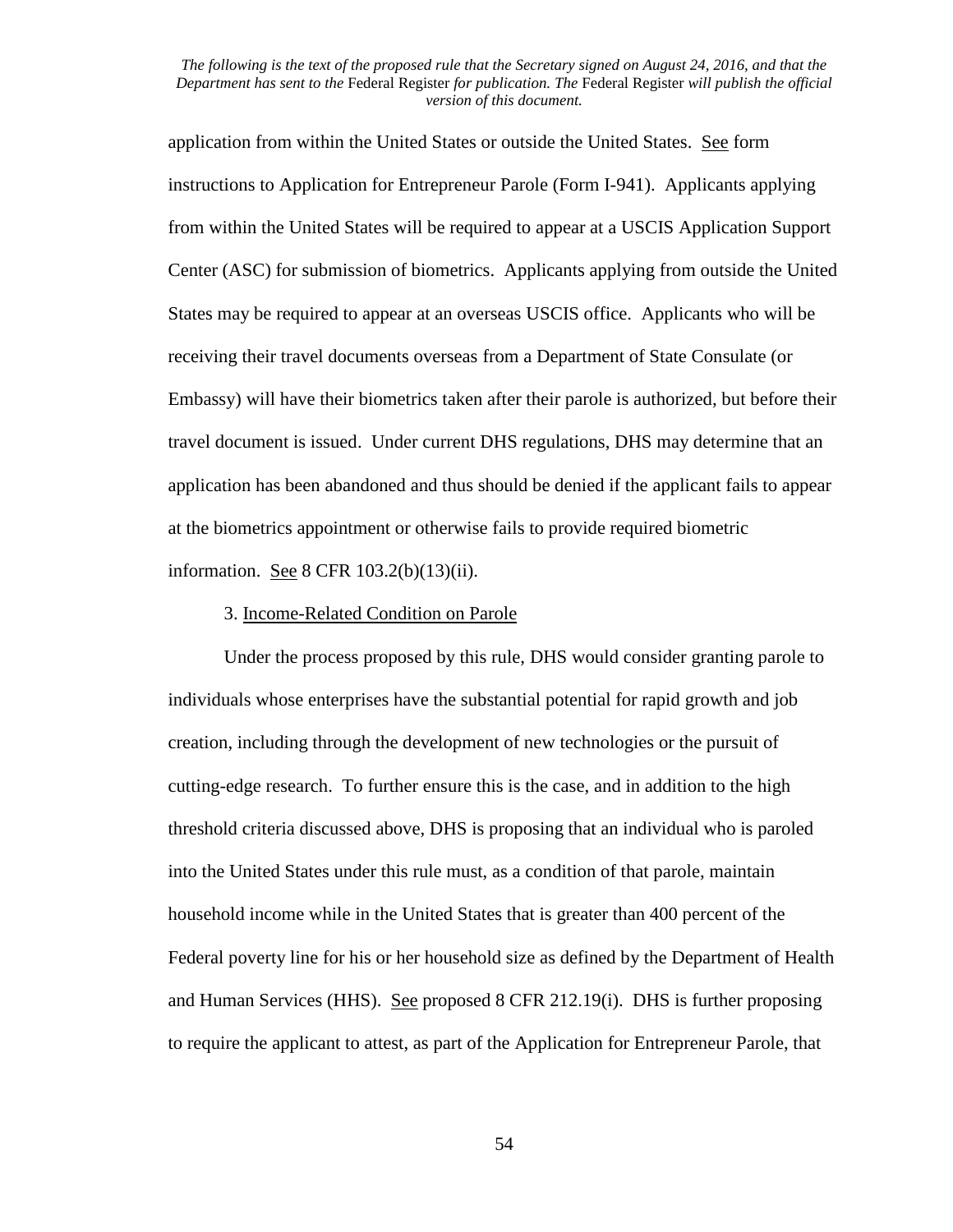he or she will maintain household income at this level as a condition of parole and to provide evidence that he or she satisfied this condition if applying for re-parole. Id.

This income threshold is intended to establish that applicants seeking parole under this rule will have sufficient personal economic stability so as to better ensure that they will make significant economic and related contributions to the United States. The income threshold and time limits on parole also mean that individuals eligible for parole under this rule would generally not be eligible for Federal public benefits or premium tax credits under the Health Insurance Marketplace of the Affordable Care Act.<sup>[38](#page-54-0)</sup> Under the proposed rule, DHS would be authorized to terminate parole for any individual who fails to maintain the threshold income level. See proposed new  $8$  CFR 212.19(k)(3)(iv). DHS would request verification of the parolee's household income when the parolee applies for re-parole, if applicable, or subsequent to any material change notification submitted by the parolee to USCIS.

DHS welcomes comment on the proposed income threshold.

# 4. Adjudication of Applications

When adjudicating the Application for Entrepreneur Parole, DHS is proposing that USCIS will examine whether the entrepreneur has demonstrated, through credible and probative evidence, that he or she warrants a favorable exercise of the Secretary's discretion. See proposed new 8 CFR 212.19(d)(1). If the entrepreneur meets the criteria for parole under the proposed rule, and a favorable exercise of discretion is warranted,

<span id="page-54-0"></span><sup>&</sup>lt;sup>38</sup> Although individuals who are granted parole for more than one year become "qualified aliens" for the purpose of applying for such benefits, see 8 U.S.C. 1641(b), such individuals must generally be "qualified aliens" for at least 5 years before becoming eligible for those benefits, see 8 U.S.C. 1613. Individuals paroled under this rule will thus generally not qualify for such benefits.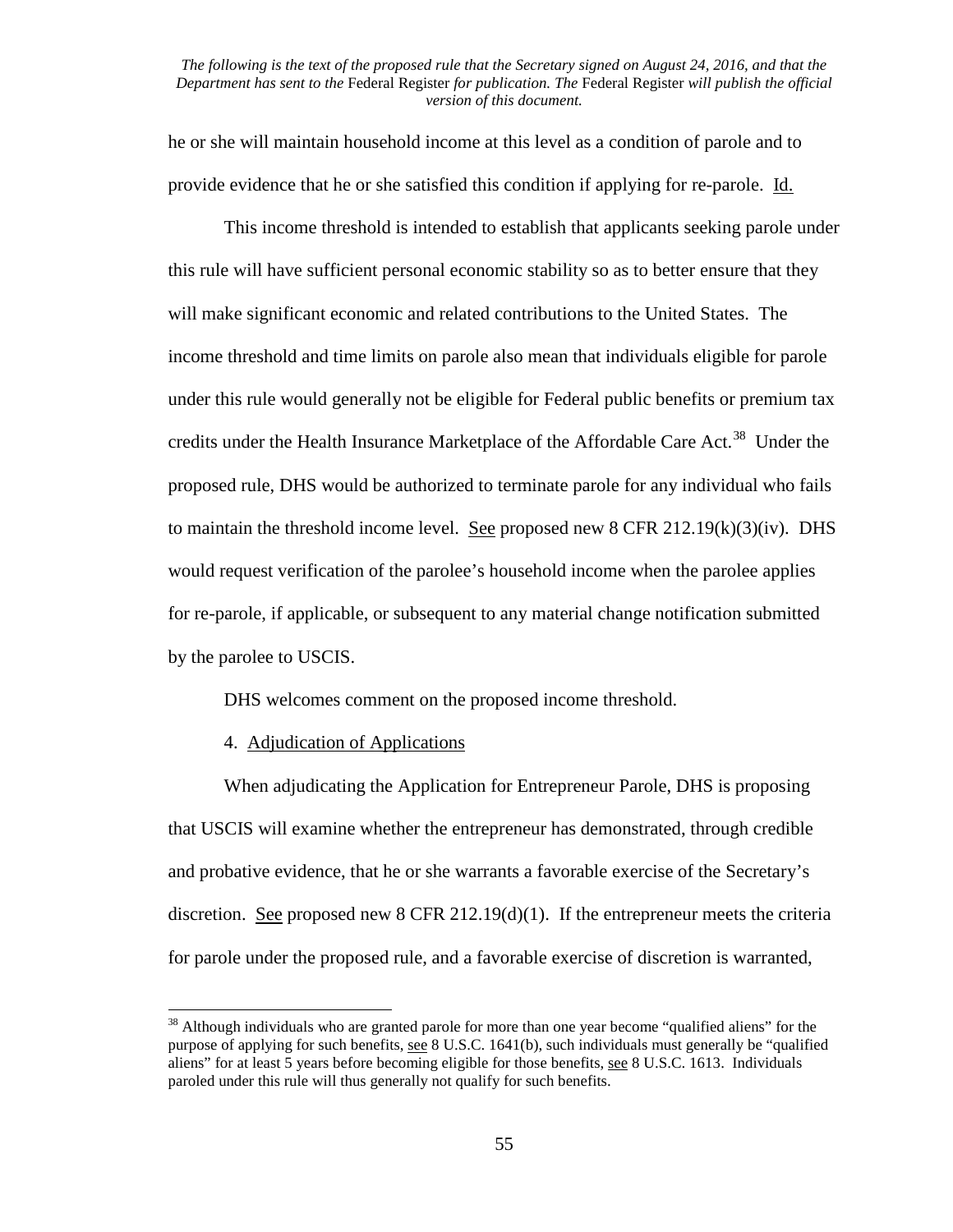USCIS may approve the request for parole. Id. Moreover, in determining whether an individual applicant's parole would provide a significant public benefit and whether to favorably exercise the Secretary's discretion in that individual case, USCIS will consider and weigh all evidence, including any derogatory evidence or information, such as but not limited to evidence of criminal history or other adverse factors. Id.

If USCIS, in its discretion, determines that the applicant does not warrant a grant of parole under the proposed rule, it may deny the application. See proposed 8 CFR 212.19(b) and (c). DHS is also proposing that there would be no right of appeal following a decision to deny entrepreneur parole, just as is the case currently with other parole requests. See proposed 8 CFR 212.19(d)(4). DHS is also proposing that applicants be precluded from filing motions to reopen or reconsideration under 8 CFR 103.5(a)(1).  $\underline{Id.}$ 

DHS, however, proposes to retain its authority and discretion to reopen or reconsider a decision only on its own motion. See proposed 8 CFR 212.19(d)(4). For the parole process proposed in this rulemaking, DHS may, in its discretion, reopen a decision and deny or approve parole at any time if DHS finds that the decision was issued in error. If USCIS determines that approval of an Application for Entrepreneur Parole was made in error, parole may be revoked. DHS would follow the requirements of 8 CFR 103.5(a)(5) before reopening a case and denying a parole application.

Because the determination to grant or deny a request for parole is a discretionary determination, the parole process proposed in this rule may not be relied upon to create any right or benefit, substantive or procedural, enforceable at law or by any individual or other party in removal proceedings, in litigation with the United States, or in any other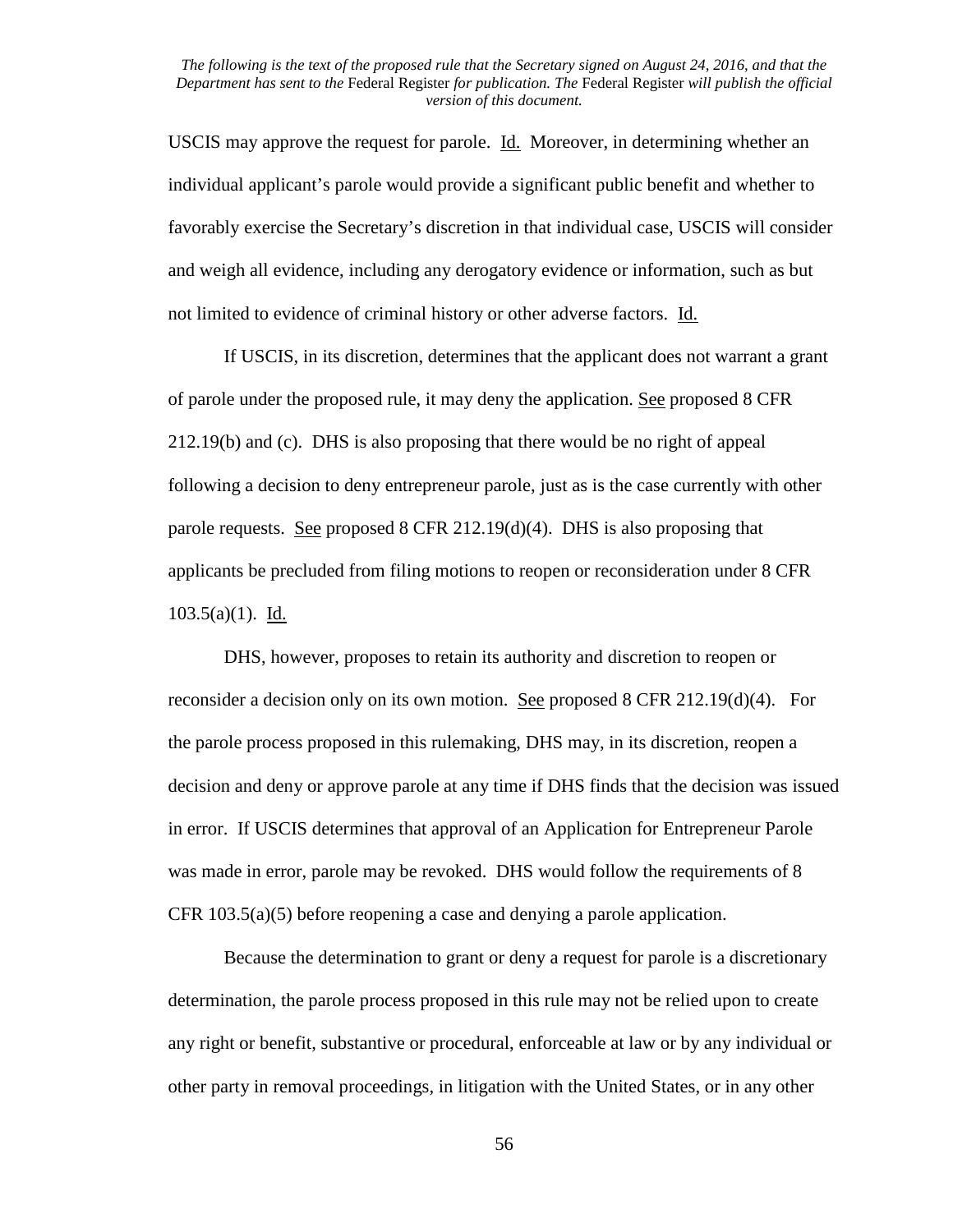form or manner. Parole determinations would continue to be discretionary, case-by-case determinations made by DHS, and parole may be revoked or terminated at any time. Parolees under this proposal would assume sole risk for any and all costs, expenses, opportunity costs, and any other potential liability resulting from a revocation or termination of parole. A grant of parole would in no way create any reliance or due process interest in obtaining or maintaining parole or being able to remain in the United States to continue to direct a start-up entity or for other reasons.

### 5. Limitation on Number of Entrepreneur Parolees per Start-Up Entity

DHS proposes to limit the number of entrepreneurs who may be granted parole under this rule with the same start-up entity. DHS recognizes that a start-up entity may be developed by more than one entrepreneur. DHS also believes that it would be difficult for a large number of entrepreneurs associated with the same start-up entity to each meet the proposed criteria and comply with the proposed conditions while ultimately developing a successful business in the United States. DHS therefore believes that imposing a limit on the number of entrepreneurs who may be granted parole based on the same start-up entity is consistent with ensuring that each entrepreneur's parole will provide a significant public benefit. Specifically, DHS is proposing that parole may be granted to no more than 3 entrepreneurs per start-up entity. See proposed 8 CFR 212.19(f).

This limitation is intended to strengthen the integrity of the proposed entrepreneur parole process in various ways. Among other things, limiting the number of individuals who may be granted parole under this rule with respect to the same start-up entity will be an additional means of preventing an entity from being used as a means to fraudulently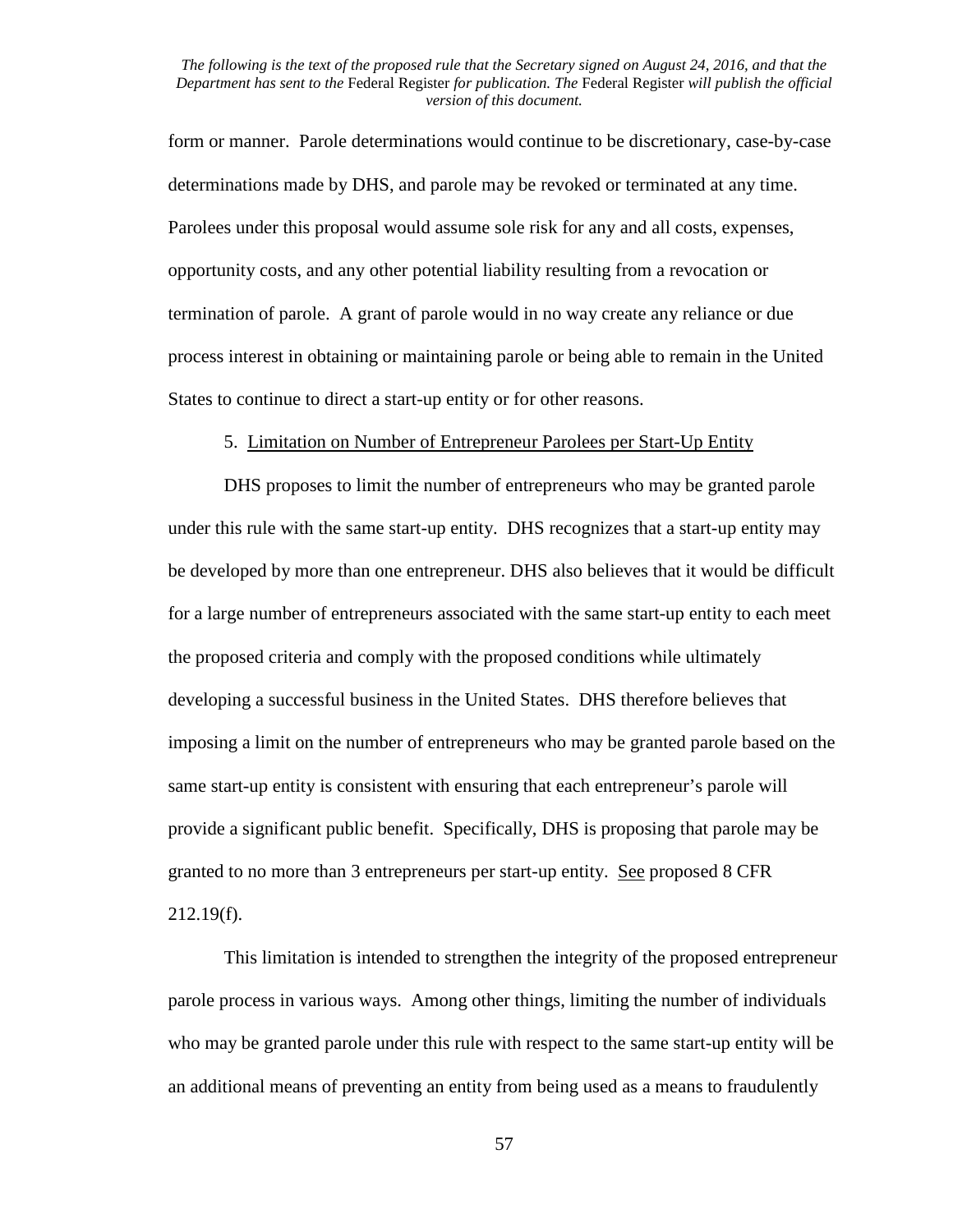allow individuals to enter the United States. Such a limit, for example, diminishes the incentive to dilute equity in the start-up entity as a means to fraudulently acquire parole for individuals who are not bona fide entrepreneurs. Such a limit will also help ensure that the tangible benefits that may flow from the start-up entity's success in the United States—such as rapid revenue generation and job creation—are more likely to inure to the United States and its workers. Relatedly, DHS is concerned that a higher number of entrepreneurs associated with the same start-up entity may affect the start-up's ability to grow and succeed, and may even result in the startup's failure, thus preventing the goals of the proposed parole process.<sup>[39](#page-57-0)</sup> To facilitate this determination, DHS is proposing to require an applicant to provide information on the application about any other individuals who have applied for or been granted parole based on the same start-up entity.

DHS welcomes comments on the proposed limitation on the number of entrepreneurs who can qualify for parole under this rule with the same start-up entity, including alternative proposals.

# 6. Authorized Period for Initial Grant of Entrepreneur Parole

DHS proposes that applicants who are granted entrepreneur parole may be authorized for an initial parole period of up to 2 years. See proposed new 8 CFR 212.19(d)(2). DHS has determined that entrepreneurs paroled under this rule may need up to a 2-year period of parole initially to allow them sufficient time to develop their

<span id="page-57-0"></span> $39$  Scaling Startup Genome Report: premature scaling v 1.2 (edited March 2012). Copyright 2011, Startup Genome Report Extra on Premature, Max Marmer, CSO Startup Genome, Bjoern Lasse Herrmann, CEO Startup Genome, Ertan Dogrultan, CTO Startup Genome, Ron Berman, PHD at UC Berkeley (explaining that "hiring too many people too early" in a start-up's development is one of several reasons that most startups fail) available at https://s3.amazonaws.com/startupcompasspublic/StartupGenomeReport2\_Why\_Startups\_Fail\_v2.pdf.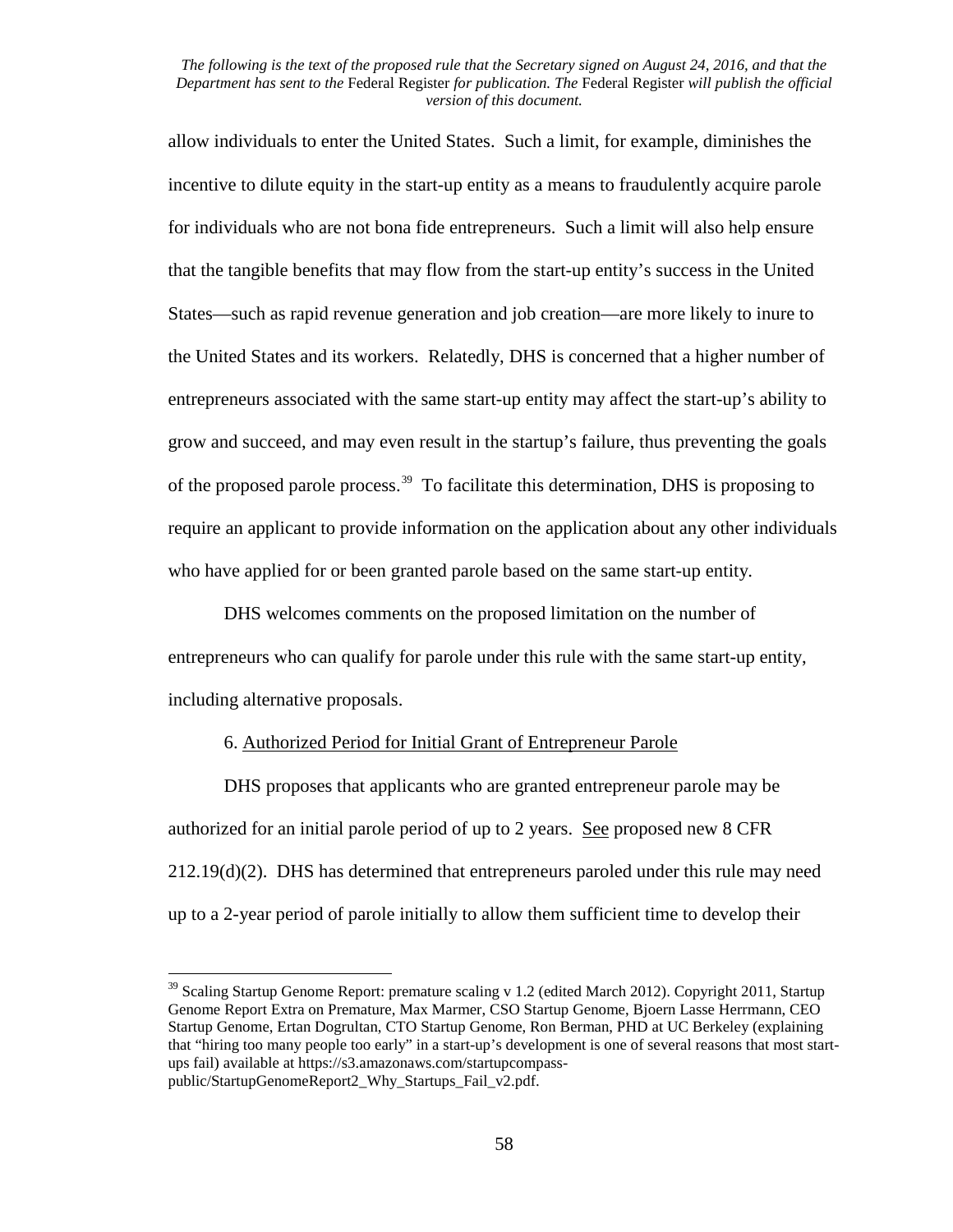start-up entity, which would be at an early stage of development, and achieve rapid growth in terms of revenue generation and job creation. DHS further believes that an initial period of parole of up to 2 years, followed by one possible period of re-parole of up to 3 additional years as described below, is consistent with the amount of time successful start-up entities generally require to realize growth potential. An entrepreneur of a start-up entity that is almost 3 years old when the parole application is filed would have the possibility to obtain up to 5 years of parole, which would allow the entity to realize its growth potential by the time it is  $8$  years old.<sup>[40](#page-58-0)</sup> As proposed, DHS retains the discretion to provide any length of parole to an applicant, including a period shorter than 2 or 3 years where appropriate. Moreover, although USCIS would designate an appropriate initial parole validity period upon approval of the Application for Entrepreneur Parole, CBP would retain the authority to deny parole to an applicant or to modify the length of parole authorized by USCIS upon issuing parole at the port of entry, consistent with CBP's discretion with respect to any advance authorization of parole by USCIS. DHS will issue a multiple entry travel document for individuals granted parole under this rule to permit travel during their parole validity period.

<span id="page-58-0"></span> $40$  Estimates based on the Census Bureau Business Dynamics Statistics suggest that on average 55 percent of new firms survived after 3 years, but 80 percent of the firms that survived 3 years also made it through 5 years. Dane Stangler and Jared Konczal "Give me your entrepreneurs, your innovators: Estimating the Employment Impact of a Startup Visa", Ewing Marion Kauffman Foundation (February 2013), available at http://www.kauffman.org/~/media/kauffman\_org/research%2Oreports%20and%20covers/2013/02/startup\_ visa\_ impact\_ final.pdf; "CrunchBase Reveals: The Average Successful Startup Raises \$41M, Exits at \$242.9M," Techcrunch.com (Dec. 14, 2013), available at http://techcrunch.com/2013/12/14/crunchbasereveals-the-average-successful-startup-raises-41m-exits-at-242-9m/. See also TruBridge Capitol Partners, Why the 'Next Billion Dollar Startup' Is not Always the Next IPO, Forbes, Apr. 15, 2015, available at http://www.forbes.com/sites/truebridge/2015/04/15/why-next-billion-dollar-startup-not-always-next-ipo/ ("From 2001-2004, the average age of a company at its public exit was 5.4 years…. From 2009-2012, the average age was 7.9.").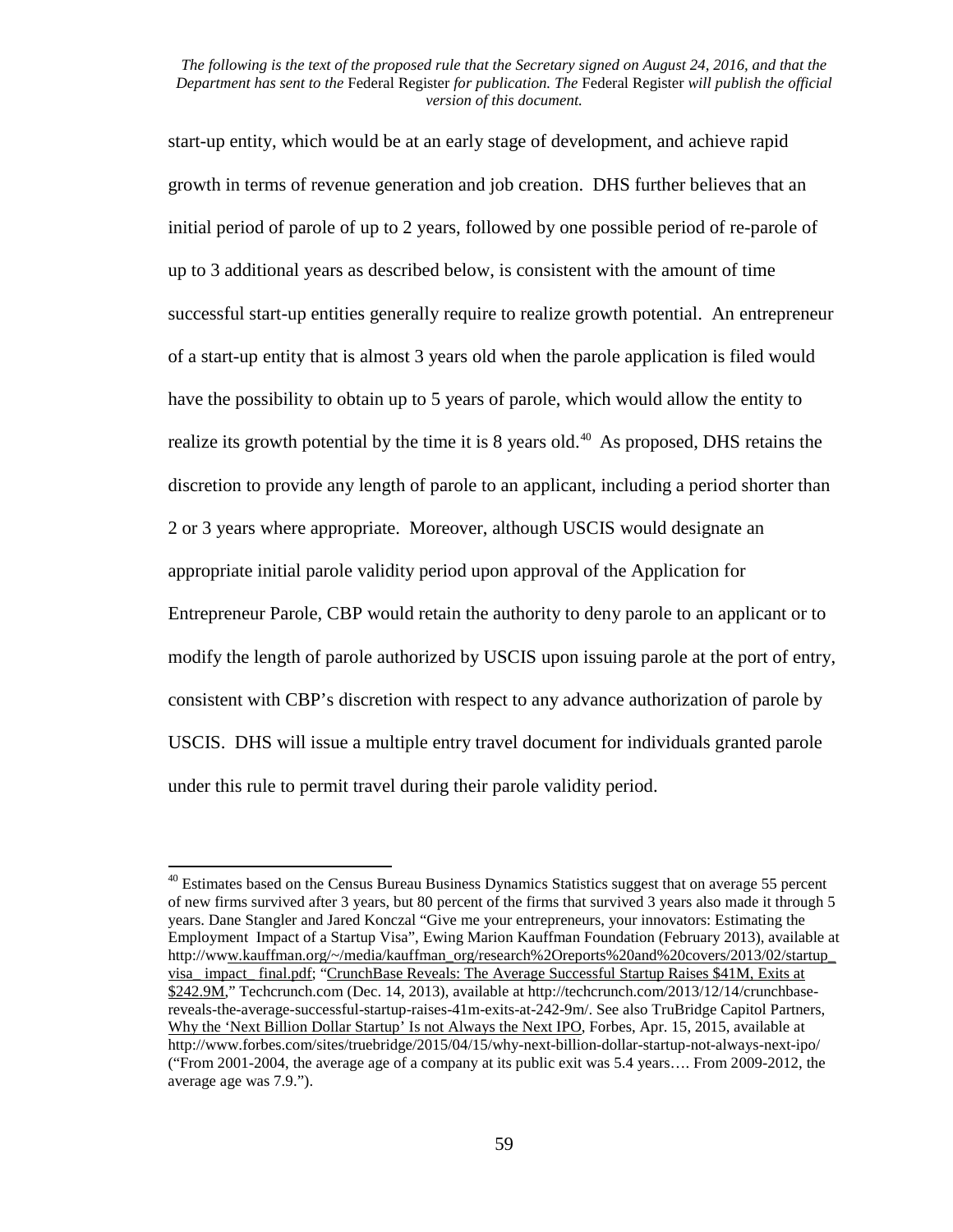DHS welcomes public comment on the proposed limits on the duration of parole under this rule and any relevant data to support alternative durations of parole.

7. Spouses and Minor Children

DHS proposes that the spouse and children<sup>[41](#page-59-0)</sup> of an entrepreneur granted parole under this proposed rule may also be granted parole for the same period as the entrepreneur. See proposed new 8 CFR 212.19(h)(2). To be paroled with (or later join) the entrepreneur, his or her spouse and children would each be required to file an Application for Travel Document (Form I-131) in accordance with the form instructions. Each spouse or child seeking parole must independently establish eligibility for parole based on significant public benefit (or, alternatively, for urgent humanitarian reasons), and that the individual merits a favorable exercise of discretion. In a case in which an entrepreneur has been granted parole based on significant public benefit under this rule, USCIS may consider granting parole to the entrepreneur's spouse and children, if any, to maintain family unity and thereby further encourage the entrepreneur to operate and grow his or her business in the United States. As with the entrepreneur, certain biometric information for each spouse and child must be included on the application, along with a biometric services fee for each dependent. If the spouse and children are in the United States, they would also be required to appear at a USCIS office within the United States. If the applicants are outside the United States, the collection of additional biometric information (fingerprints and photographs) will take place prior to travel document issuance rather than before the parole applications are adjudicated. In such cases,

<span id="page-59-0"></span><sup>&</sup>lt;sup>41</sup> The terms "child" and "children" in this proposed rule have the same meaning as they do under section 101(b)(1) of the INA, 8 USC 1101(b)(1) (defining a child as one who is unmarried and under twenty-one years of age).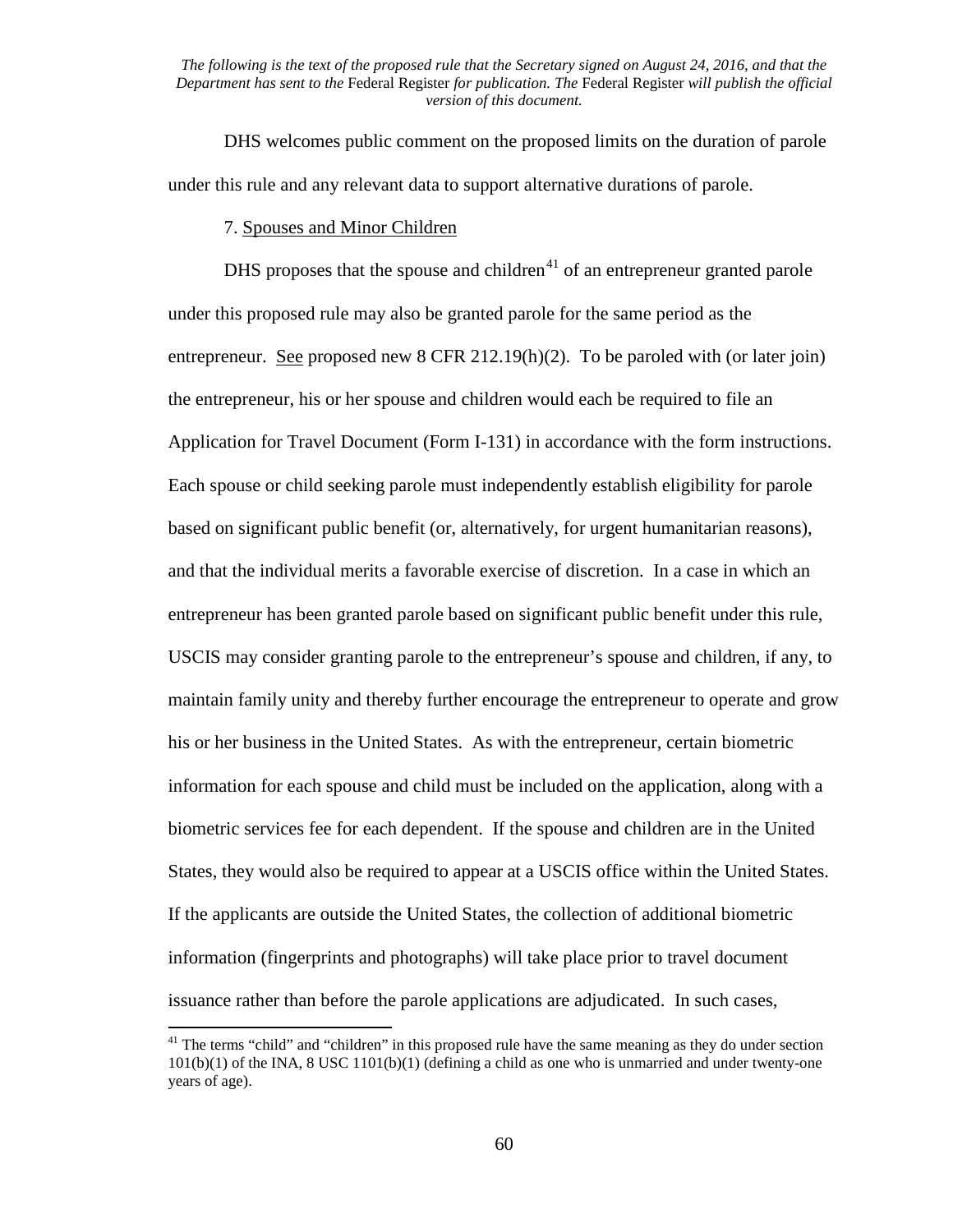however, USCIS would conduct preliminary background checks on each accompanying or joining family member prior to making its discretionary determination on their parole applications.

DHS is proposing to consider granting parole to the spouses and children of entrepreneur parolees to further the central purpose of the rulemaking—encouraging foreign entrepreneurs to come to and remain in the United States to develop and grow their start-up entities and provide the benefits of such growth to the United States. DHS retains the authority to decide whether to grant parole to such spouses and children on a case-by-case basis and may determine that such individuals do not warrant parole (or reparole) either because their parole would not be justified on significant public benefit grounds or as a matter of discretion.

D. Employment Authorization

#### 1. Employment Authorization Incident to Parole with a Specific Employer

DHS is proposing that an entrepreneur who is paroled into the United States under this rule would be authorized for employment incident to his or her parole with the startup entity. See proposed new  $8$  CFR 212.19 $(g)$ . Under the proposed rule, the entrepreneur parolee's employment authorization would be limited to the specific start-up entity listed on the Application for Entrepreneur Parole. This limitation is intended to keep the scope of employment authorization within the purposes for which parole was granted. As the purpose of this proposed rule is to encourage foreign entrepreneurs to develop and grow their start-up businesses in the United States—rather than obtain new sources of employment—DHS believes this limitation on employment authorization is a reasonable restriction.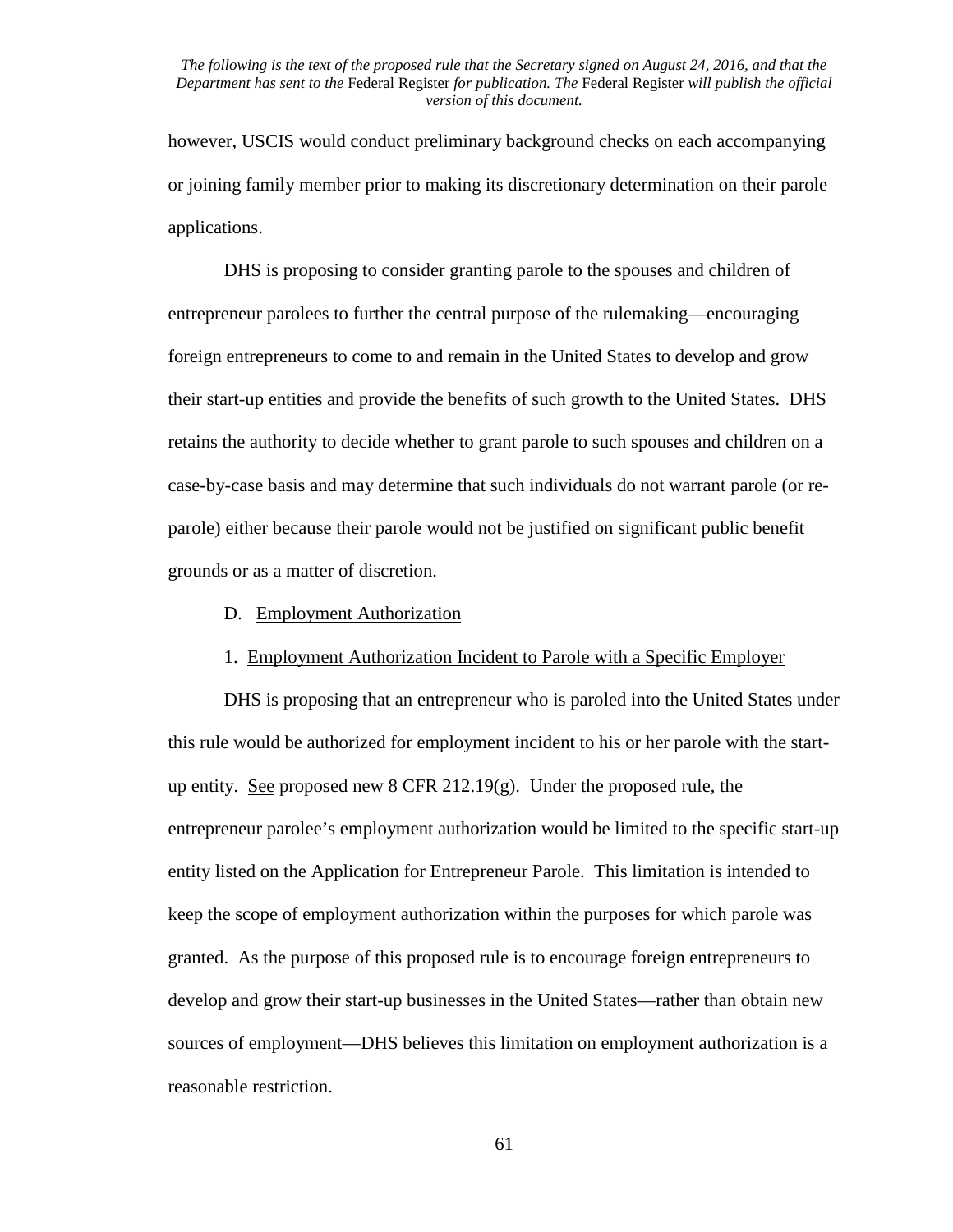DHS further proposes that such employment authorization be "automatic" upon the grant of parole so that the entrepreneur can pursue his or her parole-related activities with the start-up entity without delay. DHS believes that requiring entrepreneurs to file separate applications for employment authorization and wait for Employment Authorization Documents (EADs, Form I-766) before beginning work<sup>[42](#page-61-0)</sup> would undermine the very basis for extending parole to entrepreneurs—the rapid growth and success of the start-up entity. The delay resulting from the need to apply for and receive EADs (up to 90 days or more) could be detrimental to the success of the start-up entity.

Finally, DHS is proposing several conforming amendments to 8 CFR 274a.12(b), which lists the classes of foreign nationals authorized for employment incident to status with specific employers. DHS proposes to amend the introductory paragraph of this provision, which currently refers only to employment-authorized "nonimmigrants," by adding a reference to parolees under this rule. See revised 8 CFR 274a.12(b). DHS also proposes to add entrepreneur parolees under this rule to the list of classes of individuals authorized only for employment with a specific employer (as opposed to open market employment). See proposed new 8 CFR 274a.12(b)(37). Specifically, the amendment would provide that entrepreneurs paroled under this rule would be employment authorized incident to their parole with their start-up entities, pursuant to proposed new 8 CFR 212.19(g). DHS would also assign a new code of admission for this class: "PE-1."

2. Employment Authorization Eligibility for Spouses

<span id="page-61-0"></span><sup>&</sup>lt;sup>42</sup> This is the case with other parolees under existing regulations. <u>See</u> 8 CFR 274a.12(c)(11).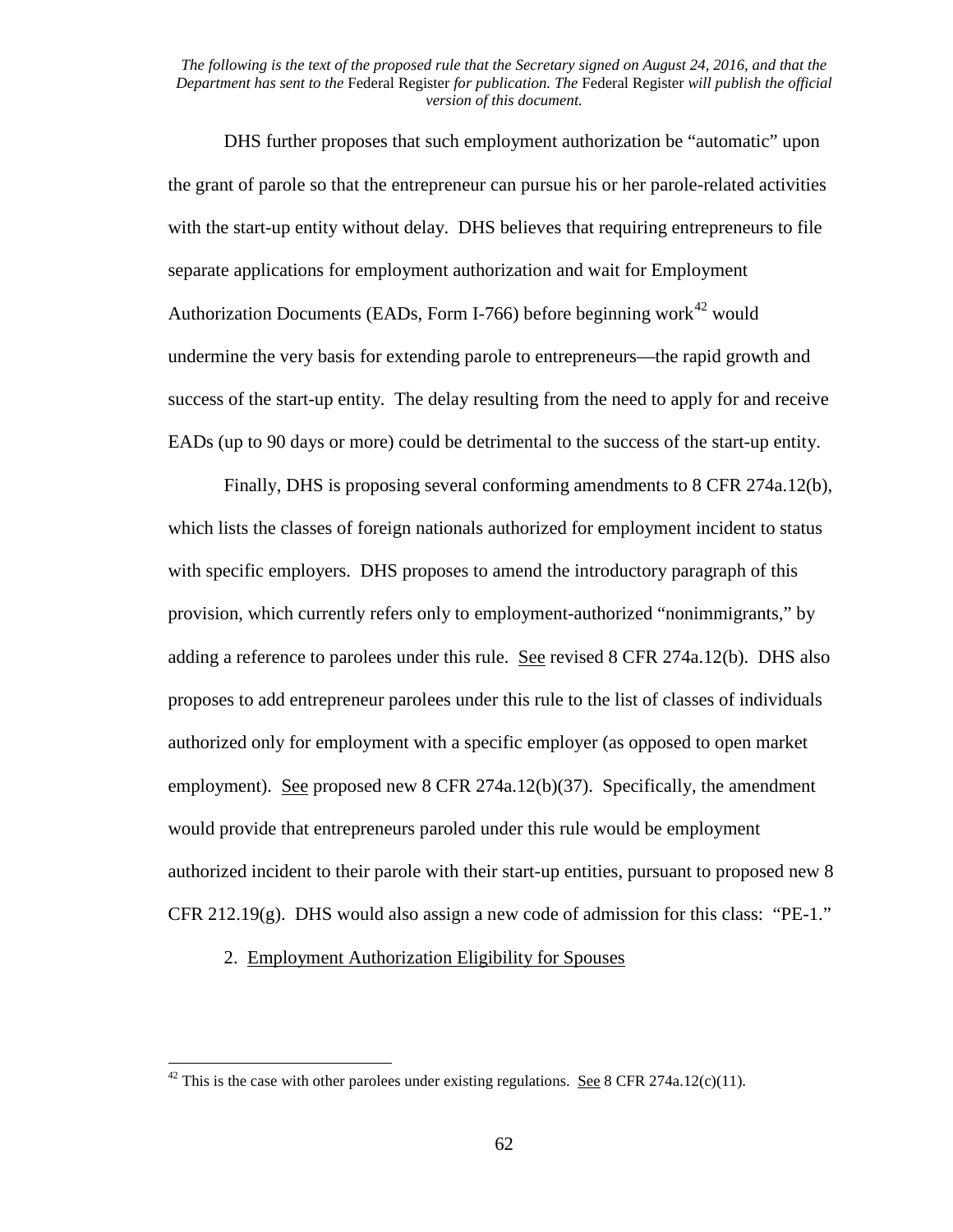DHS is also proposing to extend eligibility for employment authorization to the accompanying spouses (but not the children) of entrepreneur parolees who have been paroled into the United States. See proposed new 8 CFR 212.19(h)(3). Under the proposed rule, such spouses who wish to obtain employment authorization would need to apply for an EAD pursuant to 8 CFR 274a.12(c)(34), consistent with current parole policy that allows parolees to apply for employment authorization. DHS believes that allowing spouses of entrepreneurs to apply for work authorization may alleviate a significant portion of the potential economic burdens that entrepreneurs and their families may face, such as paying for academic expenses for their children, and to ensure that they satisfy the proposed condition on their parole that they maintain household income that is greater than 400 percent of the Federal poverty line, as they grow and develop their startup entities. Moreover, extending employment authorization to the spouse may further incentivize a foreign entrepreneur to bring a start-up entity to the United States rather than create it in another country.

DHS has proposed not to extend employment authorization to the children of entrepreneurs, as it does not view the employment of these children in the United States as a significant deciding factor for an entrepreneur considering to create and develop start-up entities with high growth potential in the United States. DHS has extended eligibility for employment authorization to minors within the following nonimmigrant categories: Dependents of Taipei Economic and Cultural Representative Office (TECRO) E-1 nonimmigrants; J-2 dependent children of J-1 exchange visitors; dependents of A-1 and A-2 foreign government officials; dependents of G-1, G-3, and G-4 international organization officials; and dependents of NATO officials. But in each of these instances,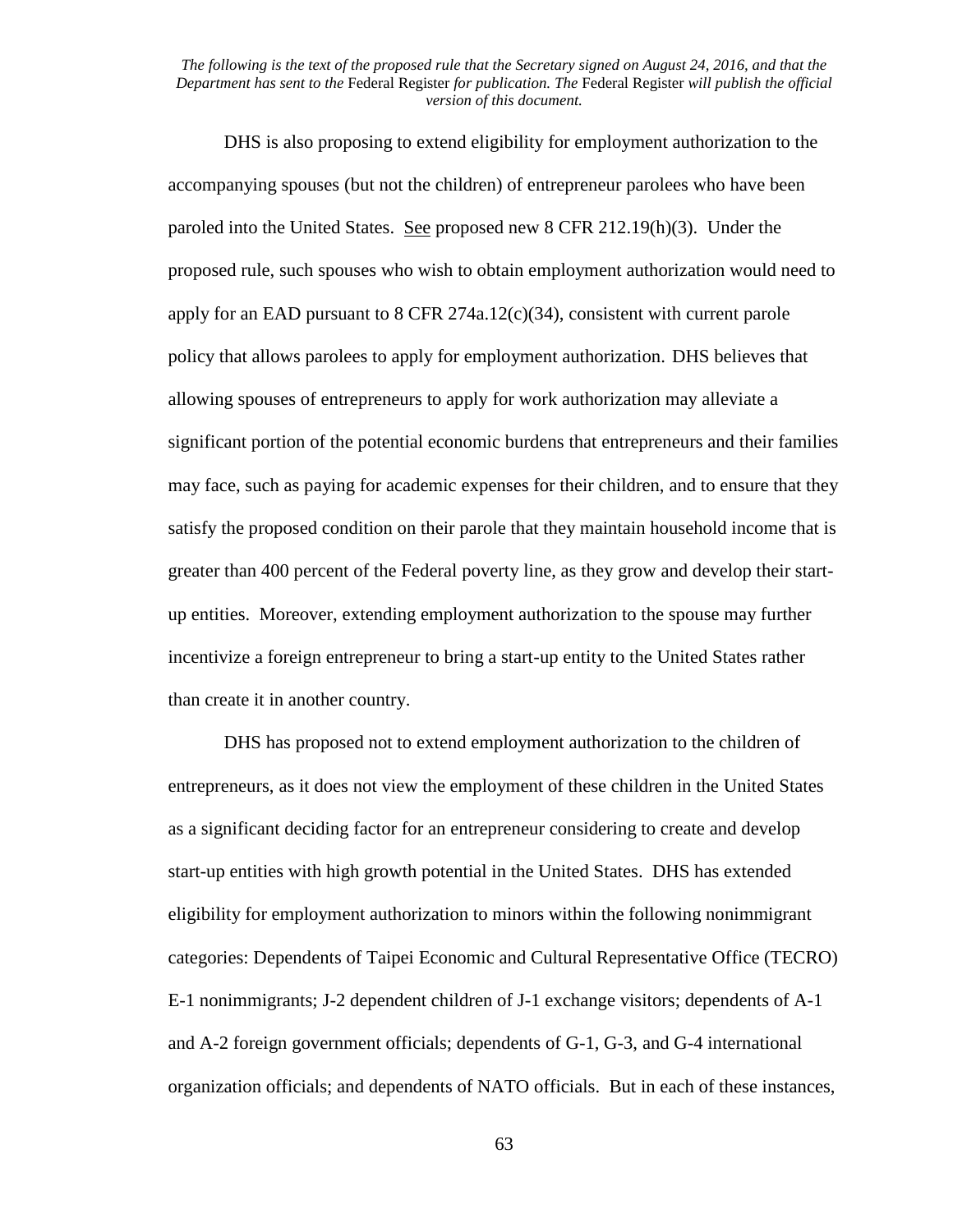DHS has extended eligibility for employment authorization to minor children based on particular foreign policy considerations; these underlying considerations are not present in the proposed entrepreneur parole process.

#### 3. Documentation for Employment Eligibility Verification (Form I-9)

As with other classes of aliens listed as employment authorized incident to status with a specific employer in 8 CFR 274a.12(b), entrepreneur parolees would not be issued EADs (Forms I-766) as evidence of employment authorization. Instead, DHS would issue Arrival/Departure Records (Forms I-94) with the entrepreneur's code of admission ("PE-1"), which indicates that the entrepreneur is employment-authorized incident to parole. Because the Arrival/Departure Record would contain this code, the record would be sufficient evidence of employment authorization for Employment Eligibility Verification (Form I-9) purposes.

As with other employers, the start-up entity would be required to verify the employment authorization of its employees, including the entrepreneur paroled under this rule, to comply with employment eligibility verification requirements. DHS is proposing to amend the regulations governing these requirements by adding to the list of documents acceptable by employers for completion of the Form I-9. The proposed rule would add to this list a combination of the entrepreneur's valid foreign passport and his or her Arrival/Departure Record indicating employment-authorization pursuant to parole. See proposed 8 CFR 274a.2(b)(1)(v)(A)(5).

This proposal would ensure that entrepreneur parolees under this rule will have documentation evidencing identity and employment authorization that is acceptable for meeting the Form I-9 requirements immediately upon receiving parole to the United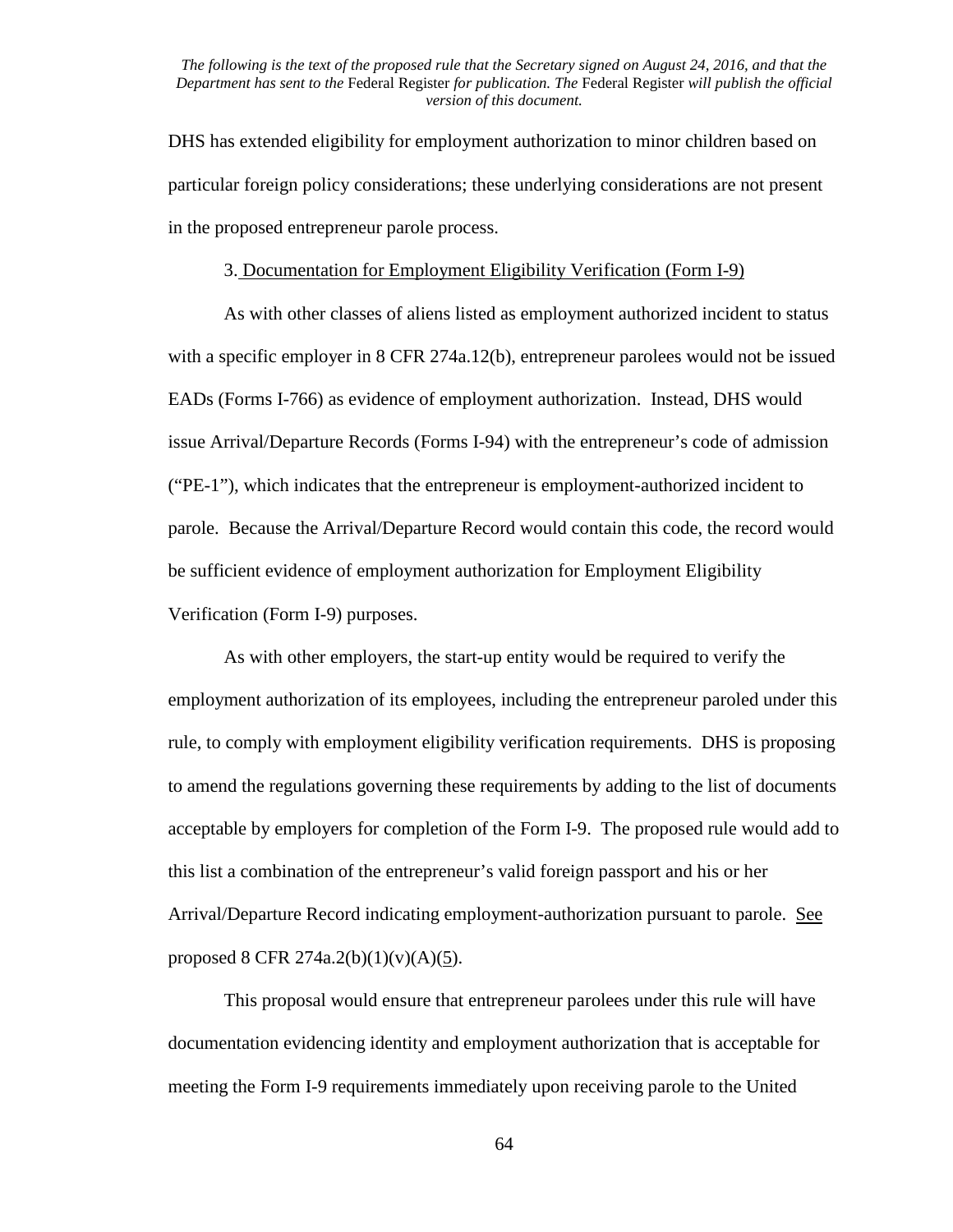States. Because the document combination described above (foreign passport and Arrival/Departure Record) has been acceptable for Form I-9 purposes since the Employment Eligibility Verification requirements were first established in 1987, employers should readily recognize the document combination as acceptable for such purposes.

Further, DHS is satisfied that this document combination contains sufficient security features, as required by section  $274A(b)(1)(B)(ii)(III)$  of the INA, 8 USC  $1324a(b)(1)(B)(ii)(III)$ . An Arrival/Departure Record issued to an entrepreneur parolee will indicate the validity period for parole and the new code of admission ("PE-1") that is specific to such parolees. In addition, DHS proposes to automatically extend the employment authorization of an entrepreneur parolee whose parole has expired but who has filed a timely application for re-parole with the same start-up entity. See proposed 8 CFR 274a.12(b)(37). In such cases, employment authorization would be extended for a period not to exceed 240 days beginning on the date of expiration of parole. Extending work authorization in this manner would allow an entrepreneur parolee to continue working without interruption with his or her start-up entity while the application for reparole is pending.

# 4. Technical Changes

DHS is proposing to revise the existing, general parolee employment eligibility provision at 8 CFR 274a.12(c)(11) to clarify that the employment eligibility of entrepreneur parolees and their spouses under this rule are governed by proposed 8 CFR 274a.12(b)(37) and 8 CFR 274a.12(c)(34) rather than 8 CFR 274a.12(c)(11). In addition, DHS is proposing to update 8 CFR 274a.12(c)(11) to replace outdated references to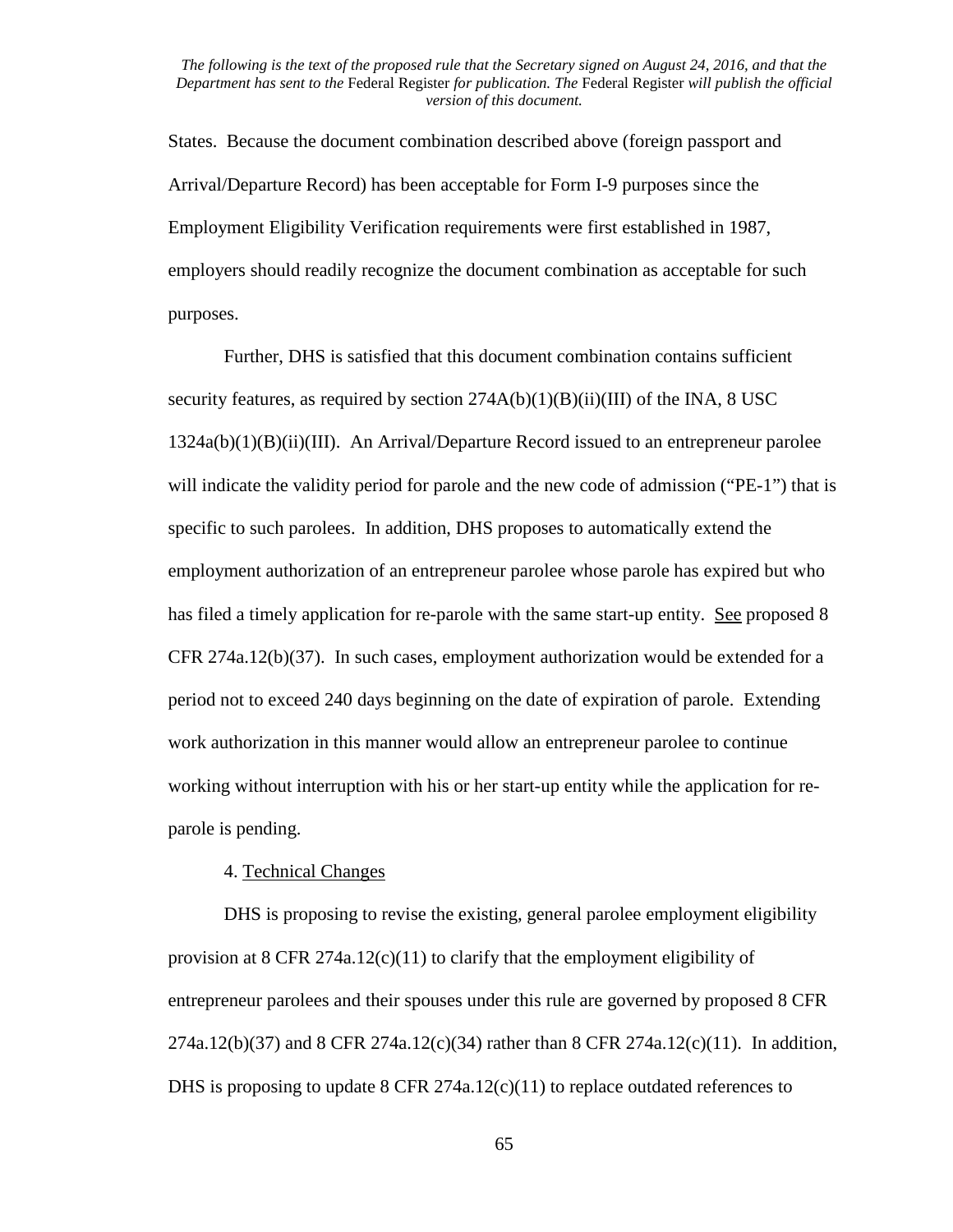parole "for emergency reasons" and "reasons deemed strictly in the public interest" with the current statutory standards for parole—"urgent humanitarian reasons" and "significant public benefit." See INA section  $212(d)(5)(A)$ , 8 U.S.C.  $1182(d)(5)(A)$ .

#### E. Material Change Reporting

DHS proposes that, consistent with filing requirements for reporting material changes in other contexts (such as the requirement to submit amended petitions when there are material changes), an entrepreneur who has been granted parole under this rule would be required to immediately report to USCIS any material changes potentially affecting his or her grant of parole. See proposed 8 CFR 212.19(j). In cases involving one or more material changes where the entrepreneur will continue to be employed or associated with his or her start-up entity, the entrepreneur must submit a new Application for Entrepreneur Parole with fee (not including any biometric fees) to notify USCIS of the material change(s). Depending on the nature and scope of the material change(s) reported, USCIS may continue to authorize parole or seek to terminate parole. If the entrepreneur will no longer be employed or associated with the start-up entity, or if he or she ceases to possess at least a 10 percent ownership stake in the entity, the entrepreneur must immediately notify USCIS in writing of those changes. Upon receipt of such notification, USCIS would issue an automatic revocation of the entrepreneur's parole, as well as the parole of any dependents.

For purposes of this rule, DHS proposes the term "material change" to mean any change in facts that could reasonably affect the outcome of DHS's determination that the entrepreneur provides, or continues to provide, a significant public benefit to the United States. Such changes would include, but are not limited to, the following: any criminal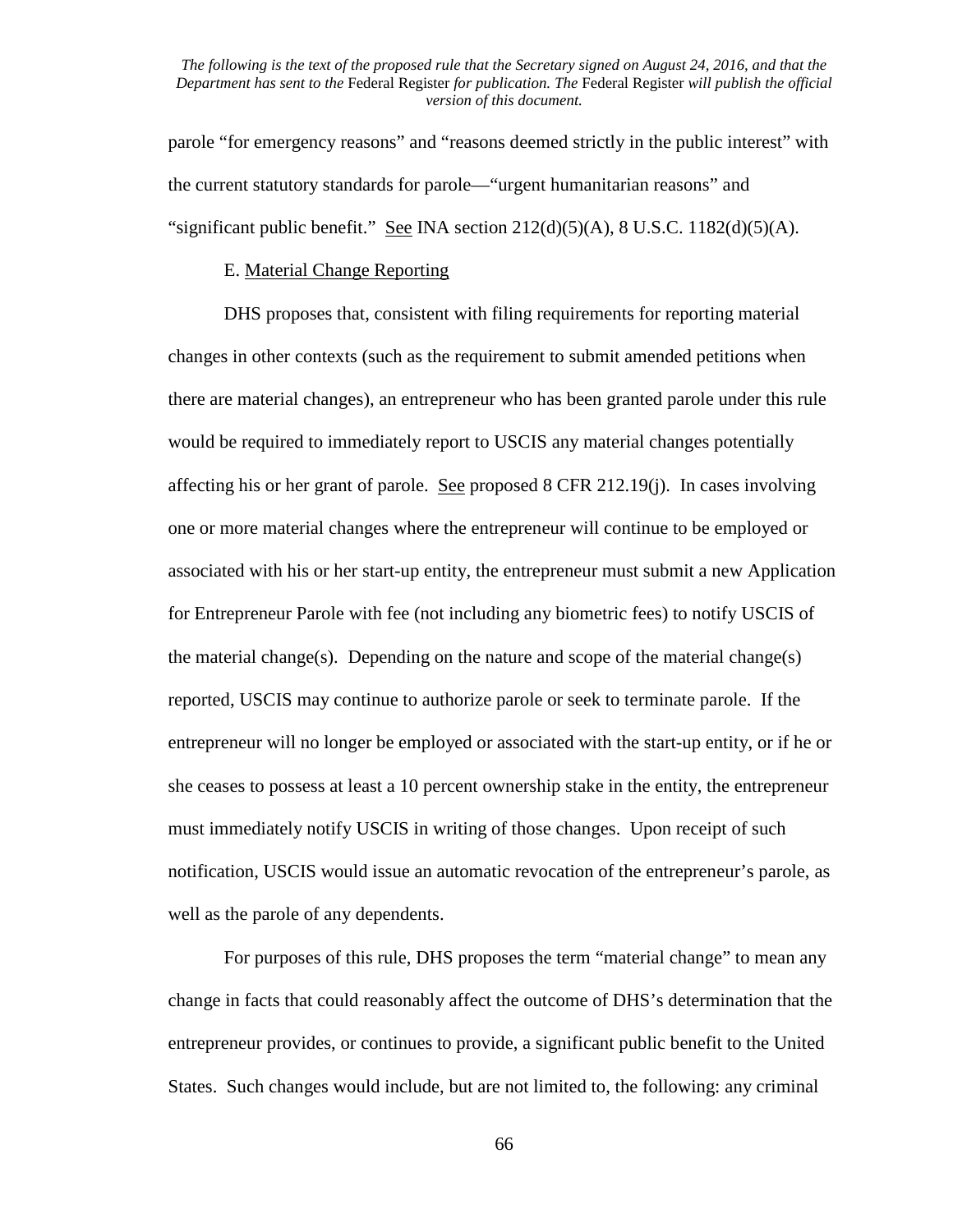charge, conviction, plea of no contest, or other judicial determination in a criminal case concerning the entrepreneur or start-up entity; any complaint, settlement, judgment, or other judicial or administrative determination concerning the entrepreneur or start-up entity in a legal or administrative proceeding brought by a government entity; any settlement, judgment, or other legal determination concerning the entrepreneur or start-up entity in a legal proceeding brought by a private individual or organization involving claims for damages exceeding 10 percent of the current assets; a sale or other disposition of all or substantially all of the start-up entity's assets; the liquidation, dissolution or cessation of operations of the start-up entity; the voluntary or involuntary filing of a bankruptcy petition by or against the start-up entity; and any significant change to the entrepreneur's role in or ownership and control of the start-up entity or any other significant ownership and control change in the start-up entity. See proposed new 8 CFR  $212.19(a)(10)$  and (j). Failure to timely file or otherwise comply with the material change reporting requirements may result in a denial of subsequent parole applications or revocation of parole according to proposed 8 CFR 212.19(k)(3)(ii).

DHS welcomes public comment on the proposed definition of the term "material change." DHS also welcomes comment on the types of situations that would constitute material changes.

# F. Re-Parole

DHS proposes that individuals who have been granted entrepreneur parole may be eligible for one additional, successive period of re-parole of up to 3 years with the same start-up entity if such additional period of parole is determined to serve a significant public benefit. See proposed 8 CFR 212.19(c) and (f). An individual may thus be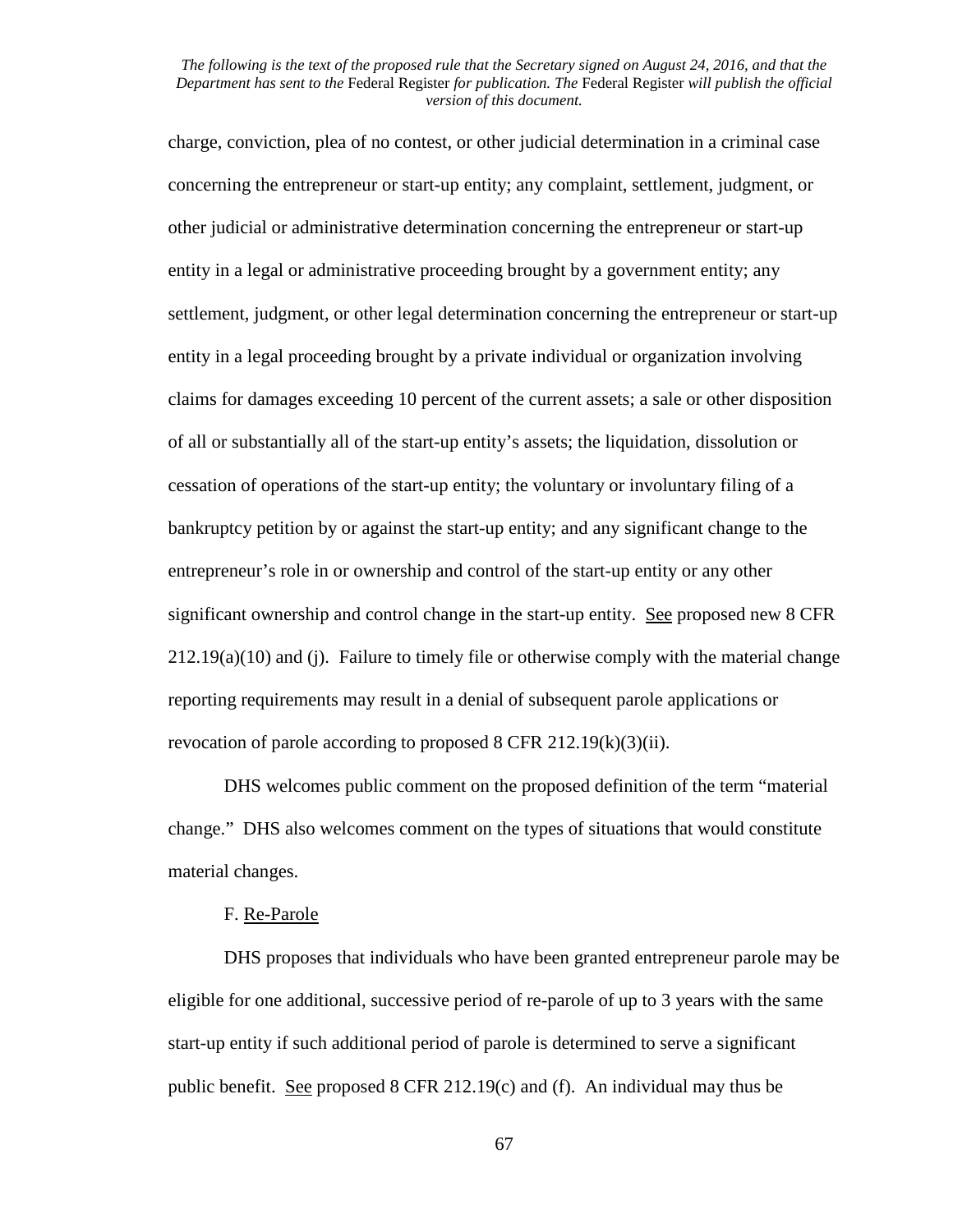paroled into the United States under the proposed rule, pursuant to an initial period of parole and any period of re-parole, for a maximum period of 5 years. See proposed 8 CFR 212.19(f). An entrepreneur parolee seeking re-parole should request such re-parole before his or her current period of parole expires. Failure to file a request for re-parole before the expiration of the current parole period will result in an automatic termination of parole and a loss of employment authorization for the entrepreneur and any derivatives (i.e., spouse and any child(ren)). See proposed 8 CFR 212.19 $(k)(2)$  and 8 CFR 274.12(b)(37).

As discussed above, DHS believes that a total maximum 5-year period of parole under this rule (an initial period of up to 2 years, plus one possible re-parole period of up to 3 years) is consistent with the amount of time successful start-up entities generally require to realize their growth potential. This would generally allow sufficient time for a successful start-up entity to engage in an initial public offering, or otherwise advance past the generally recognized start-up phase.<sup>43</sup> As also noted above, DHS would retain the discretion to provide any length of parole to an applicant, including a cumulative period shorter than 5 years.

<span id="page-67-0"></span><sup>&</sup>lt;sup>43</sup> Estimates based on the Census Bureau Business Dynamics Statistics suggest that on average 55 percent of new firms survived after 3 years, but 80 percent of the firms that survived 3 years also made it through 5 years. Dane Stangler and Jared Konczal "Give me your entrepreneurs, your innovators: Estimating the Employment Impact of a Startup Visa", Ewing Marion Kauffman Foundation (February 2013), available at http://www.kauffman.org/~/media/kauffman\_org/research%2Oreports%20and%20covers/2013/02/startup visa\_ impact\_ final.pdf; "CrunchBase Reveals: The Average Successful Startup Raises \$41M, Exits at \$242.9M," Techcrunch.com (Dec. 14, 2013), available at http://techcrunch.com/2013/12/14/crunchbasereveals-the-average-successful-startup-raises-41m-exits-at-242-9m/. See also TruBridge Capitol Partners, Why the 'Next Billion Dollar Startup' Is not Always the Next IPO, Forbes, Apr. 15, 2015, available at http://www.forbes.com/sites/truebridge/2015/04/15/why-next-billion-dollar-startup-not-always-next-ipo/ ("From 2001-2004, the average age of a company at its public exit was 5.4 years…. From 2009-2012, the average age was 7.9.").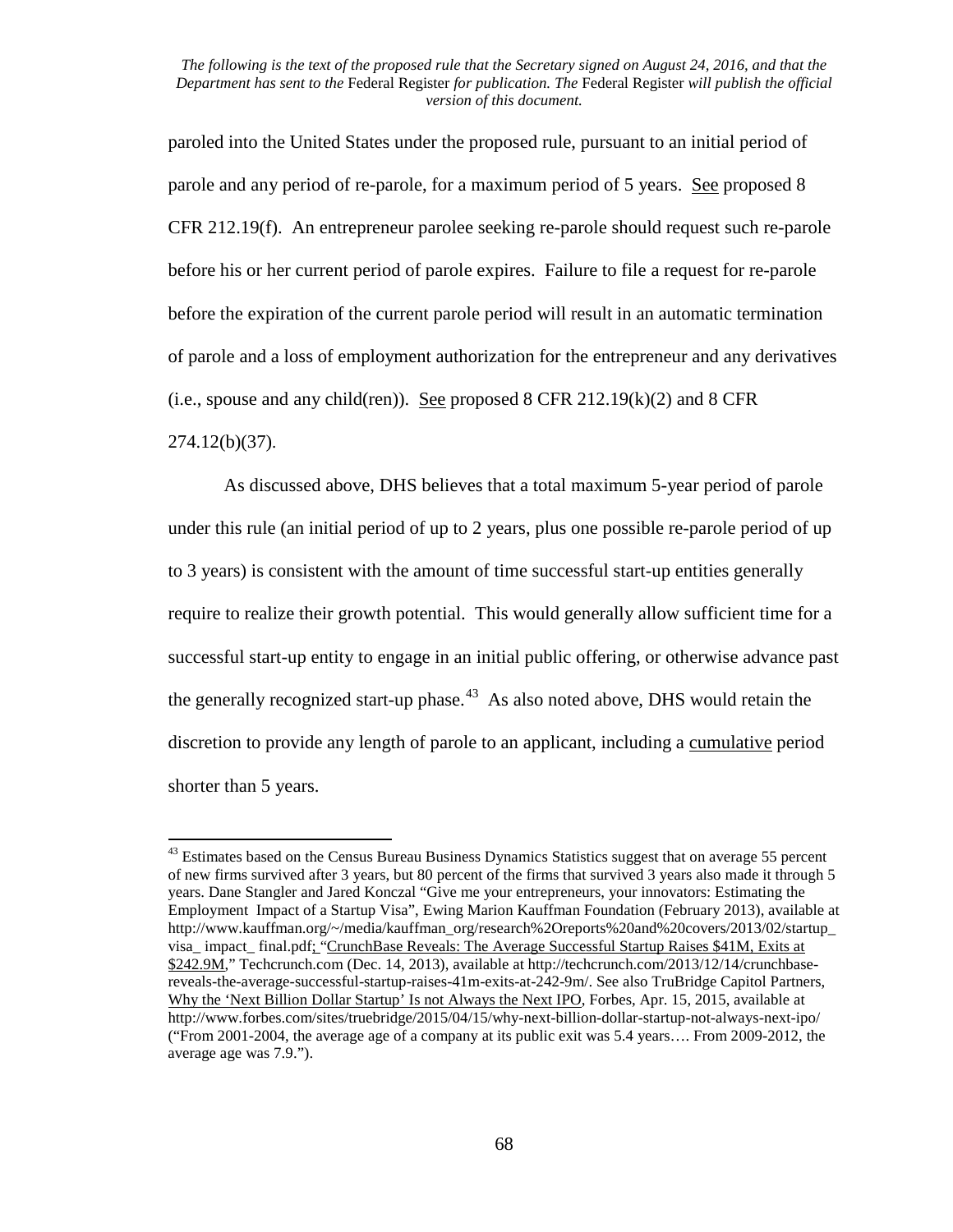DHS welcomes comments regarding the length of parole and re-parole.

### 1. Criteria for Re-Parole

To be considered for re-parole, an entrepreneur parolee must demonstrate that his or her stay in the United States pursuant to parole would continue to provide a significant public benefit. DHS proposes that an individual may meet this standard by demonstrating that his or her start-up entity continues to demonstrate substantial potential for rapid growth and job creation and that his or her parole would significantly help the entity continue to conduct and grow its business here. See proposed  $8$  CFR 212.19(c)(2). Because, however, the economic activity of a successful start-up entity would likely have changed since commencement of the initial parole period, DHS is proposing certain adjusted and additional criteria for granting re-parole in comparison to the criteria for initially granting parole under this proposed rule. As described further below, such changes are intended to ensure that the start-up entity continues to have substantial potential for rapid growth and job creation and, ultimately, that parole of the entrepreneur parolee continues to be justified on significant public benefit grounds.

## A. Entity Continues to Be a Start-Up Entity

As noted above, the key to meriting parole under this proposed rule is the formation of an entity in the United States with the substantial potential to show rapid growth, including through increased revenue and job creation. DHS thus proposes that an applicant for re-parole show that his or her entity continues to be a "start-up entity" as that term is defined at proposed 8 CFR 212.19(a)(2). See proposed 8 CFR  $212.19(c)(2)(ii)(A)$ . At the re-parole stage, this would mean showing that the entity: (1) has continued to lawfully do business during the initial period of parole, and (2)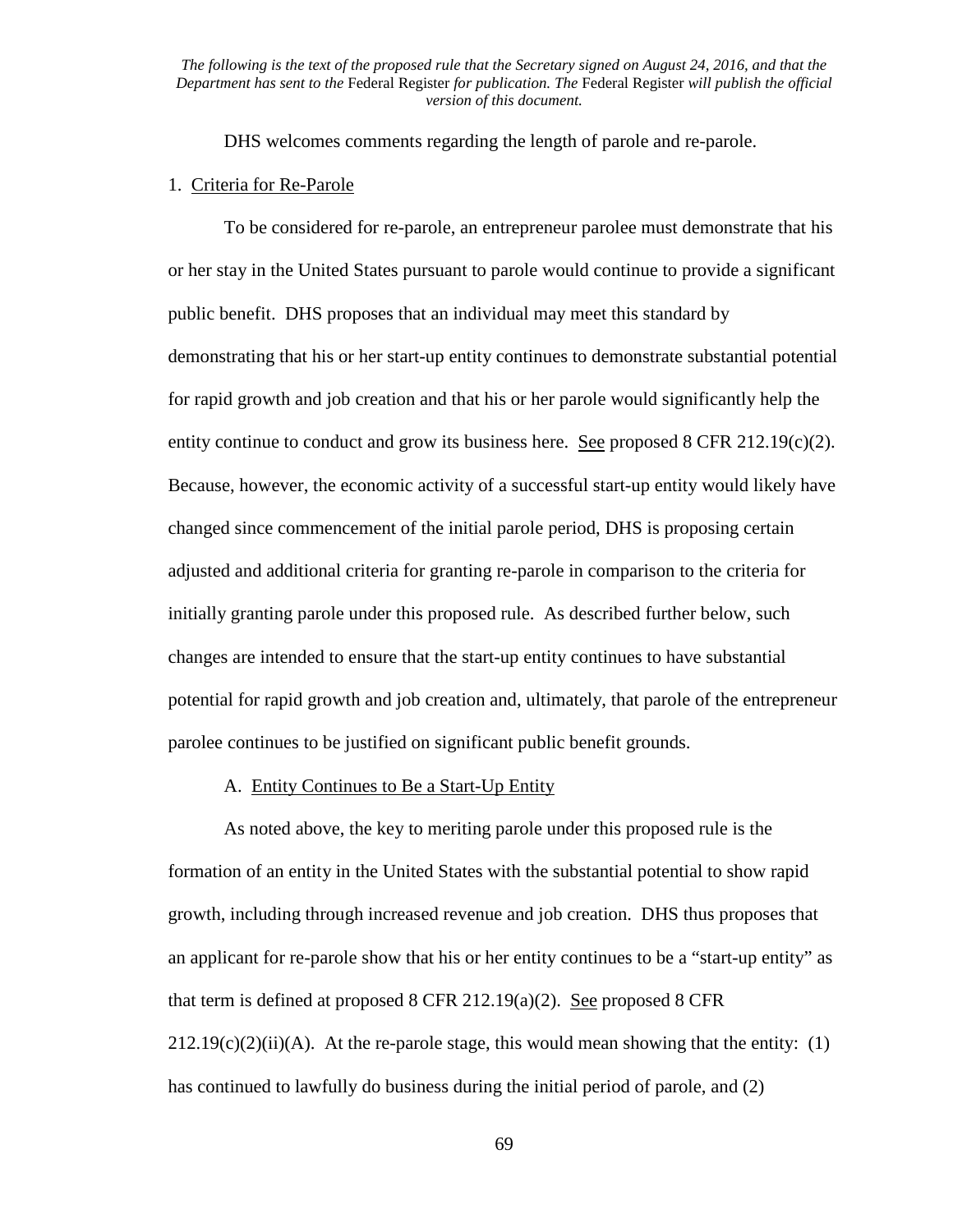continues to have the substantial potential to experience rapid growth and job creation, including through significant revenue generation or attraction of capital investment.<sup>44</sup> Id. As discussed in section IV.B.1, the requirement for the entity to have operated lawfully in the United States during any prior period of parole is intended to ensure lawful conduct and protect the integrity of the proposed parole process under this rule. The requirement that the entity have the substantial potential to experience rapid growth and job creation is intended to capture the types of start-up entities that are most likely to meet the significant public benefit test, while excluding types of entities without such potential.

As with the application for initial parole, DHS anticipates that an applicant for reparole would be able to meet the above criteria by submitting various forms of evidence. In addition to meeting the investment, revenue, or job creation criteria described further below, an applicant will be expected to provide supplementary evidence of the entity's continued substantial potential for rapid growth and job creation.

# B. Applicant Continues to be an Entrepreneur

To ensure that any successive grant of parole would continue to serve a significant public benefit, DHS is proposing that an applicant for re-parole show that he or she continues to meet the definition of "entrepreneur" at proposed 8 CFR 212.19(a)(1). See proposed 8 CFR 212.19(c)(2)(ii)(A). As discussed previously, this definition would require the applicant for re-parole to show that he or she: (1) continues to possess a substantial ownership interest in the start-up entity, and (2) continues to serve in a central and active capacity in the entity, such that his or her knowledge, skills, or experience

<span id="page-69-0"></span><sup>&</sup>lt;sup>44</sup> The entity would also need to continue to meet the definition of "U.S. business entity" at proposed 8 CFR 212.19(a)(9).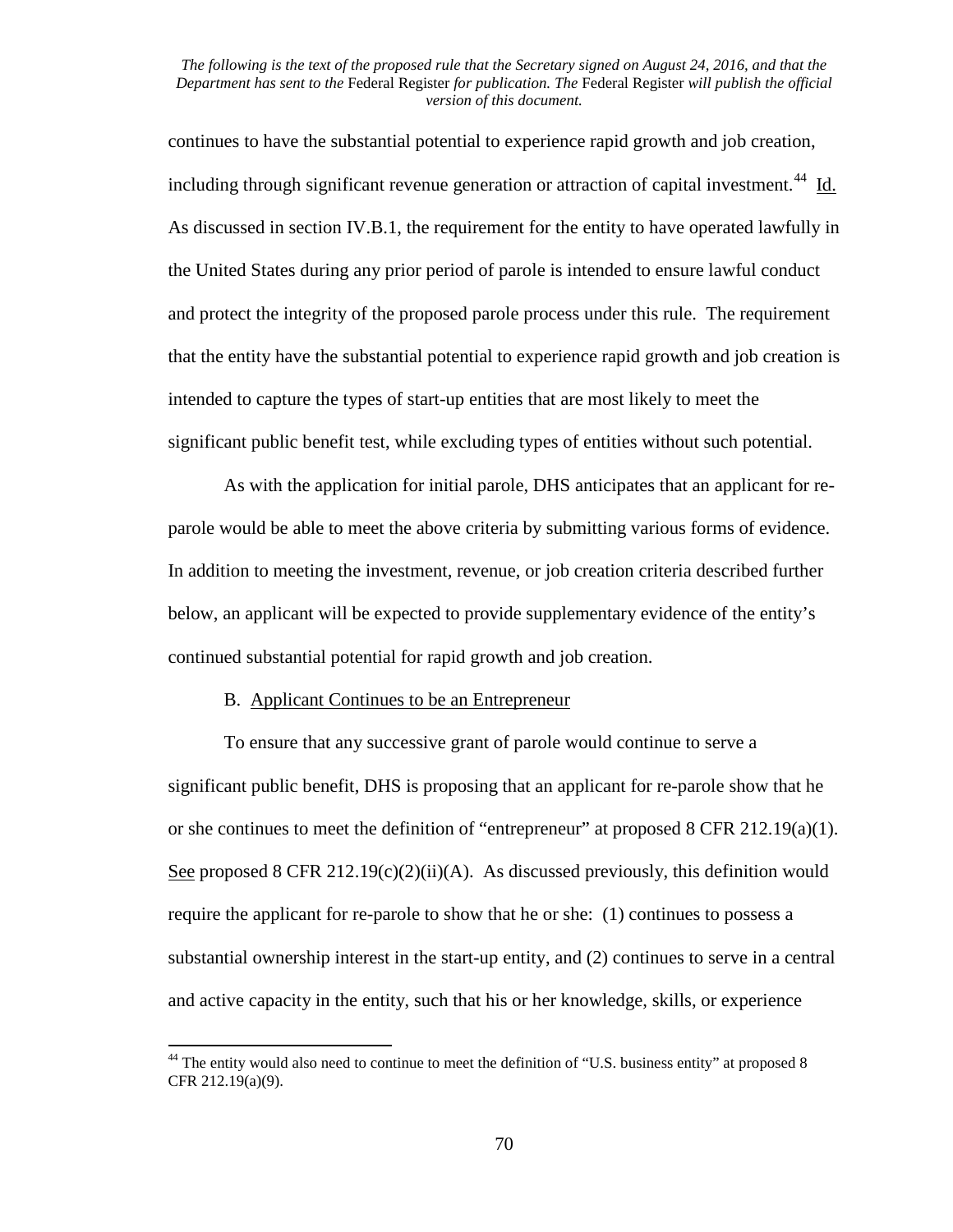would continue to substantially assist the entity with the growth and success of its business. See proposed 8 CFR 212.19(a)(1). For purposes of seeking re-parole, the definition further provides that an individual may be considered to possess a substantial ownership interest if he or she maintains at least a 10 percent ownership stake in the startup entity at all times during the period of parole and any subsequent period of re-parole.

Id.

As discussed in section IV.B.2., DHS believes that the definition of "entrepreneur" proposed in this rule is essential to ensuring that granting parole in an individual case would provide a significant public benefit. By requiring an applicant for re-parole to demonstrate that he or she continues to serve in an active and central capacity and continues to have knowledge, skills, or experience integral to the entity's success, DHS is ensuring that the applicant is directly related to the entity's ability to benefit the United States, including by conducting research and development, increasing revenue, or creating jobs. Similarly, the ownership standard is also essential for connecting the individual to the start-up entity and ensuring that he or she continues to assume more than a nominal financial risk related to the entity. The reduced 10 percent equity requirement for seeking re-parole (as opposed to the 15 percent requirement for seeking initial parole) takes into account the need of some successful start-up entities to raise additional venture capital financing by selling ownership interest during their initial years of operation.

As also discussed in section IV.B.2., DHS believes that an entrepreneur seeking re-parole would be able to demonstrate sufficient satisfaction of the above criteria by providing various forms of evidence. With respect to ownership, DHS anticipates that an applicant would be able to provide copies of legal or financial documents—such as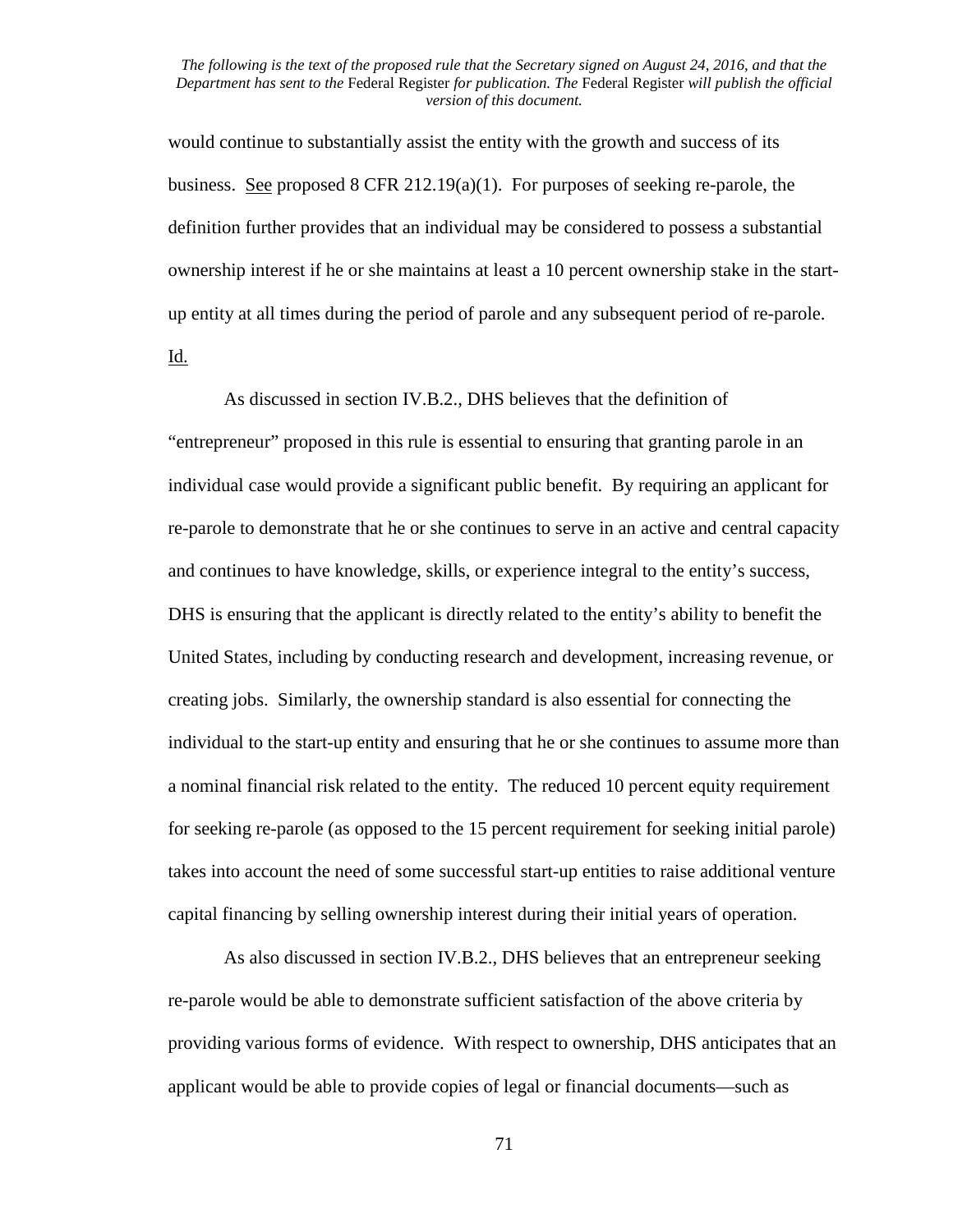formation and organizational documents, equity certificates, equity ledgers, ownership schedules, and capitalization tables—indicating the applicant's ownership interest in the start-up entity. With respect to the applicant's role within the entity, DHS expects that an applicant could satisfy the criterion by providing evidence showing that he or she continues to serve in the same capacity as that described in the initial parole application. If the applicant has changed positions within the entity, he or she would need to provide evidence demonstrating that he or she continues to serve in a central and active capacity within the entity and that his or her knowledge, skills, or experience would continue to substantially assist the entity with the growth and success of its business.

C. Investment, Revenue, and Job Creation Criteria for Re-Parole Consideration

DHS further proposes that, to seek re-parole under this rule, an entrepreneur would need to further validate, through additional reliable evidence, the start-up entity's continued substantial potential for rapid growth and job creation. DHS is proposing that this requirement may generally be satisfied by demonstrating that the entity has: (1) received substantial additional qualifying funding, such as awards or grants from qualifying government entities or investments of capital from U.S. investors with established records of successful investment; (2) generated substantial and rapidly increasing revenue in the United States over the prior parole period; or (3) generated a substantial number of qualified jobs for U.S. workers. See proposed 8 CFR  $212.19(c)(2)(ii)(B)$ . As with applications for initial parole, DHS further proposes that an applicant who partially meets one or more of these criteria for re-parole may be considered for re-parole under this rule if he or she provides additional reliable and compelling evidence that his or her re-parole would provide a significant public benefit.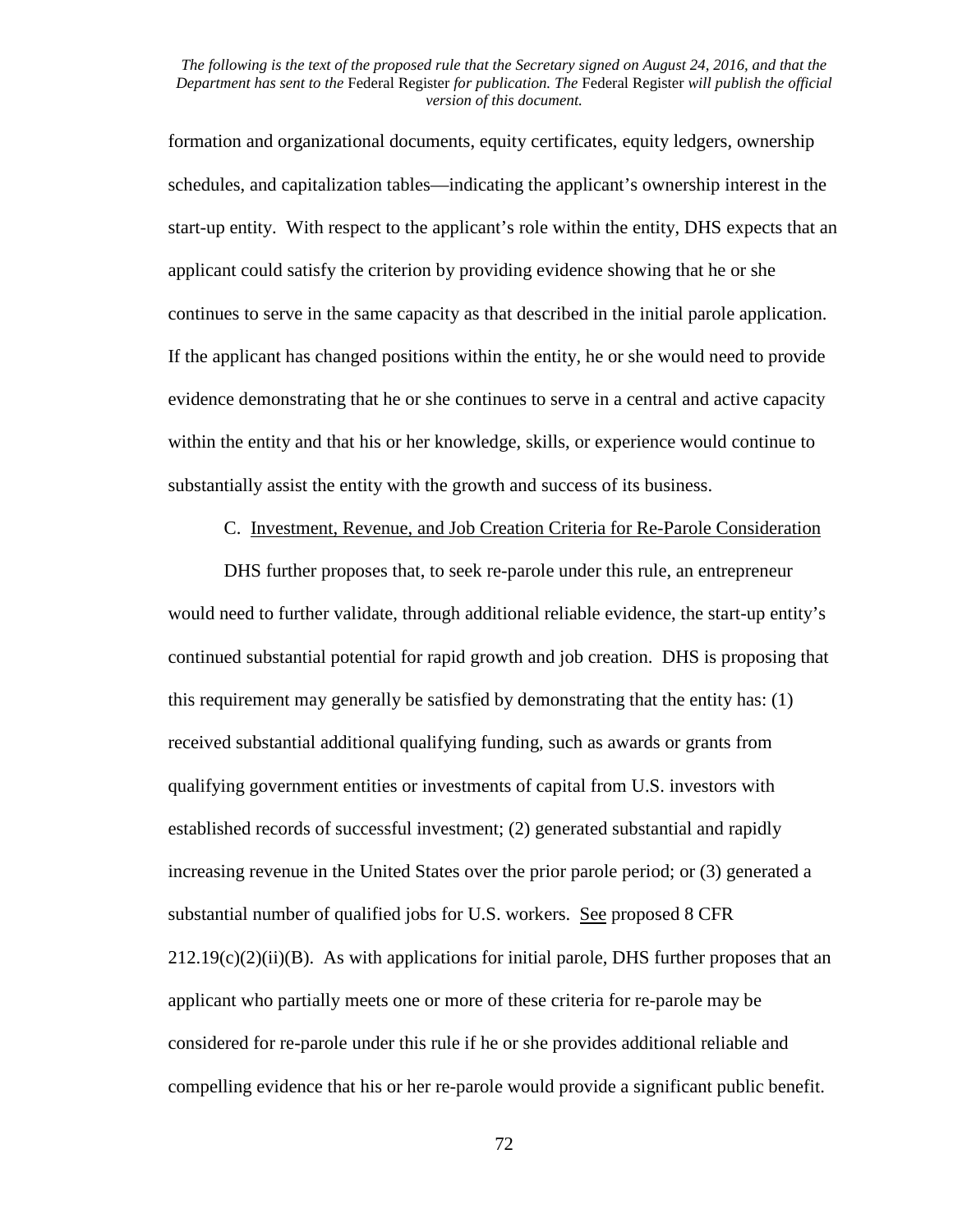## i. Qualifying Funding from U.S. Investors or Government Entities

DHS proposes to allow an applicant to demonstrate that a start-up entity continues to have substantial potential for rapid growth and job creation by showing that during the preceding period of parole the entity received additional substantial qualifying funding through "qualifying investments," "qualified government grants or awards," or a combination of both. See proposed 8 CFR 212.19(a)(5) and  $(c)(2)(ii)(B)(1)$ . DHS proposes that such total investments made to the entity during the initial parole period may generally be considered "substantial" with respect to an application for re-parole if they cumulatively meet or exceed \$500,000. Id. As with the application for initial parole, "qualifying investments" must be from established U.S. investors (such as venture capital firms, angel investors, or start-up accelerators) with a history of substantial and successful investments in start-up entities. Such qualifying investors would include only those investors who have a history of making similar or greater investments on a regular basis over the last 5 years and who can demonstrate that at least two of the entities receiving such investments have subsequently experienced significant growth in revenue and job creation. See proposed 8 CFR 212.19(a)(5). With respect to "qualified government grants or awards," the grants or awards generally would need to be made by one or more Federal, State, or local government entities that regularly provide such funding to U.S. businesses for economic development, innovation, research and development, or job creation reasons. See proposed 8 CFR 212.19(a)(3).

DHS believes that these investment criteria are reasonable for subsequent grants of parole based on consultation with the SBA, as well as the amounts of investment made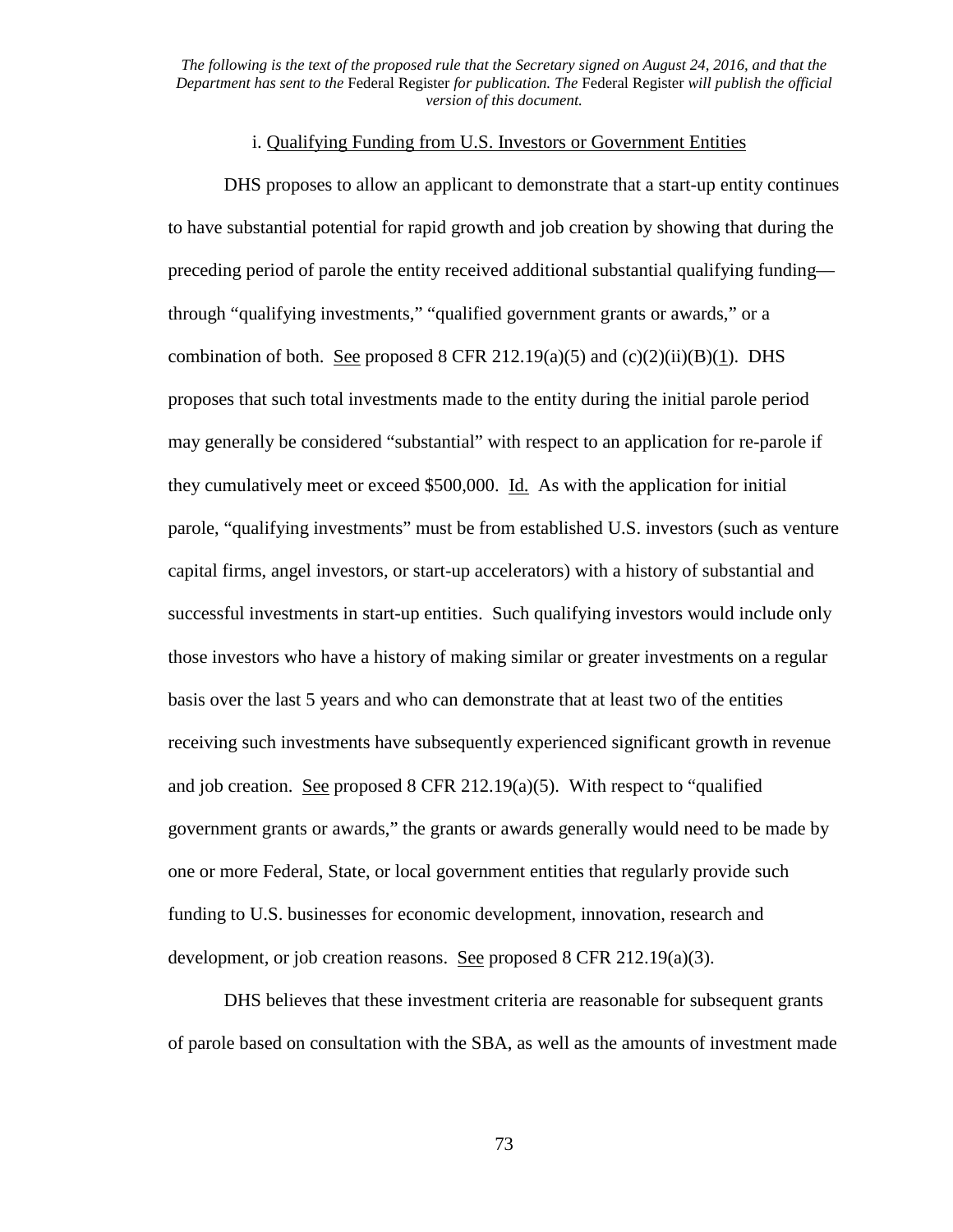in start-up entities during initial rounds of capital investment.<sup>[45](#page-73-0)</sup> DHS believes these standards are important to ensure that the start-up entity is showing signs of success and continues to have substantial potential for rapid growth and job creation.

DHS welcomes comment on all aspects of this section, including the proposed investment threshold for re-parole and any potential alternatives to such thresholds. For comments regarding investment threshold amounts, the Department requests that commenters provide rationales and data, if available, to support their recommendations.

## ii. Substantial Revenue Generation

DHS also proposes to allow an applicant to demonstrate that a start-up entity continues to have substantial potential for rapid growth and job creation by showing that the entity has exhibited rapid growth in terms of revenue generation in the United States during the relevant parole period. DHS proposes that an applicant may generally be able to meet this standard by demonstrating that the entity reached at least \$500,000 in annual revenue, with at least 20 percent average annual revenue growth, during the initial parole period. See proposed 8 CFR 212.19(c)(2)(ii)(B)(3). DHS believes that these revenue criteria are reasonable and consistent with the requirement that the entity have the substantial potential for rapid growth and job creation and, ultimately, with the requirement that the entrepreneur's parole provide a significant public benefit to the United States.

Based on consultation with the SBA, DHS believes \$500,000 and 20 percent annual revenue growth would be reasonable criteria for purposes of re-parole. Notably,

<span id="page-73-0"></span> $45$  See note 32.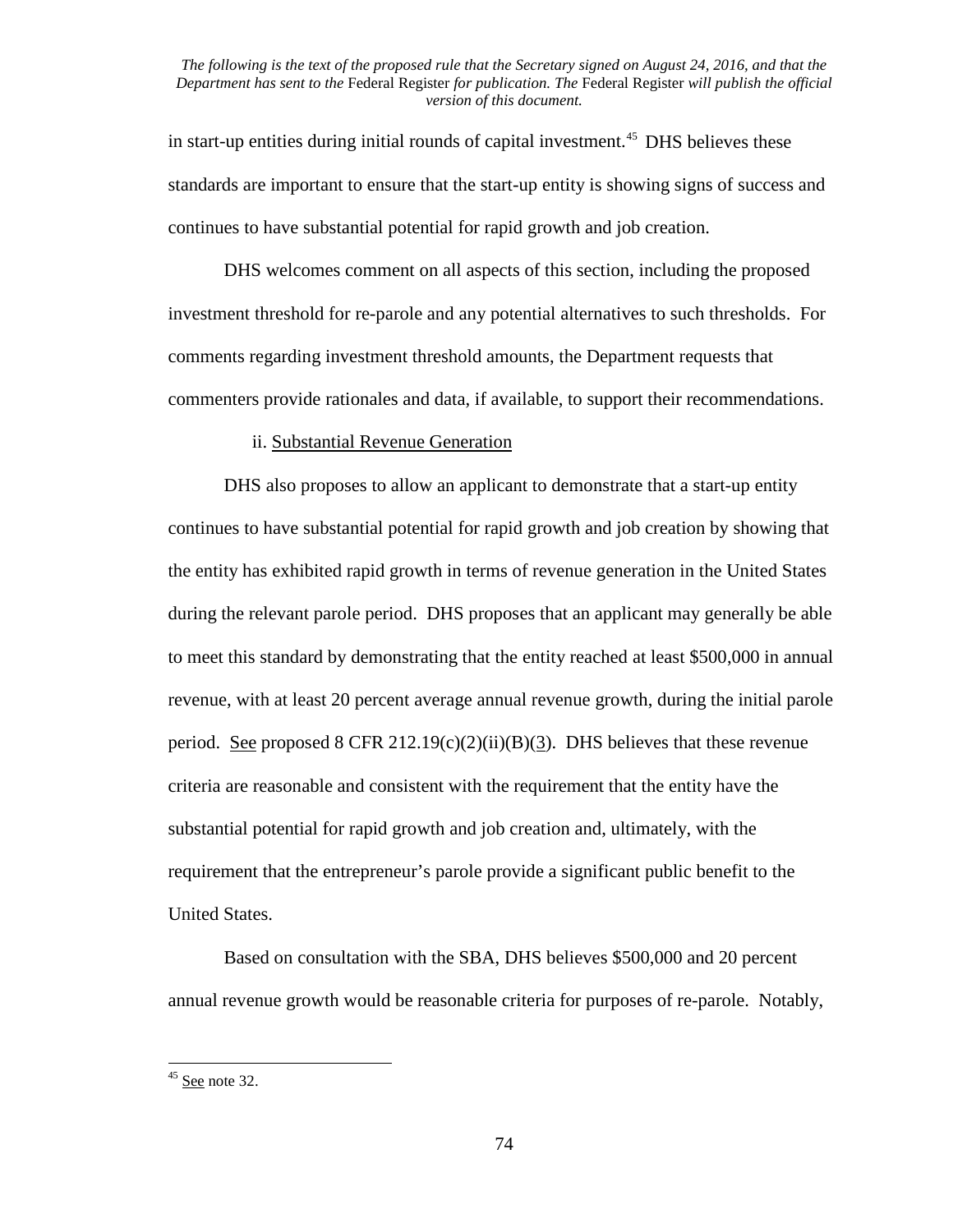evaluating revenue generation and growth is industry- and location-specific, and start-up entities may be at different stages of development at the time applicants file their parole requests. DHS considered proposing revenue and growth thresholds that varied by industry and geographic location, but determined that such an approach would be extremely difficult to administer. Instead, DHS decided to propose threshold criteria that would generally apply to start-up entities under this parole process. DHS chose \$500,000 in revenue and 20 percent annual revenue growth as proposed threshold criteria because, after consulting with SBA, DHS determined these criteria: (1) would be reasonable as applied across start-up entities regardless of industry or location; and (2) would serve as strong indications of an entity's potential for rapid growth and job creation (and that such entity is not, for example, a small business created for the sole or primary purpose to provide income to the owner and his or her family).

DHS's proposed revenue amount is based on analysis of available data<sup>[46](#page-74-0)</sup> showing average revenue over a 3-year period of \$215,000 for all new firms in innovative sectors. Adjusted for inflation, the average revenue of such firms is approximately \$250,000. In analyzing this data, DHS applied a 20 percent growth rate, which is a high growth

<span id="page-74-0"></span><sup>46</sup> DHS analyzed data found in the Census Bureau's Survey of Business Owner's data (SBO) set, Table SB0700CSCB10, "Statistics for All U.S. Firms by Year the Business Was Originally Established by Industry, Gender, Ethnicity, Race, and Veteran Status for the U.S.: 2007" found at: http://www.census.gov/econ/sbo/historical.html?2007. DHS calculated revenue per firm for the 3 years each of 2005, 2006 and 2007, which would account for "new firms" aged 3 or less since the benchmark year was 2007. To account for sectors involved mainly in innovation, DHS attempted to match sectors to those utilized in the volume projections section of the concomitant economic analysis section of the rule's regulatory impact assessment. Of those nine broad sectors, "Waste Services" is not listed separately and hence DHS utilized the other eight sectors. Because the data are arranged with two identifiers of interest, "year established" and "sector," DHS conducted an unweighted average across the 24 data points (8 sectors with 3 years each) to arrive at an average of \$215,000.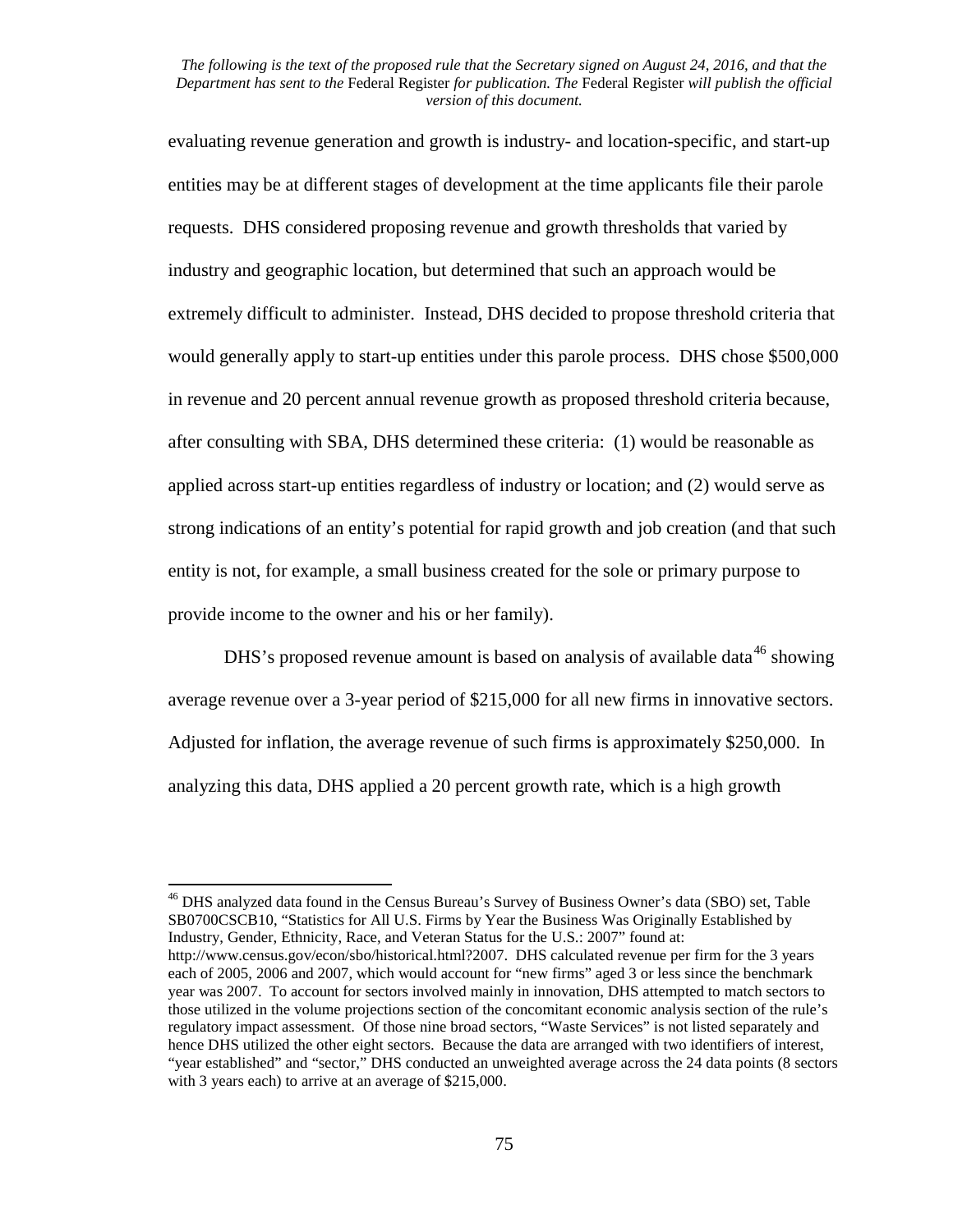threshold utilized in economic and business research,<sup>[47](#page-75-0)</sup> to the \$250,000 average revenue for 2 years (the proposed length for initial parole). At a growth rate of 20 percent each year, revenue of \$250,000 would grow to \$360,000 over a 2-year period. DHS proposed \$500,000 as the revenue criterion to take into account the fact that revenue of \$360,000 represents an average for all new firms in innovative sectors and the proposed rule is aimed towards assisting high-growth startups that will provide a significant public benefit. As such, DHS believes it is appropriate to propose an amount that takes into consideration that range of industries and locations in which start-ups may conduct business, but that exceeds the average revenue for new firms, so that such an amount can serve, in combination with a 20 percent growth rate, as a reliable indicator of a start-up entity's substantial potential for continued growth and job creation. While DHS does not have reliable revenue data that is specific to high-growth startups (the revenue data available to DHS includes all new firms, including non-startups, startups, and highgrowth startups), DHS believes that its analysis of available data supports the proposed

<span id="page-75-0"></span> $47$  High-growth firms are defined by the Department of Labor's Bureau of Labor Statistics (BLS) and the Organization for Economic Cooperation (OECD) as those with at least ten employees that grow by at least 20 percent for each of 3 consecutive years based on employment. For a description of the methodology utilized to measure high-growth firms, see OECD, "OECD-Eurostat Manual on Business Demography Statistics" (2007), pp. 59-65, available at: http://www.oecd.org/std/39974460.pdf. Although the BLS and standard OECD definition applies specifically to employment, both agencies recognize that employment growth may not be a suitable measure in all cases and that valid alternative measures may be utilized. There have been a number of alternatives proposed in various peer-reviewed literature and ongoing research. For purposes of the present rule, discussion of the 20 percent growth rate in revenue, instead of employment specifically, concomitant to that DHS proposes, can be found at: Mogos, S., Davis, A. & Baptista, R. (2015), "Defining High Growth Firms. Sustainable Growth, Volatility, and Survival," Proceedings of DRUID15 Conference. June 2015, available at:

http://druid8.sit.aau.dk/acc\_papers/rpq1k6cpebbhti9vh29xudqp3juy.pdf. See also Karl Wennberg, Managing High-Growth Firms: A literature review (2013), OECD: "International Workshop on "Management and Leadership Skills in High-Growth Firms," available at:

http://www.oecd.org/cfe/leed/Wennberg\_Managing%20a%20HGF.pdf.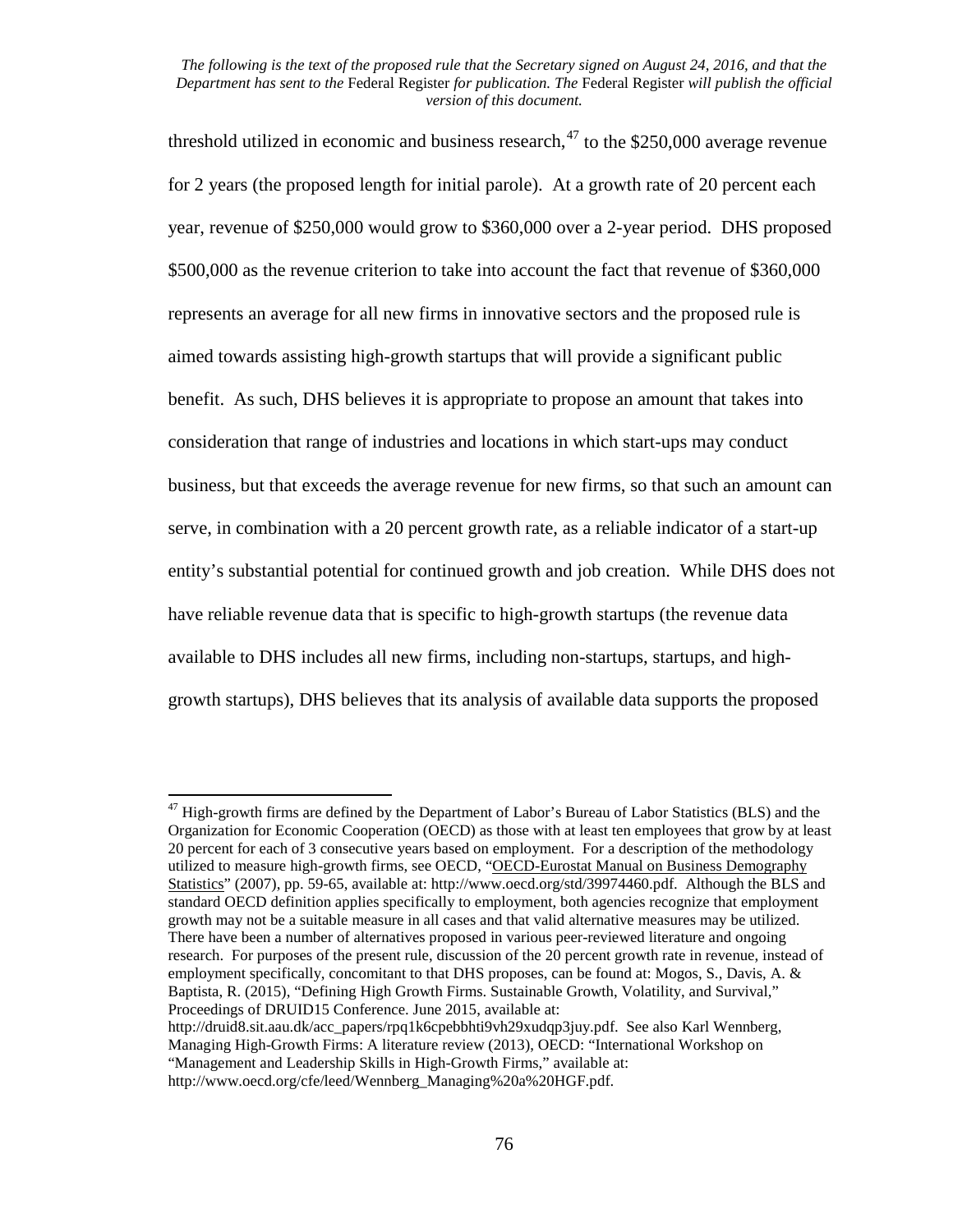\$500,000 revenue criteria as a reasonable indicator of the entrepreneur's ability to continue to provide a significant public benefit to the United States.

DHS is proposing both a general minimum revenue threshold and a threshold percentage increase in such revenue to account for a range of start-up entities that may qualify an entrepreneur for re-parole under this rule based on revenue generation. A \$500,000 minimum revenue threshold at the re-parole stage, for example, would by itself indicate little about a start-up entity that had already been generating such revenue when the application for initial parole was filed. For such an entity, the 20 percent revenue growth threshold would ensure the entity is exhibiting substantial growth and the ability to sustain substantial job creation. As noted above, 20 percent annual revenue growth is the rate used by the Department of Labor's Bureau of Labor Statistics to indicate a high rate of growth among U.S. businesses. At the same time, the 20 percent revenue growth threshold would be insufficient by itself with respect to entities that were at the lower end of the revenue generation scale when the application for initial parole was filed. For example, an entity that was generating only \$250,000 in annual revenue at the time the initial parole application was filed would only require a total increase of \$110,000 in annual revenue over the 2-year parole period to meet the 20 percent revenue growth threshold. For such entities, the \$500,000 annual revenue threshold is intended to ensure rapid growth and the potential to sustain substantial job creation. As with the standards for initial parole, DHS believes that the above standards for re-parole: (1) would be reasonable among start-up entities regardless of industry or location; and (2) would serve as strong indications of an entity's potential for continued rapid growth and job creation.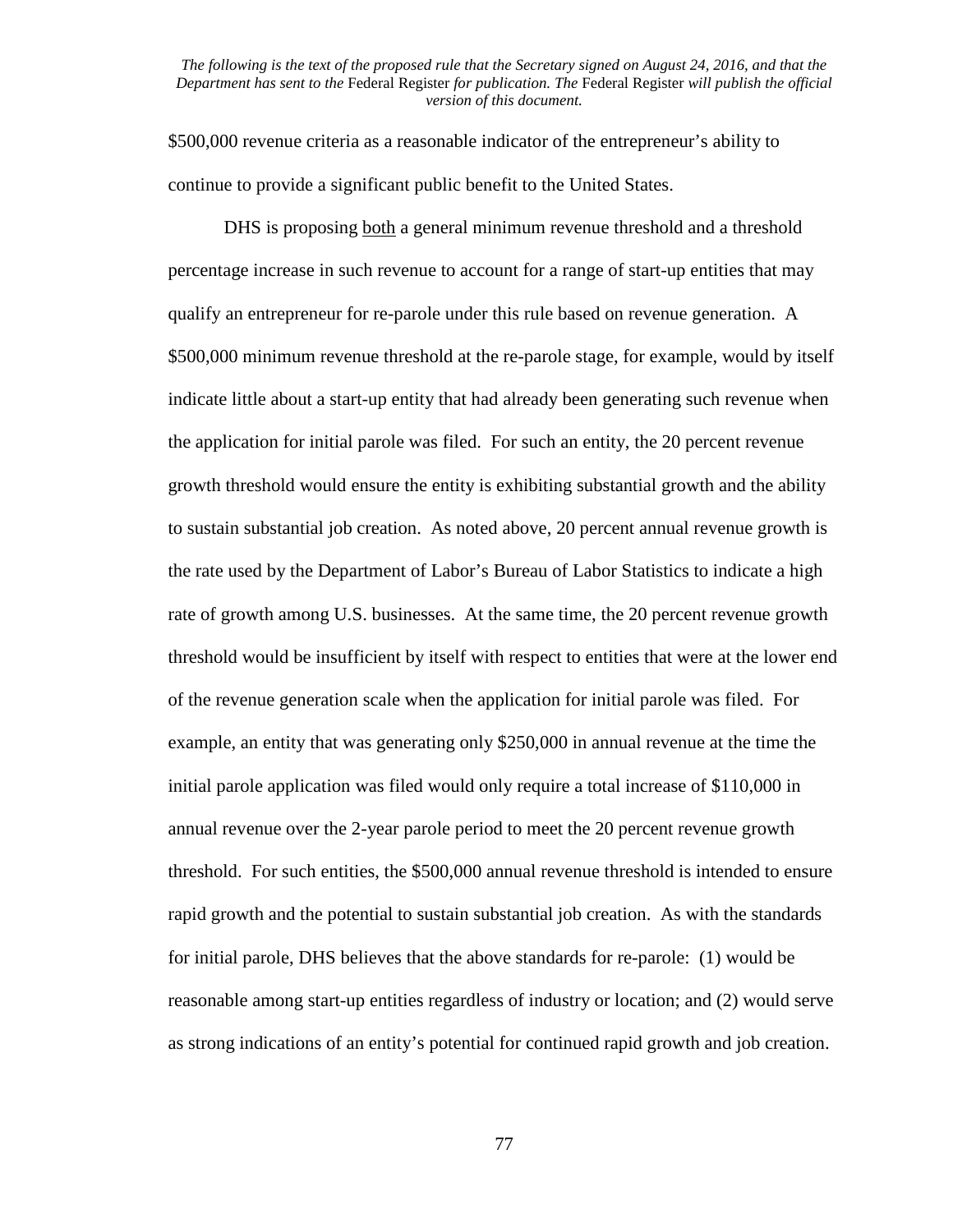DHS welcomes comments on the proposed revenue generation and annual revenue growth thresholds for re-parole, including any potential alternatives.

# iii. Job Creation

DHS further proposes to allow an applicant to demonstrate his or her entity's substantial potential for rapid growth and job creation by showing that the entity has exhibited rapid growth in terms of job creation during the relevant parole period. DHS proposes that an applicant may generally be able to meet this standard by demonstrating that the entity created at least 10 qualified jobs with the start-up entity for U.S. workers during the initial parole period. DHS decided to require at least 10 qualified jobs for reparole based on survey data indicating that the average employment at new businesses in 2011 was 8.7 employees.<sup>[48](#page-77-0)</sup> DHS further believes that this job creation standard is reasonable for demonstrating a start-up entity's recent history of rapid growth and job creation.

Moreover, DHS is proposing a definition for the term "qualified job" to limit the types of jobs that may be used to justify a grant of parole under this rule. See proposed 8 CFR 212.19(a)(6). Under the proposed rule, the term "qualified job" would mean fulltime employment, as defined at the proposed 8 CFR 212.19(a)(8), located in the United States with the entrepreneur's start-up entity that has been filled for at least 1 year by one or more qualifying employees. See Proposed 8 CFR 212.19(a)(6). In addition, the term "qualifying employee" would mean a U.S. citizen, a lawful permanent resident, or other

<span id="page-77-0"></span><sup>&</sup>lt;sup>48</sup> Alicia Robb, Joseph Farhat, "An Overview of the Kauffman Firm Survey", June 2013, p. 4. "While about 40 percent of firms had employees in 2004, by 2011 about 53 percent of surviving firms had employees. Surviving firms with employees, which are now in their eighth year of operations, increased average employment to 8.7 employees in 2011, up from 7.5 employees in 2010."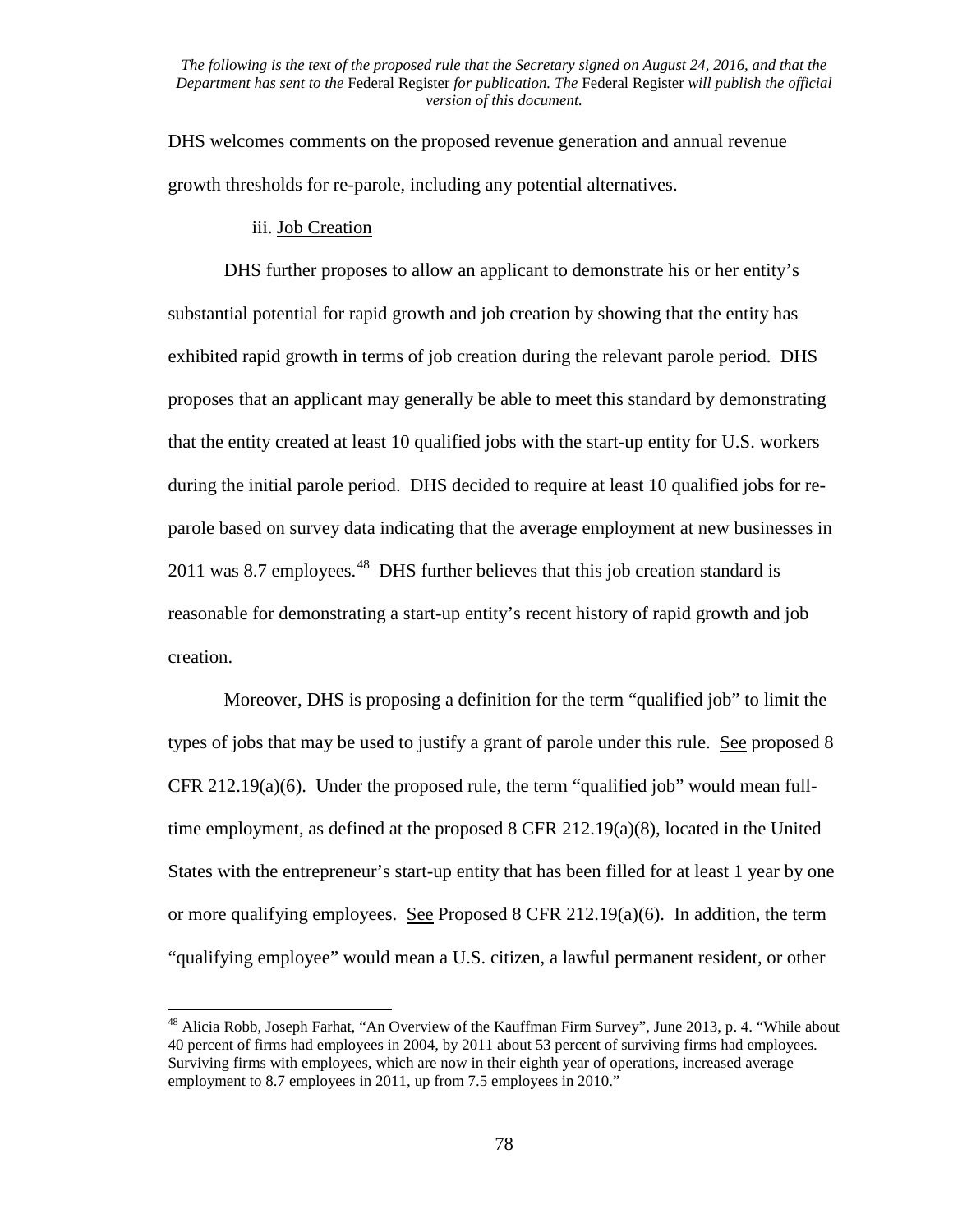immigrant lawfully authorized to be employed in the United States (e.g., an asylee or refugee), who is not an entrepreneur of the relevant start-up entity or the parent, spouse, brother, sister, son, or daughter of such an entrepreneur. See proposed 8 CFR 212.19(a)(7). For job creation to establish eligibility for a grant of parole, DHS believes it is important that the job be filled by an employee who is not closely related to an entrepreneur of the start-up entity. This limitation would mitigate the potential for fraud relating to any claimed job creation and the legitimacy of the business, and it would help to distinguish bona fide start-up entities from small businesses with limited growth potential created for the sole or primary purpose of providing income to the entrepreneurs and their families. DHS believes that merely creating jobs for the entrepreneur and the entrepreneur's family would be unlikely to provide a significant public benefit to the United States and should thus not serve as a basis for parole under this rule.

Additionally, DHS proposes that the term "full-time employment," as referenced in the proposed definition of "qualified job," would mean paid employment of an employee by the entrepreneur's start-up entity in a position that requires a minimum of 35 working hours per week. See proposed 8 CFR 212.19(a)(8). The Department of Labor similarly defines full time employment as requiring 35 or more hours a week.<sup>49</sup> Full-time employment, however, would not include combinations of part-time positions even if, when combined, such positions meet the hourly requirement per week. DHS believes that requiring that the employment include full-time remuneration would help to ensure that the entity will provide a significant public benefit to the United States and

<span id="page-78-0"></span><sup>&</sup>lt;sup>49</sup> Department of Labor Bureau of Labor Statistics, Glossary (last modified Feb. 28, 2008), http://www.bls.gov/bls/glossary.htm#F.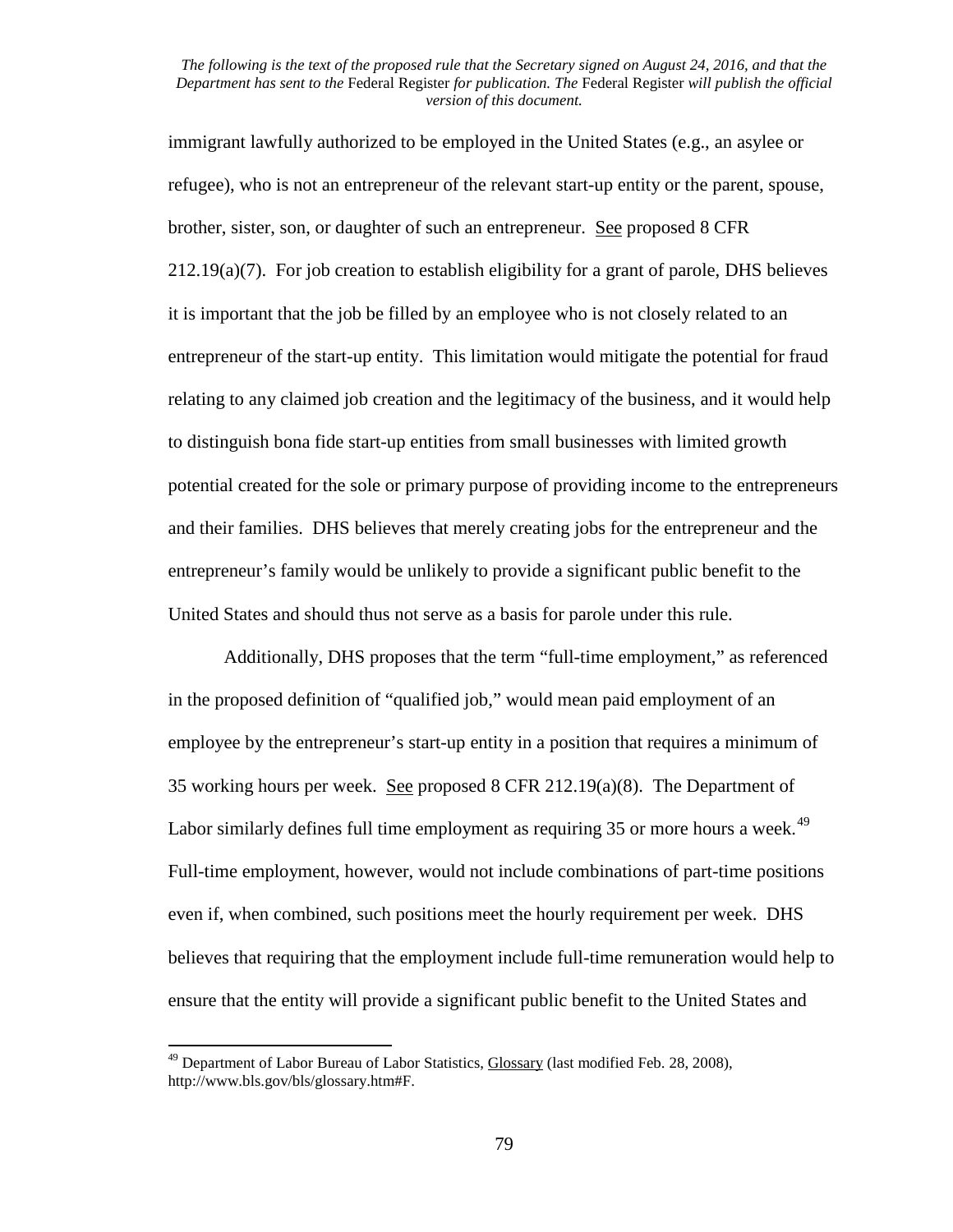mitigates the potential for fraud as it relates to any claimed job creation and the legitimacy of the business. See proposed 8 CFR 212.19(a)(8).

### iv. Alternative Criteria for Re-Parole Consideration

Finally, as with the application for an initial grant of parole, DHS proposes that an applicant who only partially meets one or more of the above sub-criteria related to capital investment, revenue generation, or job creation may be considered for re-parole under this rule in certain limited circumstances. See proposed  $8$  CFR 212.19(c)(2)(iii). Specifically, DHS may consider another period of parole for such an applicant if he or she provides, in addition to evidence that one or more of the sub-criteria have been partially met, "reliable and compelling" evidence of the entity's continued substantial potential for rapid growth and job creation than would be required if the applicant had fully met one or more of the above sub-criteria. Id. Importantly, re-parole would not be available to an applicant who fails to demonstrate any U.S. investment, revenue generation, or job creation. Rather, the applicant would need to show as a preliminary matter that the start-up entity has: (1) received a substantial level of investment through a combination of qualifying investments and qualified government grants or awards (although less than \$500,000); (2) generated a substantial level of revenue (although less than \$500,000 with at least 20 percent average annual revenue growth); or (3) generated a substantial number of qualified jobs in the United States (although less than 10). The applicant would also need to demonstrate the entity's potential for rapid growth and job creation by submitting additional evidence that DHS determines to be both reliable and compelling. DHS proposes that such evidence be reliable and compelling in its own right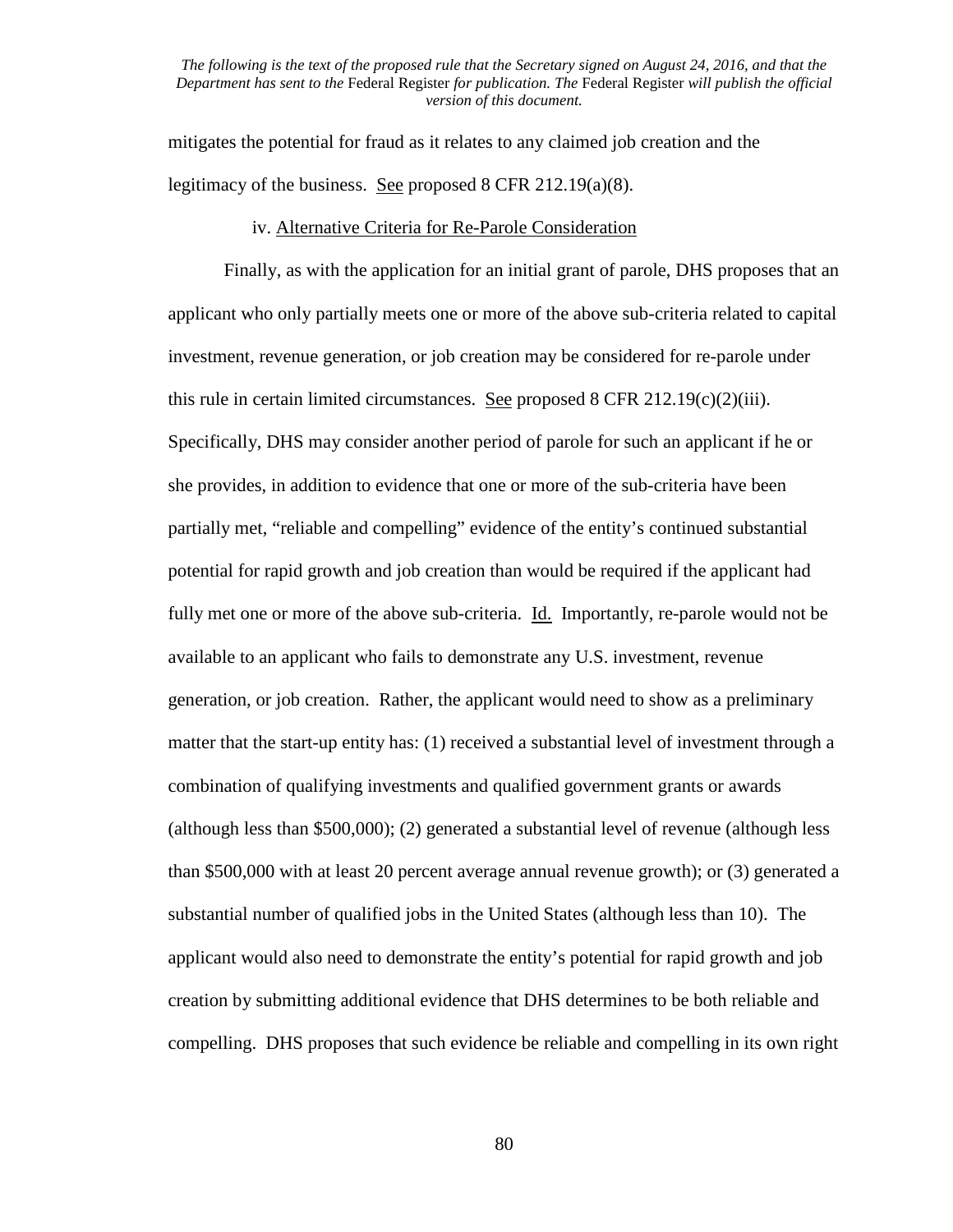to overcome the applicant's inability to fully meet the threshold criteria otherwise required by this rulemaking for re-parole.

As noted previously, DHS is not proposing to define the specific types of evidence that may be deemed "reliable and compelling" at this time, because DHS seeks to retain flexibility as to the kinds of supporting evidence that may warrant the Secretary's exercise of discretion in granting parole based on significant public benefit. But DHS believes that such evidence would need to be compelling to demonstrate that the entrepreneur's presence here would provide a significant public benefit considering the entity's inability to meet the otherwise applicable threshold criteria for consideration. DHS will ultimately be required to decide whether such evidence—in conjunction with the entity's substantial investment, revenue generation, or job creation—is sufficient to establish that the applicant's presence in the United States will provide a significant public benefit. This approach is consistent with the discretionary nature of the Secretary's statutory parole authority and the fact that each parole request will be adjudicated, on a case-by-case basis, after considering the particularized facts of each case.

DHS invites public comment on the level and types of reliable and compelling evidence that may warrant a discretionary grant of parole in such cases. DHS also invites public comment on alternatives to the proposed funding, revenue generation, and job creation thresholds that applicants may use to demonstrate a start-up entity's continued substantial potential for rapid growth and job creation and that may serve as a principal basis for seeking re-parole under this rule. Commenters should recommend threshold levels for obtaining re-parole under suggested criteria, along with the types of reliable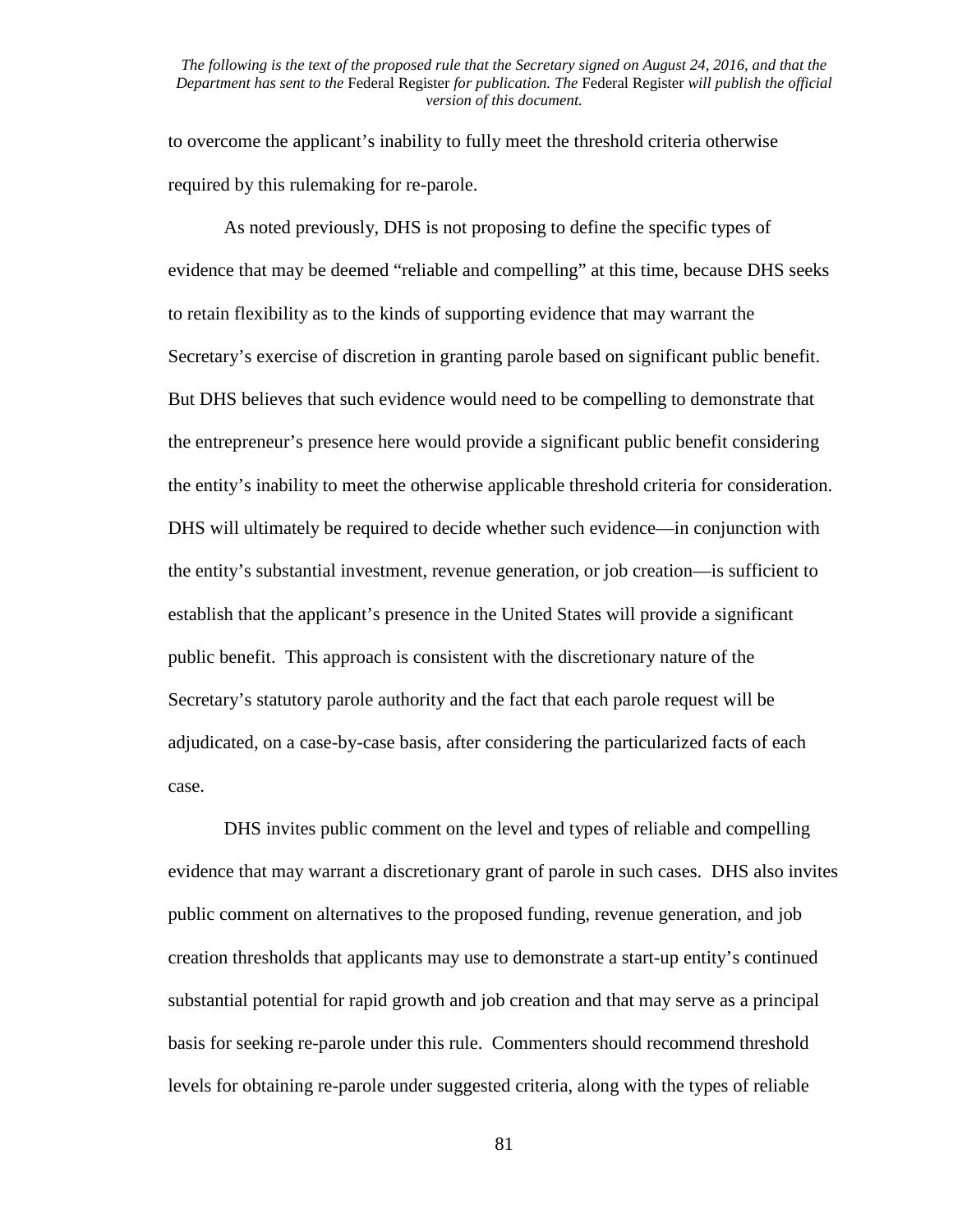evidence that applicants may submit to substantiate their claims, including any relevant data if available.

# 2. Application Requirements for Re-Parole

Under the proposed rule, an entrepreneur parolee seeking a period of re-parole would be required to file a request for re-parole with USCIS using the same form as for initial parole, the Application for Entrepreneur Parole (Form I-941, or successor form), and pay the same fees (filing and biometric services fees). See proposed new 8 CFR  $212.19(c)(1)$ . The entrepreneur would generally be required to file the request for reparole before the expiration of the current period of parole. If the entrepreneur is in the United States at the time that USCIS approves the request for re-parole, such approval would also constitute a grant of parole. See proposed new 8 CFR  $212.19(d)(3)$ . An entrepreneur present in the United States in a period of parole would not be required to depart and return to the United States in order to request a new grant of parole from CBP at a port of entry. Along with the approval notice, USCIS would issue an electronic Arrival/Departure Record (Form I-94) reflecting the new period of parole and the code of admission assigned to entrepreneur parolees. USCIS would also issue the entrepreneur's spouse and children who have filed their own separate requests for parole, if also approved for an additional period of parole, new Arrival/Departure Records reflecting the same period of parole as the entrepreneur, but with the appropriate dependent entrepreneur parolee codes.

The entrepreneur (or spouse or dependent child), if outside the United States upon the approval of the re-parole application, would have to obtain a travel document from USCIS or DOS (e.g., a boarding foil) and appear at a port of entry for CBP to make the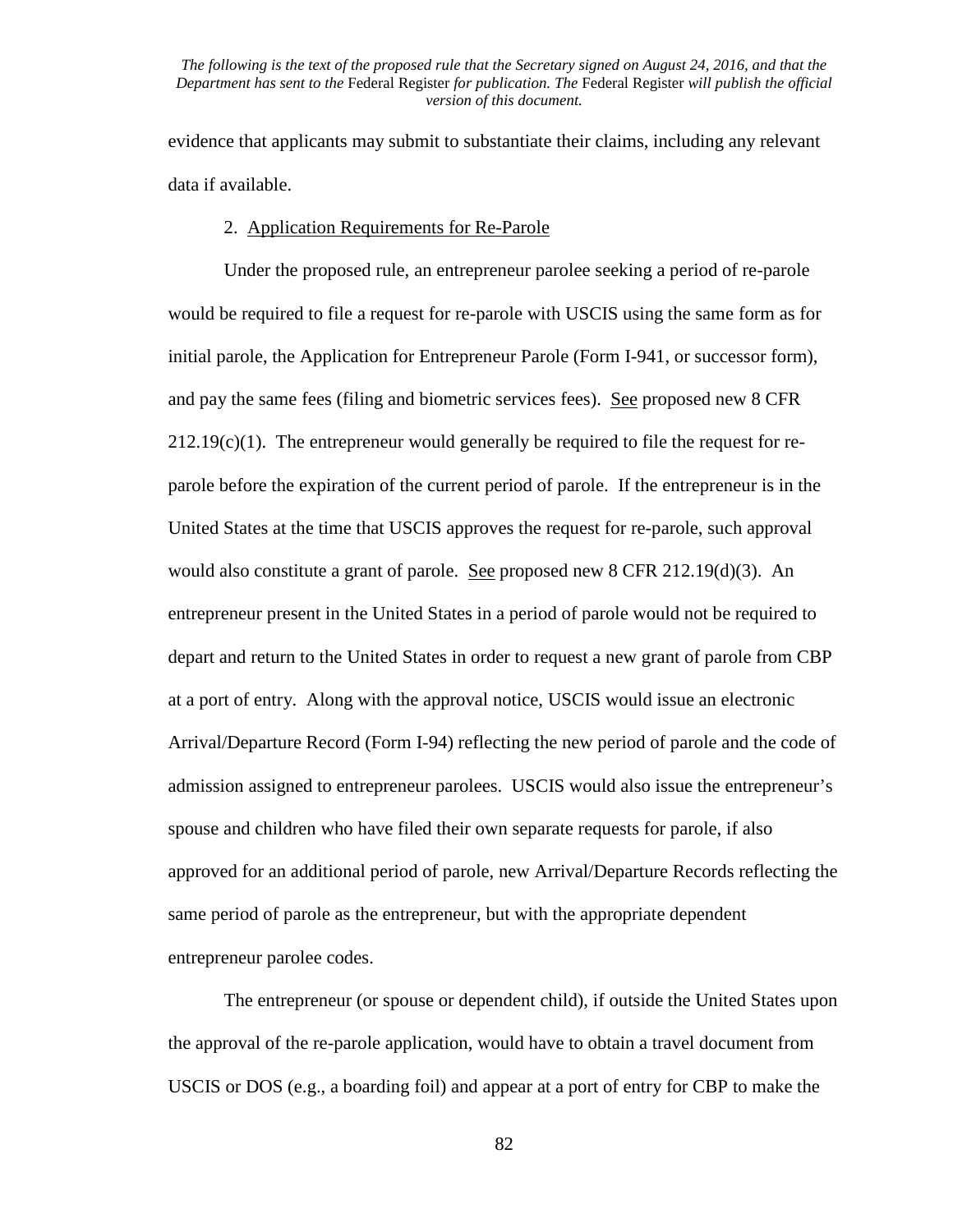final re-parole determination and, if granted, issue new Arrival/Departure Records. Just as with initial parole, entrepreneurs granted re-parole would be authorized to be employed by the start-up entity, incident to their parole under this proposed rule. See proposed 8 CFR 274a.12(b)(37). Such entrepreneurs also would be permitted to use their foreign passport in combination with their Arrival/Departure Record reflecting the new period of parole to demonstrate their identity and employment authorization for purposes of compliance with the Employment Eligibility Verification (Form I-9) requirements. See proposed 8 CFR 274a.2(b)(1)(v)(A)(5); see also proposed revisions to the Form I-9, Lists of Acceptable Documents.

## 3. Ensuring Continuous Employment Authorization

To facilitate maintenance of continuous work authorization and parole, DHS is proposing that an entrepreneur parolee may file a request for re-parole beginning 90 days prior to the expiration date of his or her current period of parole. See proposed Form Instructions for the Application for Entrepreneur Parole (Form I-941). To prevent potential gaps in employment authorization for entrepreneurs seeking re-parole, DHS proposes to extend automatic employment authorization to those entrepreneurs whose current parole period expires while their request for re-parole is pending. See proposed 8 CFR 274a.12(b)(37). DHS is proposing that this automatic employment authorization will extend for 240 days from the date the entrepreneur's initial parole period expires, or until USCIS makes a decision on the re-parole request, whichever is sooner, when a request for re-parole was timely filed by the entrepreneur. Id. This 240-day automatic extension of employment authorization is comparable to the extension currently provided by regulation to most nonimmigrants authorized for employment incident to status with a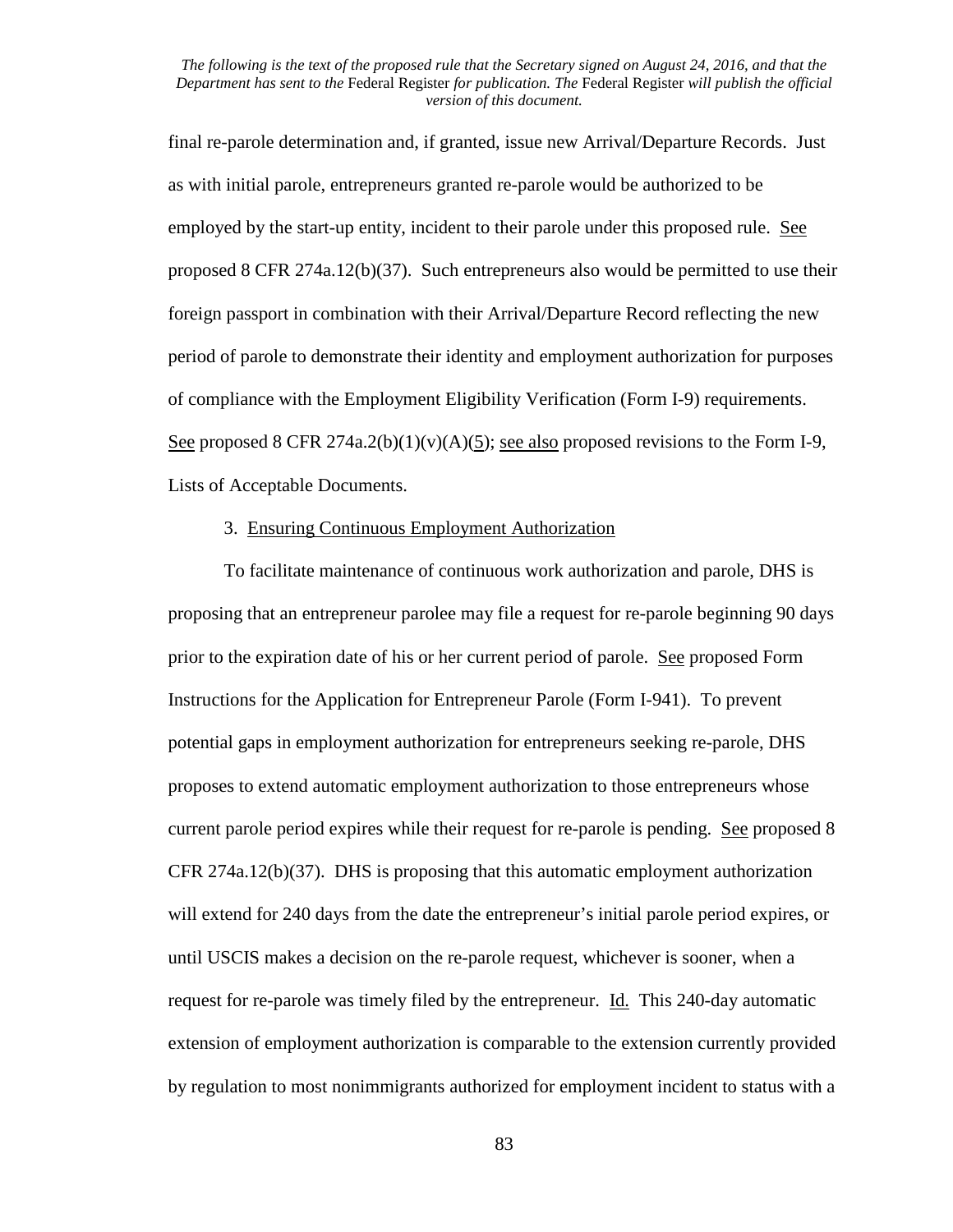specific employer who have filed a request for an extension of stay with the same employer. See 8 CFR 274a.12(b)(20). DHS believes that a 240-day period of automatic employment authorization is equally appropriate for entrepreneur parolees and is a sufficient period of time to ensure that the entrepreneur does not experience gaps in employment authorization on account of the adjudication process. The 240-day period takes into account the complex and time-consuming adjudication required for re-parole, as well as the required biometric services appointment, which may require up to 90 days for scheduling.

# G. Termination of Parole

DHS is proposing provisions governing termination of parole under this rule in cases where DHS believes such termination is appropriate, including circumstances indicating that continued parole would no longer provide a significant public benefit, pursuant to section  $212(d)(5)(A)$  of the INA, 8 U.S.C.  $1182(d)(5)(A)$ . Consistent with DHS's parole authority, under this proposed rule DHS may, in its discretion, terminate parole granted under 8 CFR 212.19 at any time and without prior notice or opportunity to respond. Alternatively, DHS may, in its discretion, provide the entrepreneur notice and an opportunity to respond prior to terminating his or her parole under 8 CFR 212.19. In addition to the general grounds for termination of parole described at 8 CFR 212.5(e),  $^{50}$  $^{50}$  $^{50}$ DHS is proposing the following grounds for termination of entrepreneur parole:

1. Automatic termination.

<span id="page-83-0"></span> $50$  The termination provisions in current parole regulations provide for termination on written notice in situations where the justification for granting parole has ended or, in the opinion of an authorized officer, neither humanitarian reasons nor public benefit warrants the continued presence of the alien in the United States. See 8 CFR 212.5(e)(2)(i).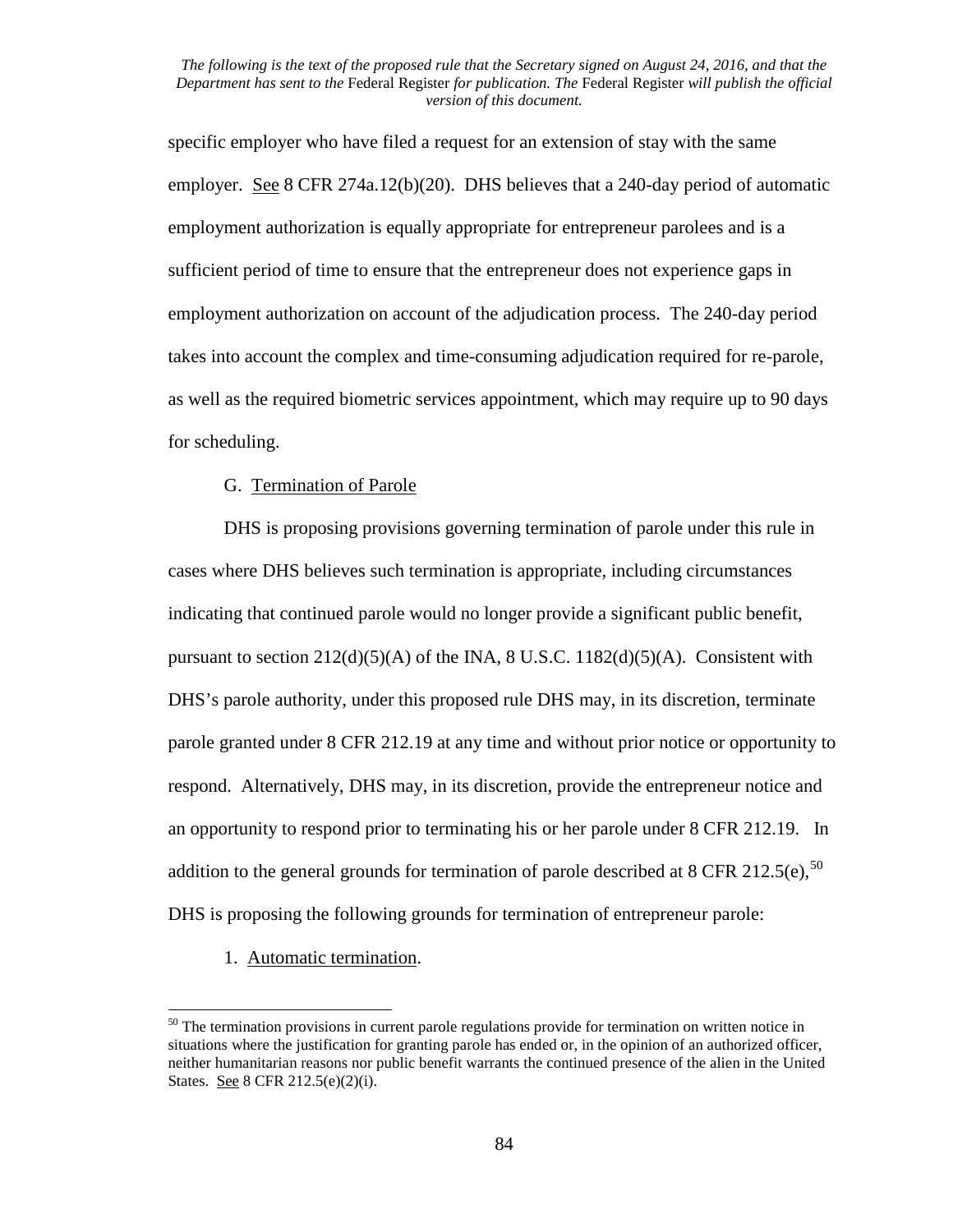DHS believes that certain circumstances warrant automatic termination of parole. In this rule, DHS proposes that parole will automatically terminate if: (a) the period of parole expires, unless the individual timely files a non-frivolous application for re-parole; or (b) USCIS receives written notice from the entrepreneur that he or she will no longer be employed by the start-up entity or ceases to possess at least a 10 percent ownership stake in the start-up entity in accordance with 8 CFR 212.19(j). See proposed 8 CFR  $212.19(k)(2)$ . Additionally, the parole of the spouse or child of the entrepreneur will be automatically terminated without notice if the parole of the entrepreneur has been terminated. Id. If a spouse whose parole is terminated also has employment authorization, the employment authorization is automatically revoked.

## 2. Termination on Notice.

Even though DHS has the discretion to terminate parole without prior notice, USCIS will generally attempt to provide the entrepreneur or his or her spouse or children, as applicable, written notice of its intent to terminate parole if USCIS believes that: (a) the facts or information contained in the request for parole were not true and accurate; (b) the alien failed to timely file or otherwise comply with the material change reporting requirements in this section; (c) the entrepreneur is no longer employed in a central and active role by the start-up entity or ceases to possess at least a 10 percent ownership stake in the start-up entity; (d) the alien otherwise violated the terms and conditions of parole; or (e) parole was erroneously granted. See proposed 8 CFR 212.19(k)(3). The decision to provide notice and an opportunity to respond prior to termination of parole under 8 CFR 212.19 will be made in the discretion of DHS on a case-by-case basis.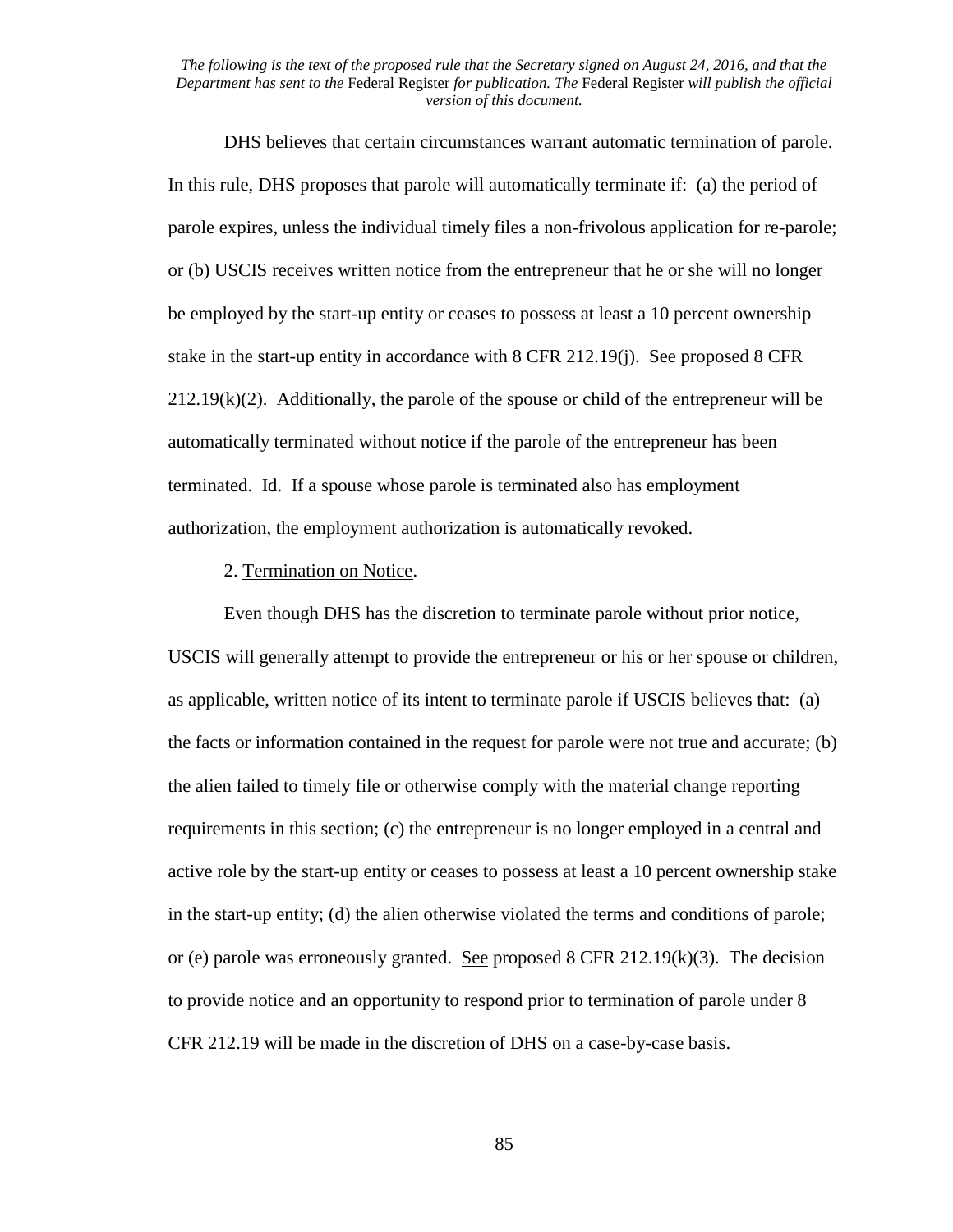In cases where USCIS provides written notice and an opportunity to respond, through a notice of intent to terminate, DHS is proposing to provide a period of up to 30 days for the alien's written rebuttal. See proposed  $8$  CFR 212.19(k)(4). The notice of intent to terminate would generally identify the grounds for termination of the parole and the alien may submit additional evidence in support of his or her rebuttal, when applicable. Id. Providing a rebuttal period of up to 30 days is generally consistent with rebuttal periods applicable to other immigration petitions and applications (e.g., I-129 or I-140). If DHS nevertheless decides to terminate parole, the entrepreneur and/or his or her spouse and children are restored to the status that he or she had at the time of parole, such as being applicants for admission. See 8 CFR 212.5(e)(2)(i). Consistent with current parole procedures, DHS does not propose a right to appeal a decision regarding termination of parole on notice. Id.

If a charging document is served on the alien, the charging document will constitute written notice of termination of parole (if parole has not already been terminated), unless otherwise specified. Id.

In the event of a violation of one or more terms and conditions of parole solely by the spouse or a child of the entrepreneur, parole may be terminated for the violator (i.e., spouse or child) without affecting the entrepreneur's parole. If a spouse whose parole is terminated also has employment authorization, the employment authorization will be revoked. 8 CFR 274a.14(b)(1)(i).

The entrepreneur and any dependents granted parole under this program will be required to depart the United States when their parole periods have expired or have otherwise been terminated, unless such individuals are otherwise eligible to lawfully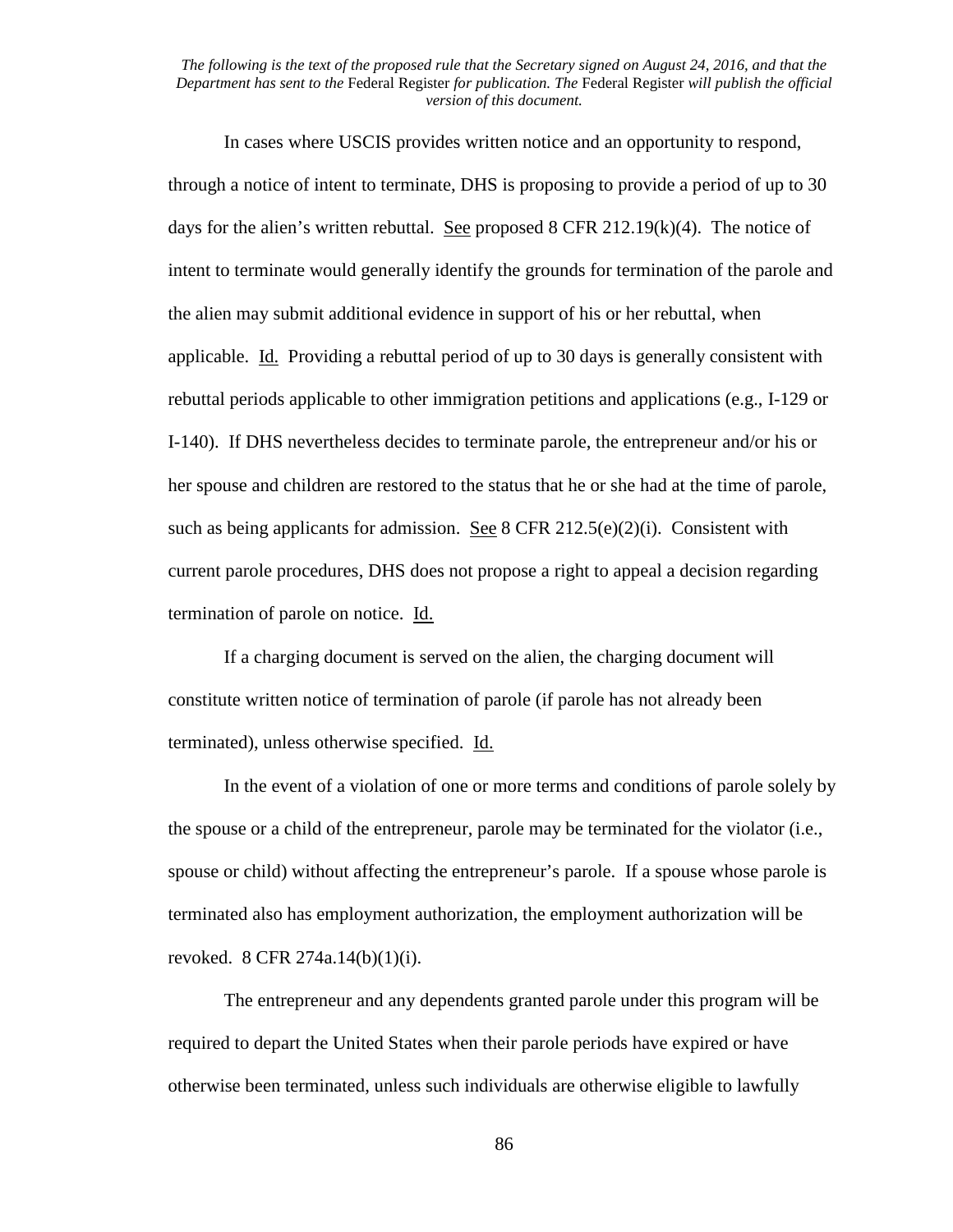remain in the United States. At any time prior to reaching the 5-year limit for parole under this proposed rule, such individuals may apply for any immigrant or nonimmigrant classification for which they may be eligible (such as classification as an O-1 nonimmigrant or lawful permanent residency through employer sponsorship). If such individuals are approved for a nonimmigrant or employment-based immigrant visa classification, they would generally be required to depart the United States and apply for a visa with DOS. As noted above, because parole is not considered an admission to the United States, parolees are unable to apply to adjust or change their status in the United States under many immigrant or nonimmigrant visa classifications.

H. Automatic Adjustment of Investment and Revenue Amount Requirements

DHS proposes that the investment and revenue amounts specified at proposed 8 CFR 212.19(a)(5), (b)(2)(ii) and (c)(2)(ii) will be automatically adjusted every 3 years by the Consumer Price Index for All Urban Consumers (CPI-U).<sup>[51](#page-86-0)</sup> USCIS will provide notice in the Federal Register and on its Web site at www.uscis.gov prior to the beginning of the fiscal year in which the change would take effect. Investment and revenue amounts adjusted by the CPI-U will apply to all applications filed on or after the beginning of that fiscal year. DHS believes that automatically adjusting the minimum dollar amounts by the CPI-U every 3 years will maintain investment and revenue requirements at an appropriate level in relation to future economic conditions. DHS believes adjusting the minimum dollar amounts every 3 years will be more manageable

<span id="page-86-0"></span> $<sup>51</sup>$  The CPI-U produces monthly data on changes in the prices paid by urban consumers for a representative</sup> basket of goods and services. See http://www.bls.gov/cpi/.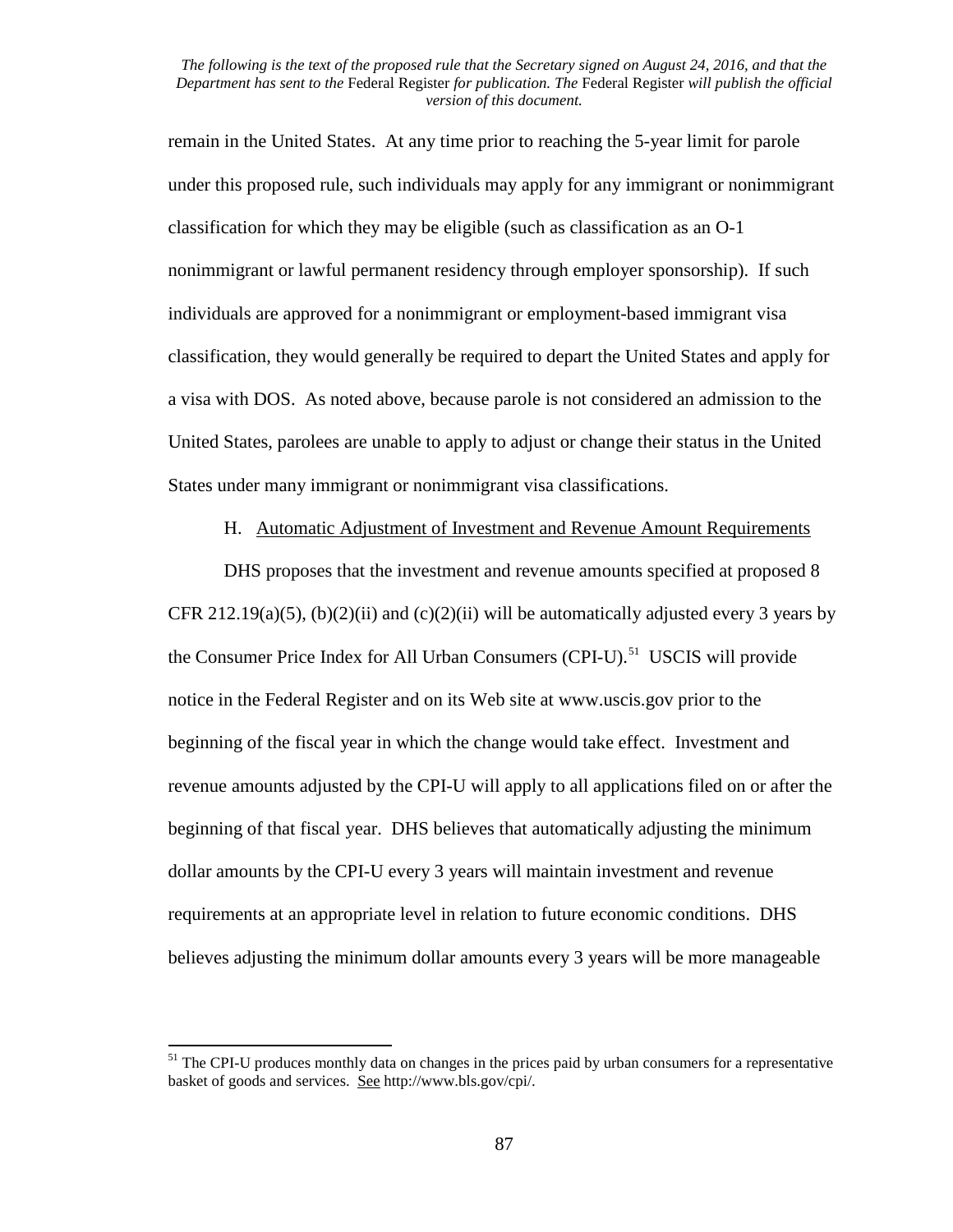operationally for DHS and less burdensome to applicants than adjustments at more frequent intervals. See proposed 8 CFR 212.19(l).

## I. Technical Change

DHS is proposing a technical change to 8 CFR 274a.2(b)(1)(v)(C) to add the Department of State (DOS) Form FS-240 Consular Report of Birth Abroad, or successor form, to the list of acceptable documents under the "list C" column of Form I-9, Employment Verification Eligibility. Since 2011, Form FS-240 has been exclusively issued by DOS as evidence of a U.S. citizen's birth abroad and acquisition of U.S. citizenship at birth, as well as used to replace a lost, stolen, or damaged Form FS-545 Certification of Birth Abroad or Form DS-1350 Certification of Report of Birth. This technical change will formally recognize the Form FS-240, or successor form, as an acceptable document to establish employment authorization for Form I-9 purposes.

# **V. Statutory and Regulatory Requirements**

## A. Unfunded Mandates Reform Act of 1995

The Unfunded Mandates Reform Act of 1995 (UMRA) is intended, among other things, to curb the practice of imposing unfunded Federal mandates on State, local, and tribal governments. Title II of the Act requires each Federal agency to prepare a written statement assessing the effects of any Federal mandate in a proposed or final agency rule that may result in a \$100 million or more expenditure (adjusted annually for inflation) in any one year by State, local, and tribal governments, in the aggregate, or by the private sector. The value equivalent of \$100 million in 1995 adjusted for inflation to 2015 levels by the Consumer Price Index for All Urban Consumers (CPI-U) is \$155 million.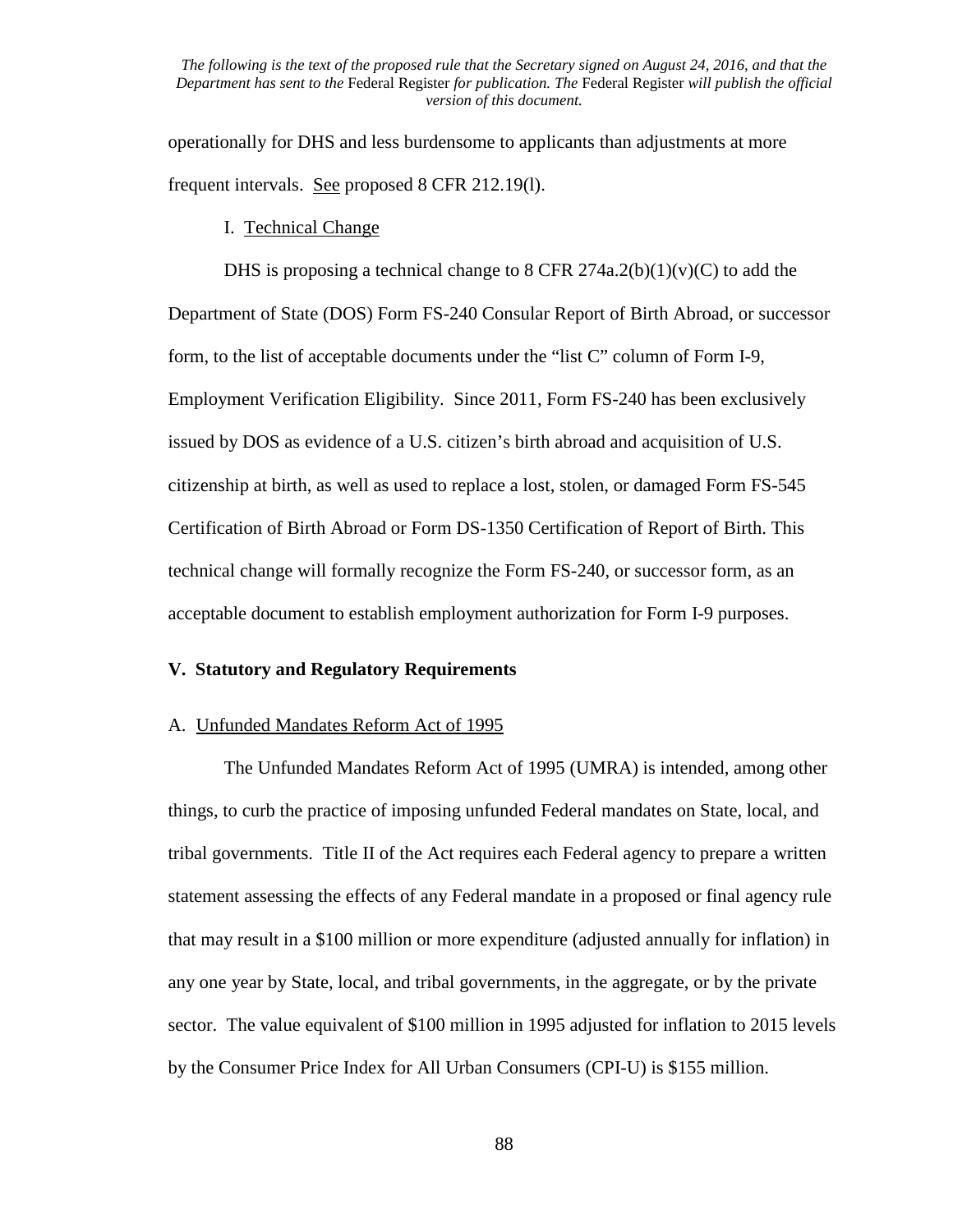This rule does not exceed the \$100 million expenditure in any one year when adjusted for inflation (\$155 million in 2015 dollars), and this rulemaking does not contain such a mandate. The requirements of Title II of the Act, therefore, do not apply, and DHS has not prepared a statement under the Act.

## B. Small Business Regulatory Enforcement Fairness Act of 1996

This rule is not a major rule as defined by section 804 of the Small Business Regulatory Enforcement Act of 1996. This rule will not result in an annual effect on the economy of \$100 million or more, a major increase in costs or prices, or significant adverse effects on competition, employment, investment, productivity, innovation, or on the ability of United States companies to compete with foreign-based companies in domestic and export markets.

## C. Executive Orders 12866 and 13563

Executive Orders 12866 and 13563 direct agencies to assess the costs and benefits of available regulatory alternatives and, if regulation is necessary, to select regulatory approaches that maximize net benefits (including potential economic, environmental, public health and safety effects, distributive impacts, and equity). Executive Order 13563 emphasizes the importance of quantifying both costs and benefits, of reducing costs, of harmonizing rules, and of promoting flexibility. This rule has been designated a "significant regulatory action" under section 3(f) of Executive Order 12866. Accordingly, the rule has been reviewed by the Office of Management and Budget.

# 1. Summary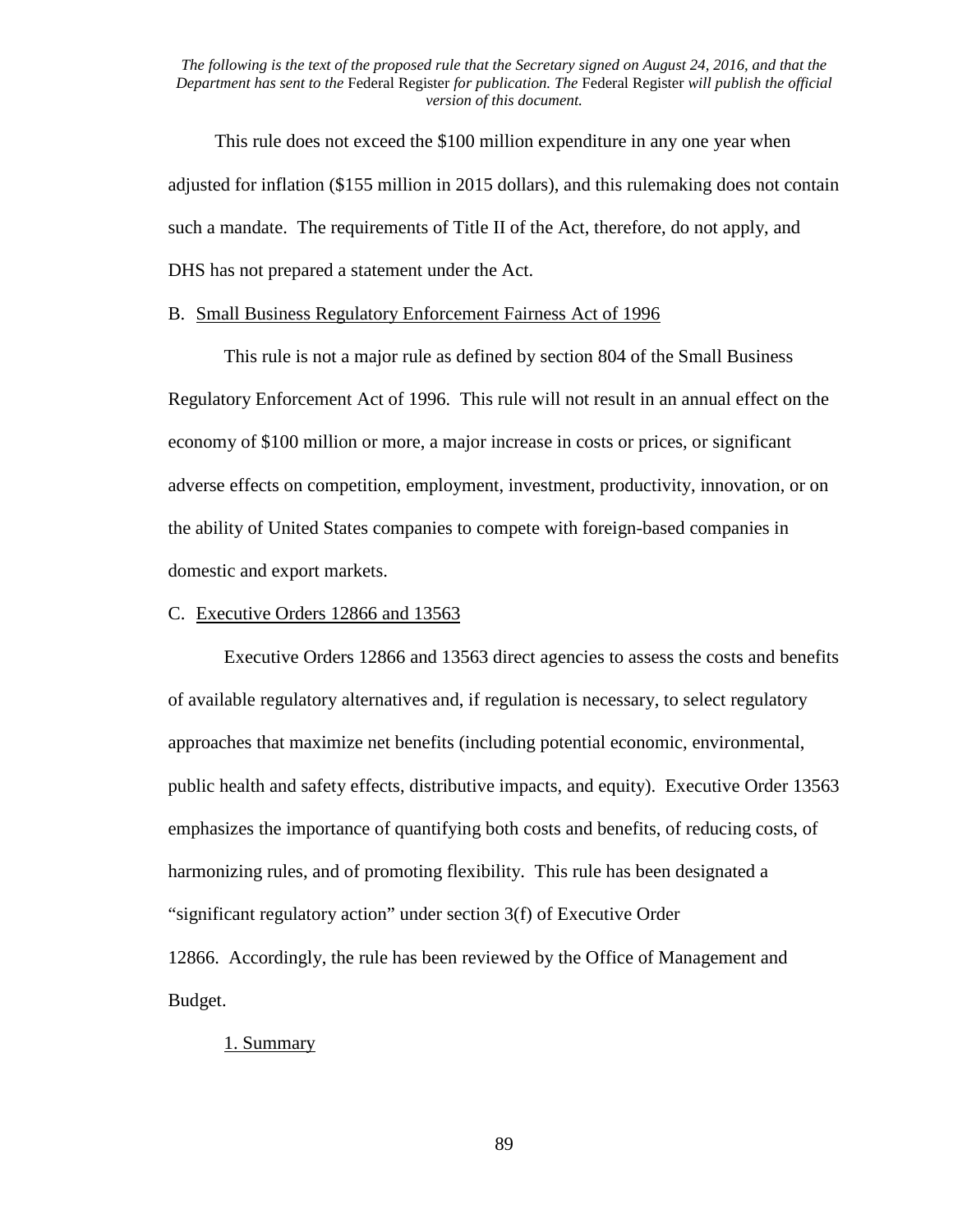The proposed rule is intended to add new regulatory provisions guiding the use of parole with respect to individual foreign entrepreneurs of start-up entities whose entry into the United States would provide a significant public benefit through the substantial and demonstrated potential for rapid growth and job creation. Such potential would be indicated by, among other things, the receipt of significant capital financing from U.S. investors with established records of successful investments, or obtaining significant awards or grants from certain Federal, State or local government entities. The regulatory amendments would provide the general criteria for considering requests for parole submitted by such entrepreneurs.

DHS assesses that the rule, if finalized, will reduce a barrier to entry for new innovative research and entrepreneurial activity in the U.S. economy. The full potential of foreign entrepreneurs to benefit the U.S. economy is presently limited since many foreign entrepreneurs who seek to enter the United States and manage their own start-up entities do not qualify under existing nonimmigrant and immigrant classifications.<sup>[52](#page-89-0)</sup> If this rule were finalized, some new innovative entrepreneurs will be able to pursue their entrepreneurial endeavors in the United States and contribute to the U.S. economy. In the absence of the rule, these innovative entrepreneurs might be delayed or discouraged altogether in bringing innovation and job creation to the United States.

<span id="page-89-0"></span> $52$  Nina Roberts, For foreign tech entrepreneurs, getting a visa to work in the US is a struggle, The Guardian, Sept. 14, 2014, available at http://www.theguardian.com/business/2014/sep/14/foreign-techentrepreneurs-visa-us-struggle; Amy Grenier, Majority of U.S. Patents Granted to Foreign Individuals, April 11, 2014, available at http://immigrationimpact.com/2014/04/11/majority-of-u-s-patents-granted-toforeign-individuals/ ("Because of the limitations of the H-1B visa program, and the lack of a dedicated immigrant visa for entrepreneurs or innovators, foreign inventors struggle with inadequate visa options that often prevent them from obtaining permanent residency.")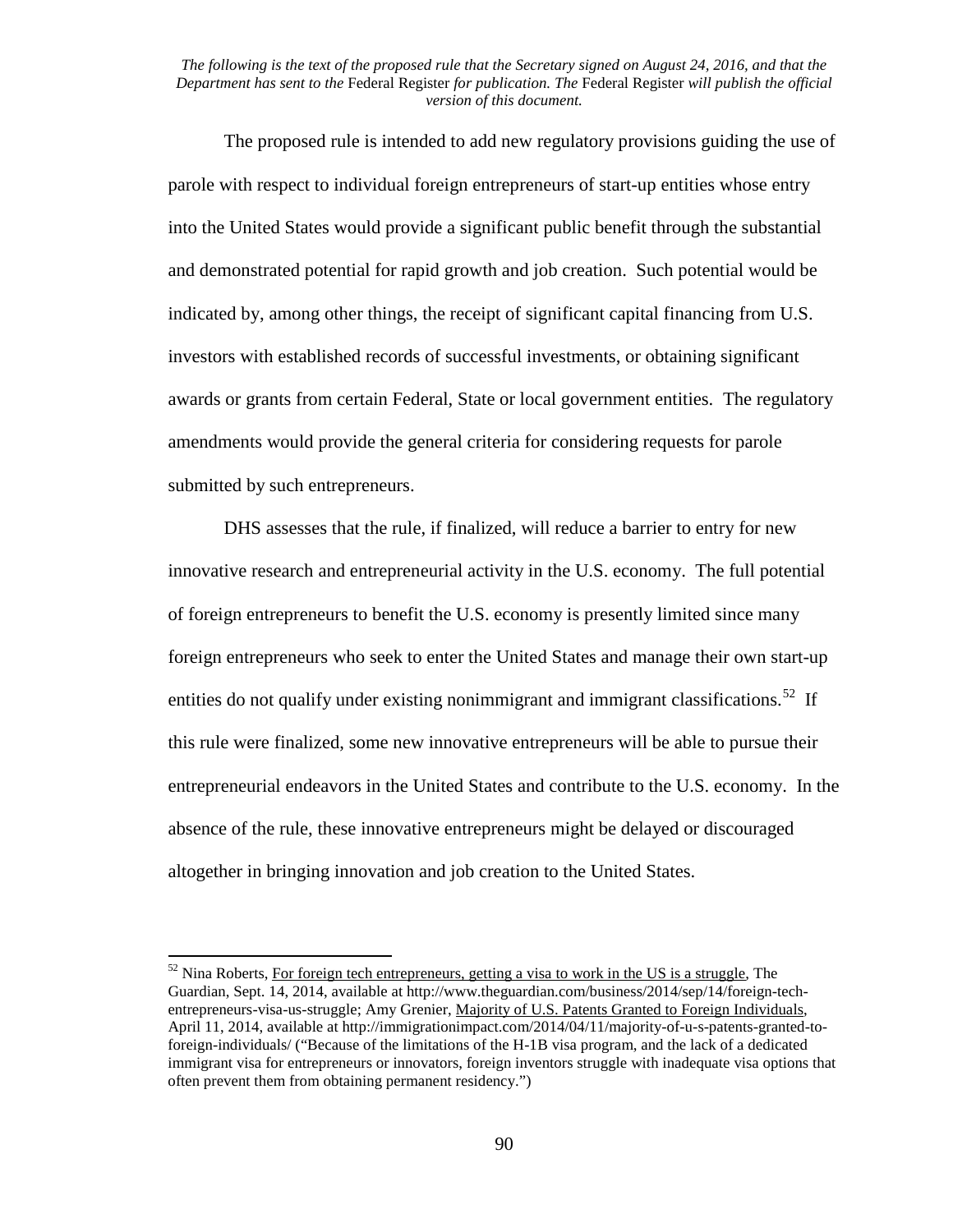Based on review of data on startup entities, foreign ownership trends, and Federal research grants, DHS expects that approximately 2,940 entrepreneurs, sourced to 2,105 new firms with investment capital and about 835 new firms with Federal research grants could be eligible for this parole program annually. This estimate assumes that each new firm is started by one person despite the possibility of up to three owners being associated with each startup. DHS has not estimated the potential for increased demand for parole among foreign nationals who may obtain substantial investment from U.S. investors and otherwise qualify for entrepreneur parole, because changes in the global market for entrepreneurs, or other exogenous factors, could affect the eligible population. Therefore, these volume projections should be interpreted as a reasonable estimate of the eligible population based on past conditions extrapolated forward. Eligible foreign nationals who wish to apply for parole as an entrepreneur would incur the following costs: a filing fee for the Application for Entrepreneur Parole (Form I-941) in the amount of \$1,200 to cover the processing costs for the proposed application; a fee of \$85 for biometrics submission; and the opportunity costs of time associated with completing the proposed application and biometrics collection. After monetizing the expected opportunity costs and combining them with the filing fees, an eligible foreign national applying for parole as an entrepreneur would face a total cost of \$1,480. Any subsequent renewals of the parole period would result in the same previously discussed costs. Filings to notify USCIS of material changes to the entrepreneur's parole, when required, would result in similar costs; specifically, in certain instances the entrepreneur would be required to submit to USCIS a new form I-941 to notify USCIS of material changes to their parole and would thus bear the direct filing cost and concomitant opportunity cost.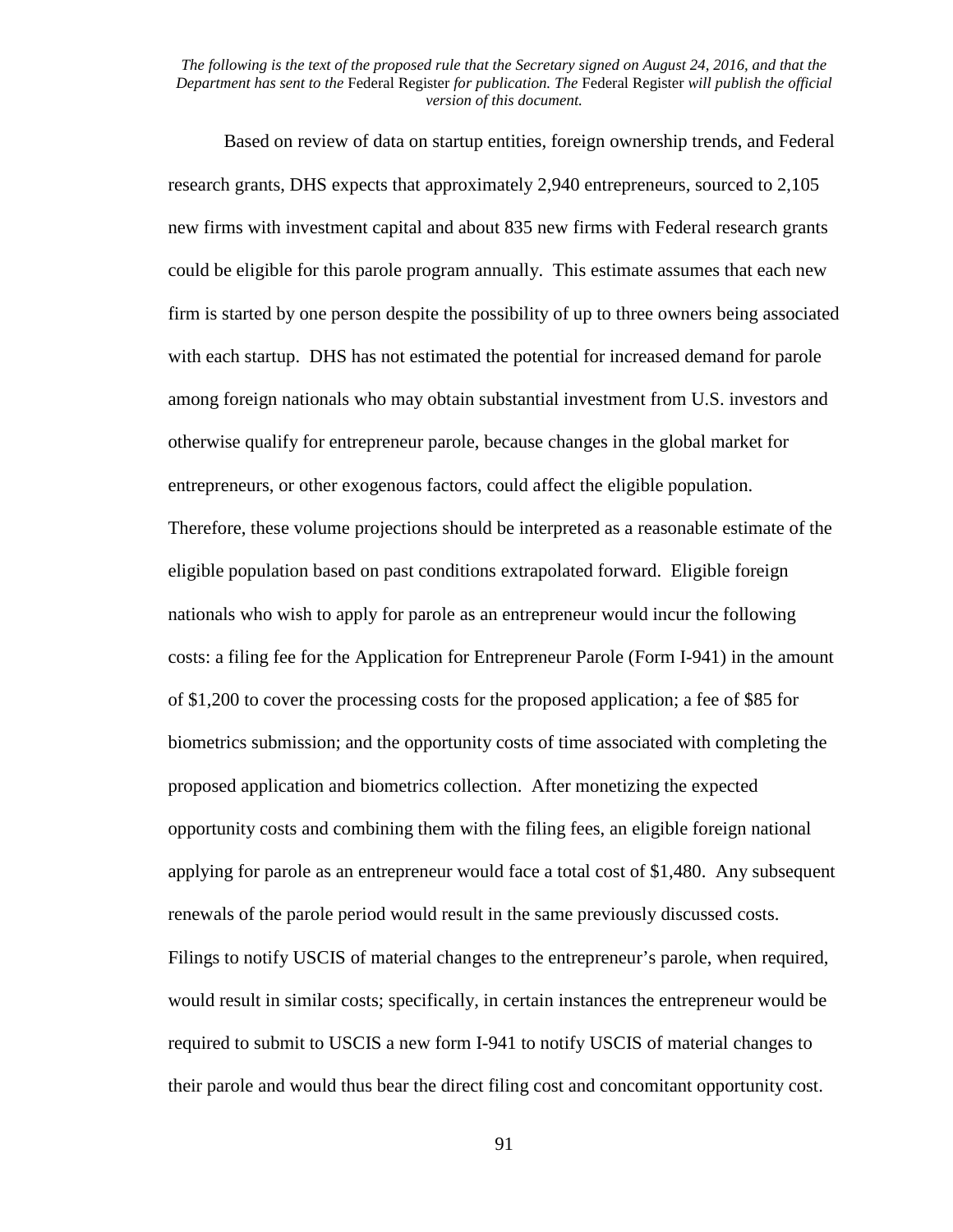However, because the \$85 biometrics fee would not be required with such filings, these costs will be slightly lower than those associated with the initial parole request and any request for re-parole.

Dependent spouses and children who seek parole to accompany or join the principal applicant by filing a Form I-131, Application for Travel Document, would be required to submit biographical information and biometrics as well. Based on a principal applicant population of 2,940 entrepreneurs, DHS assumes a total of 3,234 spouses and children would be seeking parole and submitting biometrics. Each dependent would incur a filing fee of \$360, a biometric processing fee of \$85 (if 14 years of age and over) and the opportunity costs associated with biometrics collection. After monetizing the expected opportunity costs associated with providing biographical information to USCIS and submitting biometrics and combining it with the biometrics processing fee, each dependent applicant would face a total cost of \$550. DHS is also proposing to allow the spouse of an entrepreneur paroled under this proposed rule to apply for work authorization. Using a one-to-one mapping of principal filers to spouses, the total population of spouses expected to apply for work authorization is 2,940, which is an upper bound estimate. To obtain work authorization, the entrepreneur's spouse would be required to file Form I-765, Application for Employment Authorization, incurring a \$380 filing fee and the opportunity costs of time associated with completing the application. After monetizing the expected opportunity costs and combining it with the filing fees, an eligible spouse would face a total additional cost of \$416 (rounded). DHS does not anticipate that this rule, if finalized, would generate significant costs and burdens to private or public entities. While applicants may face a number of costs linked to their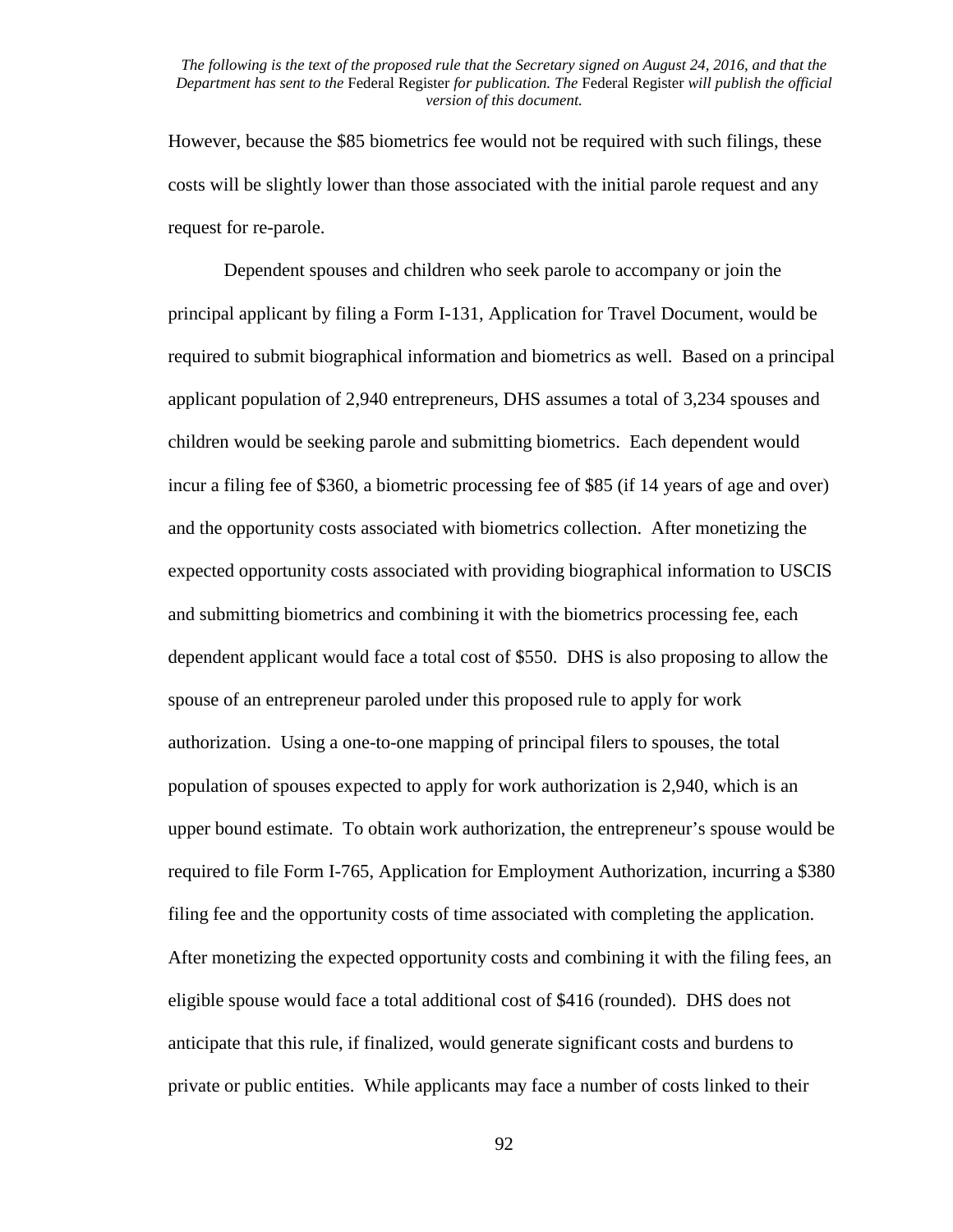business or research endeavors, these costs would be driven by the business and innovative activity that the entrepreneur is engaged in and many other exogenous factors, not the rule itself or any processes related to the rule. Thorough review of academic, business, and policy research does not indicate that significant expected costs or negative consequences linked to drawing in foreign entrepreneurs are likely to occur. As such, DHS expects that the negative consequences, if any, would be greatly exceeded by the positive effects of this rule.

In each case where an entrepreneur would be granted parole under this rule, DHS would have made a determination that parole would yield a significant public benefit and that the person requesting parole merits a favorable exercise of discretion. Consistent with those decisions, the rule would be expected to produce broad economic benefits through the creation of new business ventures that otherwise would not be formed in the United States. These businesses are likely to create significant additional innovation, productivity, and job creation. It is reasonable to conclude that investment and research spending on new firms associated with this proposed rule will directly and indirectly benefit the U.S. economy and create jobs for American workers. In addition, innovation and research and development (R&D) spending are likely to generate new patents and new technologies, further enhancing innovation. Some portion of the foreign entrepreneurs likely to be attracted to this parole process may develop high growth and high impact firms that can be expected to contribute disproportionately to job creation. In summary, DHS anticipates that this proposed rule would produce positive effects that would greatly exceed any negative consequences.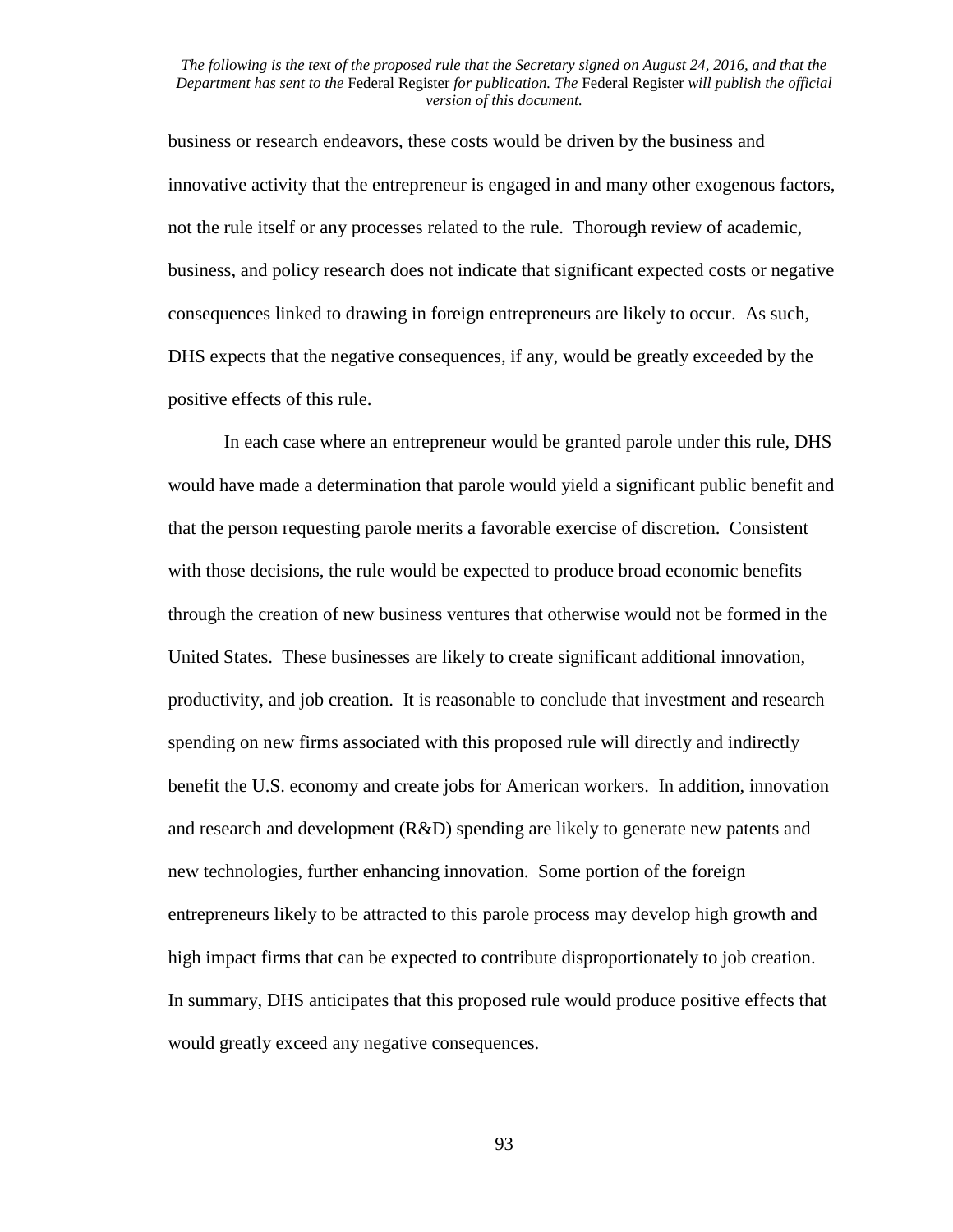Using an estimate of 2,940 annual applications for significant public benefit entrepreneur parole developed in the ensuing volume projections section of this analysis (these estimates focus only on principal initial filers, not entrepreneurs who might be eligible for a re-parole period of up to three years, or their spouses), DHS anticipates the total cost of this rule for principal filers who face a total per applicant cost of \$1,480 to be \$4,349.827 (undiscounted) annually for any given year. Dependent spouses and children who must submit Form I-131 and biometrics would face a per-applicant cost of \$550, for a total cost of \$1,779,604 (undiscounted). Dependent spouses who apply for employment authorization would face a per applicant cost of \$416, which DHS projects would total \$1,123,630 (undiscounted). Adding together the costs for the principal filers and family members—including filing costs, costs of submitting biometrics, and monetized opportunity costs—yields a total cost of this rule for the first year, 2017 and subsequently 2018, of \$7,353,061 (undiscounted). The total annual cost of the rule of \$7,353,061 can be expected for each subsequent year in the ten-year period. The total ten-year undiscounted cost is \$73,530,611.

## 2. Background and Purpose of the Proposed Rule

As described more fully in preceding sections of the preamble, Section 212(d)(5) of the Immigration and Nationality Act (INA), 8 U.S.C. 1182(d)(5), grants the Secretary of Homeland Security the discretionary authority to parole individuals into the United States, on a case-by-case basis, for urgent humanitarian reasons or significant public benefit. DHS proposes to amend its regulations implementing this authority to increase and enhance entrepreneurship, research and development and other forms of innovation, and job creation in the United States. The proposed rule would establish general criteria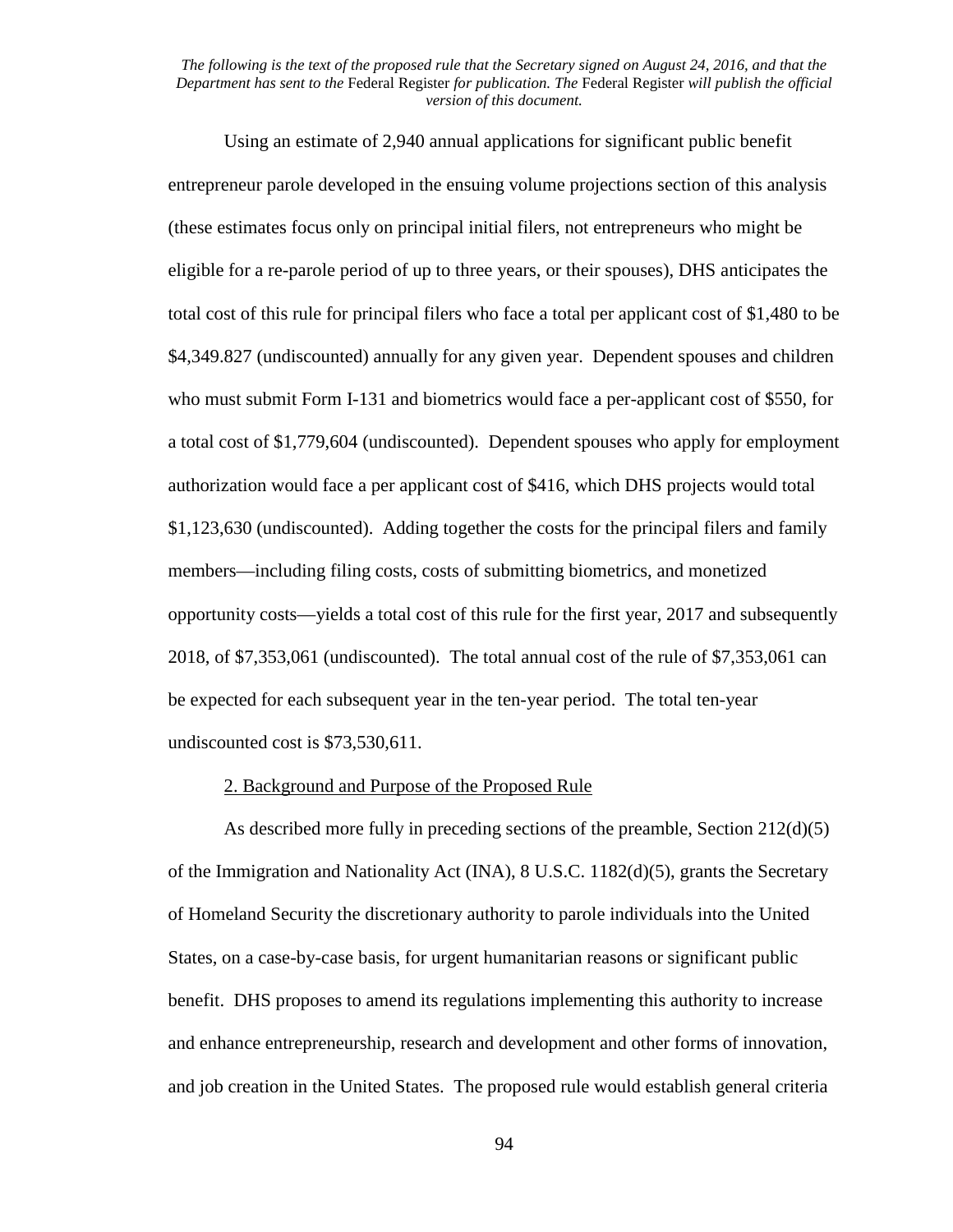for the use of parole with respect to individual entrepreneurs of start-up entities whose entry into the United States would provide a significant public benefit through the substantial and demonstrated potential for rapid growth and job creation.

The purpose of the proposed rule is to attract talented entrepreneurs to the United States who might otherwise choose to pursue such innovative activities abroad, or otherwise be significantly delayed, given the barriers they presently face. In addition to the intangible benefits associated with entrepreneurial innovation, and more tangible but difficult to measure benefits associated with new products, business networks, and possible production efficiencies that such activities are likely to generate, entrepreneurs have been and remain vital to economic growth and job creation in the United States and have generated a cohort of high-growth firms that have driven a highly disproportionate share of net new job creation. $53$ 

A body of research documents both the importance of entrepreneurial activity to the U.S. economy and its link to immigration. In this background section, DHS does not attempt to comprehensively summarize this large body of work but instead focuses on specific aspects central to the purpose of the rule and to its potential impacts.<sup>[54](#page-94-1)</sup> In summary, DHS focuses on the role of new entrepreneurial firms in job creation in the United States, and the role that immigrant entrepreneurs have played in innovation and the high technology sector.

<span id="page-94-0"></span><sup>53</sup> See Richard L. Clayton, Akbar Sadeghi, David M. Talan, and James R. Spletzer, "High-employmentgrowth firms: defining and counting them*,"* Office of Industry Employment Statistics, Bureau of Labor Statistics (BLS), Monthly Labor Review (June 2013), p. 1-2, available at: http://www.bls.gov/opub/mlr/2013/article/pdf/clayton.pdf.

<span id="page-94-1"></span><sup>&</sup>lt;sup>54</sup> DHS notes that the body of research concerning immigration in general and its impact on the labor market, most notably germane to earnings and employment of domestic workers, is not addressed in the present analysis.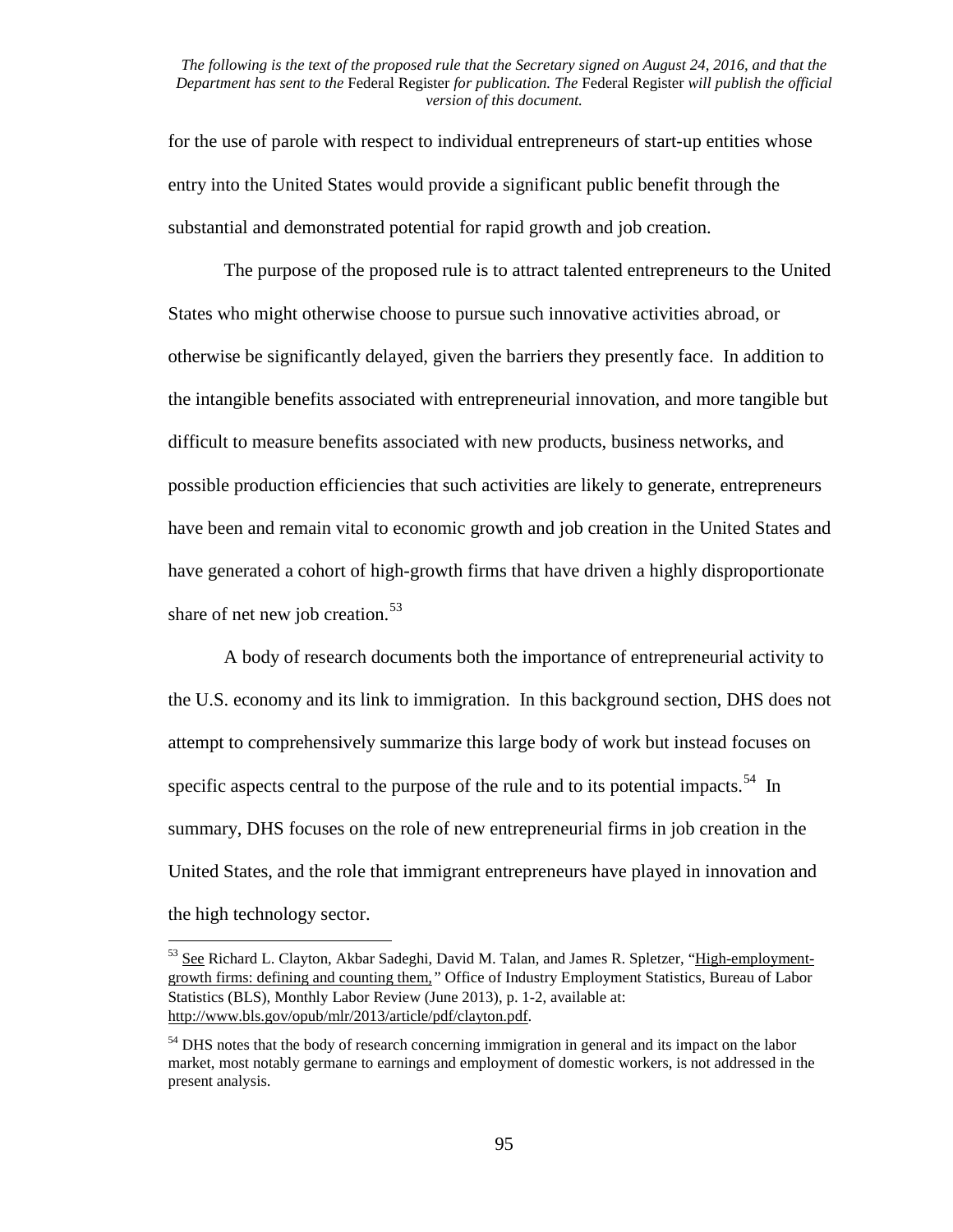The labor market of the United States is highly dynamic. DHS analysis of data published by the U.S. Department of Labor's Bureau of Labor Statistics (BLS) indicates that between 2004 and 2013, on average about 847,000 firms were "born" each year and 784,000 "died."[55](#page-95-0) To illustrate the extent of the labor market churn, since 1980 the private sector has generated about 16.3 million gross jobs annually but an average of only about 1.4 million net jobs annually. In both general business cycle expansions and contractions, large numbers of jobs are created and destroyed, comprising a key dynamic in the forces of creative destruction.<sup>[56](#page-95-1)</sup> Research into the highly dynamic and volatile labor market in the United States has evolved. Earlier focuses on small- and new-firm size as the primary co-determinants of job creation has been reoriented to focus on the role of a relatively small subset of entrepreneurial firms.

This proposed rule focuses on identifying entrepreneurs associated with types of entrepreneurial firms that are more likely to experience high growth, contribute to innovation in the United States, and create jobs in the country. This narrowed focus is critical to ensuring that parole in individual cases is justified by significant public benefit. Research has shown that the average start-up company does not survive long.<sup>57</sup> Most

<span id="page-95-0"></span><sup>&</sup>lt;sup>55</sup> Figures were obtained from the BLS, Business employment Dynamics, Table 8, "Private sector" establishment births and deaths, seasonally adjusted:" available at http://www.bls.gov/news.release/cewbd.t08.htm. Firm "births" in these data only include new firms and thus exclude new franchises and expansions of existing firms.

<span id="page-95-1"></span><sup>&</sup>lt;sup>56</sup> See Ryan Decker, John Haltiwanger, Ron Jarmin, and Javier Miranda, "The Role of Entrepreneurship in US Job Creation and Economic Dynamism," Journal of Economic Perspectives*—*Vol. 28, Number 3 (Summer 2014), pp. 3–24, available at: http://pubs.aeaweb.org/doi/pdfplus/10.1257/jep.28.3.3.

<span id="page-95-2"></span><sup>&</sup>lt;sup>57</sup> According to BLS findings, "20 percent of newly created establishments don't survive their first year in business, 32 percent don't survive their first two years, and 50 percent don't survive their first 5 years." See Richard L. Clayton, Akbar Sadeghi, David M. Talan, and James R. Spletzer, "High-employmentgrowth firms: defining and counting them*,*" Office of Industry Employment Statistics, Bureau of Labor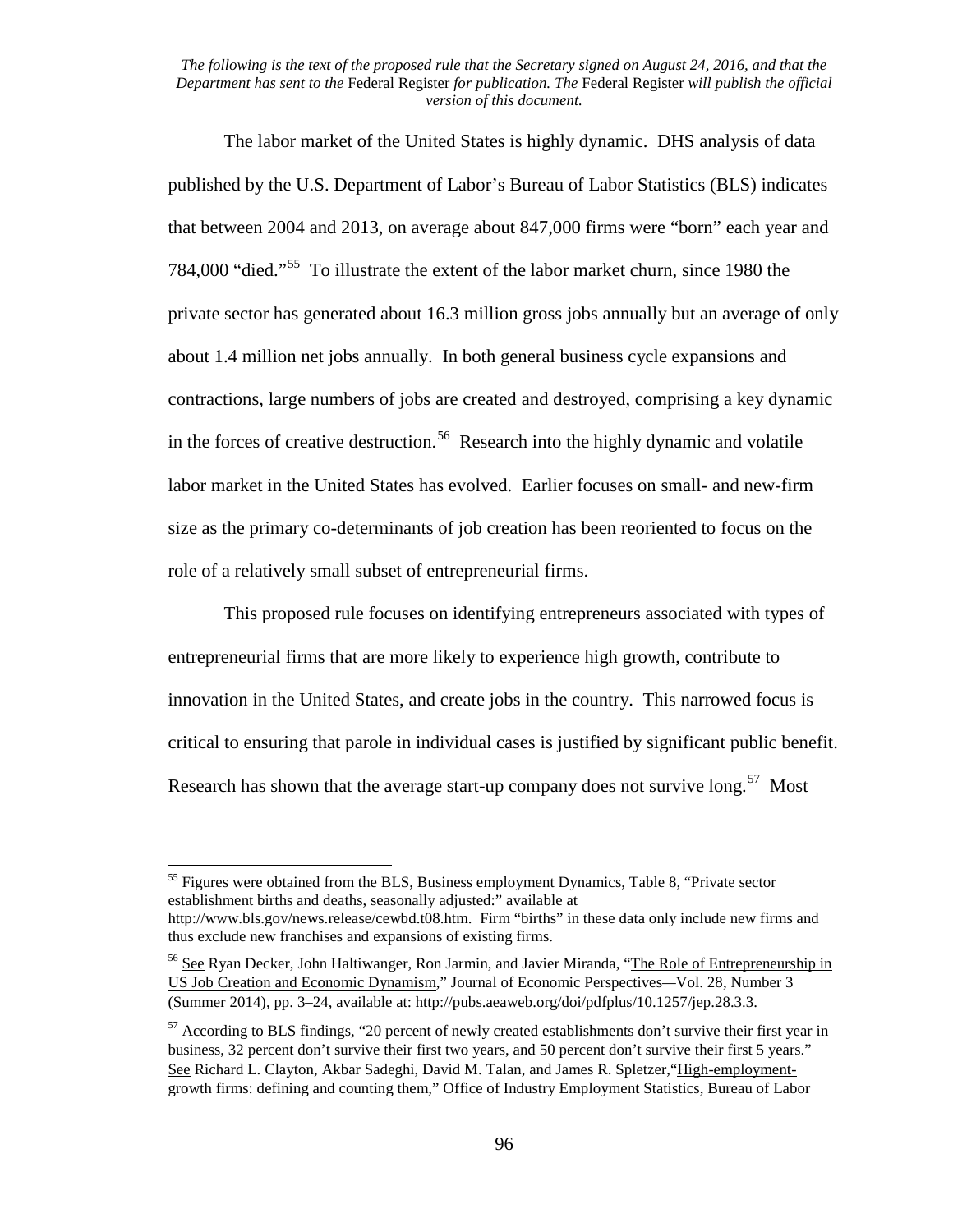new firms do not add much net job creation either, as they are not focused on achieving high growth. By some estimates, the vast majority—as much as 95 percent—of all new firms are not substantial job creators or innovators.<sup>[58](#page-96-0)</sup> About 95 percent of new firms start-up with fewer than 20 employees, and about the same percentage ultimately close with fewer than 20 employees, indicating that business turnover is heavily influenced by small firms. [59](#page-96-1)

There is significant research, however, demonstrating that a small subset of new firms tends to be highly dynamic and to contribute disproportionately to net job creation. The BLS has highlighted the role of the small subset of high-growth firms that comprise about 2 percent of all firms but have accounted for 35 percent of gross job gains in recent years. "High-growth firms" are defined by the BLS and the Organization for Economic Cooperation (OECD) as those with at least ten employees that grow by at least 20 percent for each of 3 consecutive years based on employment. As of 2012, there were 96,900 high-growth firms in the United States that had created about 4.2 million jobs.<sup>60</sup> A key finding by the BLS is that as high-growth firms age, although they contribute, on

 $\overline{\phantom{a}}$ 

Statistics (BLS), Monthly Labor Review (June 2013), p. 1, available at: http://www.bls.gov/opub/mlr/2013/article/pdf/clayton.pdf.

<span id="page-96-0"></span><sup>&</sup>lt;sup>58</sup> See Jason Wiens and Chris Jackson, "The Importance of Young Firms for Economic Growth," Ewing Marion Kauffman Foundation (2014), pp. 1-2, available at:

http://www.kauffman.org/~/media/kauffman\_org/resources/2014/entrepreneurship%20policy%20digest/sep tember%202014/entrepreneurship\_policy\_digest\_september2014.pdf. See also Hurst, Erik, and Benjamin Wild Pugsley. 2011. "What Do Small Businesses Do?" Brookings Paper on Economic Activity*,* no. 2 (2011), pp. 73–142.

<span id="page-96-1"></span> $59$  See Headd, Brian, "An Analysis of Small Business and Jobs," SBA Office of Advocacy, (2010), p. 6, available at:

https://www.sba.gov/sites/default/files/files/an%20analysis%20of%20small%20business%20and%20jobs(1 ).pdf.

<span id="page-96-2"></span> $60$  See R. Clayton et al, (June 2013), supra at N. 46, p. 2-4. For a description of the methodology utilized to measure high growth firms, see OECD, "OECD-Eurostat Manual on Business Demography Statistics" (2007), pp. 59-65, available at: http://www.oecd.org/std/39974460.pdf.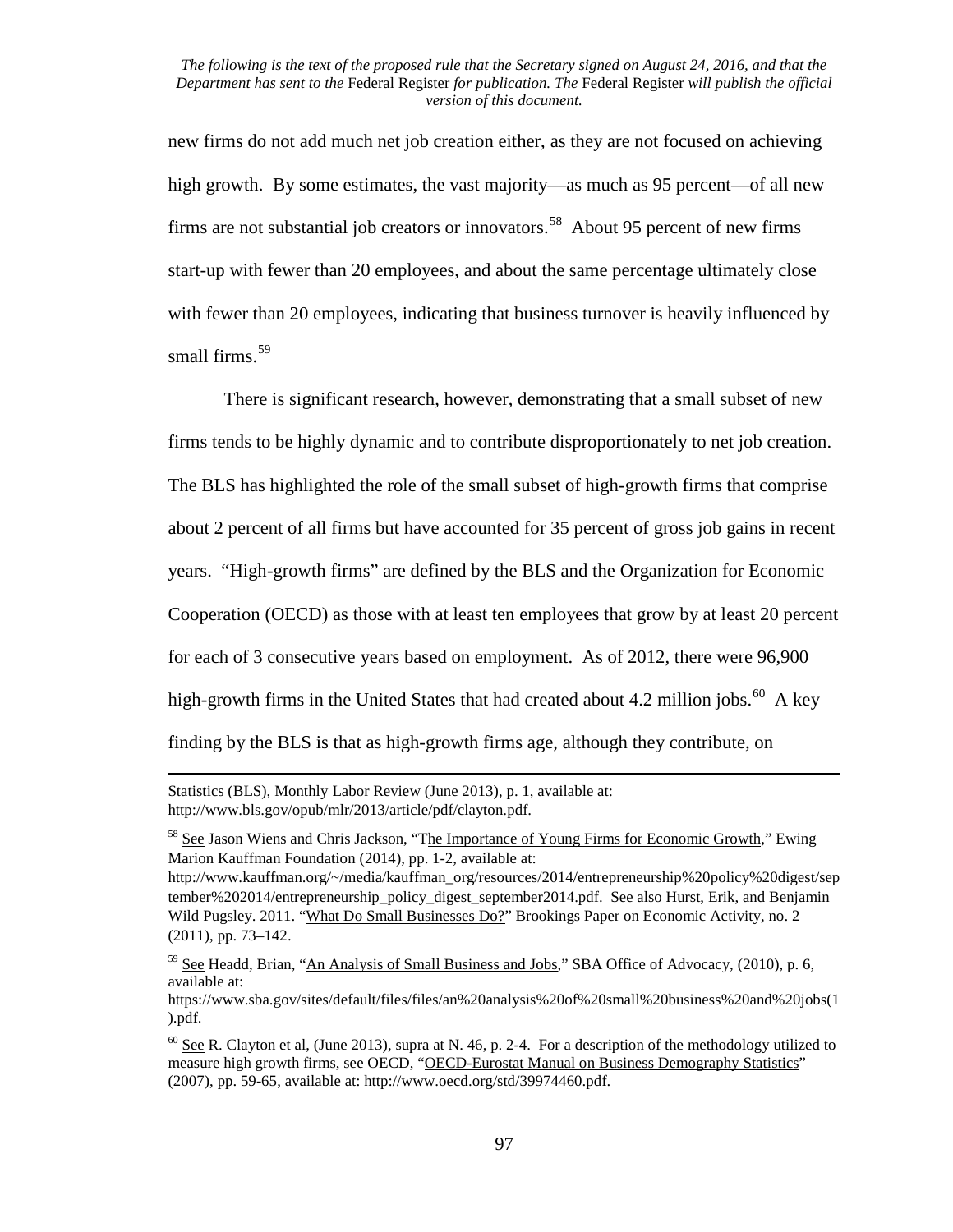average, less and less each year to new jobs, by the time they reach the age of 10 years or more, their size at that point means that the jobs they do add still account for a large share of new jobs. Job creation in the United States for the last several decades has been driven primarily by high-growth firms that tend to be young and new, and by a smaller number of surviving high-growth firms that age for a decade or more.<sup>61</sup>

This highly disproportionate, "up or out" dynamism of high-growth firms has been substantiated by many researchers. The SBA reported that about 350,000 "high impact firms"—defined as enterprises whose sales have at least doubled over a 4-year period and which have an employment growth quantifier of 2 or more over the same period—generated almost all net new jobs in the United States between 1994 and 2006.<sup>[62](#page-97-1)</sup> The Kauffman Foundation, a leading institute on research, data collection, and advocacy for entrepreneurial activity, reports that the top-performing one percent of firms generates roughly 40 percent of new job creation, and, the fastest of them all—the "gazelles" comprising less than one percent of all companies, generated roughly ten percent of new jobs.[63](#page-97-2) The same general result has been found internationally; the OECD reports that

<span id="page-97-0"></span><sup>&</sup>lt;sup>61</sup> For specific detailed information on survival rates and employment creation at various intervals along the HGF life span, see R. Decker et al, (2014), supra at N. 45, pp. 6–24. The BLS and others use the term "gazelles" to differentiate the fastest growing young HGFs.

<span id="page-97-1"></span> $62$  See Spencer Tracy, Jr., "Accelerating Job Creation in America: The Promise of High-Impact Companies," SBA Office of Advocacy (2011), pp. 1-4, available at:

https://www.sba.gov/sites/default/files/advocacy/HighImpactReport.pdf. See also Acs, Zoltan, William Parsons, and Spencer L. Tracy, Jr, "High-Impact Firms: Gazelles Revisited." Study prepared for the SBA, Office of Advocacy (2008), p. 1*,* available at*:* http://www.sba.gov/advo/research/rs328tot.pdf. The SBA high-impact cohort is about 6.3% of all firms, which is higher than the 2% high-growth category found in the BLS studies. The SBA cohort is larger because the criteria are slightly less restrictive and it includes older firms.

<span id="page-97-2"></span><sup>63</sup> See Dane Stangler, "High-Growth Firms and the Future of the American Economy*,*" Kauffman Foundation Research Series:Firm Formation and Economic Growth (2010), p. 2, available at: http://www.kauffman.org/~/media/kauffman\_org/research%20reports%20and%20covers/2010/04/highgro wthfirmsstudy.pdf.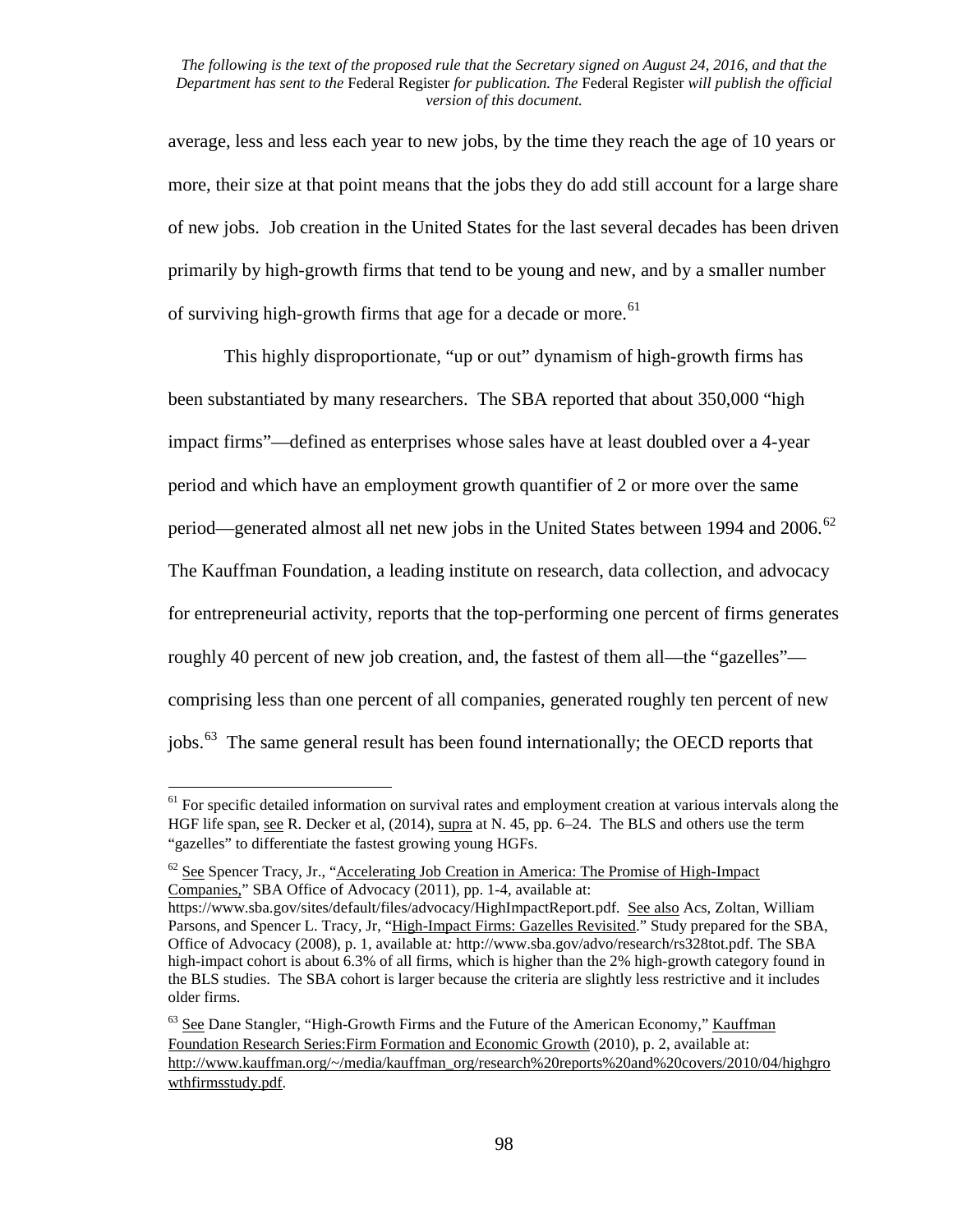between three percent and six percent of all firms can be considered high-growth firms but about one percent can be considered the even more impressive performing "gazelles."<sup>64</sup>

Despite the finding across a large number of studies that small new firms tend to exhibit an "up or out" dynamic in which a small number survive to age five to become high-growth firms or "gazelles," other key findings that have emerged in the literature suggest that the growth and performance (as indicated by metrics that include labor productivity, profitability, revenue, and research and development intensity) of new firms, even high-growth firms, vary substantially.<sup>[65](#page-98-1)</sup> Models that can sort out various business characteristics and economic conditions to predict high-growth probabilities are still in nascent stages. Nevertheless, this proposed rule includes threshold criteria for parole consideration meant to identify entrepreneurs associated with the kinds of promising start-up entities that appear more likely to contribute to American innovation, economic development, and job creation. As described in more detail below, businesses started and run by immigrants have propelled these kinds of broadly shared economic benefits for many years.

Broadly speaking, entrepreneurs engage in research and development (R&D) in order to develop and commercialize new products and technologies. Several studies have

<span id="page-98-0"></span><sup>&</sup>lt;sup>64</sup> David B. Audretsch, "Determinants of High-Growth Entrepreneurship," report prepared for the OECD/DBA International Workshop on ―High-growth firms: local policies and local determinants, OECD, p. 2-5, available at: http://www.oecd.org/cfe/leed/Audretsch\_determinants%20of%20highgrowth%20firms.pdf.

<span id="page-98-1"></span> $^{65}$  See R. Decker et al (2014), supra at N. 45, pp. 5-7. See also Davis, Steven J., R. Jason Faberman, John Haltiwanger, Ron Jarmin, and Javier Miranda, "Business Volatility, Job Destruction, and Unemployment." American Economic Journal: Macroeconomics 2(2) (2010): 259–87. Research and development intensity is typically measured as the ratio of research and development spending to revenue, net income, or overall costs.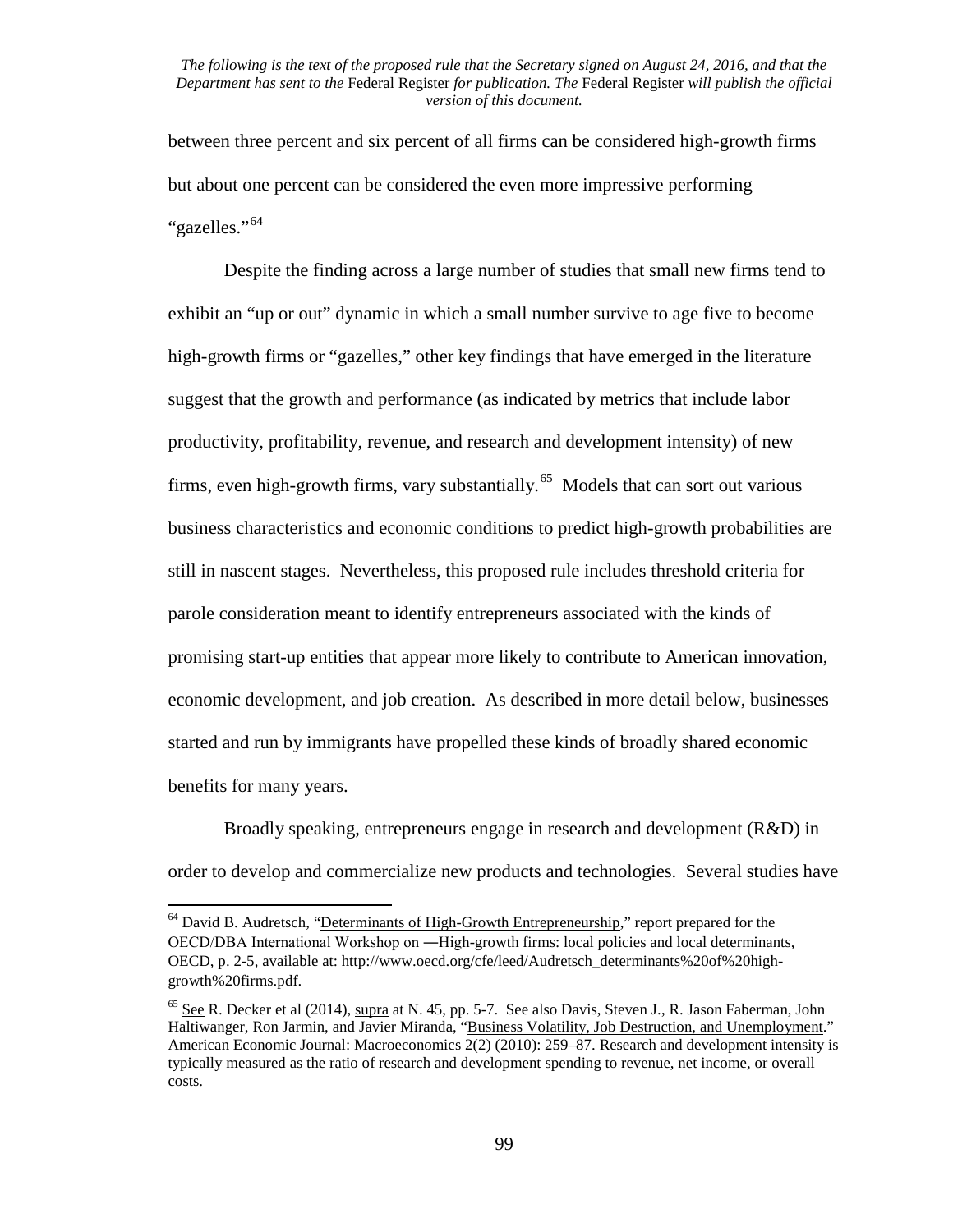found that entrepreneurs tend to engage in R&D spending in the first year, tend to attract patents and other forms of intellectual capital, and tend to attract venture capital financing.<sup>[66](#page-99-0)</sup>

Immigrants have been central contributors to business ownership and entrepreneurship in the United States and abroad. According to OECD data, selfemployment rates for immigrants are higher than those of the native-born populations in many counties, including in the United States.<sup>67</sup> Based on the most recent data available from the U.S. Census Bureau, 12.9 percent of the United States population was foreignborn. Their rate of self-employment is about 30 percent higher than that of the nativeborn population (7.7 percent vs. 5.9 percent; n=1.8 million). The Census Bureau's 2012 Survey of Business Owners showed that 14.4 percent of U.S. firms were owned by at least one person not born a citizen of the United States.<sup>68</sup> In sampling-based studies, -the SBA found a higher foreign-born ownership rate, at 16 percent, as did the German-based IZA Institute for the Study of Labor, which put the rate at  $18.2$  percent.<sup>69</sup>

<span id="page-99-0"></span><sup>66</sup> See Shah, Sonali K. and Winston Smith, Sheryl and Reedy, E. J., "Who are User Entrepreneurs? Findings on Innovation, Founder Characteristics, and Firm Characteristics," The Kauffman Firm Survey (February 2012), pp. 2-5, available at:

http://www.kauffman.org/~/media/kauffman\_org/research%20reports%20and%20covers/2012/02/whoareu serentrepreneurs.pdf.

<span id="page-99-1"></span> $67$  OECD, "Migrant Entrepreneurship in OECD Countries," prepared by Maria Vincenza Desiderio (OECD) and Josep Mestres-Domènech for the Working Party on Migration (2011), pp. 141-144, available at: http://www.oecd.org/els/mig/Part%20II\_Entrepreneurs\_engl.pdf**.** This, and many other similar studies and analyses are based on self-employment rates, which are a proxy, but not perfect measure, of business ownership, because some ownership structures such as partnerships, that could involve a foreign-born owner, are generally not considered to be proprietary.

<span id="page-99-2"></span><sup>&</sup>lt;sup>68</sup> The categorization of "foreign-born" does not differentiate between lawful permanent residents and naturalized citizens. It also does not provide details of the firm history, implying that some firms owned by persons not born in the United States could have been founded by U.S. citizens and sold to foreign-born persons.

<span id="page-99-3"></span> $^{69}$  See David M. Hart, Zoltan J. Acs, and Spencer L. Tracy, Jr., "High-tech Immigrant Entrepreneurship in the United States.' Report developed under a contract with the Small Business Administration, Office of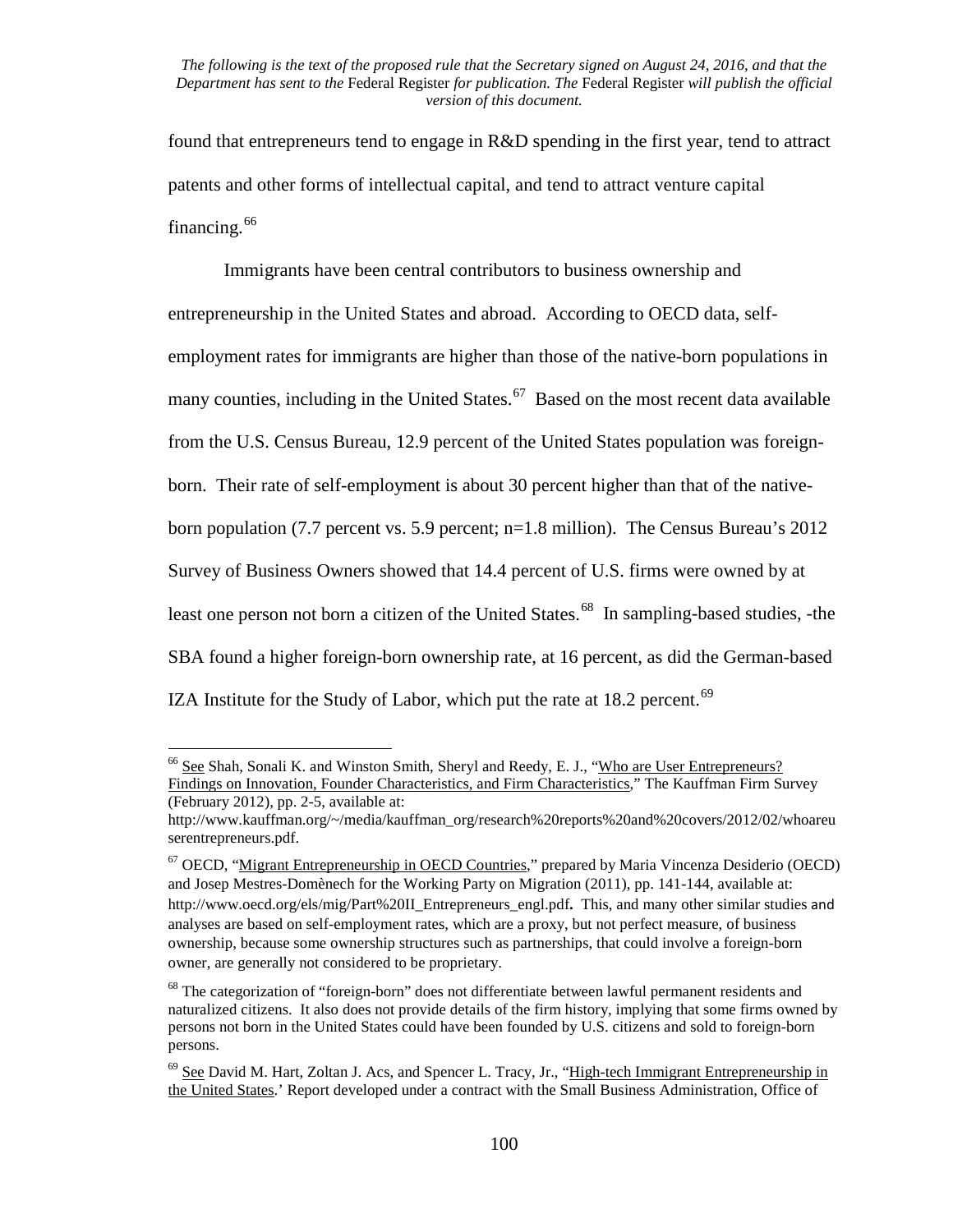Many high-growth firms are involved in activities classified in the STEM (science, technology, engineering, and math) fields. The high concentration of immigrant entrepreneurs in these industries has gained much attention. Between 2006 and 2012, one-third of companies financed with venture capital that made an initial public offering had an immigrant founder, a sharp rise from seven percent in 1980. These companies have generated 66,000 jobs and \$17 billion in sales.<sup>[70](#page-100-0)</sup> A survey of entrepreneurs in technology-oriented privately held companies with venture backing also showed about one-third were foreign born, and 61 percent held at least one patent.<sup>[71](#page-100-1)</sup>

Further evidence points to similar findings. Between 1995 and 2005, 25 percent of science and technology focused businesses founded in the United States had a foreignborn chief executive or lead technologist. In 2005, those companies generated \$52 billion in sales revenue and employed 450,000 workers. In Silicon Valley, the share of immigrant-founded start-ups increased to 52 percent by 2005. In 2006, foreign nationals residing in the United States were involved (as inventors or co-inventors) in about 26 percent of patent applications filed that year. Immigrant founders of Silicon Valley firms tend to be highly educated, with 96 percent holding bachelor's degrees and 74 percent holding advanced degrees, and with 3-quarters of the latter in STEM fields. As of 2010,

 $\overline{\phantom{a}}$ 

Advocacy (2009), page 8, available at: https://www.sba.gov/sites/default/files/advocacy/rs349tot\_0.pdf. See also Robert W. Fairlie and Magnus Lofstrom, "Immigration and Entrepreneurship," Institute for the Study of Labor (2013), p. 1, available at: http://ftp.iza.org/dp7669.pdf.

<span id="page-100-0"></span> $70$  This information is found from various sources and found in Stuart Anderson, "American Made 2.0. How Immigrant Entrepreneurs Continue to Contribute to the United States Economy," National Foundation for American Policy, sponsored by the National Venture Capital Association (NVCA) (2013), pp. 3-7.

<span id="page-100-1"></span> $71$  Id. at pp. 2-5.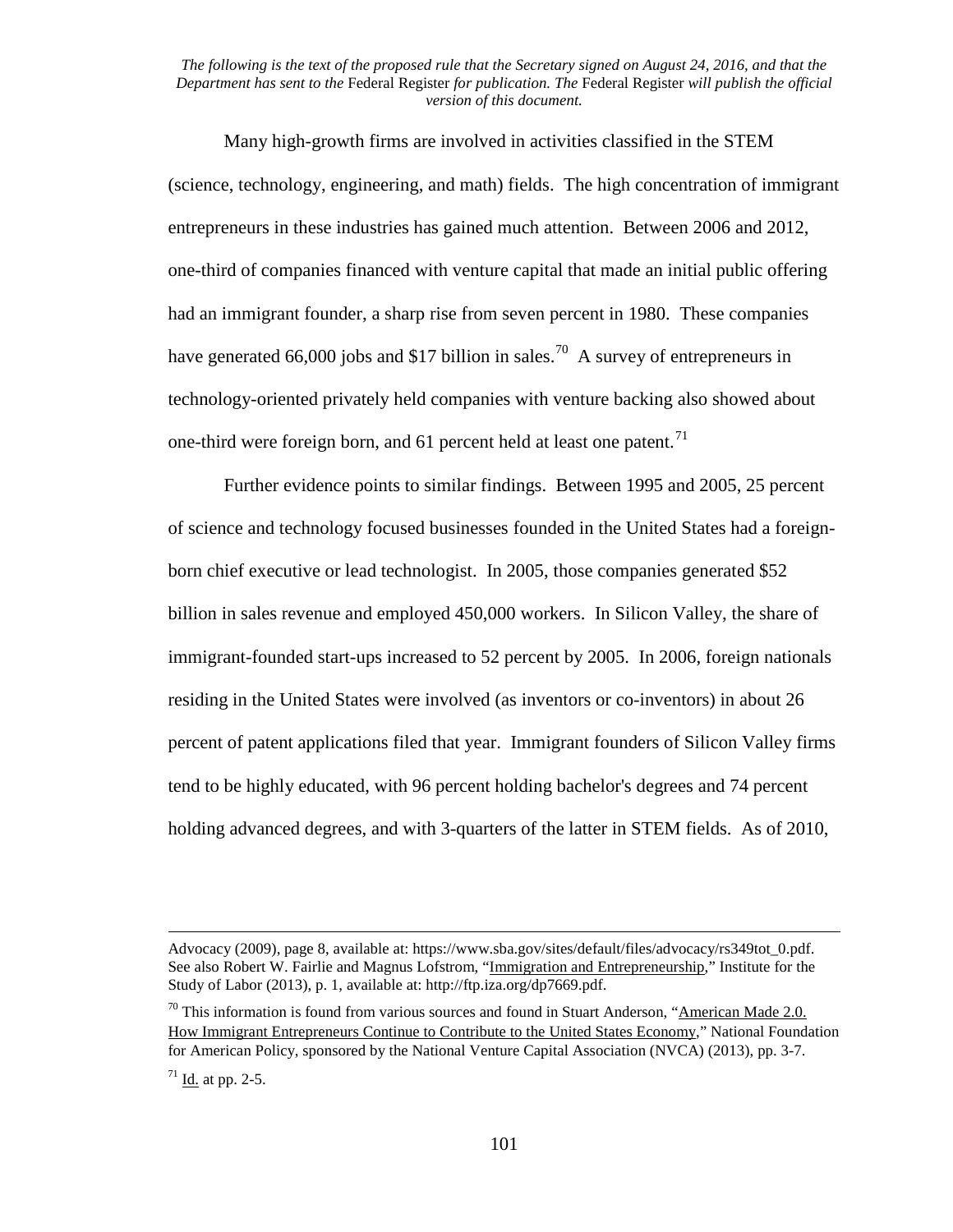more than 40 percent of the Fortune 500 companies had been founded by an immigrant or the child of an immigrant.<sup>[72](#page-101-0)</sup>

To reiterate, high-growth firms tend to be new and young, and one of their primary contributions to the highly dynamic labor market of the United States has been through job creation. High-growth firms tend to innovate and focus on developing new products and services. While no evidence points to immigrant entrepreneurs outperforming native-born entrepreneurs, the relatively intense involvement of immigrant entrepreneurs in successful technology-driven activities suggests substantial economic contributions. While measuring the precise value and impact of innovation is difficult and still at a nascent stage in research, many economists believe innovation creates positive externalities and spillover effects that further drive economic growth.<sup>[73](#page-101-1)</sup>

Notwithstanding the research on the positive effects of high-growth entrepreneurship, there is some evidence of a long-term slowing in start-up dynamism and entrepreneurial activity in the United States; this trend began well over a decade ago, compelling many economists to advocate for policies that attract more entrepreneurs in general.[74](#page-101-2) Many business entrepreneurial advocacy centers have also advocated in recent years for the United States to enact a formalized pathway for immigrant entrepreneurs. DHS is aware of one estimate of the potential benefits of a theoretical start-up visa. A Kauffman Foundation study (2013) estimated that, under certain conditions, a start-up

<span id="page-101-0"></span> $72$  Vivek Wadhwa, "Foreign-Born Entrepreneurs: An Underestimated American Resource," Ewing Marion Kauffman Foundation (2008), pp. 2-6, available at: http://www.kauffman.org/~/media/kauffman\_org/z\_archive/article/2008/11/wadhwatbook09.pdf.

<span id="page-101-1"></span><sup>&</sup>lt;sup>73</sup> See "SMEs, Entrepreneurship and Innovation," OECD (2010), pp 26-28, available at:

http://www.oecd.org/berlin/45493007.pdf.

<span id="page-101-2"></span><sup>74</sup> See R. Decker *et al*, (2014), supra at N. 45, p. 16-22.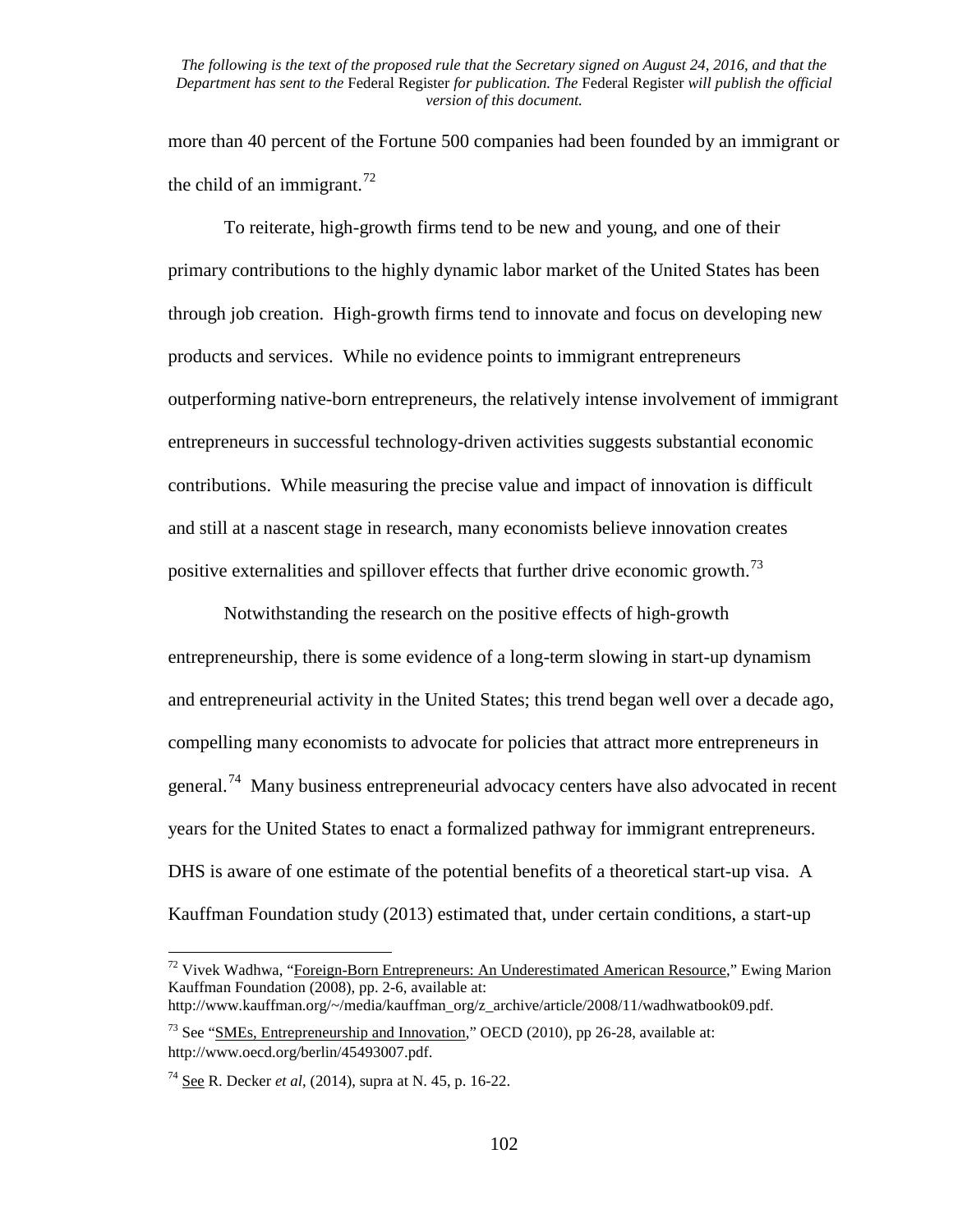visa could create between 500,000 and 1.6 million new jobs after ten years.<sup>[75](#page-102-0)</sup> The potential benefits of attracting immigrant entrepreneurs have not gone unnoticed internationally, as discussed earlier in the preamble. Thirteen of the thirty-four nations who are part of the Organization of Economic Cooperation and Development (OECD) have enacted special immigration programs for entrepreneurs, although the eligibility criteria vary among them to a significant extent.<sup>[76](#page-102-1)</sup>

## 3. Population of Entrepreneurs Potentially Eligible

DHS cannot precisely predict the volume of new businesses that would start in the United States due to this rule. DHS has instead examined available data to provide an estimate of the population of individual entrepreneurs who may be eligible to request parole consideration under this proposed rule. Given limits on DHS's information about such entrepreneurs, DHS does not know how many people within the estimated eligible population would actually seek such consideration; as such, the estimates contained in this section represent an upper bound to the size of the eligible population. DHS estimated the population of entrepreneurs potentially eligible for parole under this rule based on two sub-groups: (1) foreign individuals who seek to come to the United States to start a new business with financial backing from a qualified U.S. investor; and (2)

<span id="page-102-0"></span><sup>&</sup>lt;sup>75</sup> See Dane Stangler and Jared Konczal, "Give Me your Entrepreneurs, Your innovators; Estimating the Employment Impact of a Startup Visa," Ewing Marion Kauffman Foundation, (February 2013), pp. 1-3, available at:

http://www.kauffman.org/~/media/kauffman\_org/research%20reports%20and%20covers/2013/02/startup\_v isa\_impact\_finalsada. The estimates are based on a fixed pool of 75,000 startup visas for a 10-year period, in which firm deaths each year cycle some of visa to new entrants.

<span id="page-102-1"></span> $76$  Most programs have been enacted after 2010. A country list and some descriptive data can be found at Jean-Christophe Dumont, "Investor Visas in OECD Countries," OECD Conference on Global High-Skilled Immigration Policy The national Academies – Board on science, technology and economic policy (2014), available at: http://sites.nationalacademies.org/cs/groups/pgasite/documents/webpage/pga\_152202.pdf.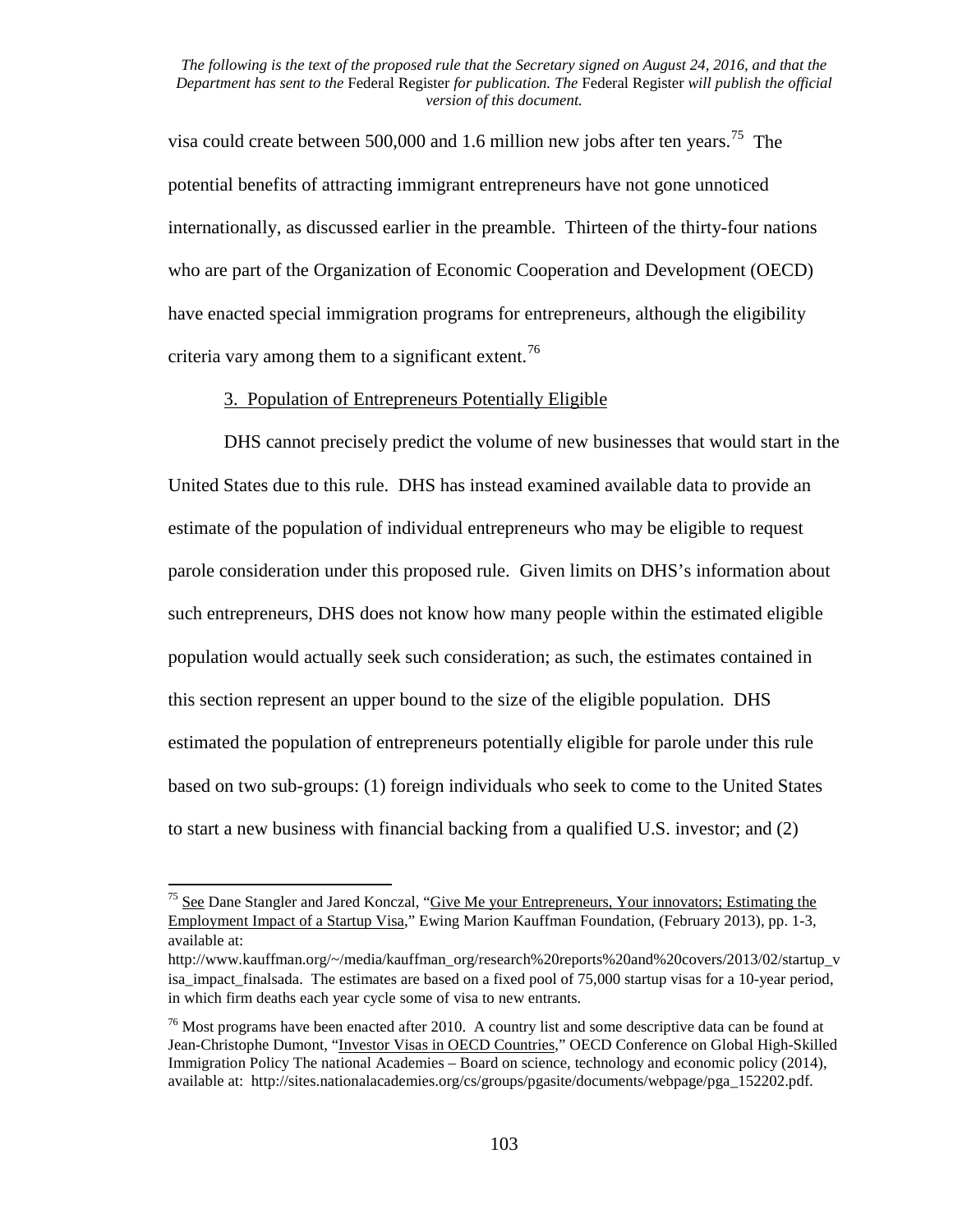foreign individuals who seek to come to the United States to start a new business as recipients of U.S. funded and awarded research grants and who intend to conduct the concomitant research in the United States. DHS assumes that each member of the eligible population will start a business and proposes that the general criterion for investment from a qualified investor (e.g. venture capital firms, angel investors, accelerators/incubators) be set at \$345,000, while for government grants or awards the general criterion would be \$100,000. Based on these amounts, DHS analyzed various past endeavors for the potential sources of funds. DHS estimates that approximately 2,940 foreign nationals annually could be eligible to apply for parole under this proposed rule. Table 1 summarizes the analysis by source of funds.

| <b>Table 1. Number of Entrepreneurs</b><br><b>Potentially Eligible</b>                                                      |                           |
|-----------------------------------------------------------------------------------------------------------------------------|---------------------------|
| Sub-group                                                                                                                   | <b>Annual Eligibility</b> |
| New foreign-owned<br>firms funded with<br>investment capital                                                                | 2,105                     |
| New firms funded with<br>U.S. grants or awards<br>that could potentially<br>decide to locate to the<br><b>United States</b> | 835                       |
| <b>Total</b>                                                                                                                | 2.940                     |

DHS has no way of predicting with certainty the actual number of foreign nationals who would seek parole under this proposed rule over time, as the size of the eligible population could change significantly. DHS acknowledges that the estimate of individuals applying annually is an approximation based on past foreign ownership and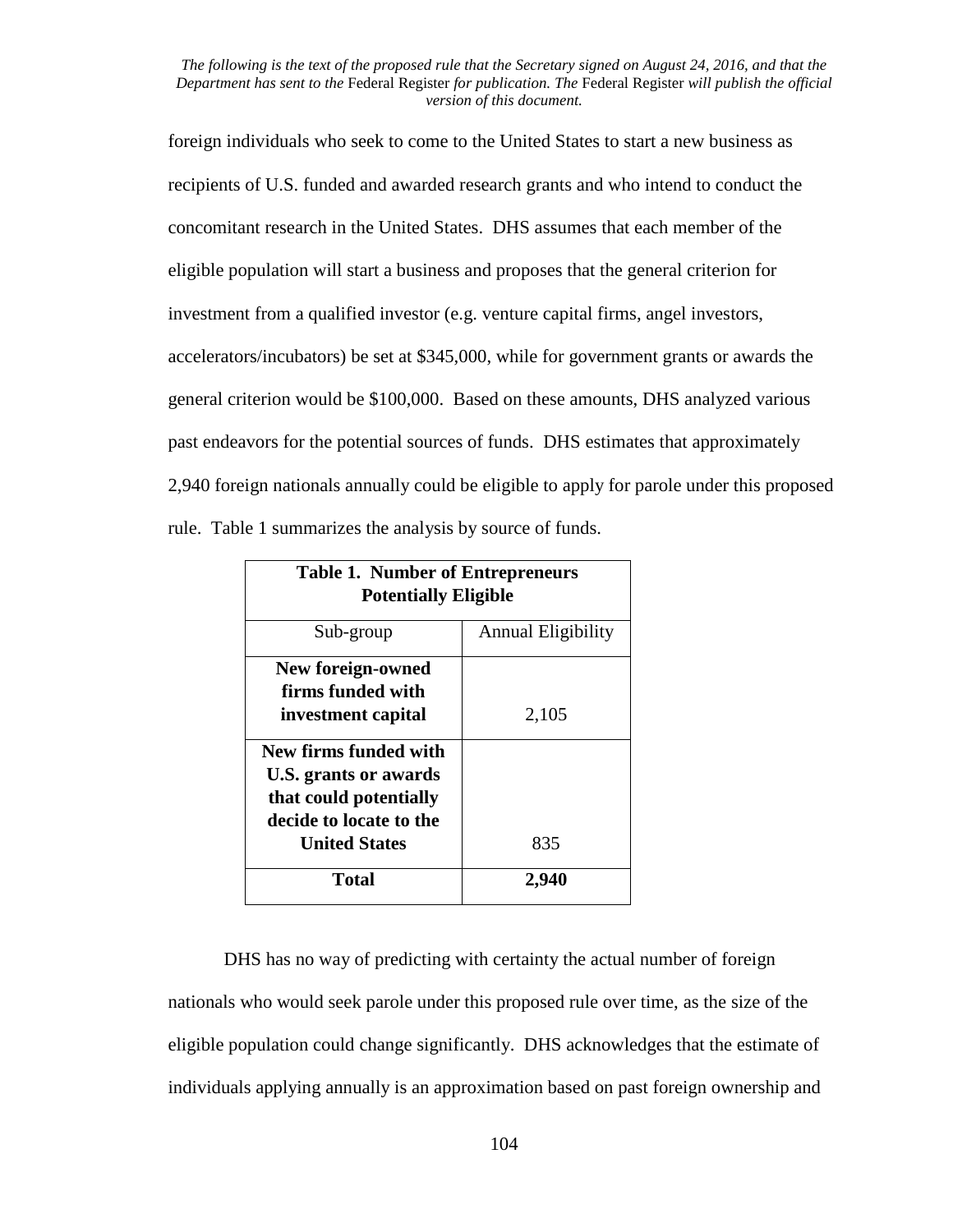start-up capital amounts. The analysis utilized to estimate the potential eligible population is also based implicitly on assumptions that: (1) the rule, if finalized, will not significantly change the frequency of U.S. funded grant applications from foreign researchers; and (2) that the rule, if finalized, will not significantly affect the market for foreign entrepreneurs and the market for the types of investment structures the rule will involve. Based on these assumptions and the data limitations, DHS projects that for the first full year that the rule would be effective, and for the second year, annual eligibility will be approximately 2,940.<sup>[77](#page-104-0)</sup> The next section provides key data and analytical approaches utilized to arrive at the population estimates. DHS first considers volume estimates based on official U.S. data. The resulting estimates based on official data are those utilized for the cost projections of the proposed rule. Due to particular constraints in the data, DHS follows with an alternative method of volume estimation that adds robustness to the official estimate.

## Volume Projections Data and Methodology

## A. Grants

Because U.S.-funded research grants may be a qualifying investment under this rule, DHS obtained publicly available data on federally funded grants for fiscal years

<span id="page-104-0"></span> $77$  DHS emphasizes that the total is a broad estimate, as the Department has no means to determine the demand for entrepreneurial parole, changes in the eligible population that the rule may cause, time-variant possibilities, and application preferences. These conditions could change, if, for example, some foreign researchers see parole as attractive and apply for federally funded grants that they otherwise might not have in the absence of the rule. In addition, volume estimates should be interpreted to apply to only initial applications, not considerations for re-parole at some future point in time. Lastly, the market for the types of investments involved, such as venture capital, are fluid and becoming more global in scope. DHS has no means to determine how the evolution of these investment markets will affect, or be affected by, the proposed rule.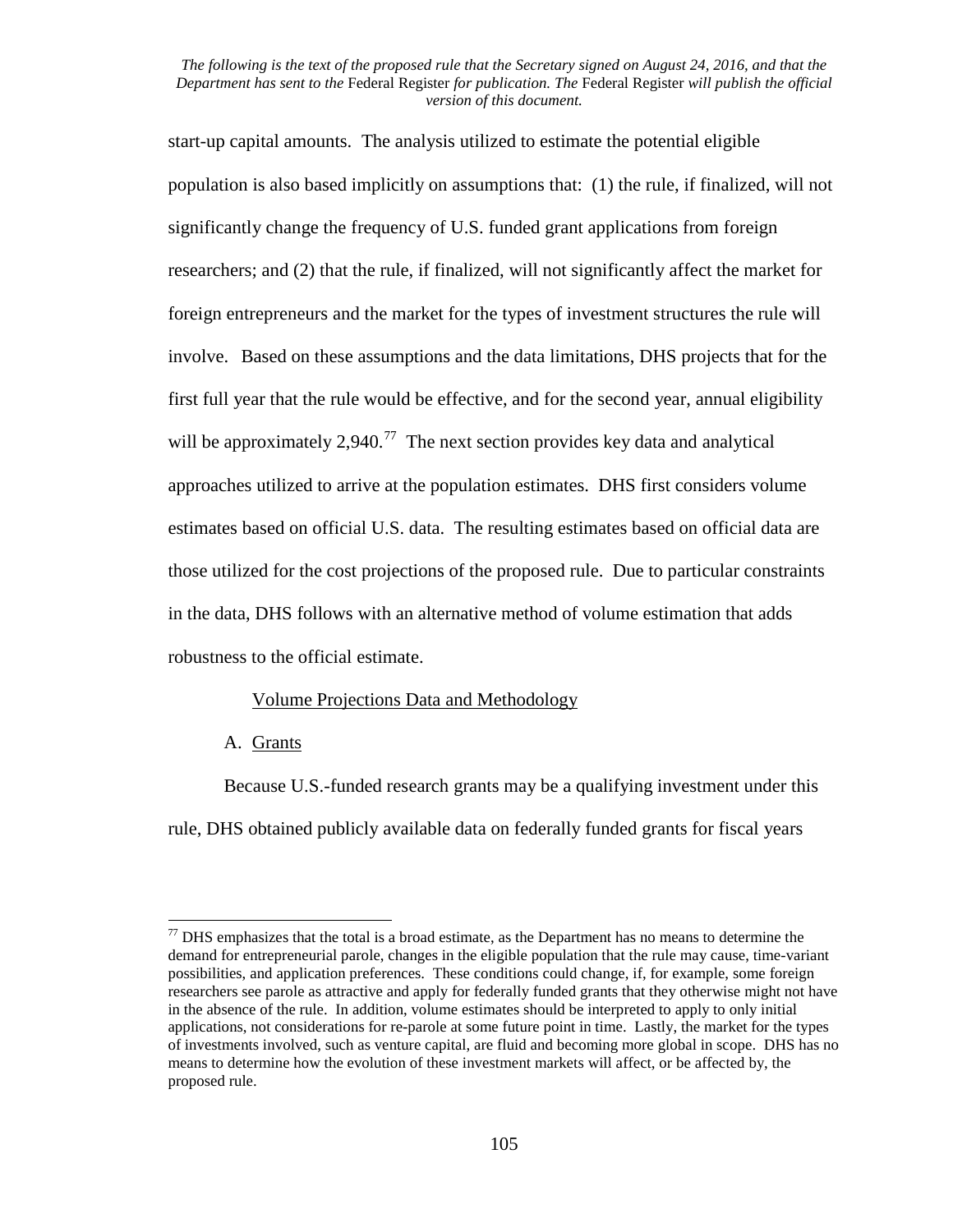2013-2015.<sup>78</sup> Although numerous agencies within the Federal Government award grants to foreign-born individuals, most are humanitarian or development focused.<sup>79</sup> For this reason DHS parsed the very large data set comprising 1.7 million records to obtain a viable analytical cohort. First, the records were filtered to capture Federal Government agencies that award grants to both United States and foreign-born recipients. Secondly, the records were sorted to only include the Federal Government agencies that award grants focused on "projects," thereby excluding block and assistance grants. $80$  The foreign-born cohort used for the eligibility projections excluded grants made to recipients in U.S. territories, as such recipients may be subject to special considerations outside the parole parameters.<sup>[81](#page-105-3)</sup> DHS also excluded grant amounts recorded as negative, zero, and trivial amounts of less than \$1,000—such values were recorded if grants were rescinded or for some other reason not ultimately funded. On average, 138,447 grants comprised

<span id="page-105-0"></span> $^{78}$  The data were obtained from USAS pending.gov: https://www.usaspending.gov/Pages/Default.aspx. From the homepage, the data can be accessed from the linked "data download" section. The files were obtained on April 20, 2015.

<span id="page-105-1"></span> $^{79}$  It is certainly the case that U.S. State governments and other governmental entities issue research grants that foreign recipients could potentially utilize for parole eligibility. However, DHS is not aware of any database that collects and provides such data publicly.

<span id="page-105-2"></span><sup>&</sup>lt;sup>80</sup> The Federal entities that awarded scientific focused research to foreign recipients were: Agricultural Resource Service, National Institute of Health, Center for Disease Control, Food and Drug Administration, Department of Defense, National Aeronautics and Space Administration, National Oceanic and Atmospheric Administration, National Institute of Standards and Technology, National Science Foundation. The U.S. Department of State and Agency for International Development (USAID) were excluded from the analysis.

<span id="page-105-3"></span><sup>&</sup>lt;sup>81</sup> There is a particular way in which the data germane to foreign grants were parsed and analyzed. There are two possible foreign indicators listed for each grant. One is the "principal place" involving the research and the other is the "recipient country." The incumbent volume projections are based on the latter because this indicator generally implies that the grant was made to a person or institution outside the United States. The former is not used because this indicator could apply to grants awarded to U.S. or foreign persons in order to conduct the ensuing research outside the United States. Implicit in this analysis is that persons awarded U.S. funded grants that are overseas could conduct their research and innovation in the United States, and are not otherwise precluded from doing so, even if the focus of such research is in a foreign country.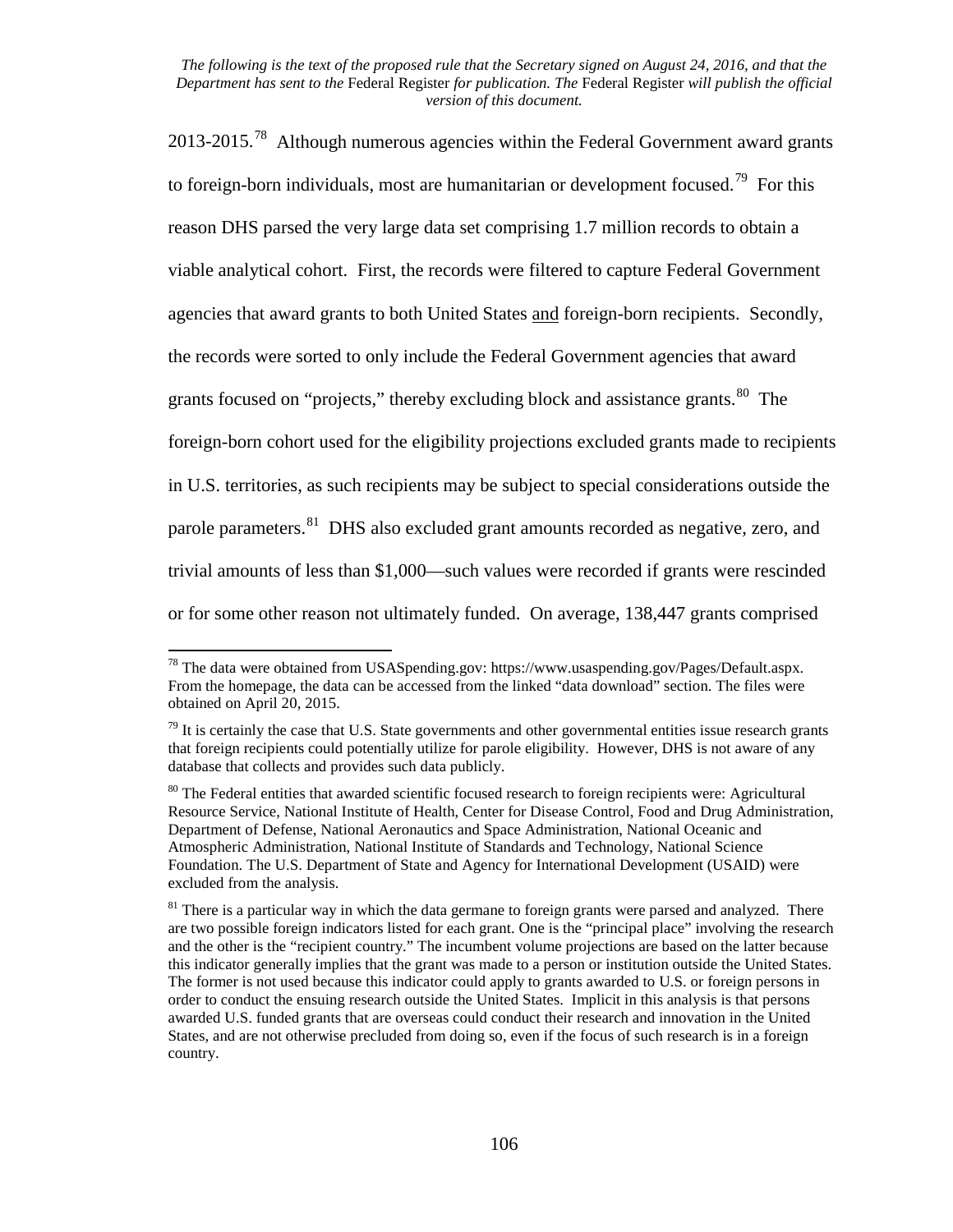the annual resulting analytical cohort derived from the above filtering procedures. Of that total, a small portion, 2,043 grants, or 1.5 percent, were awarded to foreign-born individuals. Having determined a reasonable eligibility threshold of \$100,000, DHS proceeded to the next step, to determine the potential annual eligible population of grantsourced researchers. Over the period of analysis, 41 percent of the Federal grants awarded to foreign recipients equaled or surpassed the \$100,000 benchmark, for an average of 835 annually.

## B. Investment Capital

To estimate the number of potential new entrepreneurial start-ups, DHS obtained and analyzed data from the BLS and the Census Bureau. From the BLS Business Employment Dynamics (BED) data suite, DHS obtained the number of private establishments aged 1 year or less for nine broad sectors likely to be involved in innovative activity, in order to focus on entrants.<sup>[82](#page-106-0)</sup> Although a reasonable proxy, the number of establishments aged 1 year or less is not a perfect measure of firm start-ups (births). The chosen metric may overstate births, by including expansions and new franchises of existing businesses. Conversely, it may understate the actual number of start-ups, because some fraction of firms does not survive the first year (the data are tabulated in March of the respective year such that the establishments aged 1 year and

<span id="page-106-0"></span> $82$  The BLS data is found at http://www.bls.gov/bdm/bdmage.htm. DHS utilized the "Establishment age and survival BED data for nation by major industry" set and figures from Table 5, "Number of private sector establishments by age," for the nine major sectors shown in Table 2, above. The BLS does provide figures on firm births that could be used in the present analysis. However, DHS chose establishment age data because it is broken down in a way that corresponds precisely to the innovating sectors, discussed below. The firm birth data is not categorized in the exact same manner. The nine major sectors were chosen to envelope the approximately 430 individual activities that DHS considers to involve "science, technology, engineering, and math" (STEM)." The full list based on the 2012 update can be found at: http://www.ice.gov/sites/default/files/documents/Document/2014/stem-list.pdf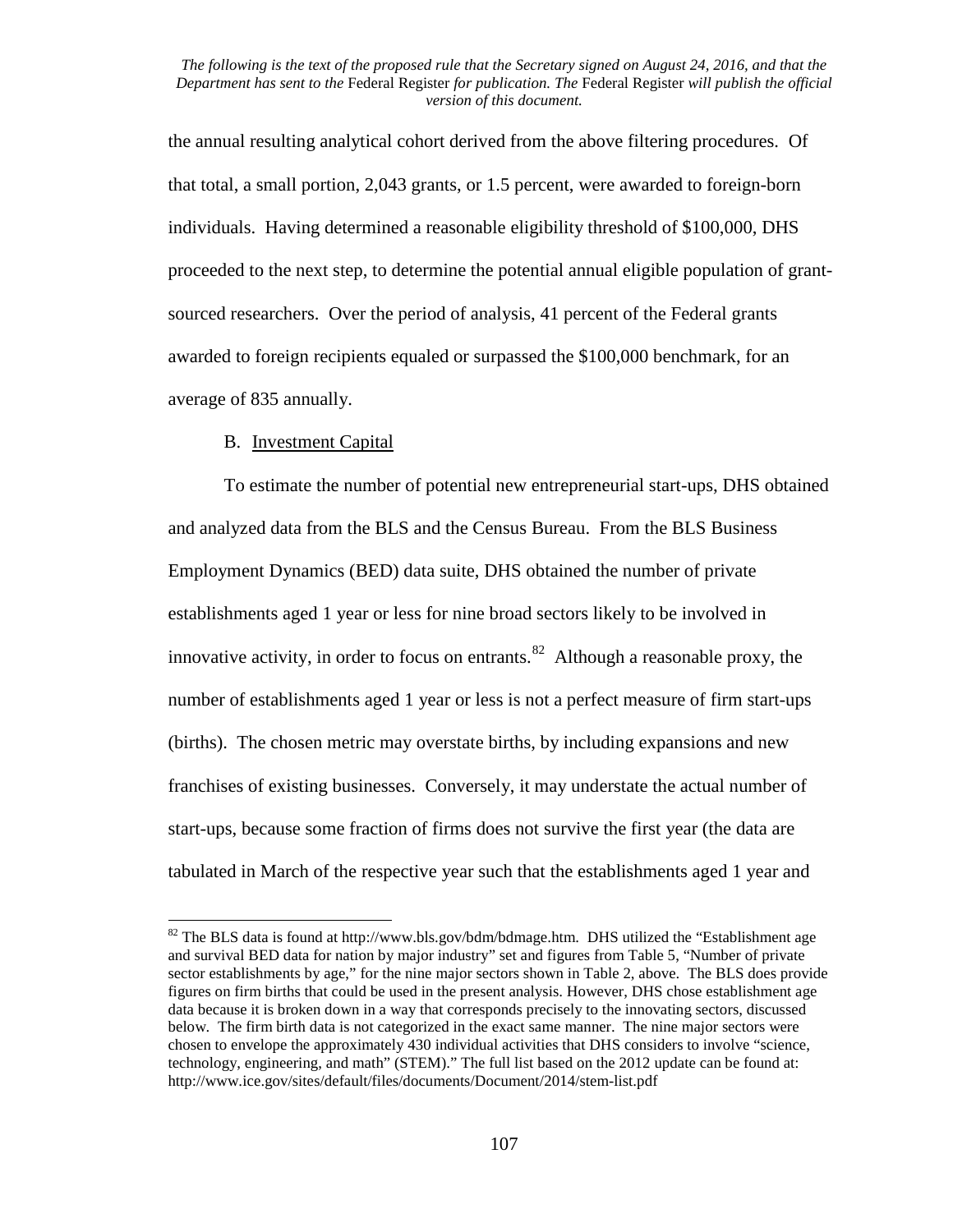less are those that opened within the previous year but remained in business as of March of the following year), and those that opened in the previous year and were still in business but had not reached 2 years of age. DHS utilized the relevant figure for March 2015, because the latter is the most recent figure reported in the BED dataset.

For each sector, DHS obtained the corresponding share of firms owned by a person "born a citizen of the United States" from the Census Bureau's Survey of Business Owners data set.  $83,84$  $83,84$  For brevity, we utilize the term "foreign" here to describe such firms. The foreign share was obtained by dividing the number of foreign-owned private firms in a sector by the total number of reporting firms in the same sector. This share applies to firms that have a least one owner who was not born in the United States but does not differentiate between various types of ownership structures. The figure for new firms obtained from the BLS BED data was multiplied first by the foreign share to generate an estimate of firms per sector started by a person not born in the United States.

Next, DHS attempted to calculate how many of the firms were started with at least \$345,000, the minimum investment threshold that the rule proposes. The SBO data

<span id="page-107-0"></span><sup>83</sup> The Census SBO data are found at: http://www.census.gov/data/tables/2012/econ/sbo/2012-sbocharacteristics.html. The foreign ownership figures per sector are found under "Characteristics of Business owners," Table SB1200CSBO11: "Statistics for Owners of Respondent Firms by Whether the Owner Was Born in the United States by Gender, Ethnicity, Race, and Veteran Status for the U.S." and the startup capital data are found under Characteristics of Businesses, Table SB1200CSB16: "Statistics for All United States Firms by Total Amount of Capital Used to Start or Acquire the Business by Industry, Gender, Ethnicity, Race, and Veteran Status for the United States: 2007." The foreign ownership share of firms is provided in the table and thus did not need to be calculated by DHS. The SBO data are part of the 2012 survey for which data was released publicly between February and June 2016.

<span id="page-107-1"></span><sup>&</sup>lt;sup>84</sup> A possible source of upward bias in the foreign ownership share and hence the estimate of eligible entrepreneurs is that this share does not differentiate between foreign owners who came to the United States to open a business and those who acquired one after being in the United States for some period of time (e.g., lawful permanent residents or naturalized citizens). A general finding among a large literature on this topic is that many foreign-born business owners were driven to start a business by "push" factors in the labor market after arrival in the United States. DHS does not have a means to parse out the ownership rate in a more granular way to account for such differences.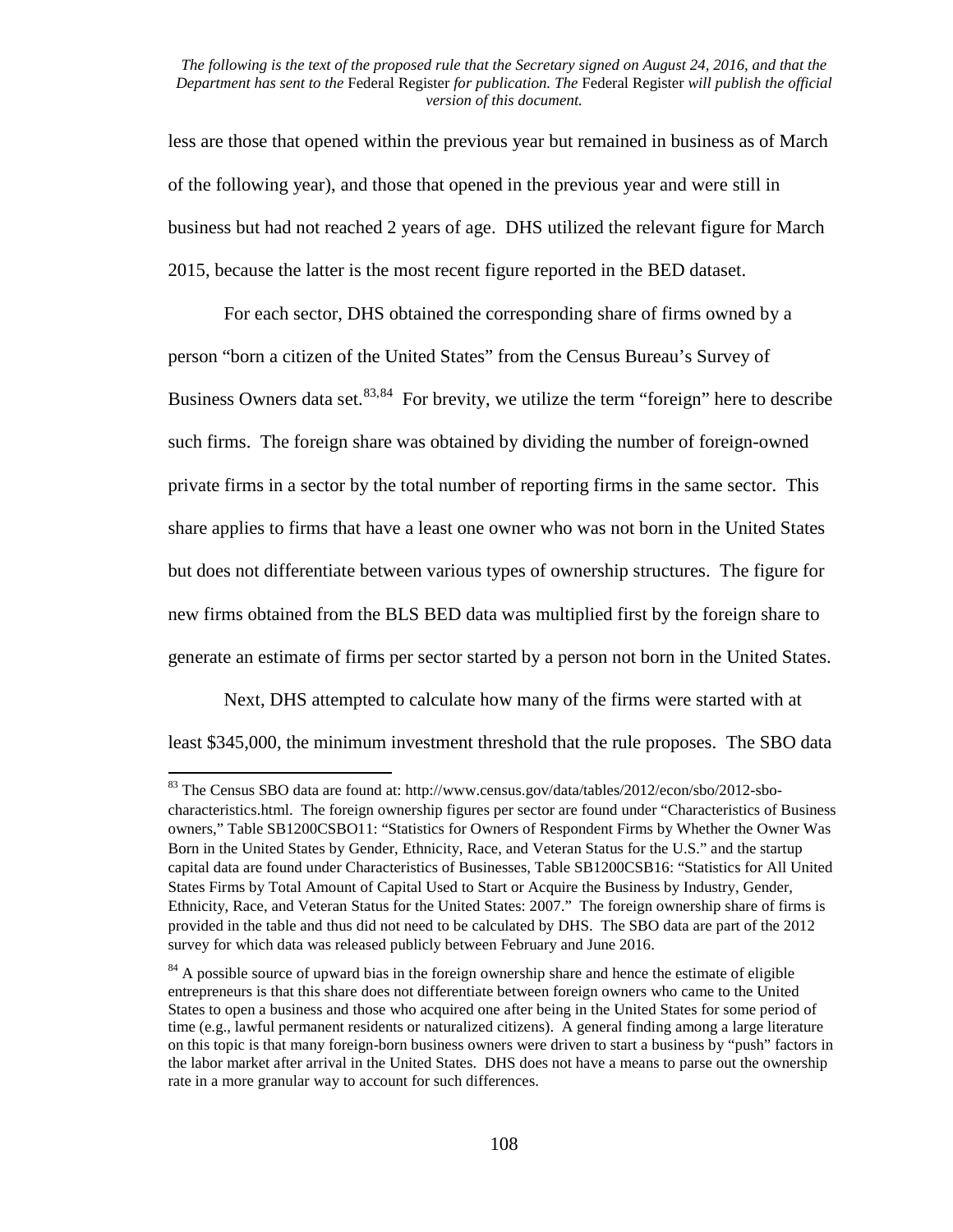provides ranges of such startup capital amounts but DHS could not conduct a precise estimate because the data does not provide a category bound by the threshold minimum. In fact, the encompassing tranche is very large, from \$249,500 to \$1 million in range. The SBO does not provide actual cohort data or other information from which DHS could evaluate the distribution and, therefore, DHS has no way of ascertaining how many firms in this large range would occupy the \$345,000 to \$1 million segment. As a result, DHS relied on the share of firms in this tranche and the additional tranches over \$1,000,000 relative to the share of all firms reporting for the sector, and recognizes that the volume projection is likely larger than is realistic. An additional assumption is that the startup threshold is the same for businesses with native and foreign-born founders. The relevant data and estimates per sector are shown in Table 3.

| Sector                 | New firms | Foreign share | Start-up threshold | Annual eligible |
|------------------------|-----------|---------------|--------------------|-----------------|
| Agriculture            | 10,182    | 4.9%          | 2.5%               | 12              |
| <b>Utilities</b>       | 1,204     | 10.8%         | 5.5%               | $\overline{7}$  |
| Manufacturing          | 29,883    | 11.0%         | 5.4%               | 178             |
| Information            | 22,855    | 11.9%         | 2.0%               | 55              |
| Professional Services* | 165,425   | 12.8%         | 1.2%               | 248             |
| Management             | 7,334     | 7.3%          | 20.2%              | 108             |
| <b>Waste Services</b>  | 66,161    | 16.4%         | 0.9%               | 94              |
| Education              | 15,226    | 11.9%         | 0.7%               | 13              |
| <b>Health Care</b>     | 210,977   | 18.0%         | 3.7%               | 1,391           |
|                        |           |               |                    |                 |
| <b>TOTAL</b>           |           |               |                    | 2,105           |

Table 3. Summary of Entrepreneur Estimates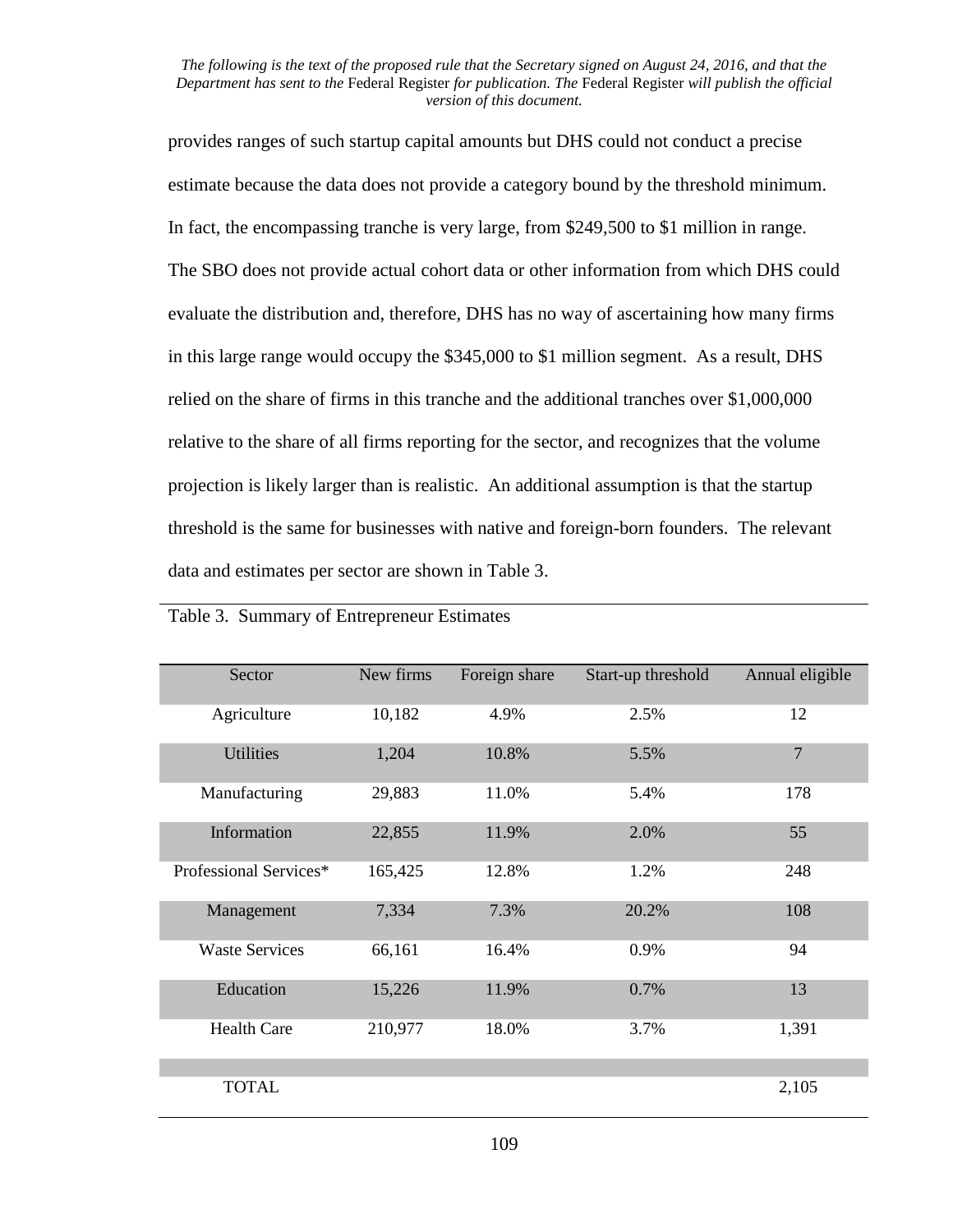\*Abbreviation for "Professional, Scientific, and Technical Services"

## C. An Alternative Estimate of Entrepreneurs Based on Investment Structures

DHS recognizes the imperfections in estimating the potential population of eligible entrepreneurs based on extrapolating past conditions of foreign ownership rates and capital thresholds—and specifically, a lack of a demarcation threshold of \$345,000 but this approach provides a reasonable approximation of the upper bound of the eligible population in light of the significant data limitations and the uncertainty involved with estimating future entrepreneurial activity. The main benefit of this method is that it is based on official data; a limitation is that it assumes that the annual crop of firms created are entrepreneurial and the types of firms covered by the parole process in the proposed rule. In practice, some, but not all, will be innovators, even though the present analysis focuses on the sectors of the economy linked to STEM activity (DHS is not aware of any methods or data that can allocate a research-innovation share of firms to each sector). Because the volume projections are derived from information obtained from official sources—the BLS and Census Bureau—DHS retains them for purposes of the costs and volume estimates of the proposed rule. However, DHS believes that an alternative method of estimation will inform readers and strengthen the regulatory analysis, by providing a viable comparison to the official projections. In this alternative approach, DHS focuses on the types of investment structures and ventures likely to be involved in the proposed parole process. Specifically, DHS believes that there will be three primary sources of investment for innovative firms (excluding research grants, which are not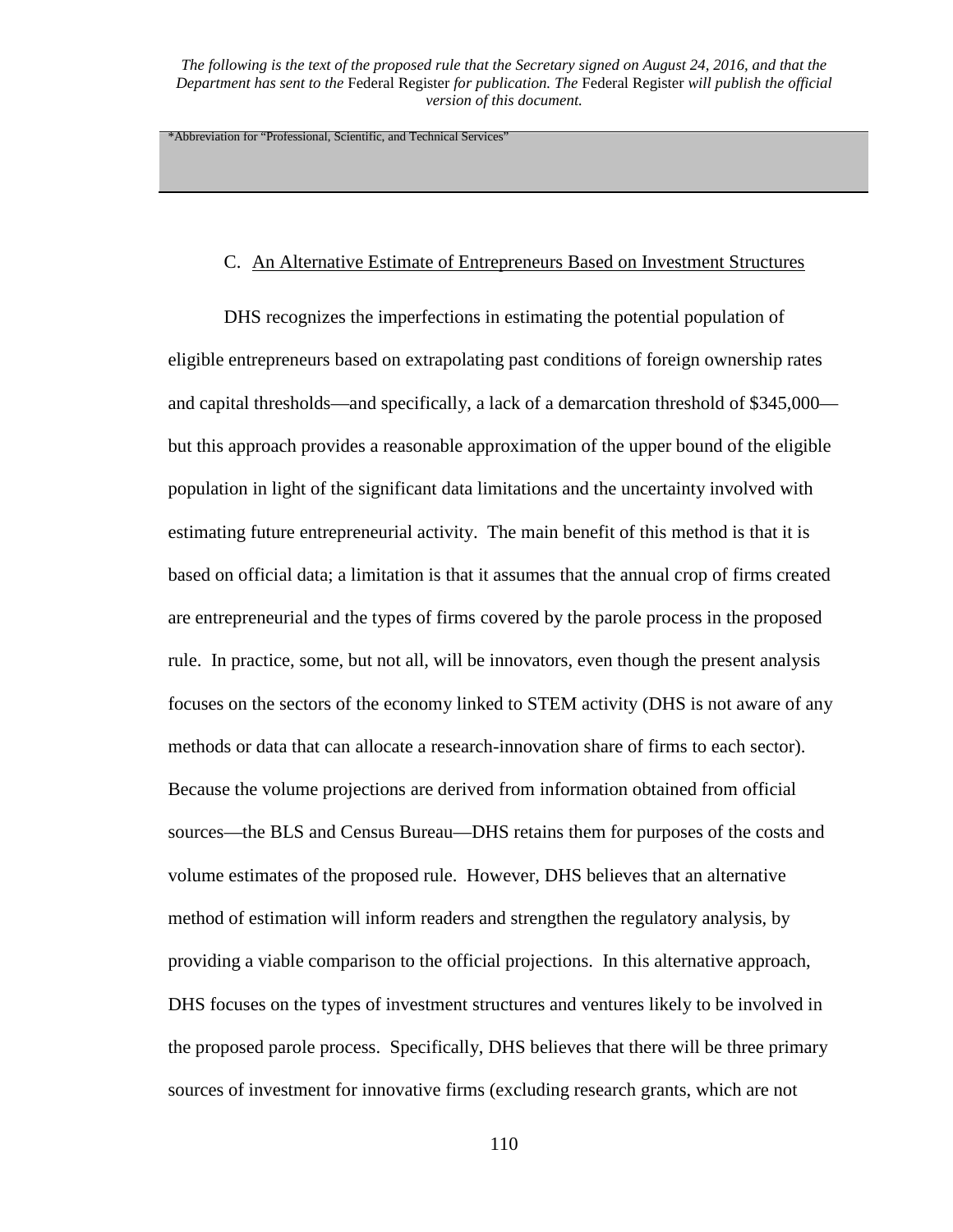addressed in this alternative estimate): venture capital firms, angel investors, and business accelerators and incubators ("incubators" for brevity, henceforth).<sup>85</sup> Hence, by analyzing the foreign component of these structures, data permitting, an alternative estimate of entrepreneurs can be obtained for comparison purposes.

As is the case with the official estimates, this alternative method, which focuses on innovative firms and investment types, also suffers from limitations. Foremost, DHS recognizes uncertainty around utilization rates, i.e. how many potential entrepreneurs among the estimated eligible population would actually seek parole under the proposed rule. Second, there is potential overlap in these structures; for example, firms under incubation often receive angel financing and some firms receive both angel financing and venture capital. However, since DHS does not have data to separate out such capital infusions, each of the three investment types is treated as distinct.

For venture capital, DHS consulted the National Venture Capital Association (NVCA) 2016 yearbook. This yearbook provides the number of annual seed venture investments. The data reveal that between 2013 and 2015, an average of 169 first sequence seed investments were made, which DHS considers to be new firms financed with venture capital.<sup>86</sup> To estimate the eligible share of these venture capital backed firms, DHS relied on the finding that about one third of venture financed companies

<span id="page-110-0"></span><sup>&</sup>lt;sup>85</sup> DHS is aware that in recent years alternative sources of financing for new and young firms, such as crowdsourcing and merchant cash advances (MCA), to name just two, have become relevant and common in types of industries, and recognizes that such capital could finance the types of foreign established firms that parole under this rule is intended to involve. However, at present, DHS is not aware of sufficient data concerning these new alternative methods to include them in the context of the present analysis.

<span id="page-110-1"></span><sup>&</sup>lt;sup>86</sup> The NVCA yearbook is found at: http://nvca.org/research/stats-studies/. The figures utilized are found in Figure 3.23, "First Sequence by Stage of Development (Number of Deals). "First sequence" venture finance typically describes the round that is in the early stage following the start-up round. It is generally the capital investment round linked to producing and selling the firm's product.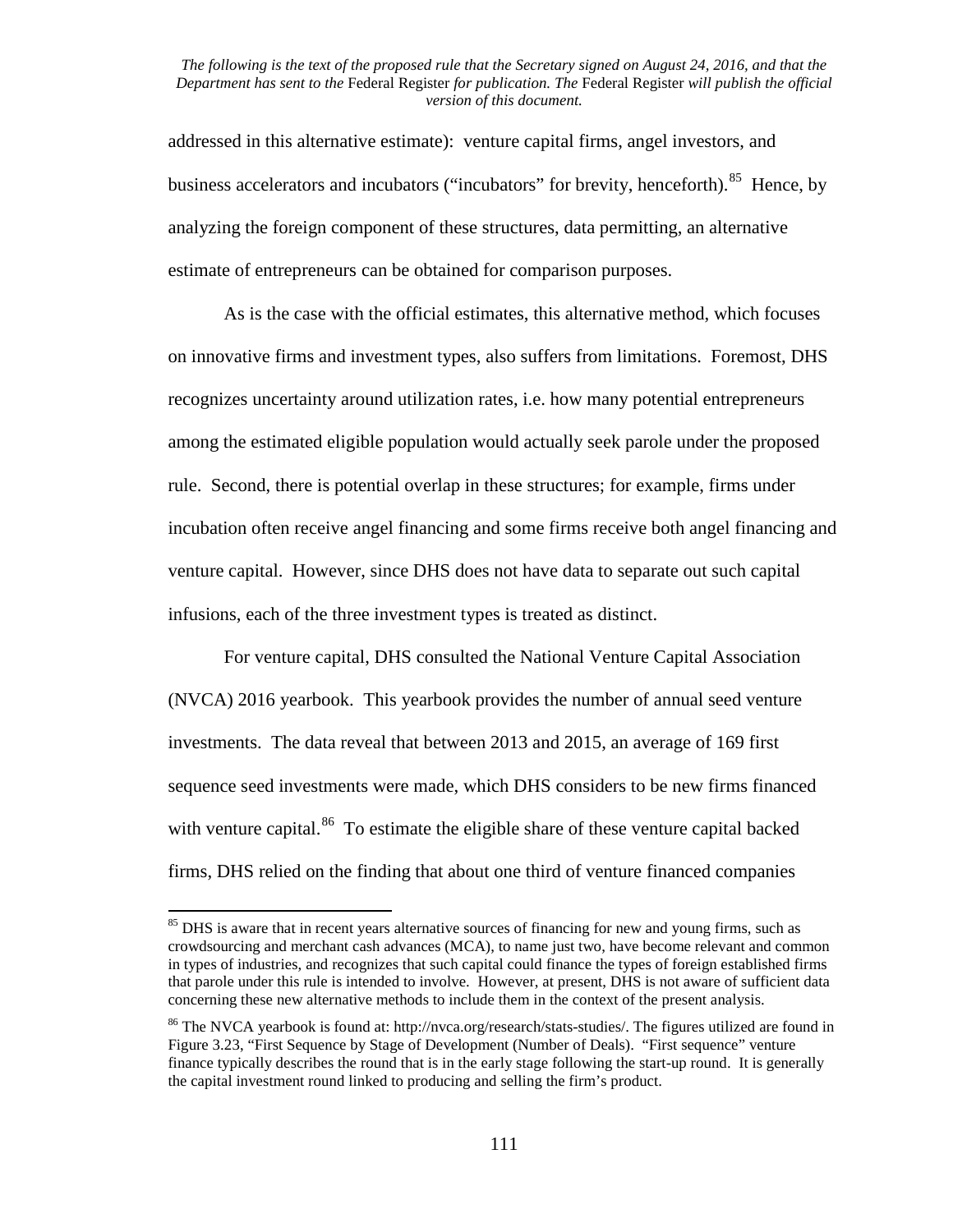involved a foreign born owner or founder. $87$  Based on this share, approximately 56 firms and individuals (assuming each firm would have one foreign individual) annually would be eligible for parole (obtained by multiplying the annual average of 169 seed investments by 0.33). This estimate embodies the assumption that all of the seed venture investments are above the investment threshold.<sup>[88](#page-111-1)</sup>

To obtain an incubator estimate, DHS obtained publicly available information from SeedDb, which provides data on U.S. incubators collected from industry associations and fee-based data providers, including CB Insights and Crunchbase, which are two of the largest data providers for venture capital, angel investors, and accelerators.<sup>[89](#page-111-2)</sup> The data are not collated in a way amenable to conducting a cohesive firm-by-firm or firm-wide analysis, but a DHS review of the available data indicates that the date range of firms included is about 2006-2016 (as of the last DHS data pull on March 20, 2016). The total number of firms is 6,248, yielding an annual average over 11 years of 568. Since all of these firms had to enter incubation at some point in the 11-year period, 568 is a reasonable estimate of the average number of firms entering incubation

<span id="page-111-0"></span> $87$  This figure is found in "American Made 2.0. How Immigrant Entrepreneurs Continue to Contribute to the United States Economy," National Foundation for American Policy, sponsored by the National Venture Capital Association (NVCA) (2013), pp. 3-7, available at

http://www.nfap.com/pdf/American%20Made%202.0.Final.pdf.

<span id="page-111-1"></span> $88$  Information from the from the financial services advisory firm Ernst & Young indicates that the median venture capital round for startups is \$900,000 based on the average for 2013-2014, and the median seed round is \$850,000. Data in a report in Inc. indicates that median venture capital seed round is \$1.05 million based on the period 2013-2015. The information can be found at:

http://www.ey.com/Publication/vwLUAssets/Venture\_Capital\_Insights\_4Q14\_-\_January\_2015/\$FILE/eyventure-capital-insights-4Q14.pdf and at http://www.inc.com/linkedin/tomasz-tunguz/inflation-deflationstartup-fundraising-market-tomasz-tunguz.html, in order. Although the terms "seed" and "startup" can be convoluted, generally seed rounds preceded startup finance sequentially. Seed typically "refers" to capital utilized to found the firm and initialize concept and product development while "startup" generally refers to new capital utilized to support initial production and operations.

<span id="page-111-2"></span><sup>89</sup> The SeedDB information is found at the website is://www.seed-db.com/.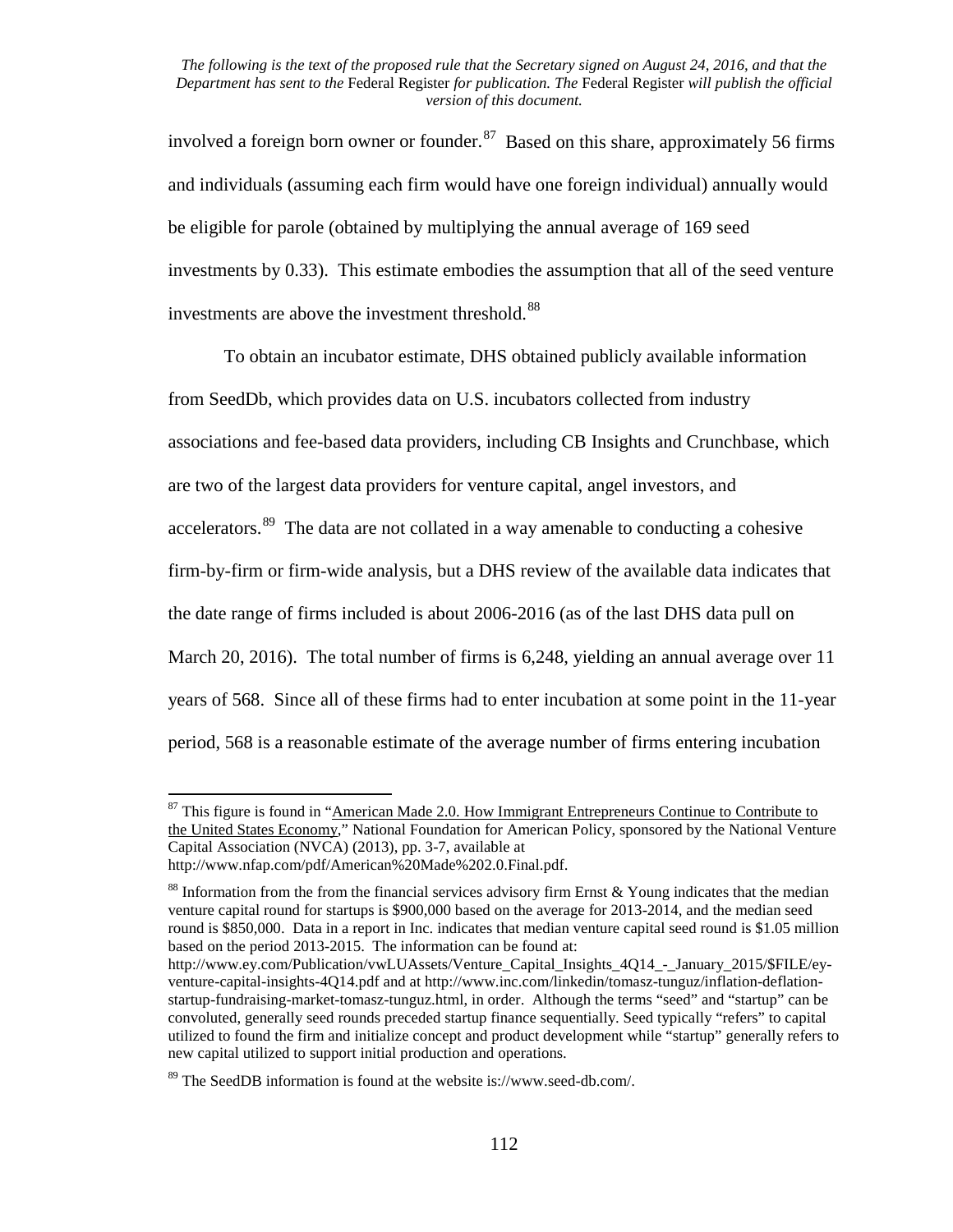per year. One of the data suites lists the total number of companies incubated for each incubator and the countries that the companies were located in. Since there is wide variation in the number of companies per incubator, ranging from 1 to over a thousand, DHS grouped the incubators by country and then weighted each one for its share of total companies. The resulting weighted average indicates that one quarter of incubated companies were foreign.<sup>[90](#page-112-0)</sup> Applying the 25 percent foreign share to the annual 568 firms, DHS estimates that about 144 firms could be eligible annually. DHS expects that not all foreign firms that enter incubation will meet the \$345,000 investment threshold, but because DHS will potentially consider other factors for such firms, a threshold rate is not applied to the estimate for purposes of this analysis.

Having estimated 56 venture firms and 144 incubator firms as potentially eligible, DHS next estimated the largest source of startup investment, angel investors. Based on the most recent data from the Center for Venture Research, about 25 percent of angel investments are made at the seed and startup stage. For the 71,000 companies receiving angel financing per year, about 17,750 could be considered new, which compares favorably to other, unrelated sources that note that about 16,000 new firms are financed with angel investments per year.<sup>[91](#page-112-1)</sup>

http://people.ischool.berkeley.edu/~anno/Papers/Americas new immigrant entrepreneurs I.pdf.

<span id="page-112-0"></span><sup>&</sup>lt;sup>90</sup> This foreign share found by DHS in the analysis corresponds strongly to a finding in a study of high technology firms that found that 24 percent of such firms were founded by a foreign born person. See "America's New Immigrant Entrepreneurs," Vivek Wadhwa, AnnaLee Saxenian, Ben Rissing, and Gary Gereffi, available at:

 $91$  This figure is reported in, among other sources:

<span id="page-112-1"></span>http://www.angelblog.net/Angels\_Finance\_27\_Times\_More\_Start-ups\_Than\_VCs.html and http://www.entrepreneurship.org/emed/angel-investing-versus-venture-capital-part-i.aspx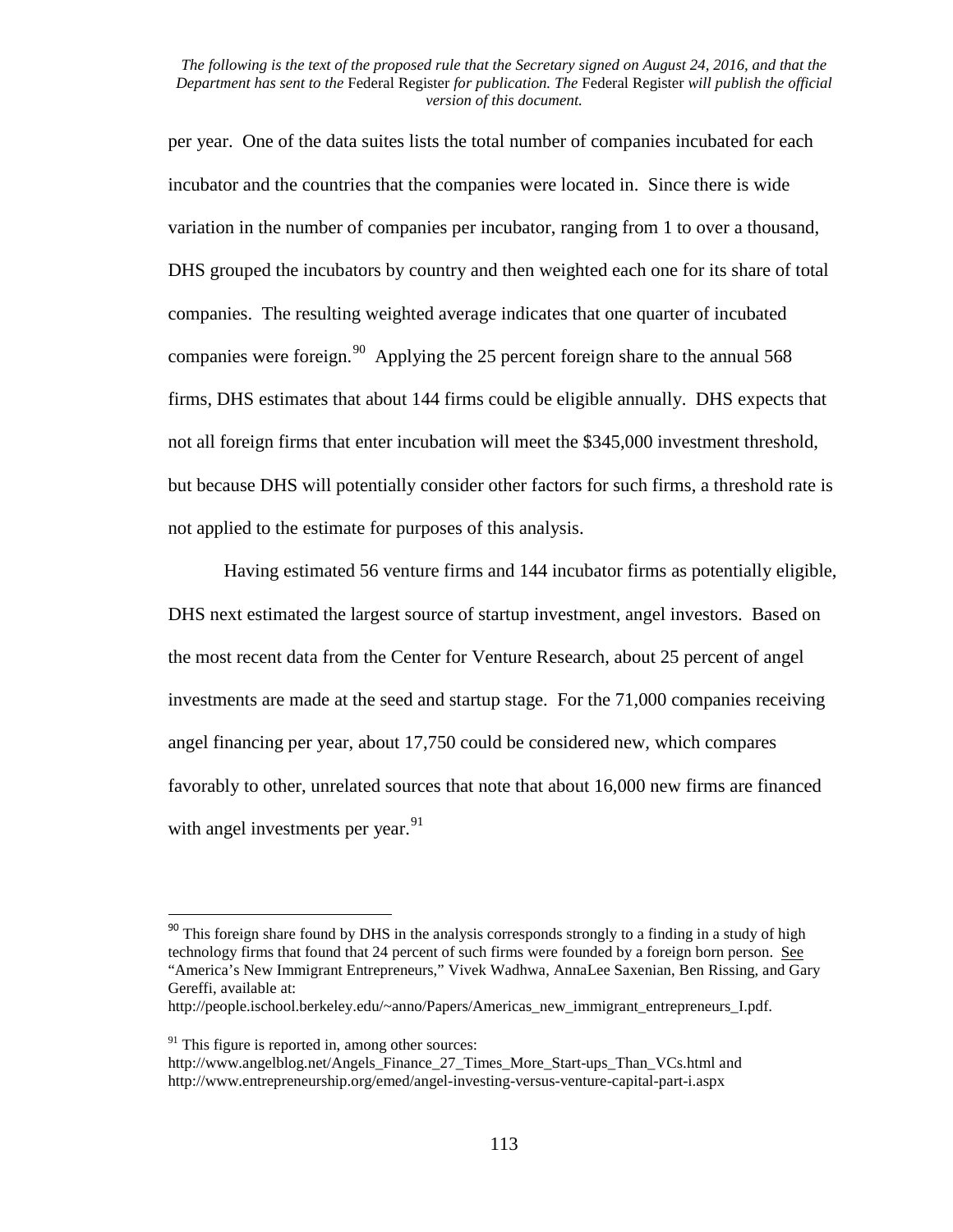DHS used the 17,750 annual figure for angel backed startups and multiplied that number by the same 25 percent rate for foreign identifiers found in the SeedDB data. DHS is aware that many angel investments are made at low levels and that there is a wide range of such investment amounts. DHS does not have publicly available data in which to analyze a distribution of angel backed firms, and operates under the assumption that the \$345,000 average is also the median, as is the case for a normal distribution. DHS multiplied the resulting foreign cohort by 0.5. The result of these extrapolations yields a figure of 2,151, which is an estimate of the potential population of eligible new firms annually financed by angel investments. By adding the three investment-type estimates together—144 incubator firms, 56 venture-backed firms, and 2,151 angel-backed firms the resulting sum is 2,351. While uncertainties and limitations of the data involved in the volume estimates have been enunciated in detail, the closeness of this estimate to the 2,105 figure based on the Census and BLS data, adds robustness and confidence to the official estimate utilized in the cost projections.

# D. Potential Variability in the Volume Projections

This section discusses several potential cohorts involving entrepreneurial activity that is difficult to estimate.

In light of the potential benefits to the U.S. economy and job creation, DHS is proposing this rule to provide a mechanism that, consistent with the requirements of the INA, encourages foreign entrepreneurs described herein to form and create innovative firms in the United States. In 2011, DHS began outreach and stood up the Entrepreneurs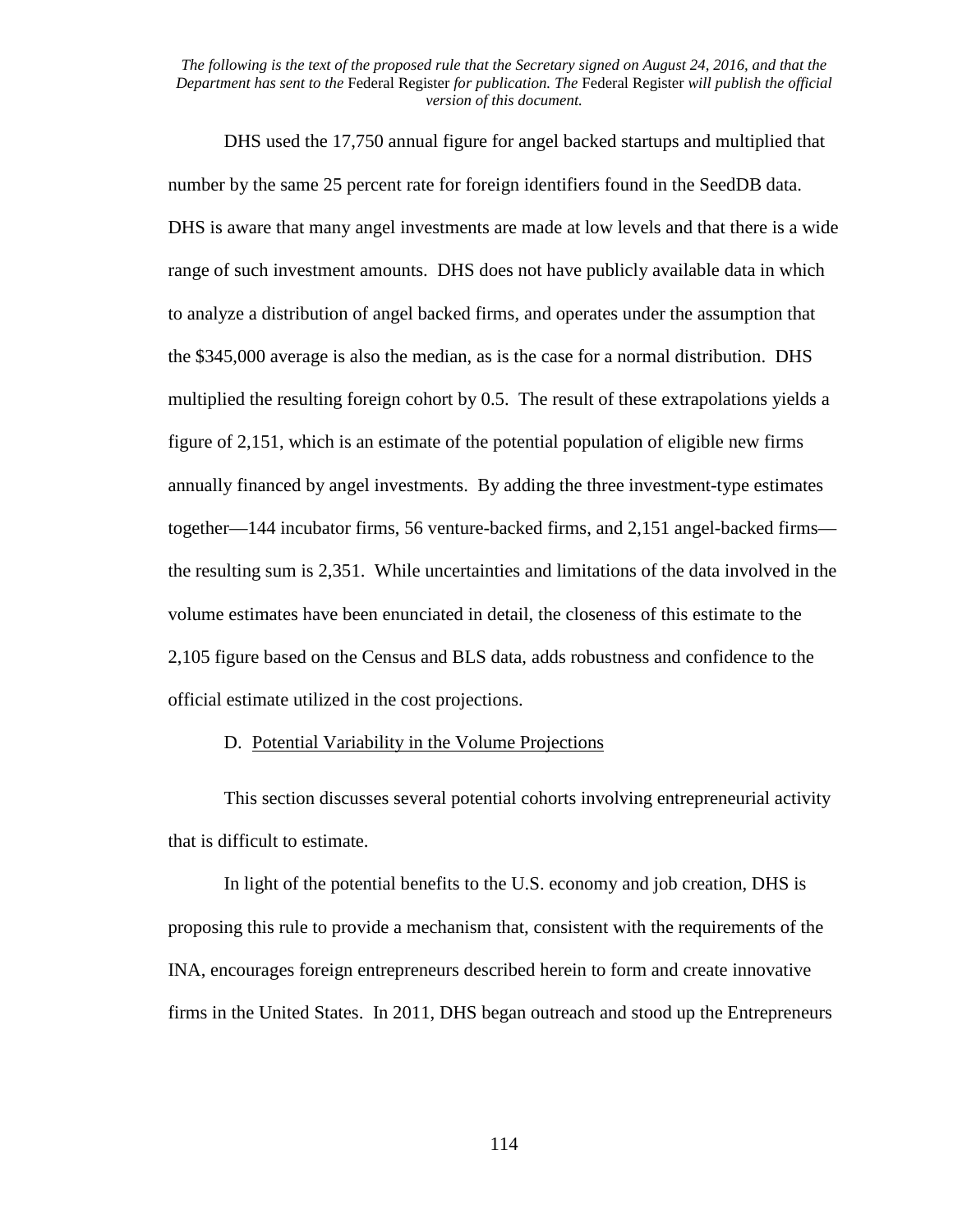in Residence initiative to try to encourage entrepreneurship among foreign nationals.<sup>[92](#page-114-0)</sup> DHS began tracking the number of foreign nationals who indicated interest in starting up an entrepreneurial endeavor at some point during their admission as an H-1B nonimmigrant. Over the past four fiscal years (FY 2010-2013), an average of 77 foreign nationals have indicated such interest. In light of the relatively small numbers of foreign nationals who indicated their entrepreneurial intentions, DHS believes that considering parole requests under this rule will promote further innovation and other economic benefits in addition to those created by existing programs and policies used by foreign nationals to pursue high-growth entrepreneurial activity in the United States. If the rule is finalized, there could be some small substitution effects as some portion of this cohort could switch to seeking parole instead of relying on other existing nonimmigrant programs and policies. However, DHS does not believe such substitution would occur on a large scale because the ability to be admitted to the United States as a nonimmigrant offers materially more benefits and protection than parole.

In addition, the proposed rule lists a number of ancillary conditions for eligibility—and conversely a number of conditions that would leave individuals unlikely or unable to be paroled into the United States (or continue to be paroled in the country). Because ancillary conditions can be considered for eligibility, the actual volume may be larger than the estimates herein. Two examples are that under the proposed rule, applicants must maintain household income greater than 400 percent of the poverty line

<span id="page-114-0"></span> $92$  Source: USCIS Announces "Entrepreneurs in Residence Initiative" available at: http://www.uscis.gov/news/public-releases-topic/business-immigration/uscis-announces-entrepreneursresidence-initiative. See also http://www.uscis.gov/eir/visa-guide/entrepreneur-visa-guide.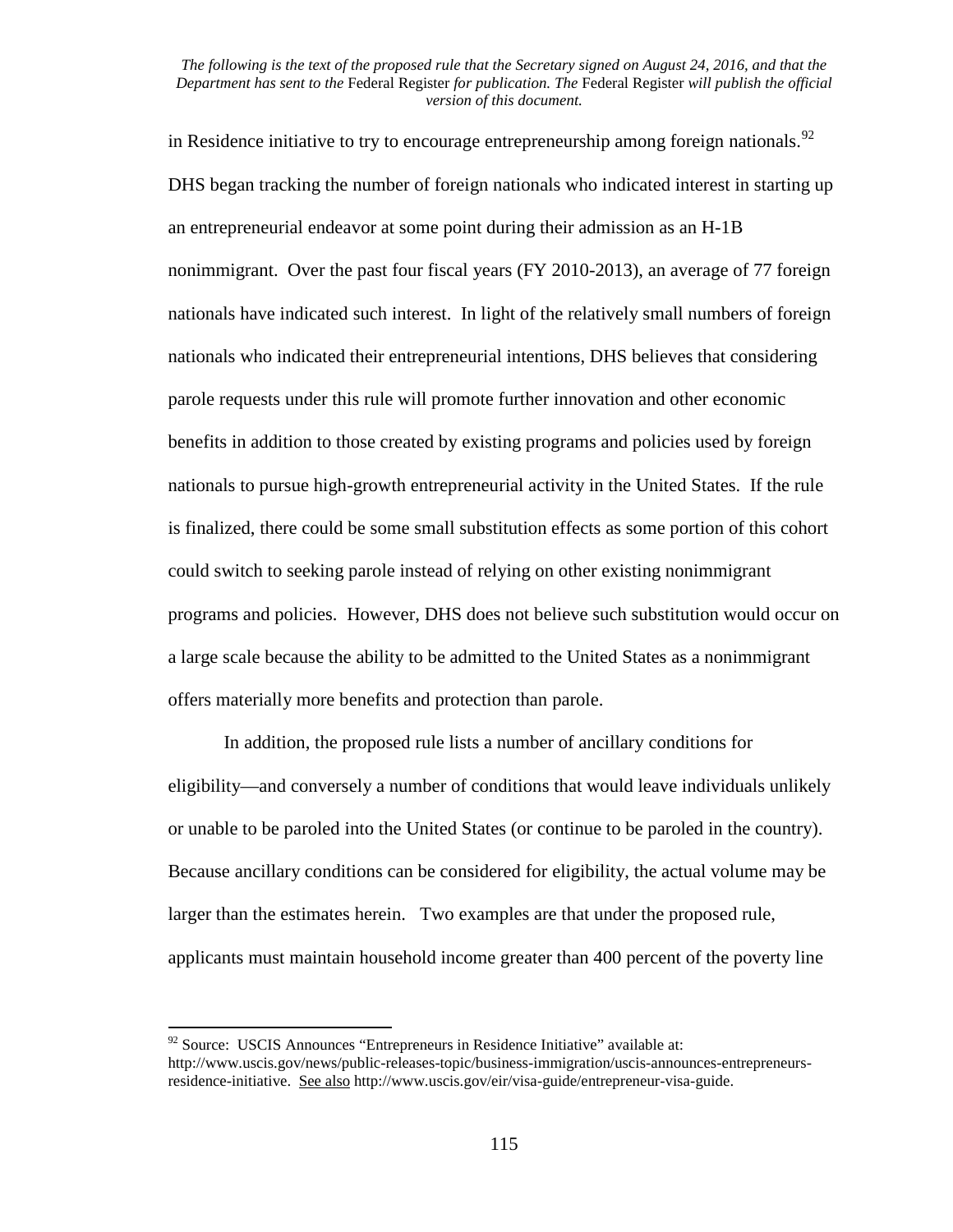and that the qualifying start-up capital cannot come from family members. The volume estimates presented in this analysis assume all ancillary eligibility conditions are met.

Finally, two potential elements of the eligible population are considered. First, as alluded to in the summary, the volume estimates and ensuing cost estimates assume one individual owner for each new firm; under the proposed rule, DHS would allow up to three individuals per firm to seek parole but does not attempt to estimate how many of the startups could have more than one owner. Second, the volume estimate for grants is based on Federal awards only. DHS will consider eligibility based on State or local grants and awards, including those from State or local Economic Development Corporations (EDCs). Although, unlike in the case of Federal awards, there is not a database capturing State and local grants or the transmission mechanisms through which some Federal grants are distributed to other entities, such as EDCs.

#### 4. Costs

# A. Principal Filer Costs

The proposed rule would permit certain foreign nationals to apply for a 2-year initial period of parole into the United States provided they meet the proposed eligibility criteria. Those who seek such parole into the United States would face the costs associated with the application, which involve a \$1,200 application fee plus other costs, detailed below. The costs would stem from filing fees and the opportunity costs of time associated with filing the Application for Entrepreneur Parole, Form I-941.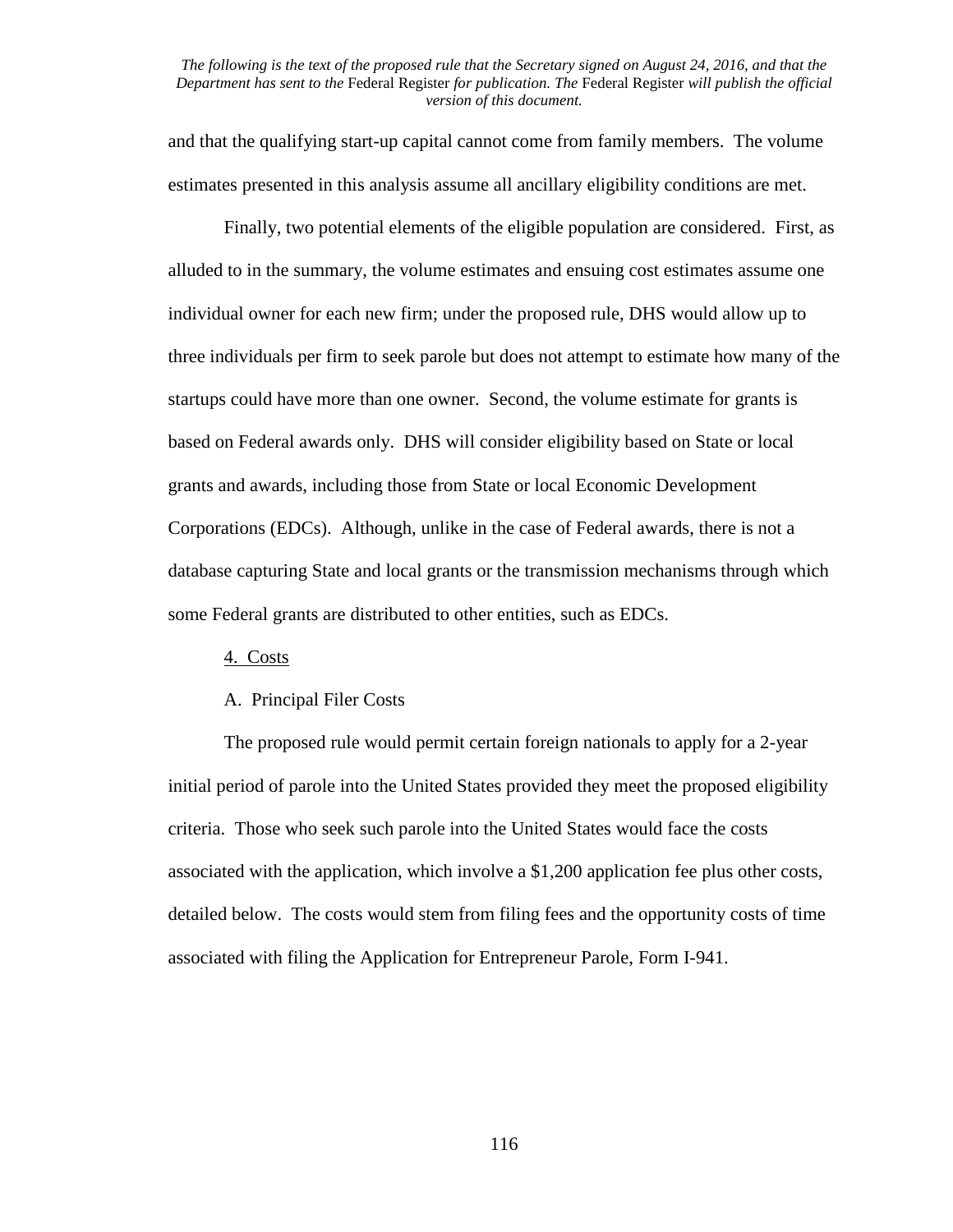The proposed filing fee for Form I-941 is \$1,200. The fee is set at a level intended to recover the anticipated processing costs to DHS.<sup>[93](#page-116-0)</sup> In addition, DHS is proposing that applicants for parole as an entrepreneur submit biometrics and incur the \$85 biometric services fee. Because entrepreneurs could start firms in any number of occupations, DHS believes it is appropriate to utilize the mean hourly wage for all occupations, which is  $$22.71<sup>94</sup>$  In order to anticipate the full opportunity cost to petitioners, DHS multiplied the average hourly U.S. wage rate by 1.46 to account for the full cost of employee benefits such as paid leave, insurance, and retirement, for a total of \$33.16 per hour.

DHS estimates that the proposed application would take 1.33 hours to complete. After DHS receives the application and fees, if the applicant is physically present in the United States, USCIS will send the applicant a notice scheduling him or her to visit a USCIS Application Support Center (ASC) for biometrics collection. Along with the \$85 biometric services fee, the applicant would incur the following costs to comply with the proposed biometrics submission requirement: the opportunity cost of traveling to an

<span id="page-116-0"></span><sup>&</sup>lt;sup>93</sup> USCIS calculates its fees to recover the full cost of USCIS operations, including meeting national security, customer service, and adjudicative processing goals*.* As with other fees, USCIS uses Activity Based Costing (ABC) to assign costs to specific benefit requests. This model uses completion rates (actual or estimated depending on whether the benefit type is already being adjudicated) to calculate a proposed fee or fee adjustment for a benefit type. A completion rate reflects an average time an adjudicator spends actually working on a case but does not include "queue" or wait times. Because parole under this proposed rule has not yet been implemented, the completion rate used is based on a 4-hour estimate provided by USCIS' subject matter experts. At this time, USCIS has estimated that 30 additional staff would be required to satisfy the forecasted workload associated with this rule. However, USCIS requires adjudicators to report actual adjudication hours and case completions by benefit type. This reporting will occur after this rule is implemented. Adjudication hours will be divided by the number of completions for the same time period to determine the *actual* average completion rate. This rate will be used in future fee adjustments and will help determine future staffing allocations necessary to handle the projected workload for parole under this proposed rule.<br><sup>94</sup> See National Occupational Employment and Wage Estimates United States. May 2014. Department of

<span id="page-116-1"></span>Labor, Bureau of Labor Statistics, Occupational Employment Statistics program. Available at http://www.bls.gov/oes/2014/may/oes\_nat.htm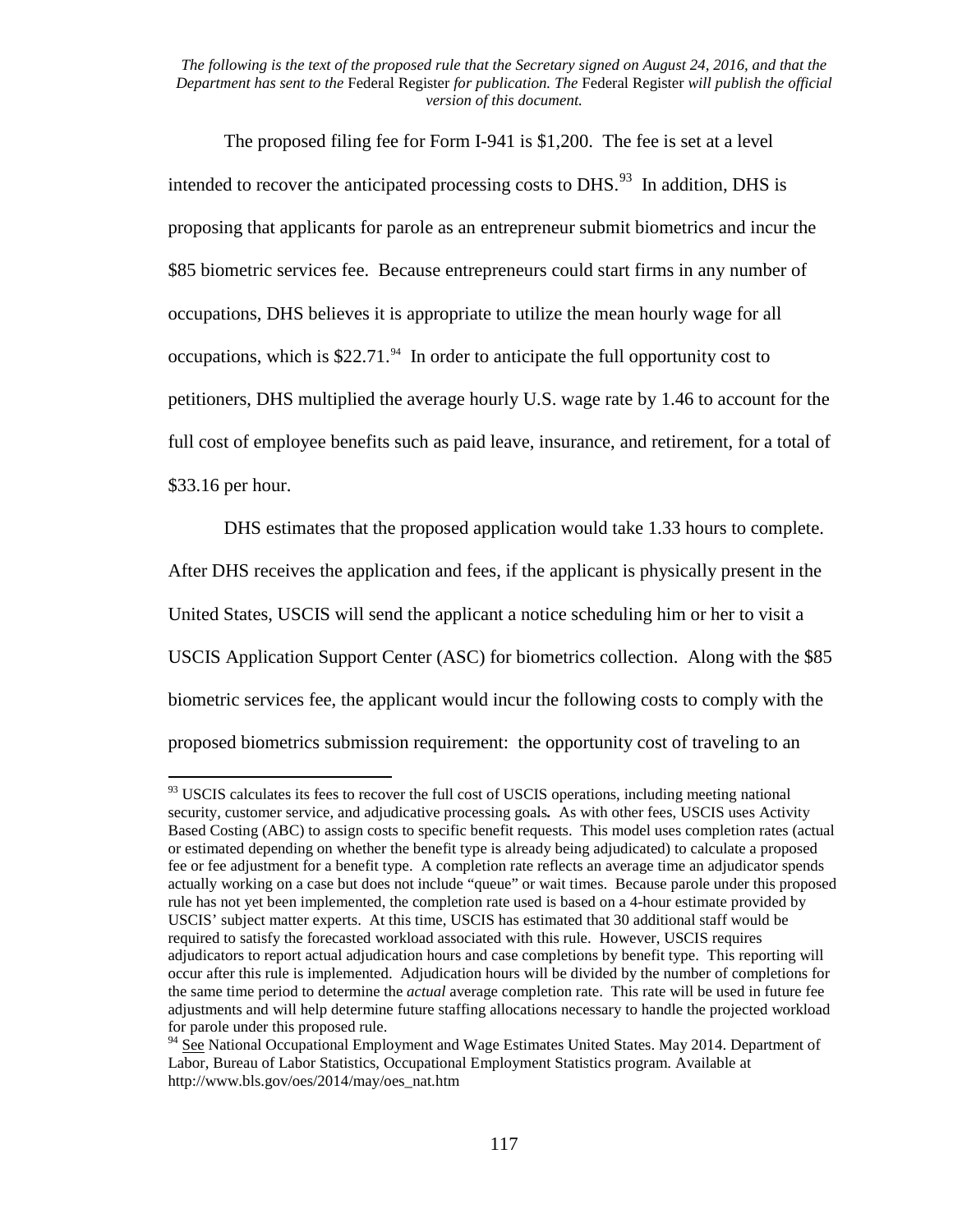ASC, the mileage cost of traveling to an ASC, and the opportunity cost of time for submitting his or her biometrics. While travel times and distances vary, DHS estimates that an applicant's average roundtrip distance to an ASC is 50 miles, and that the average time for that trip is 2.5 hours. DHS estimates that an applicant waits an average of 1.17 hours for service and to have his or her biometrics collected at an ASC, adding up to a total biometrics-related time burden of 3.67 hours.<sup>95</sup> By applying the \$33.16 hourly time value for applicants to the total biometrics-related time burden, DHS finds that the opportunity cost for a principal applicant to travel to and from an ASC, and to submit biometrics, would total \$121.68.<sup>[96](#page-117-1)</sup> In addition to the opportunity cost of providing biometrics, applicants would experience travel costs related to biometrics collection. The cost of such travel would equal \$28.75 per trip, based on the 50-mile roundtrip distance to an ASC and the General Services Administration's (GSA) travel rate of \$0.575 per mile.<sup>[97](#page-117-2)</sup> DHS assumes that each individual would travel independently to an ASC to submit his or her biometrics, meaning that this rule would impose a time cost on each of these applicants.

DHS estimates that each principal parole applicant would incur the following costs: \$1,285 in filing fees to cover the processing costs for the application and biometrics; \$194.53 after summing the monetized cost of travel to submit biometrics, the

<span id="page-117-0"></span><sup>&</sup>lt;sup>95</sup> Foreign nationals who submit their applications from outside the United States would still be required to pay the \$85 biometric processing fee and travel to a USCIS office abroad, if available, or a U.S. embassy or consulate office for biometric processing. Due to data limitations, and to capture general impacts of the rule, DHS has estimated costs of submitting biometrics under the assumption that all applicants are traveling to an ASC in the United States.

<span id="page-117-1"></span><sup>&</sup>lt;sup>96</sup> Calculation:  $$33.16 * 3.67$  hours = \$121.68.

<span id="page-117-2"></span> $97$  Calculation: 50 miles multiplied by \$0.575 per mile equals \$28.75. See 79 FR 78437 (Dec. 30, 2014) for GSA mileage rate.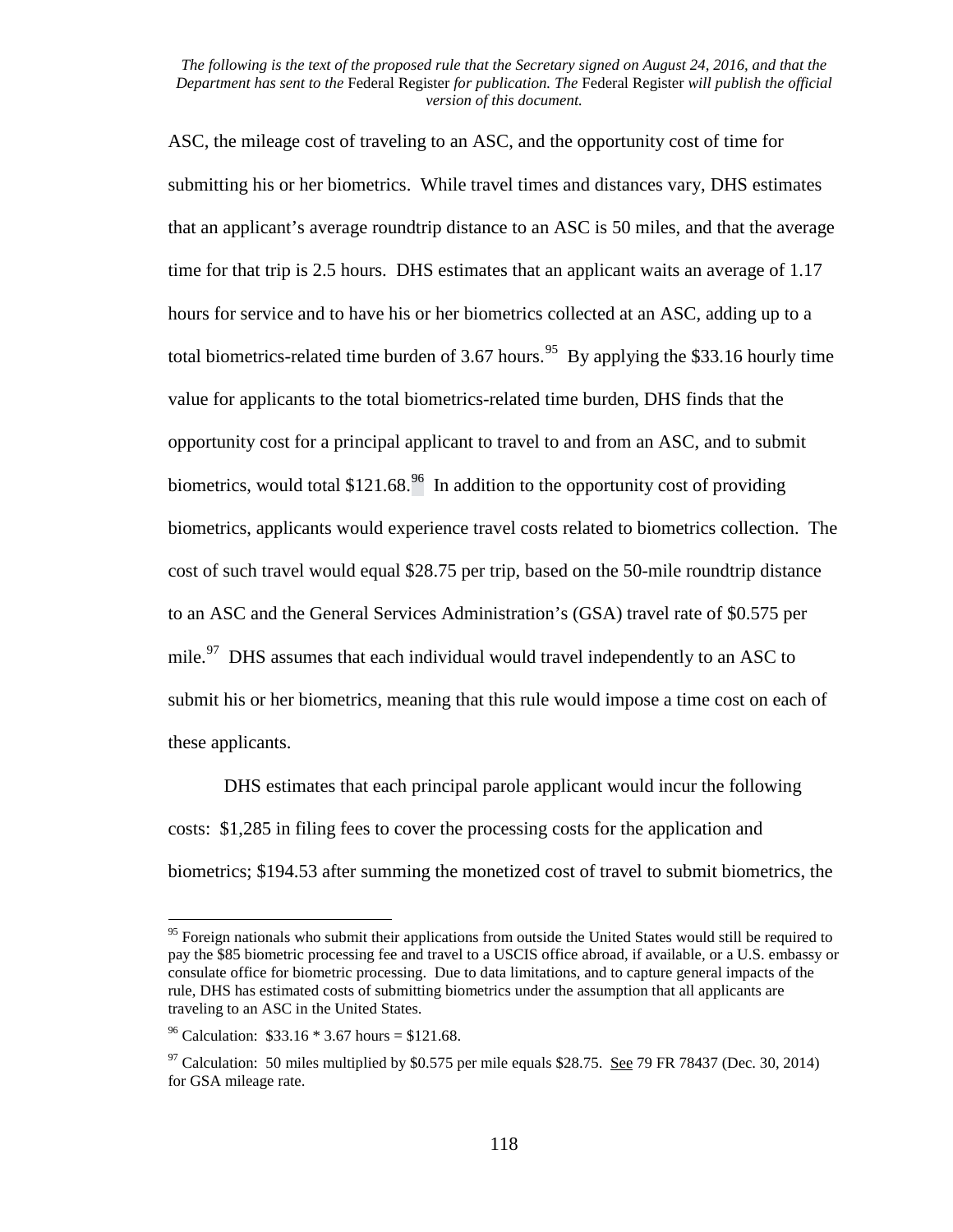total opportunity costs of time of the initial applications, biometrics, and estimated travel costs, resulting in a total cost of \$1,479.53 per application, rounded to \$1,480.<sup>[98](#page-118-0)</sup> If DHS receives 2,940 applications from persons eligible to apply, DHS anticipates that such applications would result in annual filing fee transfers of \$3,777,900 (undiscounted), which comprise the application fee and cost of submitting biometrics, and opportunity and other burden costs of \$571,927, for a total annual cost of \$4,349,827. Any subsequent renewal of the parole period or material changes requiring the filing of an amended application would result in costs similar to those previously discussed, with the possible exception of travel costs, since the applicant would not be required to depart the United States and re-enter.

B. Dependent Spouses and Children

The proposed rule would require all dependent family members (spouses and children) accompanying or joining the entrepreneur to file a Form I-131, Application for Travel Document, and would require all spouses and children 14 years of age through age 79 to submit biometrics. Those spouses and children would face the costs associated with filing the application and submitting biometrics.

DHS recognizes that many dependent spouses and children do not currently participate in the U.S. labor market, and as a result, are not represented in national average wage calculations. In order to provide a reasonable proxy of time valuation, DHS has to assume some value of time above zero and therefore uses an hourly cost

<span id="page-118-0"></span><sup>&</sup>lt;sup>98</sup> Calculation:  $$1,285 + 194$ ;  $$1,285$  is the sum of the direct cost of the  $$1,200$  filing fee and the \$85 cost of biometrics. The \$194 (rounded) figure is obtained by adding the cost of travel (\$28.75) plus the total opportunity cost of \$166, the latter of which is the product of the total time burden (5 hours) and the average burdened hourly wage (\$33.16).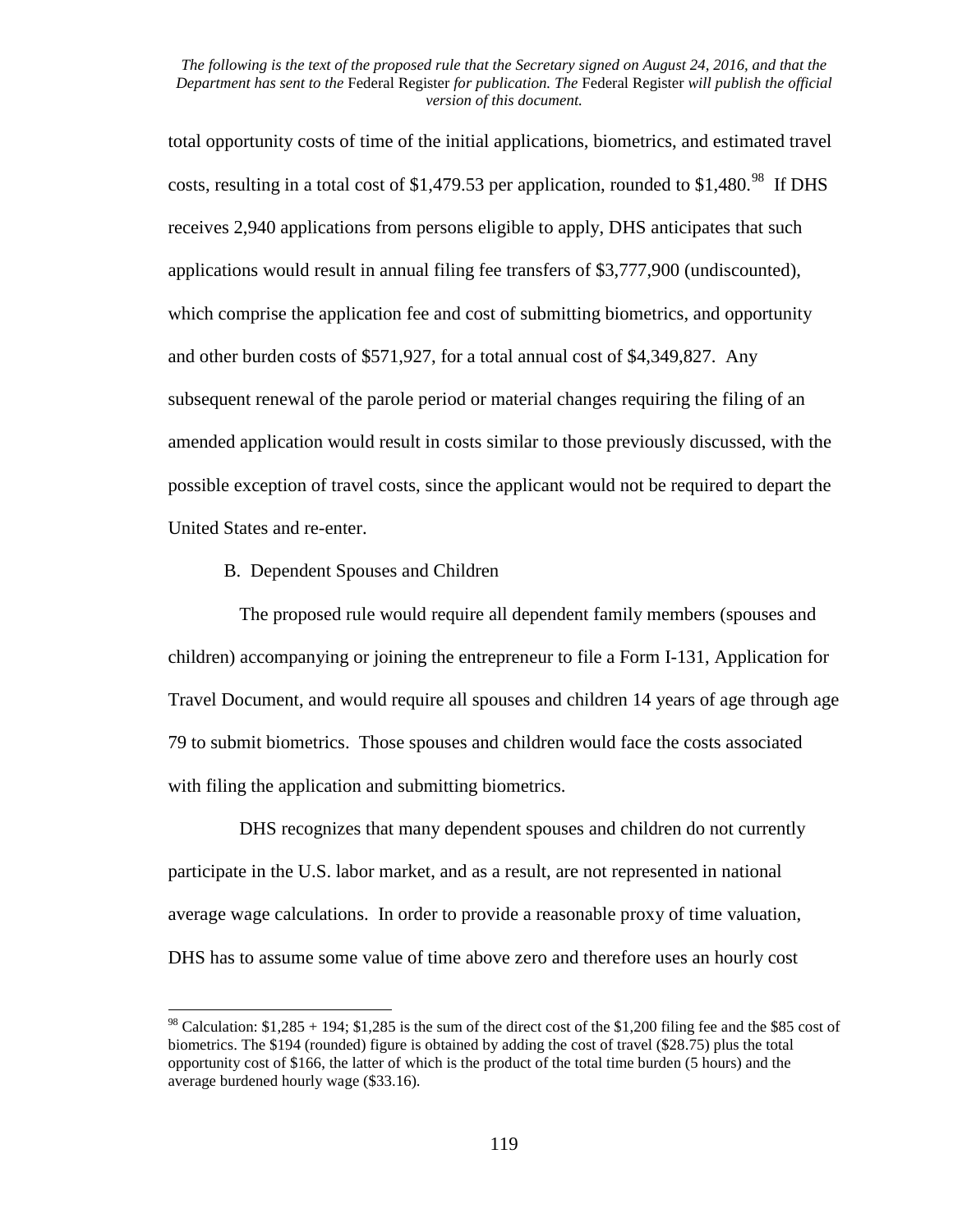burdened minimum wage rate of \$10.59 to estimate the opportunity cost of time for dependent spouses. The value of \$10.59 per hour represents the Federal minimum wage with an upward adjustment for benefits.<sup>[99](#page-119-0)</sup> The value of \$10.59 per hour is consistent with other DHS rulemakings when estimating time burden costs for those who are not authorized to work.<sup>[100](#page-119-1)</sup>

DHS would require dependents of parole applicants (spouses and children of the parole applicant) to file an Application for Travel Document (Form I-131) in order to be scheduled for biometric submission. There is a \$360 filing fee associated with Form I-131, and DHS estimates it will take 3.56 hours to complete each submission. In addition to filing the Form I-131, each dependent spouse and child 14 years of age and over would be required to submit biometric information (fingerprints, photograph, and signature) by attending a biometrics services appointment at a designated USCIS Application Support Center (ASC). The biometrics processing fee is \$85.00 per applicant. In addition to the \$85 biometrics services fee, the applicant would incur the following costs to comply with the biometrics submission requirement: the opportunity and mileage costs of traveling to an ASC, and the opportunity cost of submitting his or her biometrics. While travel times and distances vary, DHS estimates that an applicant's average roundtrip distance to an

<span id="page-119-0"></span><sup>&</sup>lt;sup>99</sup> U.S. Department of Labor, Wage and Hour Division. The minimum wage in effect as of July 24, 2009. Available at http://www.dol.gov/dol/topic/wages/minimumwage.htm*.* The calculation for total employer costs for employee compensation for dependent spouses and children of principals with an approved Form I-140: \$7.25 per hour  $X$  1.46 = \$10.59 per hour.

<span id="page-119-1"></span><sup>&</sup>lt;sup>100</sup> See "Employment Authorization for Certain H-4 Dependent Spouses; Final rule," 80 FR 10284 (25 Feb. 2015); and "Provisional and Unlawful Presence Waivers of Inadmissibility for Certain Immediate Relatives; Final Rule," 78 FR 536, 572 (3 Jan. 2013).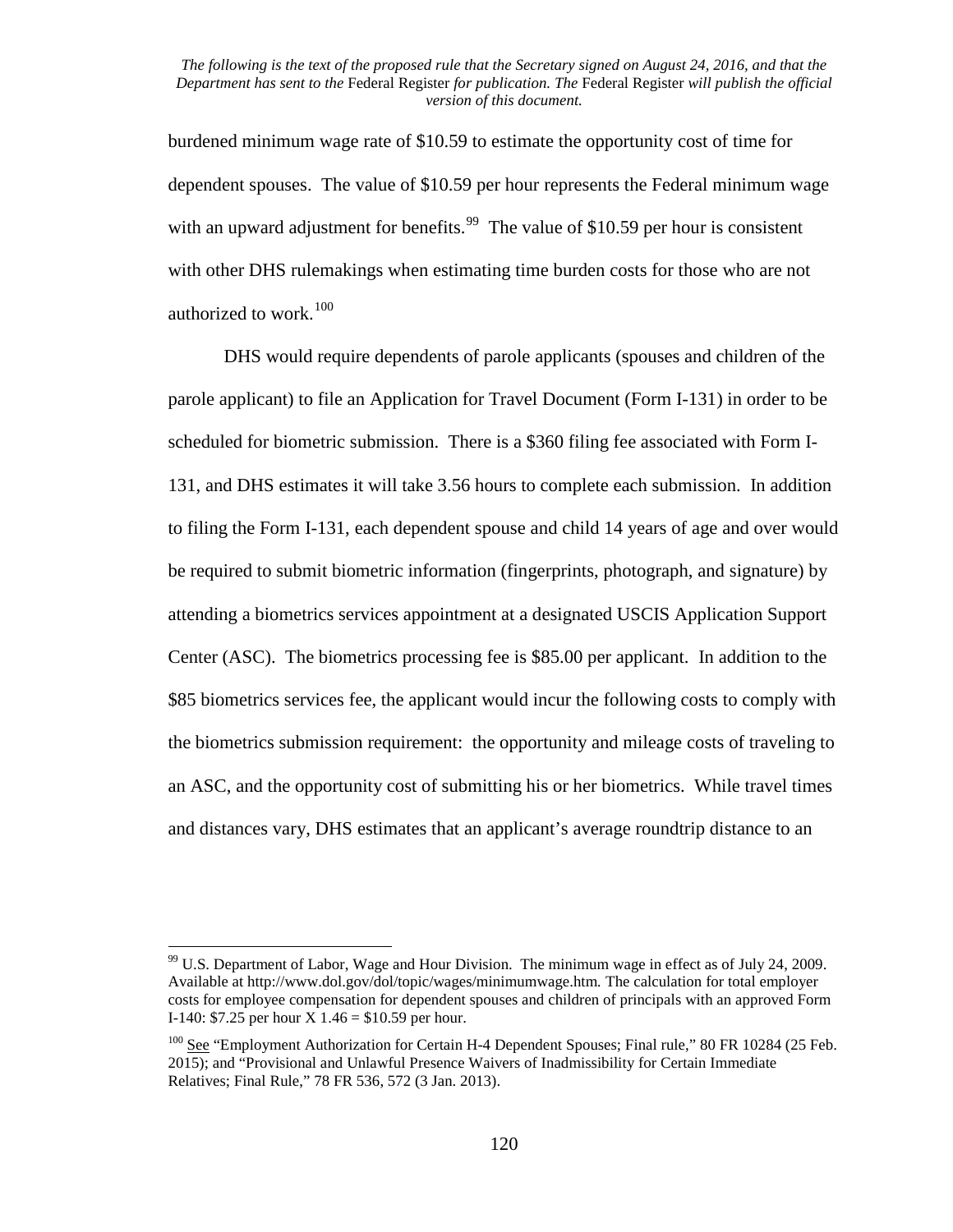ASC is 50 miles, and that the average time for that trip is 2.5 hours.<sup>101</sup> DHS estimates that an applicant waits an average of 1.17 hours for service and to have his or her biometrics collected at an ASC, adding up to a total biometrics-related time burden of 3.67 hours. In addition to the opportunity cost of providing biometrics, applicants would experience travel costs related to biometrics collection. The cost of such travel would equal \$28.75 per trip, based on the 50-mile roundtrip distance to an ASC and the General Services Administration's (GSA) travel rate of  $$0.575$  per mile.<sup>[102](#page-120-1)</sup> DHS has assumed that each applicant would travel independently to an ASC to submit his or her biometrics, meaning that this rule would impose a time cost on each of these applicants. DHS also assumed all children were over the age of 14 for the purposes of this analysis and, therefore, this cost estimate may be slightly overestimated.

DHS projects that approximately 3,234 dependents would be required to file a Form I-131 and submit biometrics, based on the estimate of 2,940 principal applicants and using a multiplier for expected family members of  $1.1$ .<sup>103</sup> The total cost for those spouses and children requesting parole under this program includes the filing fee,

<span id="page-120-0"></span> $101$  DHS has estimated travel distances and ensuing travel times at 2.5 hours in prior rulemakings. See, e.g., "Employment Authorization for Certain H-4 Dependent Spouses; Final rule," 80 FR 10284 (25 Feb. 2015); and "Provisional and Unlawful Presence Waivers of Inadmissibility for Certain Immediate Relatives; Final Rule," 78 FR 536, 572 (3 Jan. 2013).

<span id="page-120-1"></span><sup>&</sup>lt;sup>102</sup> See U.S. General Services Administration website for Privately Owned Vehicle (POV) Mileage Reimbursement Rates, http://www.gsa.gov/portal/content/100715 (accessed August 8, 2015).

<span id="page-120-2"></span><sup>&</sup>lt;sup>103</sup> The multiplier of 1.1 was obtained from DHS estimates of the average historical ratio of principal versus dependent recipients of LPR status. DHS studies based on statistics obtained from office of Immigration Statistics reveal that multipliers for the employment preference categories EB-1, EB-2, and EB-3 range from 2.04 to 2.27. DHS believes that 2.1. is a reasonable multiplier for the estimates and utilized this multiplier in regulatory assessments involved in American Competitiveness in the Twenty-First Century Act, (AC21) provisions, specifically: "Retention of EB-1, EB-2, and EB-3 Immigrant Workers and Program Improvements Affecting High-Skilled Nonimmigrant Workers" (RIN 1615-AC05), proposed rule. Because the Form I-131 filings relevant to this rule do not apply to principals, only spouses and dependent children, DHS believes it is valid to subtract 1 from the 2.1 multiplier to yield the final multiplier of 1.1.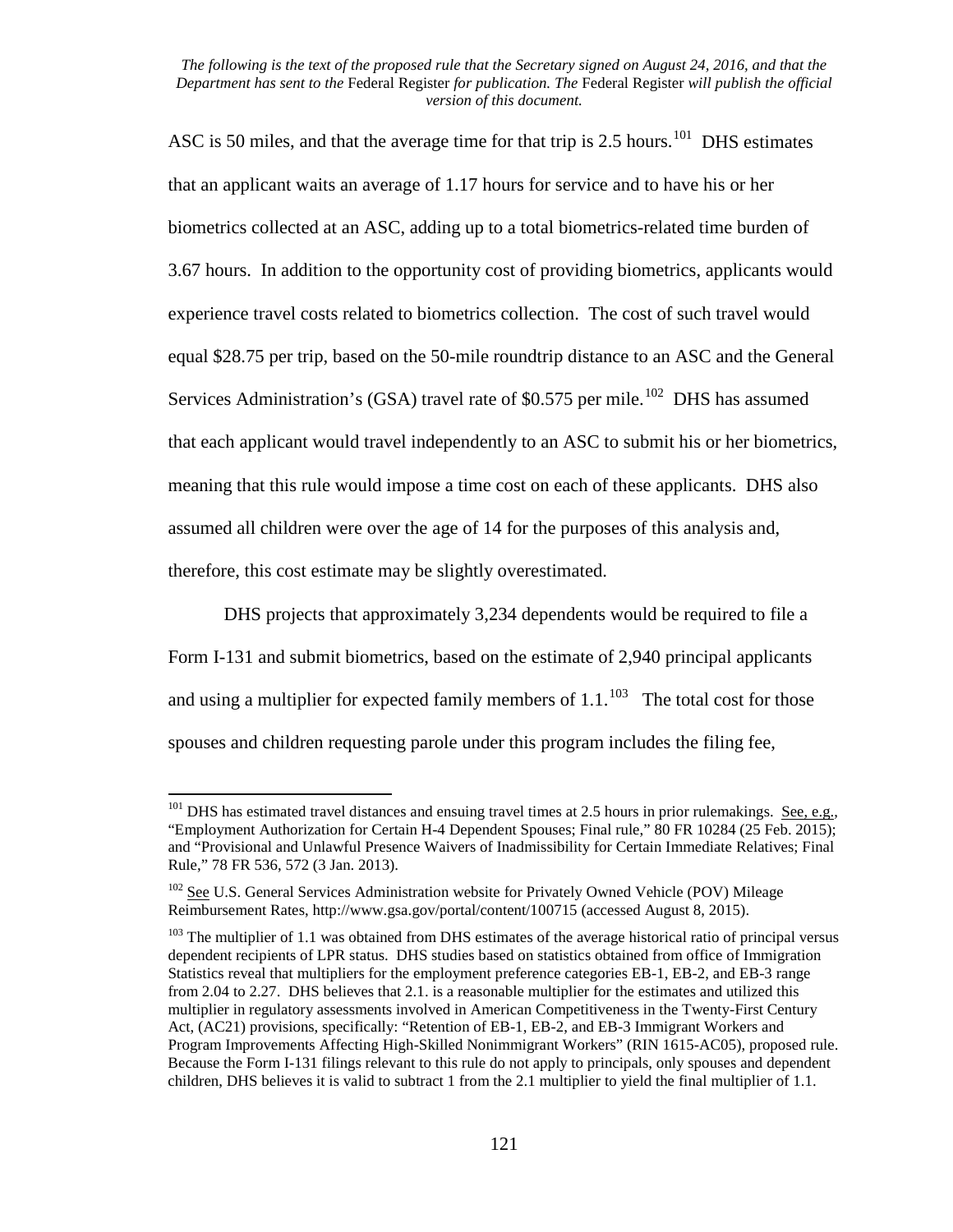biometrics processing fee, travel costs associated with biometrics processing, and the opportunity cost of filing the Form I-131and submitting biometrics. The total time burden is 7.23 hours. At the cost-burdened wage, the total opportunity cost is \$76.53. Adding the \$28.75 cost of travel, the total non-filing cost is estimated to be \$105.78, and the total cost per applicant is \$550. At the projection of 3,234 applicants, the non-filing cost is \$340,474 (undiscounted), and combined with filing costs of \$1,439,130, the total estimated cost for dependents germane to Form I-131 is \$1,779,604.

In addition, DHS proposes to allow unrestricted employment authorization for spouses of entrepreneurs granted parole under this rule. DHS proposes to permit these individuals to apply for employment authorization by filing Form I-765. To estimate the number of potential persons applying for employment authorization, DHS used a simple one-to-one mapping of entrepreneurs to spouses to obtain 1,813 spouses, the same number as entrepreneur parolees.

The current filing fee for Form I-765 is \$380.00. The fee is set at a level to recover the processing costs to DHS. Based on the projection of 2,940 applicants, the total filing cost is \$1,117,200 (undiscounted). DHS estimates the time burden of completing Form I-765 is 3.42 hours.<sup>[104](#page-121-0)</sup> At the cost-burdened wage, the total opportunity cost is \$36.20. At the projection of 2,940 applicants, the non-filing cost is \$106,430 (undiscounted) and combined with filing costs of \$1,117,200, the total estimated cost for spouses germane to Form I-765 is \$1,223,630.

<span id="page-121-0"></span><sup>&</sup>lt;sup>104</sup> Source: Paperwork Reduction Act (PRA) Supporting Statement for Form I-765 (OMB control number 1615-0040). The PRA Supporting Statement can be found at Question 13 on Reginfo.gov at http://www.reginfo.gov/public/do/PRAViewICR?ref\_nbr=201502-1615-004.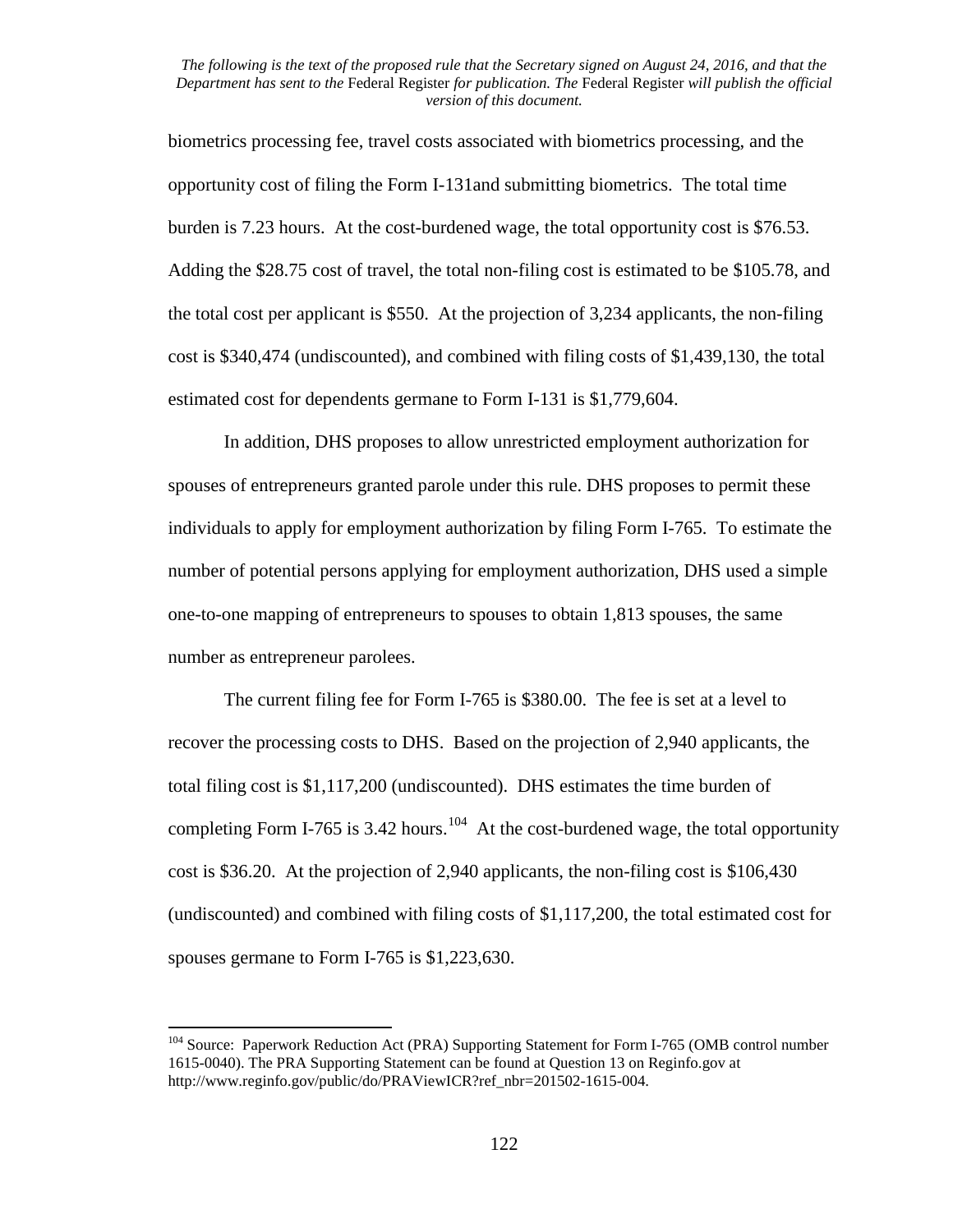In addition to the filing costs, applicants for parole may face other costs associated with their entrepreneurial activities. These could include the administrative costs of starting up a business, applying for grants, obtaining various types of licenses and permits, and pursuing qualified investments. However, these costs apply to the entrepreneurial activity and the business activity that the applicant has chosen to be involved in and are not driven by the parole process or other governmental functions attributable to the rule itself. Hence, DHS does not attempt to estimate, quantify, or monetize such costs.

Lastly, DHS recognizes that some individuals who were lawfully admitted in the United States in certain nonimmigrant classifications may seek parole. They would thus apply for parole and, if approved, exit the United States and request to be paroled into the United States at a port of entry, as parole will not involve any direct change from other nonimmigrant status. Such applicants would bear the travel costs of exit and returning to a port of entry. However, because there are no similar programs for comparison, DHS cannot determine the demand for parole or substitution effects from other classifications and thus cannot estimate, quantify, or monetize such potential travel costs. Finally, because the program allows for re-parole under conditions that DHS has set, entrepreneurs and their spouse and children, if applicable, would likely face filing and opportunity costs associated with applying for re-parole. However, DHS has no means of estimating the share of the potential eligible population that would seek and be eligible for re-parole, hence re-parole conditions are not included in this analysis. In summary, DHS believes that it is possible that there could be some substitution into the proposed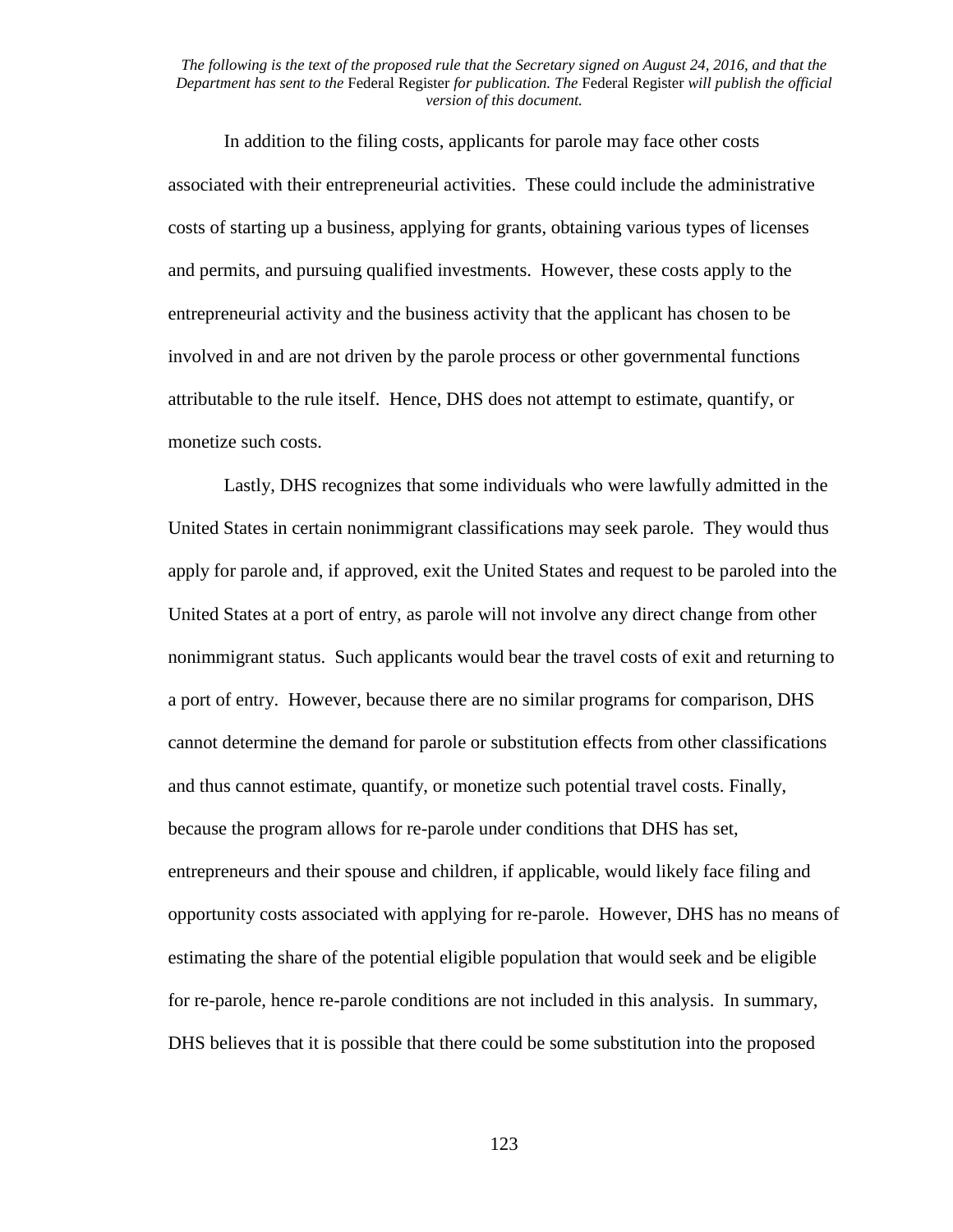parole program from other programs and such applicants and dependents would incur travel and possible other costs related to exit and re-entry.

C. Potential for Negative U.S. Labor Market Impacts

DHS does not expect the rule to generate significant costs or negative consequences. Extensive review of information relevant to immigrant entrepreneurship indicates that while much about the impact of such entrepreneurship is not known, there is no reason to expect that substantial negative consequences, including adverse impact on domestic workers, are likely. The possibility that immigrant entrepreneurs may displace ("crowd-out") native entrepreneurs has been raised by a few researchers. One study indicated that a very small number of native entrepreneurs were possibly displaced by immigrant entrepreneurs.<sup>[105](#page-123-0)</sup> However, because of difficulties in controlling for a large amount of variables related to entrepreneurship, other researchers have noted that this finding only raises the possibility that displacement could not be ruled out completely, but did not actually provide irrefutable evidence that it had occurred.<sup>106</sup> Another study, conducted by the Brookings Institution, did not find displacement but acknowledged that more research and refined control techniques, along with longitudinal data, would need to be studied before ruling out the possibility completely.<sup>107</sup> In any event, the purpose of

<span id="page-123-0"></span><sup>105</sup> Fairlie, R. W., and B. D. Meyer. "The effect of immigration on native self-employment." *Journal of Labor Economics* 21:3 (2003): 619–650, available at:

http://people.ucsc.edu/~rfairlie/papers/published/jole%202003%20-%20native%20se.pdf.

<span id="page-123-1"></span><sup>106</sup> See Magnus Lofstrom, "Immigrants and Entrepreneurship," Public Policy Institute of California, USA, and IZA, Germany (2014), p. 4, available at: http://wol.iza.org/articles/immigrants-andentrepreneurship.pdf.

<span id="page-123-2"></span><sup>&</sup>lt;sup>107</sup> See Zoltan J. Acs and David M. Hart, "Immigration and High-Impact, High-Tech Entrepreneurship," *Brookings*, Issues in Technological innovation (February 2011), available at http://www.brookings.edu/research/papers/2011/02/immigration-hart-acs.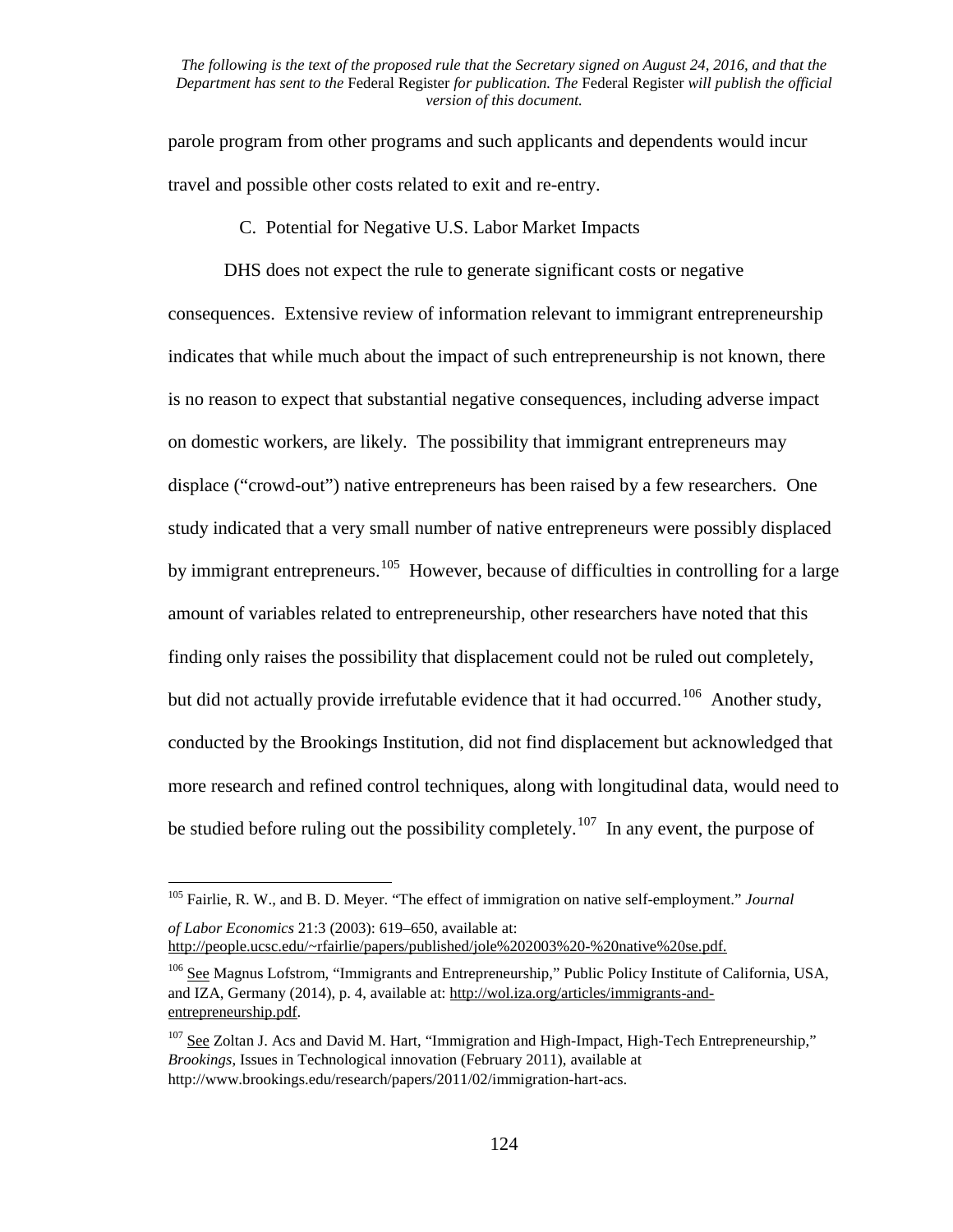the proposed parole rule is to foster innovation and entrepreneurial activities in new or very young endeavors, where the literature much more decisively indicates a strong potential of creating new net jobs for U.S. workers, offsetting any potential negative impacts for this group.

DHS recognizes that the potential inclusion of spouses can incur labor market implications and possibly impact U.S. workers. As was noted in previous sections of the regulatory impact analysis, DHS did not attempt to assess or measure the labor market impact of the estimated entrepreneurs potentially eligible for parole because as founders of firms, these persons would not affect the labor market in the same way as other workers. Although spouses could have labor market impacts as new labor market entrants, DHS believes such potential impacts will be negligible. The main reason is that the size of the potential new cohort is very small. As of the end of 2015, there were an estimated 157,130,000 people in the U.S. civilian labor force.<sup>[108](#page-124-0)</sup> Consequently, the estimated "new" available workers in the first year would represent approximately 0.001 percent of the overall U.S. civilian labor force.<sup>109</sup> DHS believes this fraction is too small to have a significant impact on the labor market.

While the figures above apply to the general U.S. labor force, DHS recognizes that concentration of new labor force entrants can impact specific labor markets. DHS

<span id="page-124-0"></span><sup>&</sup>lt;sup>108</sup> See News Release, United States Department of Labor, Bureau of Labor Statistics, Local Area Unemployment Statistics, Regional and State Unemployment–2015 Annual Averages, Table 1 "Employment status of the civilian non-institutional population 16 years of age and over by region, division, and state, 2014-15 annual averages" (Mar. 24, 2016), available at http://www.bls.gov/news.release/pdf/srgune.pdf .

<span id="page-124-1"></span><sup>&</sup>lt;sup>109</sup> Source: United States Department of Labor, Bureau of Labor Statistics, Local Area Unemployment Statistic. Figure applies to seasonally adjusted level for December 2014, available at: http://data.bls.gov/timeseries/LNS11000000. Calculation for new worker labor force share: 1813/157,130,000.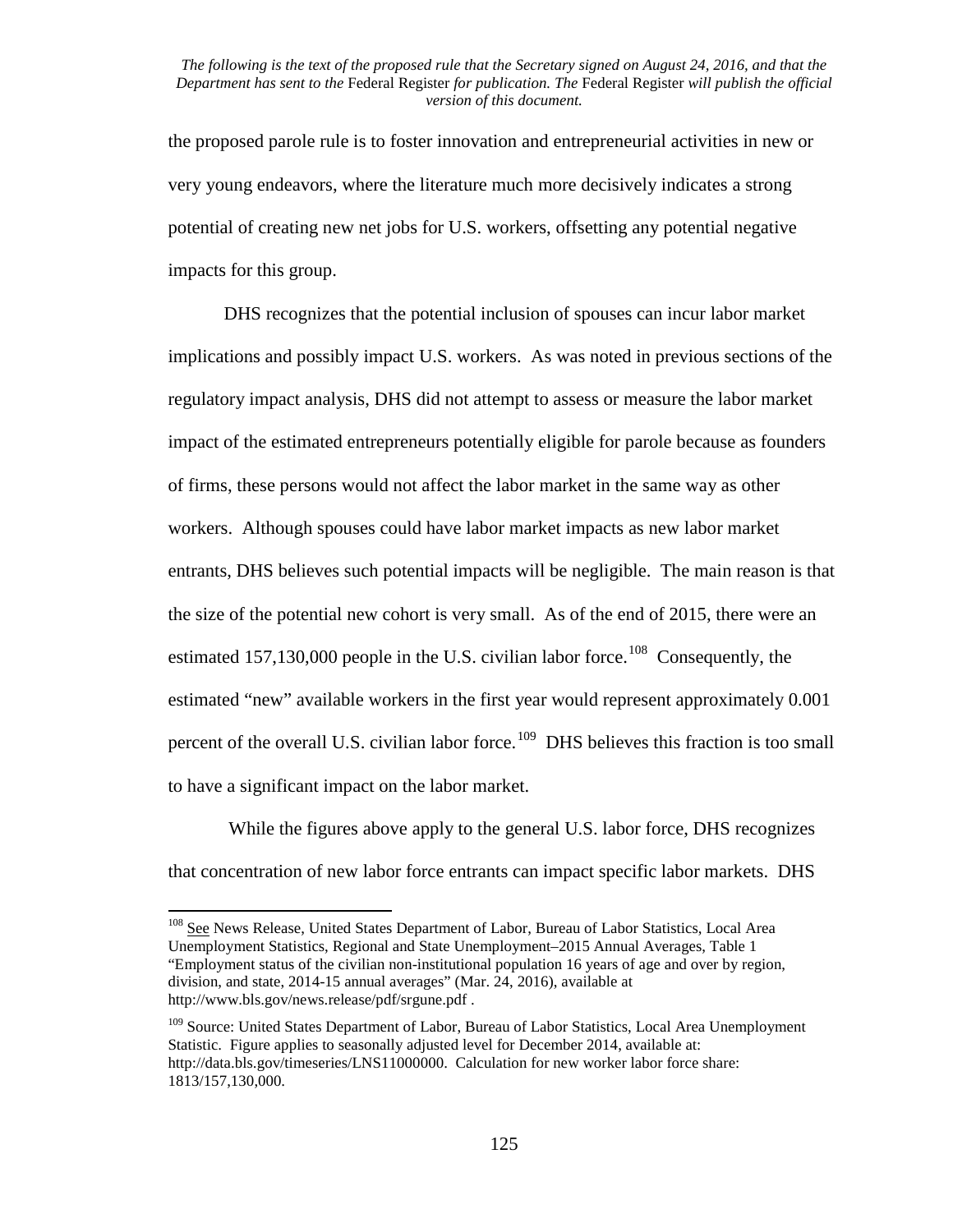believes that any such potential impacts linked to this rule will be insignificant. The NVCA and other sources of information that DHS reviewed indicates that while the area of California known as Silicon Valley has traditionally been, and continues to be, the primary recipient geographically for technology startup capital, other large urban centers on the East Coast and, even more recently, parts of the Mid- and Mountain West have seen increased technology startup activity. To provide just one example of a potential area-specific impact, DHS considered the San Jose-San Francisco-Oakland (CA) Combined Statistical Area (CSA) conjoining the seven Metropolitan Statistical Areas (MSAs) and nine encompassed counties constituting the economic linkages of Silicon Valley. Based on data from the BLS, the population of this CSA is about 8.6 million (as of May 2014) and the employed population (a narrower measure of the labor market than the labor force) about 3.75 million. If the share of new entrants is based on the proportion of venture capital to the area, which is 42 percent, then 2,746 spousal entrants could impact the area.<sup>[110](#page-125-0)</sup> Assuming such entrants gain employment, this cohort represents just 0.02 percent of the employed population of the specific CSA.

D. Government Costs

The INA provides for the collection of fees at a level that will ensure recovery of the full costs of providing services, including administrative costs and services provided without charge to certain applicants and petitioners. See INA section 286(m), 8

<span id="page-125-0"></span><sup>&</sup>lt;sup>110</sup> The employment figures are provided by the BLS, Occupational Employment Statistics (OES), found at: http://www.bls.gov/oes/current/oes\_42100.htm. The population data is provided by the Census Bureau, which tabulates CSAs: "Combined Statistical Area Totals Dataset: Population and Estimated Components of Change: April 1, 2010 to July 1, 2014" (CSV), 2014 Population Estimates. United States Census Bureau, Population Division. March 2015. The information on the venture capital share for the region is found in the NVCA 2015 yearbook, and is found in figure 8, p. 14. The calculation is as follows:  $(42x1813)=761$ , which is then divided by the CSA population of 3,750,000.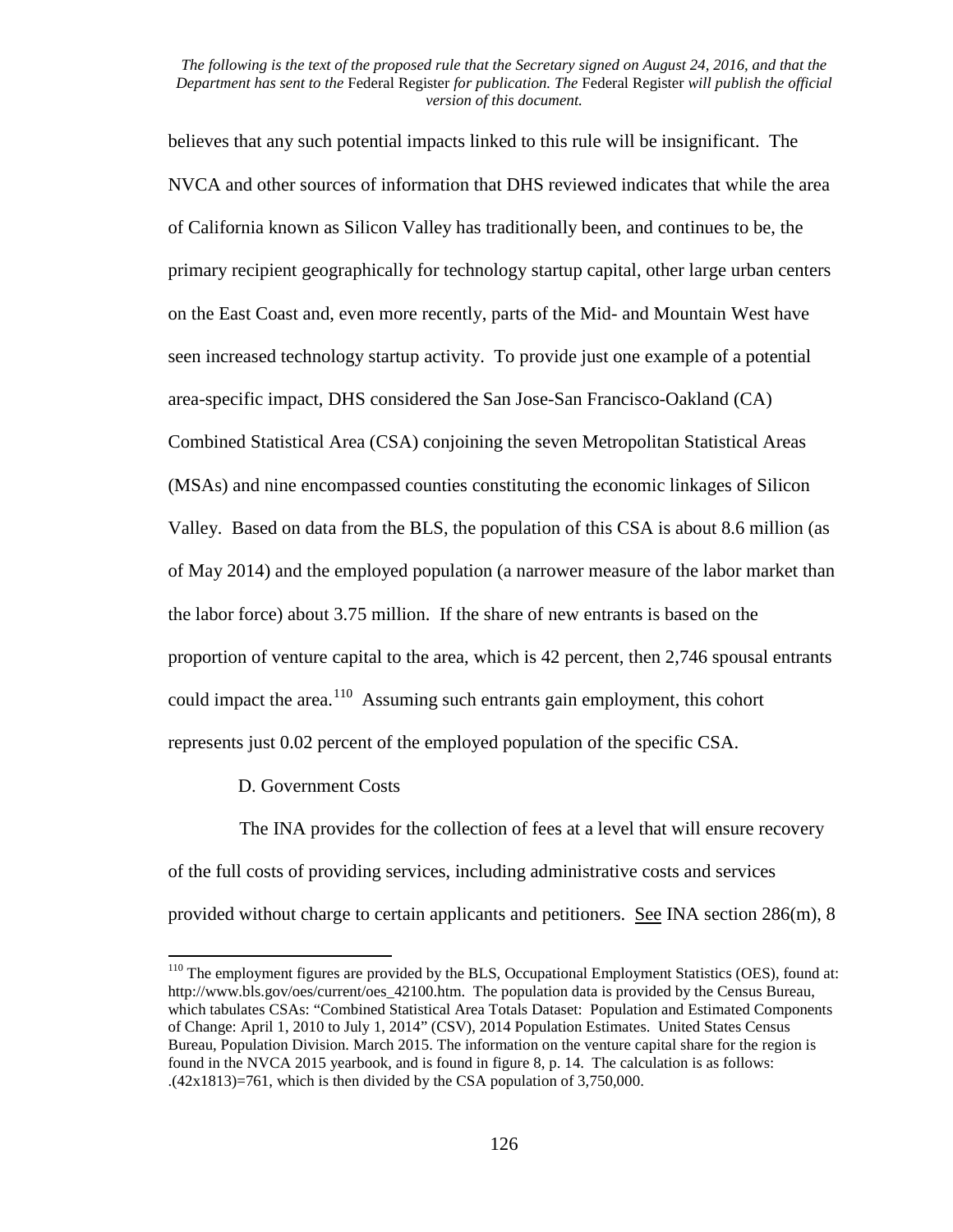United States C. 1356(m). DHS has established the fee for the adjudication of proposed Form I-941 based on notional application filing volumes and estimated resource commitments. During the biennial fee review, DHS will examine whether the fee is sufficient to recover the full costs of adjudication, as required by the INA.

# 5. Benefits

As referenced previously, evidence suggests that innovation-focused start-ups contribute disproportionately to job creation. The proposed rule would reduce entry barriers, and thus support efforts by foreign entrepreneurs to generate entrepreneurial activity in the United States.

The proposed rule is expected to generate important net benefits to the United States economy. For one, expenditures on research and development by the estimated annual grant-based researchers that DHS has identified that could qualify for entrepreneur parole would generate direct and indirect jobs. In addition, this researchfocused spending could potentially generate patents, intellectual property, licensing, and other intangible assets that can be expected to contribute to innovation and technological advances and spill over into other sectors of the overall economy. DHS acknowledges that it is extremely difficult to gauge the actual economic value of such assets and that peer-reviewed research in this area is still nascent. Despite the nascent stage of the research and the difficulty of measuring quantitatively the benefit of innovation driven by new high technology firms, various research indicates that the innovation driven by entrepreneurs contributes directly to economic growth, generates important efficiencies and cost reductions for firms that utilize such innovation, and increases productivities and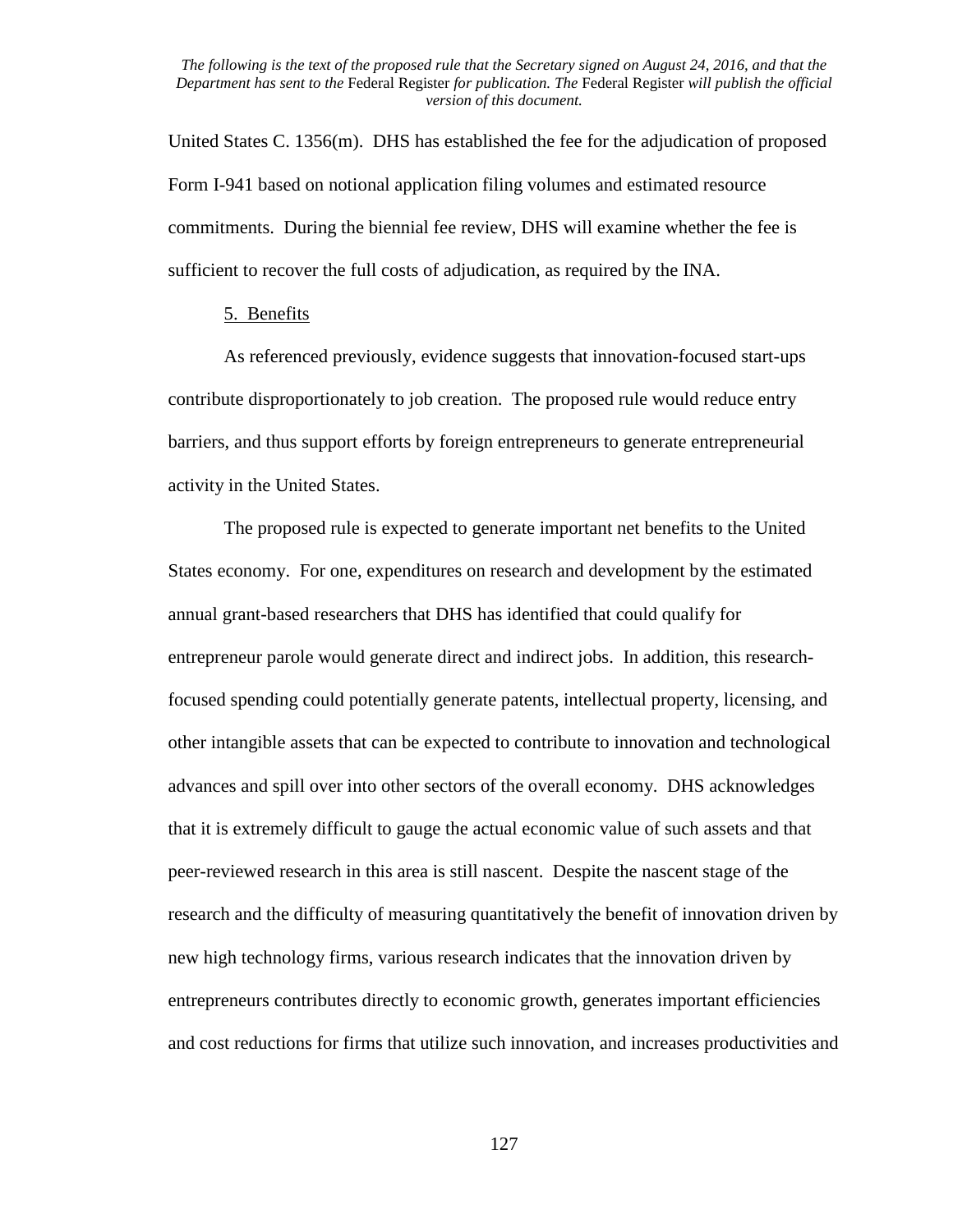profitability for firms that benefit indirectly through new products generated by such innovation.

Lastly, DHS believes that a subset of the start-up firms formed by foreign entrepreneurs during the proposed parole period could eventually become high-growth firms that generate high levels of profitability and contribute disproportionately to job creation in the United States.

### D. Regulatory Flexibility Act

The Regulatory Flexibility Act of 1980 (RFA), 5 U.S.C. 601-612, as amended by the Small Business Regulatory Enforcement Fairness Act of 1996, Public Law 104-121 (Mar. 29, 1996), requires Federal agencies to consider the potential impact of regulations on small businesses, small governmental jurisdictions, and small organizations during the development of their rules. The term "small entities" comprises small businesses, notfor-profit organizations that are independently owned and operated and are not dominant in their fields, and governmental jurisdictions with populations of fewer than 50,000. Individuals are not defined as a "small entity" by the RFA.

DHS has reviewed this regulation in accordance with the Regulatory Flexibility Act and certifies that this rule would not have a significant economic impact on a substantial number of small entities. This proposed rule would provide guidance on the use of parole for entrepreneurs who seek it on a voluntary basis. The proposed rule would not mandate that all individuals apply for parole. This proposed rule provides flexibilities and options that do not currently exist for individuals who wish to establish or operate a start-up business in the United States. Importantly, the proposed rule does not require any individuals or businesses, including those created by foreign nationals, to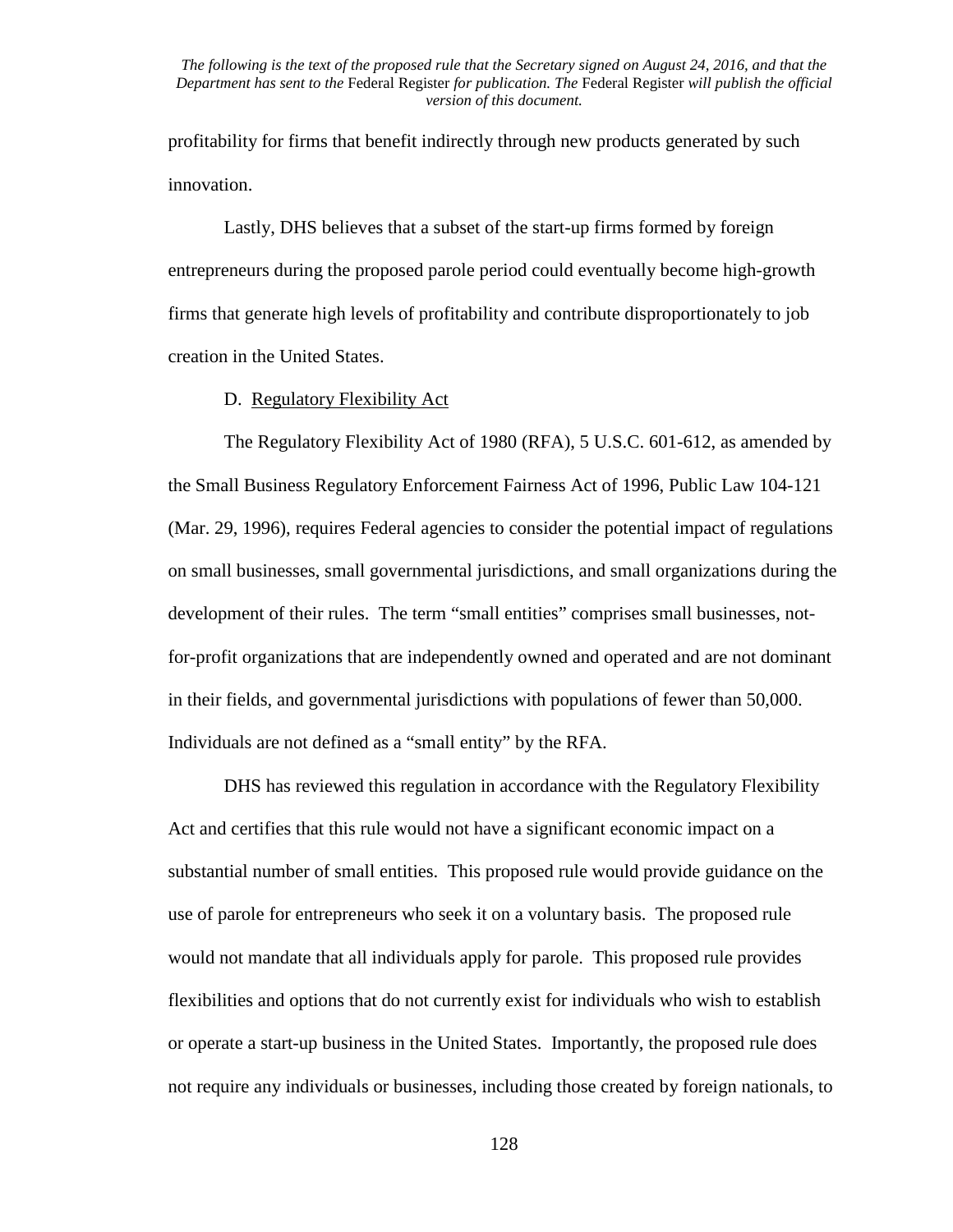seek parole—either generally or as a specific condition for establishing or operating a business in the United States. Rather, as mentioned previously, this proposed rule is intended to provide an additional flexibility for foreign individuals who are unable to obtain another appropriate nonimmigrant or immigrant classification, in order to facilitate the applicant's ability to oversee and grow the start-up entity. If any individual believes this rule imposes a significant economic impact, that individual could simply choose to not avail themselves to the requirements of the rule and would then incur no economic impact. As discussed previously, this rule imposes direct filing costs of \$1,285 (which includes the \$1,200 application fee and the \$85 biometrics fee), plus \$194 in time-related opportunity costs for those individuals who do choose to apply for entrepreneur parole. This cost is relatively minor when considering the costs of starting up a new business and the capital necessary to start a business.

Under the general term "entrepreneur," DHS includes those who desire to form firms with investment funds from certain U.S. investors. For purposes of the RFA, the regulatory requirements place compliance costs and establish eligibility criteria for the individual requesting consideration for parole under this proposal. DHS believes that the costs of application for parole would burden the individual applicant, and not the entrepreneurial venture (firm). This proposed rule would not alter or change the normal procedure for fundraising or other start-up administrative costs that occur in forming a business entity. Such costs are not direct costs of this rule and could include, but are not limited to, business application fees, legal fees, and licensing that precede significant infusions of investment, the latter of which are primarily utilized for operational and capital expenses in order to produce goods or services.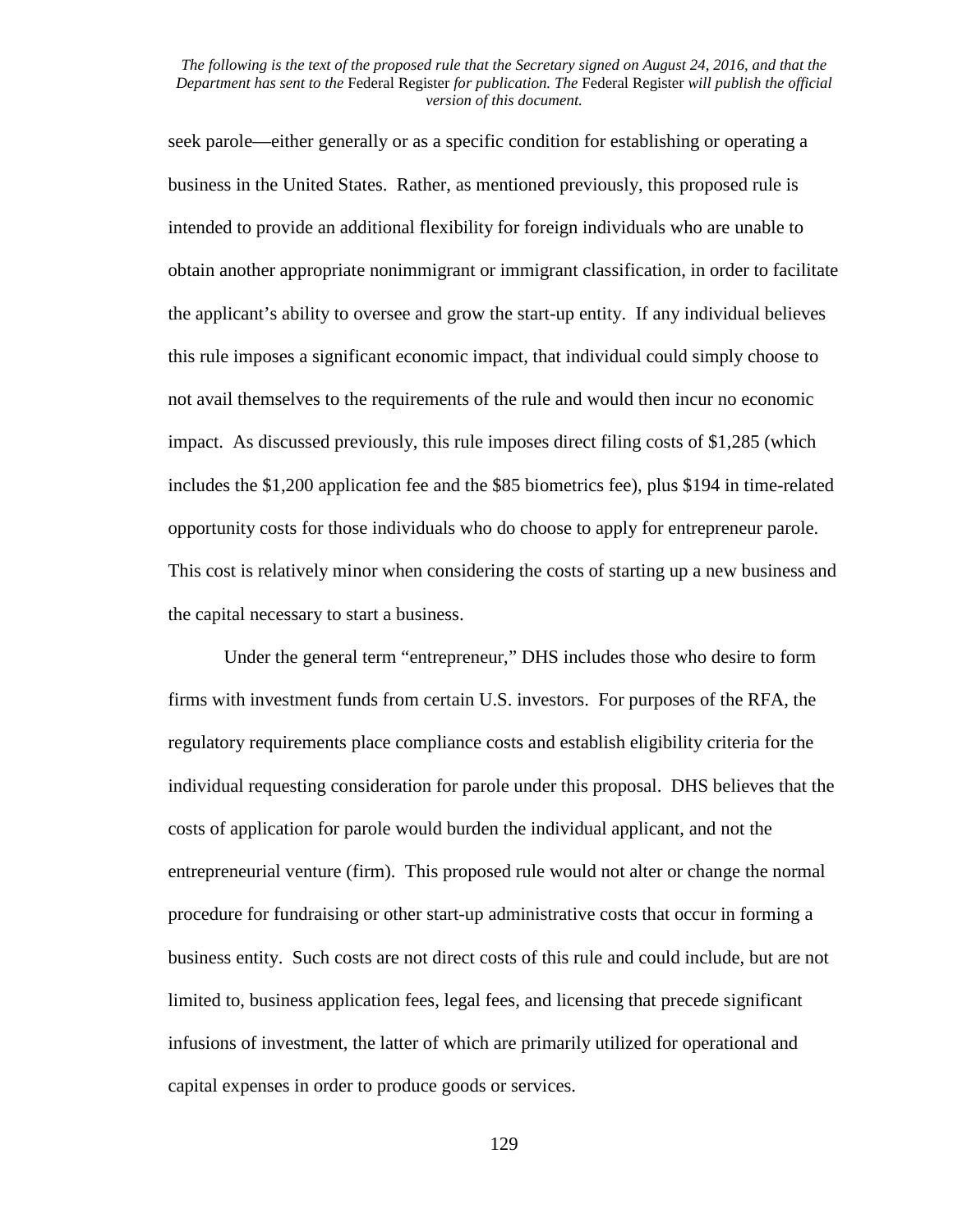It is possible that some of the 2,940 estimated entrepreneurs who could be eligible for parole annually could involve business structures in which the filing fees are paid by a business entity. In the event that small business entities are impacted by this proposed rule because they choose to pay the filing fees on behalf of an individual entrepreneur, DHS believes that the filing cost of \$1,285 per application would be insignificant compared to such entities' annual gross revenues, potential for revenue, and other economic activity. DHS welcomes public comment on the numbers of small business entities that may be impacted by this rule, the likely compliance costs for these entities, and any potential alternatives that may minimize these compliance costs.

For businesses that may pay the filing costs, the expected impact to such businesses would be small. For businesses that utilize either the minimum threshold of \$100,000 from a Federal grant or \$345,000 in capital investment to source the filing costs, such costs would constitute 1.3 percent and 0.4 percent, respectively, of the total capital amount. These relatively low cost proportions apply to those firms that only obtain the minimum investment amounts. In addition, DHS analyzed the cost impact relative to more typical RFA indices. DHS analysis of Census Bureau data on the smallest firms found that the average revenue based on sales receipts for firms with no paid employees is \$309,000, while the average for firms with one to four paid employees is  $$411,000$ .<sup>[111](#page-129-0)</sup> The filing cost relative to these averages is 0.42 percent and 0.31 percent, respectively.

<span id="page-129-0"></span><sup>&</sup>lt;sup>111</sup> The data utilized for the analysis are found in the SBO Table SB1200CSA09, "Statistics for All U.S. Firms With Paid Employees by Industry, Gender, and Employment Size of Firm for the U.S. and States: 2012, 2012 Survey of Business Owners: http://census.gov/library/publications/2012/econ/2012-sbo.html. The file location is: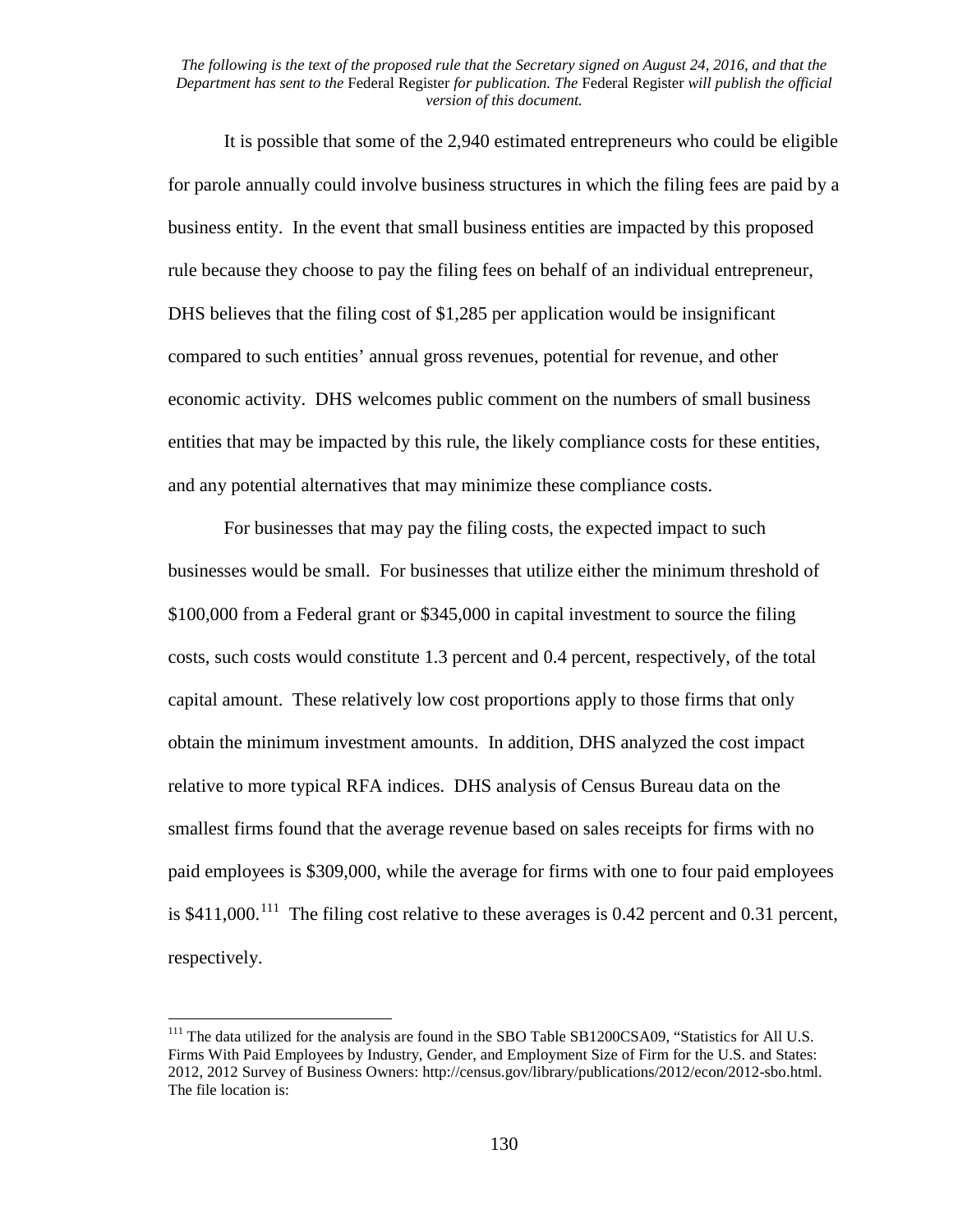DHS also analyzed the average revenue for new firms. Since the proposed rule defines a new firm as one that is less than three years old, DHS grouped private sector firms for the 2012 survey as those responding that the year of establishment was either 2012, 2011, or 2010. DHS obtained the average revenue per firm and then weighted the average by the yearly proportion of firms. Based on the resulting weighted average of \$162,000, such new firms would face a filing-cost burden of 0.8 percent.<sup>[112](#page-130-0)</sup> DHS notes that there is a large difference between the revenue of new firms with paid employees and those without such employees (i.e., sole proprietors). For the latter, average revenues are about \$34,000, and the cost burden would be 3.8 percent. However, because a central component of this parole program requires a demonstration of significant public benefit in the form of economic activity and job growth, DHS does not anticipate that sole proprietors would be eligible to participate in this program.

In summary, DHS believes that per-applicant costs would be primarily incurred by the individual (which is not covered by the RFA), any direct cost due to this rule would be relatively minor, and these costs would only be borne by those who voluntarily choose to apply for parole under this rule. While the applicant for parole may be the owner of a firm that could be considered small within the definition of small entities established by 5 U.S.C. 601(6), DHS considers the applicants to be individuals at the

l

http://factfinder.census.gov/faces/tableservices/jsf/pages/productview.xhtml?pid=SBO\_2012\_00CSA09&pr odType=table. The figures are rounded from \$309,279 and \$410,900, respectively.

<span id="page-130-0"></span><sup>&</sup>lt;sup>112</sup> The data utilized for the analysis are found in the SBO Table SB1200CSCB11, "Statistics for All U.S. Firms by Year the Business Was Originally Established or Self-Employment Activity Begun by Industry, Gender, Ethnicity, Race, and Veteran Status for the U.S.: 2012: 2012 Survey of Business Owners: http://census.gov/library/publications/2012/econ/2012-sbo.html. The file location is: http://factfinder.census.gov/faces/tableservices/jsf/pages/productview.xhtml?pid=SBO\_2012\_00CSCB11& prodType=table. The average revenue figure is rounded from \$162,293.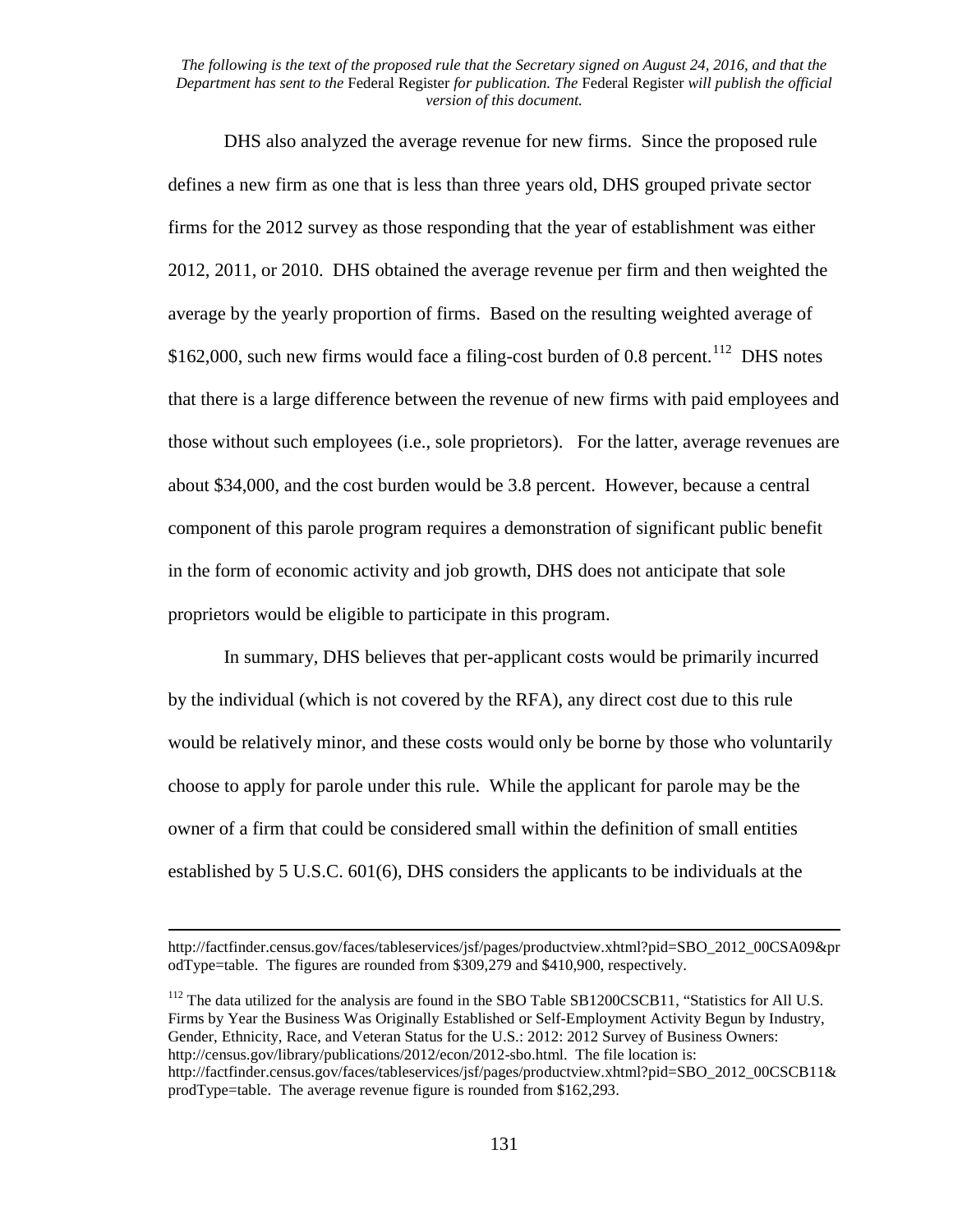point in time they are applying for parole, particularly since it is the individual and not the entity that files the application and it is the individual whose parole must serve a significant public benefit under this proposed rule. Furthermore, even if firms do voluntarily decide to incur the compliance costs on behalf of the individual requesting consideration for parole under the proposed criteria, the only compliance costs those businesses would be permitted to incur would be the filing costs for the applications. As indicated previously, based on the comparison metric used, those costs are expected to be insignificant.

Based on the evidence presented in this RFA section and throughout this preamble, DHS certifies that this rule would not have a significant economic impact on a substantial number of small entities.

# E. Executive Order 13132

This rule will not have substantial direct effects on the States, on the relationship between the National Government and the States, or on the distribution of power and responsibilities among the various levels of government. Therefore, in accordance with section 6 of Executive Order 13132, it is determined that this rule does not have sufficient federalism implications to warrant the preparation of a federalism summary impact statement.

# F. Executive Order 12988

This rule meets the applicable standards set forth in sections  $3(a)$  and  $3(b)(2)$  of Executive Order 12988.

# G. Paperwork Reduction Act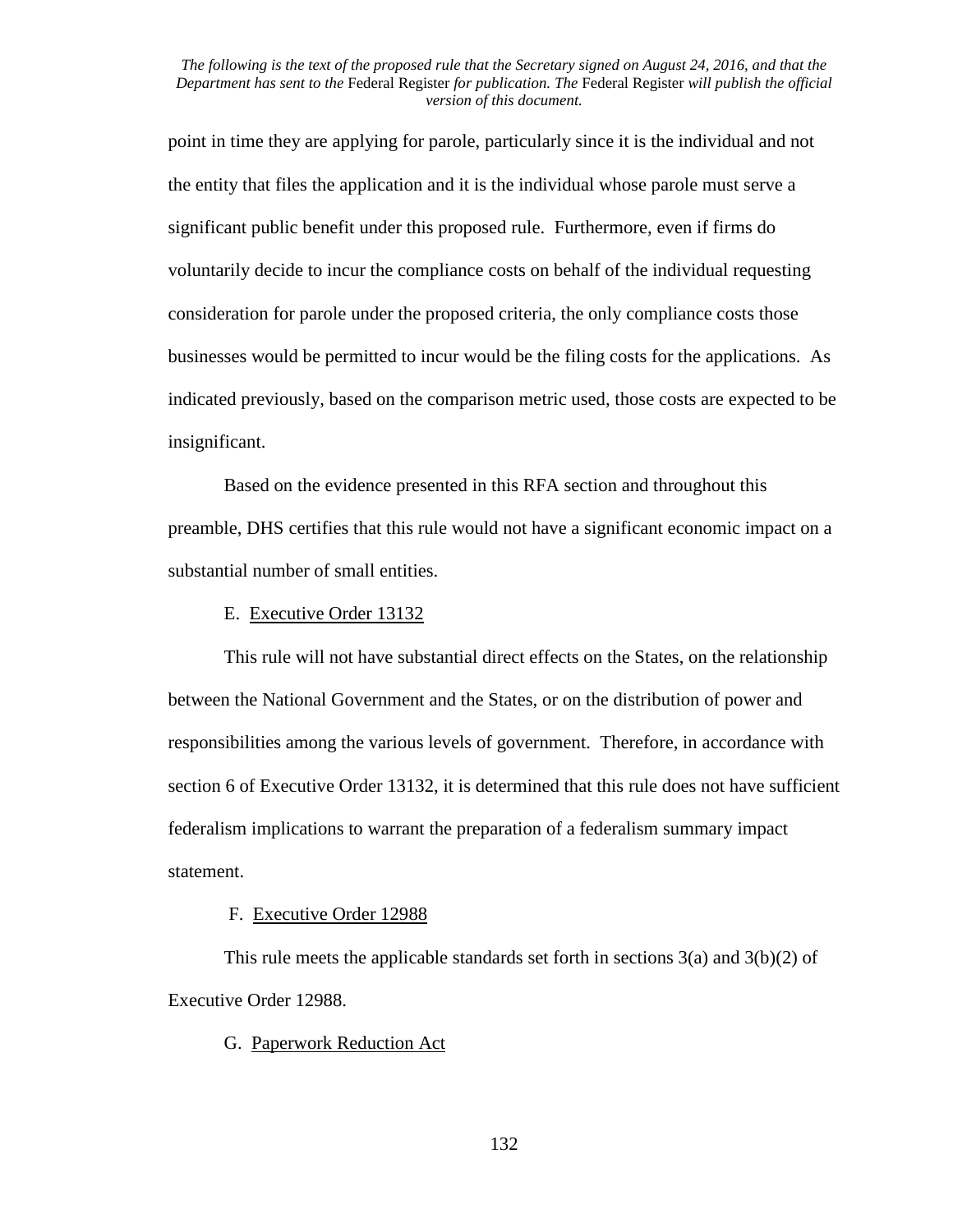Under the Paperwork Reduction Act (PRA) of 1995, Public Law 104-13, all Departments are required to submit to the Office of Management and Budget (OMB), for review and approval, any reporting requirements inherent in a rule. See Public Law 104- 13, 109 Stat. 163 (May 22, 1995).

This proposed rule requires that an applicant requesting entrepreneur parole complete an Application for Entrepreneur Parole, Form I-941, and is considered a new information collection that is covered under the PRA. To allow spouses and dependent children of the entrepreneur to remain united as a family, DHS will need to revise the Application for Travel Document, Form I-131, for these dependent family members to request parole.

This proposed rule also requires a revision to Employment Eligibility Verification, Form I-9, which has been previously approved for use by OMB under the PRA. The OMB Control Number for this information collection is 1615-0047. In accordance with new 8 CFR 274a.2(b)(1)(v)(A)(5) DHS is revising the Employment Eligibility Verification, Form I-9, Lists of Acceptable Documents, List A item 5 to replace "nonimmigrant alien" with "individual," to replace "alien's nonimmigrant" with "individual," and to add "or parole" after "status" in List A item 5.b.(2) allowing an endorsement by DHS indicating such employment-authorized status or parole, as long as the period of endorsement has not yet expired and the employment is not in conflict with the individual's employment-authorized status or parole.

Lastly, this proposed rule will require minor revisions to the Application for Employment Authorization, Form I-765, to reflect proposed changes that allow spouses of an entrepreneur parolee to request employment authorization.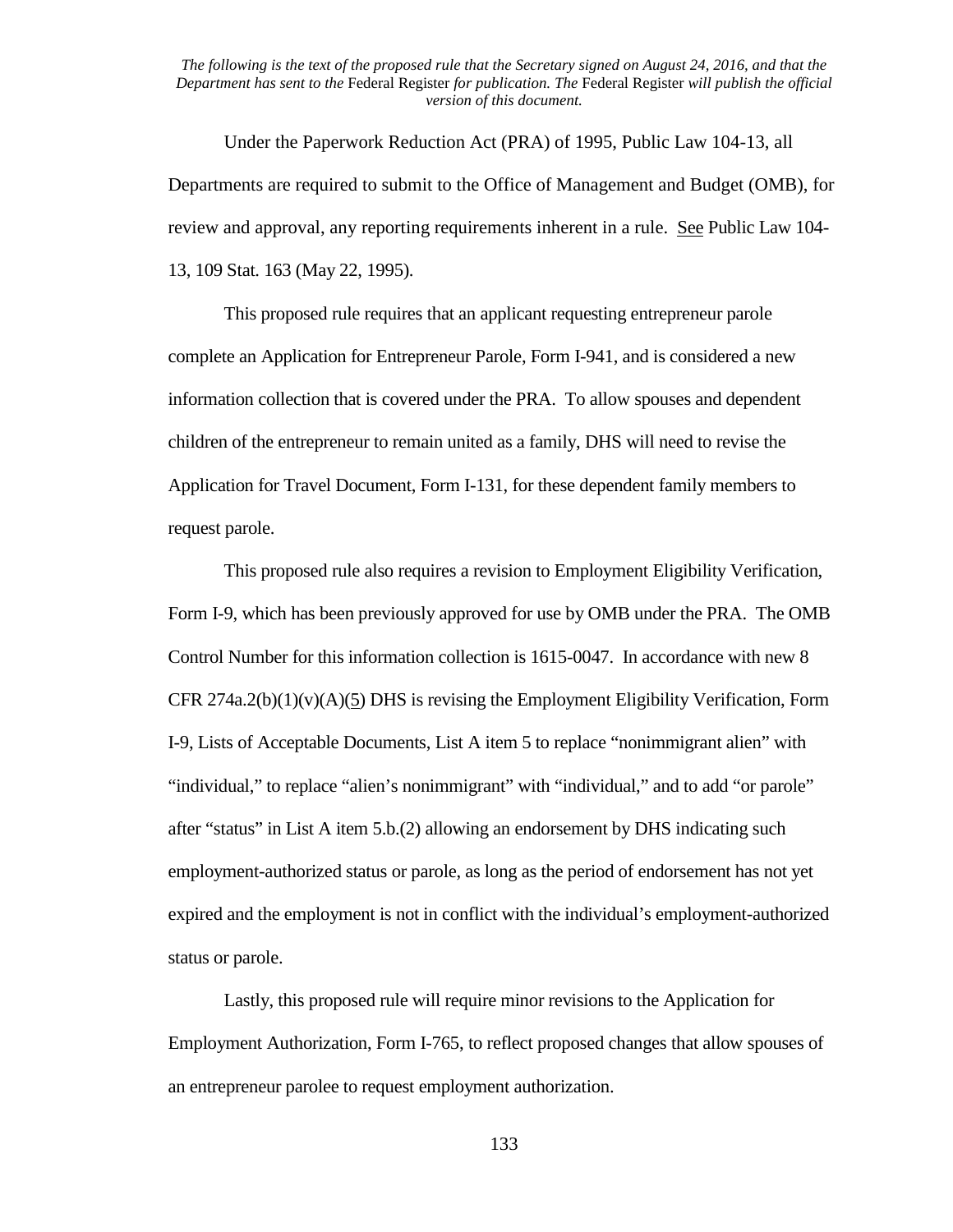DHS has submitted these information collection requests to OMB for review and approval under the PRA. Accordingly, DHS is requesting comments on these impacted information collections. See the ADDRESSES section above for instructions on how to submit comments to DHS and OMB on the information collection provisions of this rulemaking. Written comments and suggestions from the public and affected agencies concerning the collection of information are encouraged. When submitting comments on these information collections, your comments should address one or more of the following four points:

 (1) Evaluate whether the collection of information is necessary for the proper performance of the agency, including whether the information will have practical utility;

 (2) Evaluate the accuracy of the agency's estimate of the burden of the collection of information, including the validity of the methodology and assumptions used;

(3) Enhance the quality, utility, and clarity of the information to be collected; and

 (4) Minimize the burden of the collection of the information on those who are to respond, including through the use of any and all appropriate automated, electronic, mechanical, or other technological collection techniques or other forms of information technology (e.g., permitting electronic submission of responses).

# **Overview of information collection, Application for Entrepreneur Parole, Form I-941:**

a. Type of information collection: New information collection.

b. Abstract: This collection will be used by individuals who file an application for entrepreneur parole under INA section  $212(d)(5)(A)$  (8 U.S.C. 1182(d)(5)(A)) and proposed new 8 CFR 212.19. Such individuals are subject to biometric collection in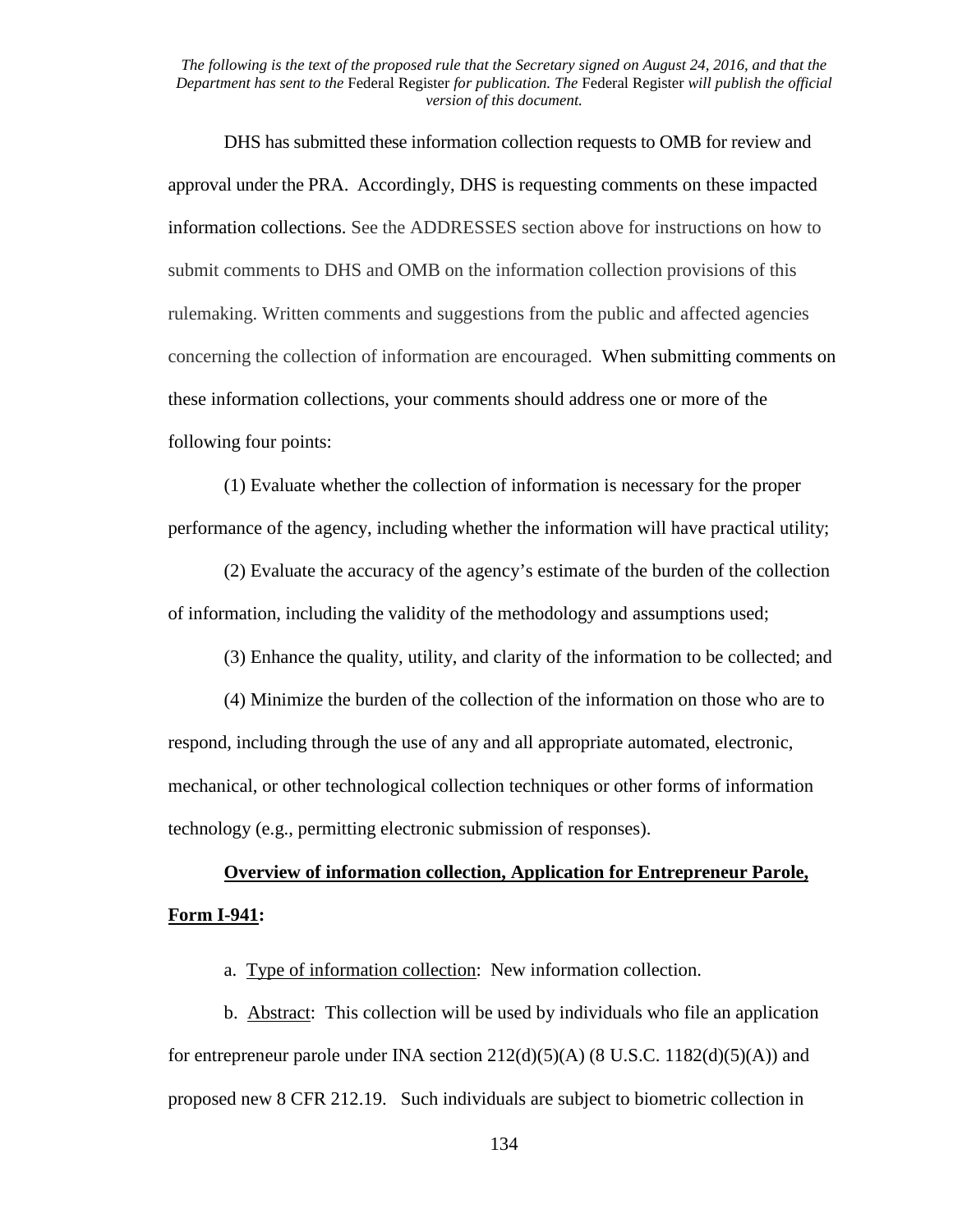connection with the filing of the application.

c. Title of Form/Collection: Application for Entrepreneur Parole, Form I-941.

d. Agency form number, if any, and the applicable component of the Department

of Homeland Security sponsoring the collection: Form I-941, U.S. Citizenship and Immigration Services.

e. Affected public who will be asked or required to respond: Applicants

requesting entrepreneur parole; Businesses and/or other non-profit entities.

f. An estimate of the total annual numbers of respondents: 2,940.

g. Hours per response: The estimated hour per response for Form I-941 is 1.33

hours. The estimated hour burden per response for the biometric processing is 1.17 hours.

h. Total Annual Reporting Burden: The total estimated annual hour burden

associated with this collection is 3,910 hours for the Form I-941 and 3,440 hours for the biometric processing, for a total of 7,350 hours.

# **Overview of information collection, Application for Travel Document Form**

# **I-131, OMB Control No. 1615-0013:**

a. Type of information collection: Revised information collection.

b. Abstract: This collection will be used by dependents of individuals who file an application for entrepreneur parole under INA section  $212(d)(5)(A)$  (8 U.S.C.

1182(d)(5)(A)) and proposed new 8 CFR 212.19. Such individuals are subject to

biometric collection in connection with the filing of the application.

c. Title of Form/Collection: Application for Travel Document Form I-131.

d. Agency form number, if any, and the applicable component of the Department

of Homeland Security sponsoring the collection: Application for Travel Document Form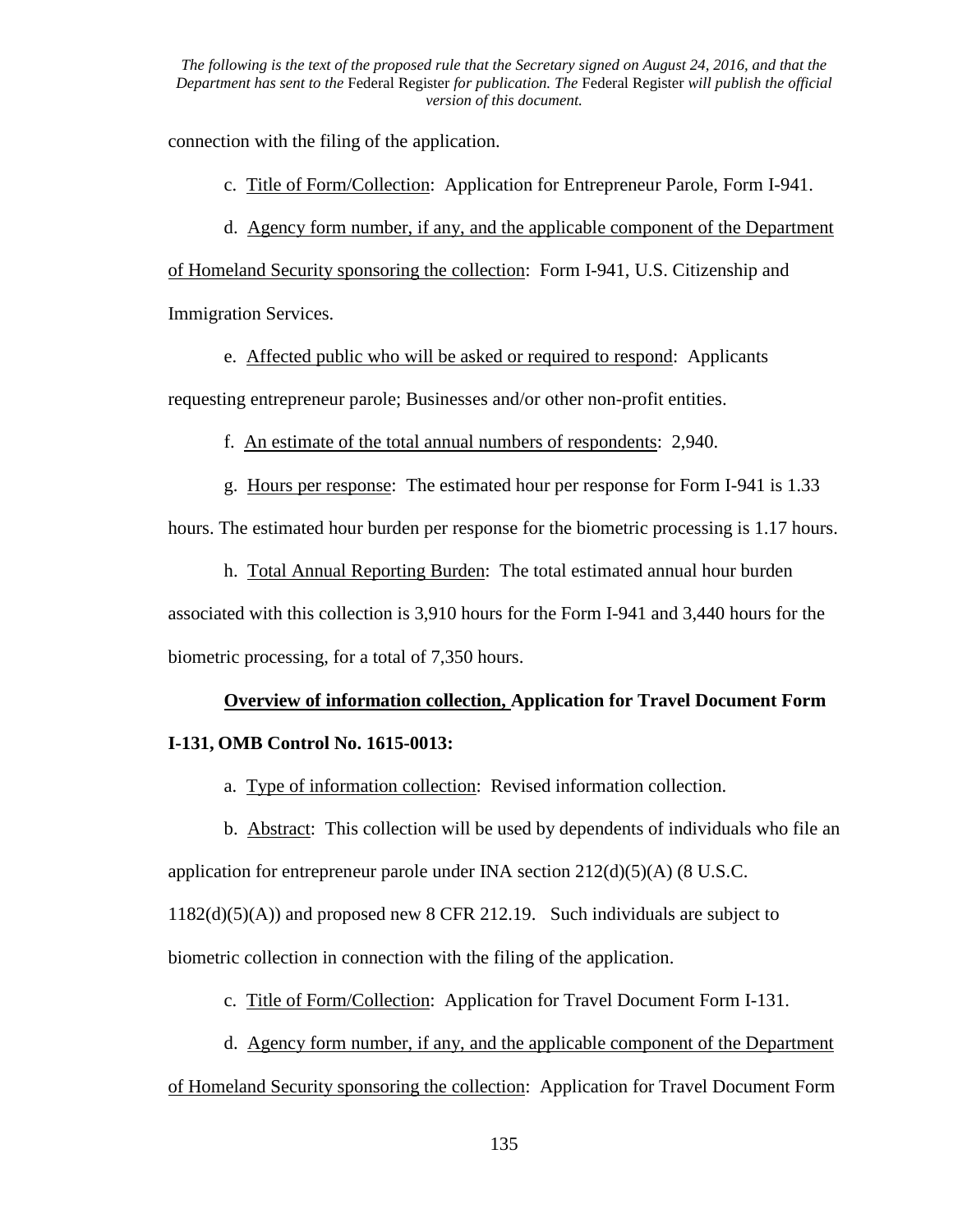I-131, U.S. Citizenship and Immigration Services.

e. Affected public who will be asked or required to respond: Dependents of applicants requesting entrepreneur parole.

f. An estimate of the total annual numbers of respondents: 594,324; 3,234 additional respondents as a result of this rule.

g. Hours per response: The estimated hour per response for Form I-131

Supplement is 1.90 hours. The estimated hour burden per response for the biometric processing is 1.17 hours.

h. Total Annual Reporting Burden: 1,372,928; the total estimated additional annual hour burden associated with this collection is 143,942 hours.

# **Overview of information collection, Employment Eligibility Verification,**

# **Form I-9, OMB Control No. 1615-0047:**

a. Type of information collection: Revised information collection.

b. Abstract: This form was developed to facilitate compliance with section 274A of the Immigration and Nationality Act, which prohibits the knowing employment of unauthorized aliens. This information collection is necessary for employers, agricultural recruiters and referrers for a fee, and state employment agencies to verify the identity and employment authorization of individuals hired (or recruited or referred for a fee, if applicable) for employment in the United States.

c. Title of Form/Collection: Employment Eligibility Verification.

d. Agency form number, if any, and the applicable component of the Department

of Homeland Security sponsoring the collection: Form I-9, U.S. Citizenship and Immigration Services.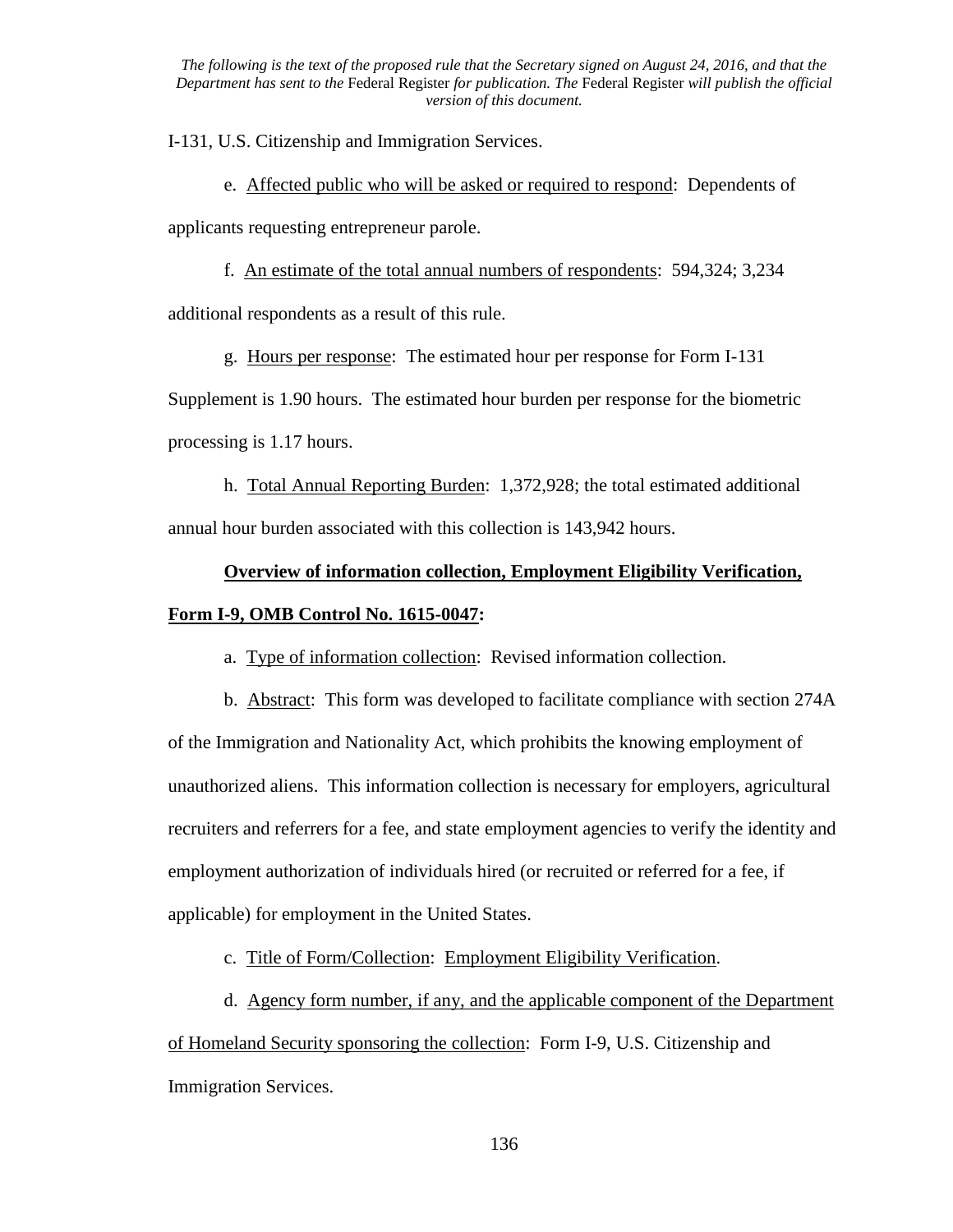e. Affected public who will be asked or required to respond: Employers,

employees, recruiters and referrers for a fee (limited to agricultural associations, agricultural employers, or farm labor contractors), and state employment agencies.

f. An estimate of the total annual numbers of respondents: 78 million employers and 78 million individuals (The total number of responses will be only 78 million responses. Each response involves an employer and an individual who is being hired).

g. Hours per response:

- Time Burden for Employees 20 minutes (.33 hours) total;
- Time Burden for Employers 10 minutes (.17 hours) total;
- Time Burden for Recordkeeping 5 minutes (.08 hours) total

h. Total Annual Reporting Burden: approximately 40,600,000 total annual burden hours.

# **Overview of information collection, Application for Employment**

# **Authorization, Form I-765, OMB Control No. 1615-0040:**

a. Type of information collection: Revised information collection.

b. Abstract: This collection will be used by individuals who file an application for entrepreneur parole under INA section  $212(d)(5)(A)$  (8 U.S.C. 1182 $(d)(5)(A)$ ) and proposed new 8 CFR 212.19. Such individuals are subject to biometric collection in connection with the filing of the application.

This form was developed for individual aliens to request employment authorization and evidence of that employment authorization. The form is being amended to add a new class of aliens eligible to apply for employment authorization: a spouse of an entrepreneur parolee described as eligible for employment authorization under this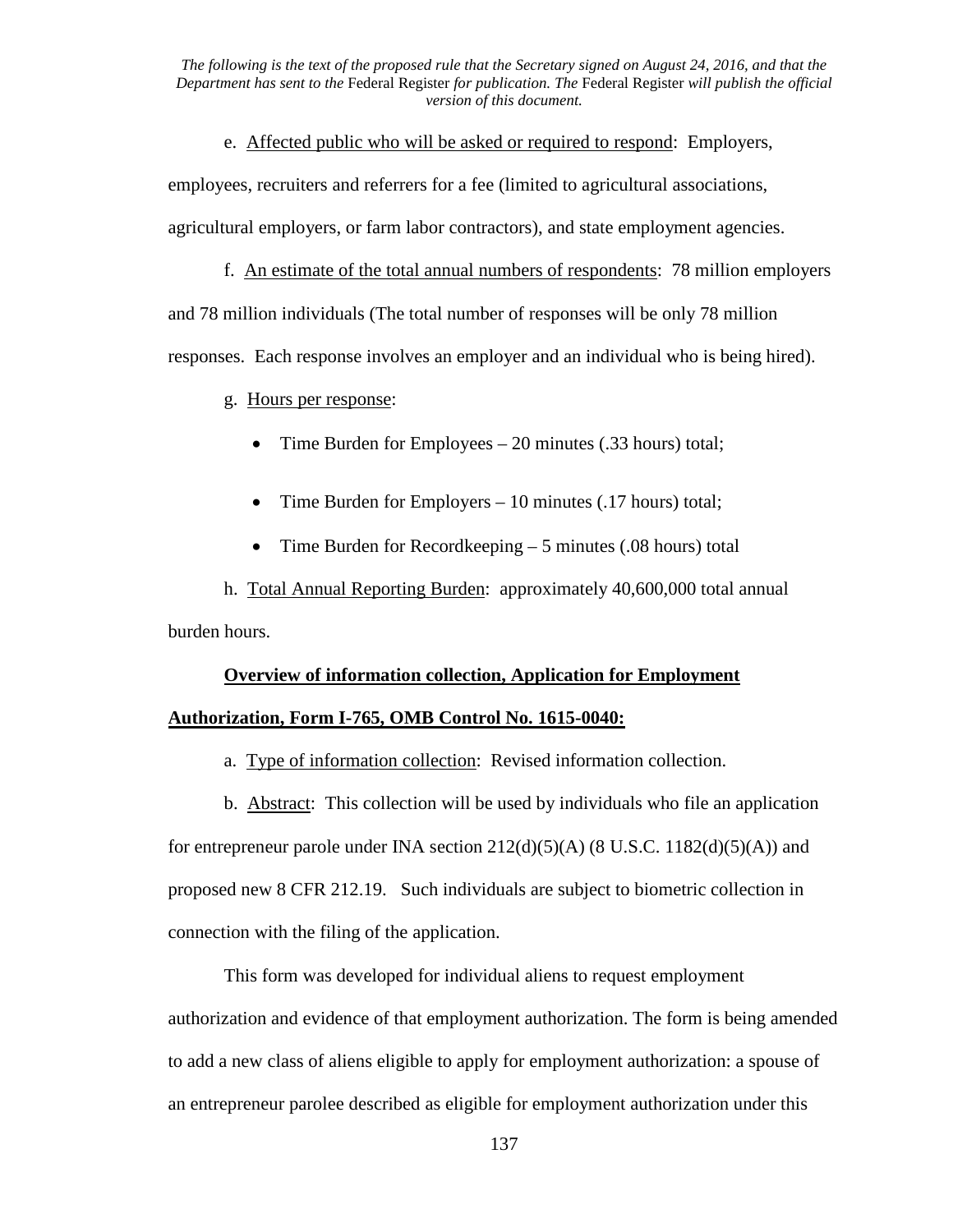rule. Supporting documentation demonstrating eligibility must be filed with the application. The form lists examples of relevant documentation.

c. Title of Form/Collection: Application for Employment Authorization, Form I-765.

d. Agency form number, if any, and the applicable component of the Department of Homeland Security sponsoring the collection: Form I-765, U.S. Citizenship and Immigration Services.

e. Affected public who will be asked or required to respond: Spouses of applicants requesting entrepreneur parole.

f. An estimate of the total annual numbers of respondents: 1,984,456; 2,940 additional respondents (assuming a 1:1 ratio based on the total estimate of principal applicants for entrepreneur parole).

g. Hours per response: The estimated hour per response for Form I-765 is 3.42 hours. The estimated hour burden per response for the biometric processing is 1.17 hours.

h. Total Annual Reporting Burden: 8,196,568; the total estimated additional annual hour burden associated with this collection is 11,525 hours.

# **List of Subjects**

### **8 CFR Part 103**

Administrative practice and procedure, Authority delegations (Government agencies), Freedom of information, Immigration, Privacy, Reporting and recordkeeping requirements.

# **8 CFR Part 212**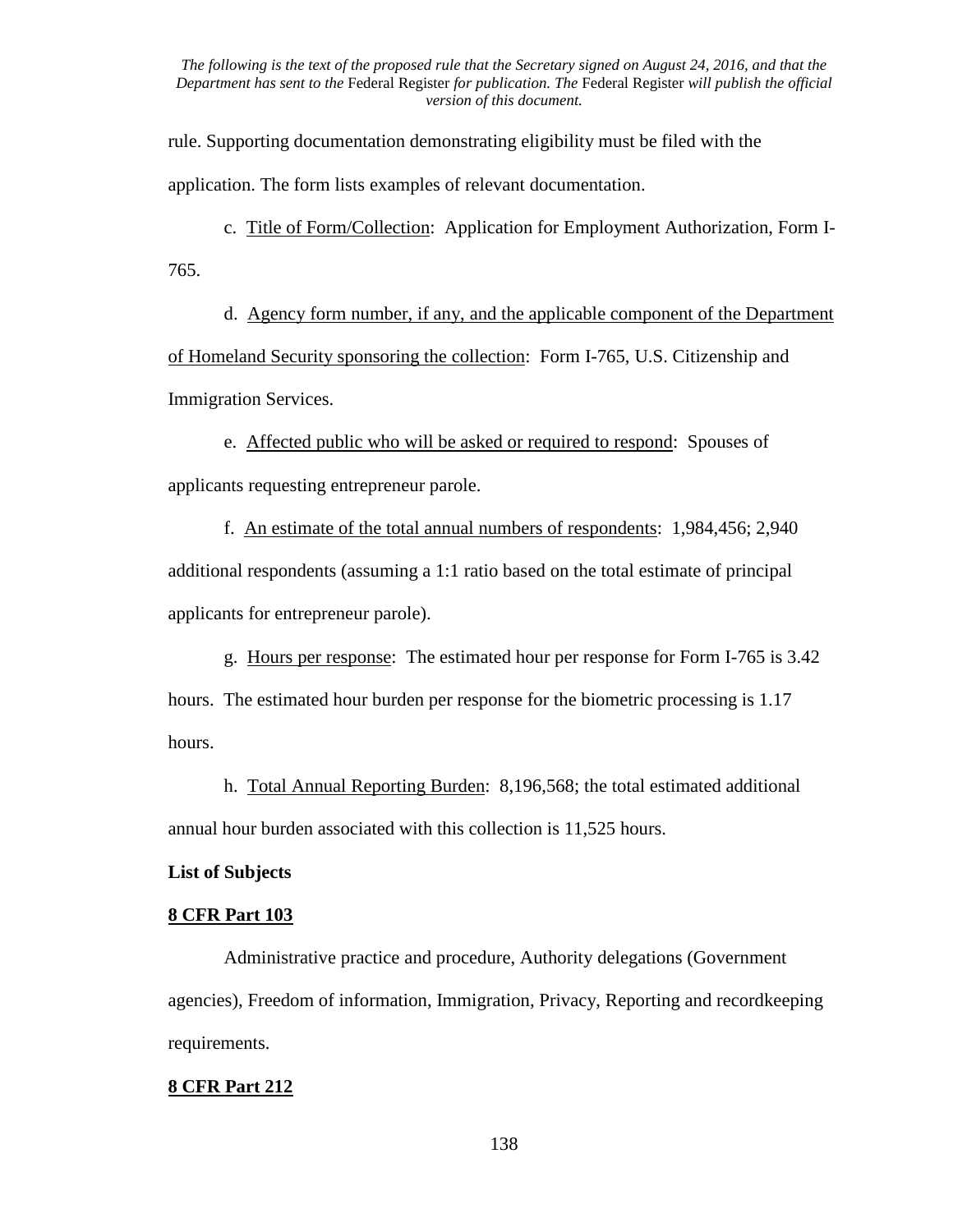Administrative practice and procedure, Aliens, Immigration, Passports and visas,

Reporting and recordkeeping requirements.

# **8 CFR Part 274a**

Administrative practice and procedure, Aliens, Employment, Penalties,

Reporting and recordkeeping requirements.

Accordingly, DHS is proposing to amend chapter I of title 8 of the Code of

Federal Regulations as follows:

# **PART 103—POWERS AND DUTIES; AVAILABILITY OF RECORDS**

1. The authority citation for part 103 continues to read as follows:

**Authority:** 5 U.S.C. 301, 552, 552a; 8 U.S.C. 1101, 1103, 1304, 1356, 1365b; 31

U.S.C. 9701; Pub. L. 107–296, 116 Stat. 2135 (6 U.S.C. 1 *et seq.*); E.O. 12356, 47 FR

14874, 15557, 3 CFR, 1982 Comp., p.166; 8 CFR part 2.

2. Section 103.7 is amended by adding paragraph  $(b)(1)(i)$ (FFF) to read as

follows:

# **§ 103.7 Fees.**

\* \* \* \* \*

 $(b)$  \* \* \*  $(1)$  \* \* \*  $(i) * * *$ 

(FFF) Application for Entrepreneur Parole (Form I–941). For filing an application for parole for entrepreneurs: \$1200.

# **PART 212 – DOCUMENTARY REQUIREMENTS: NONIMMIGRANTS; WAIVERS; ADMISSION OF CERTAIN INADMISSIBLE ALIENS; PAROLE**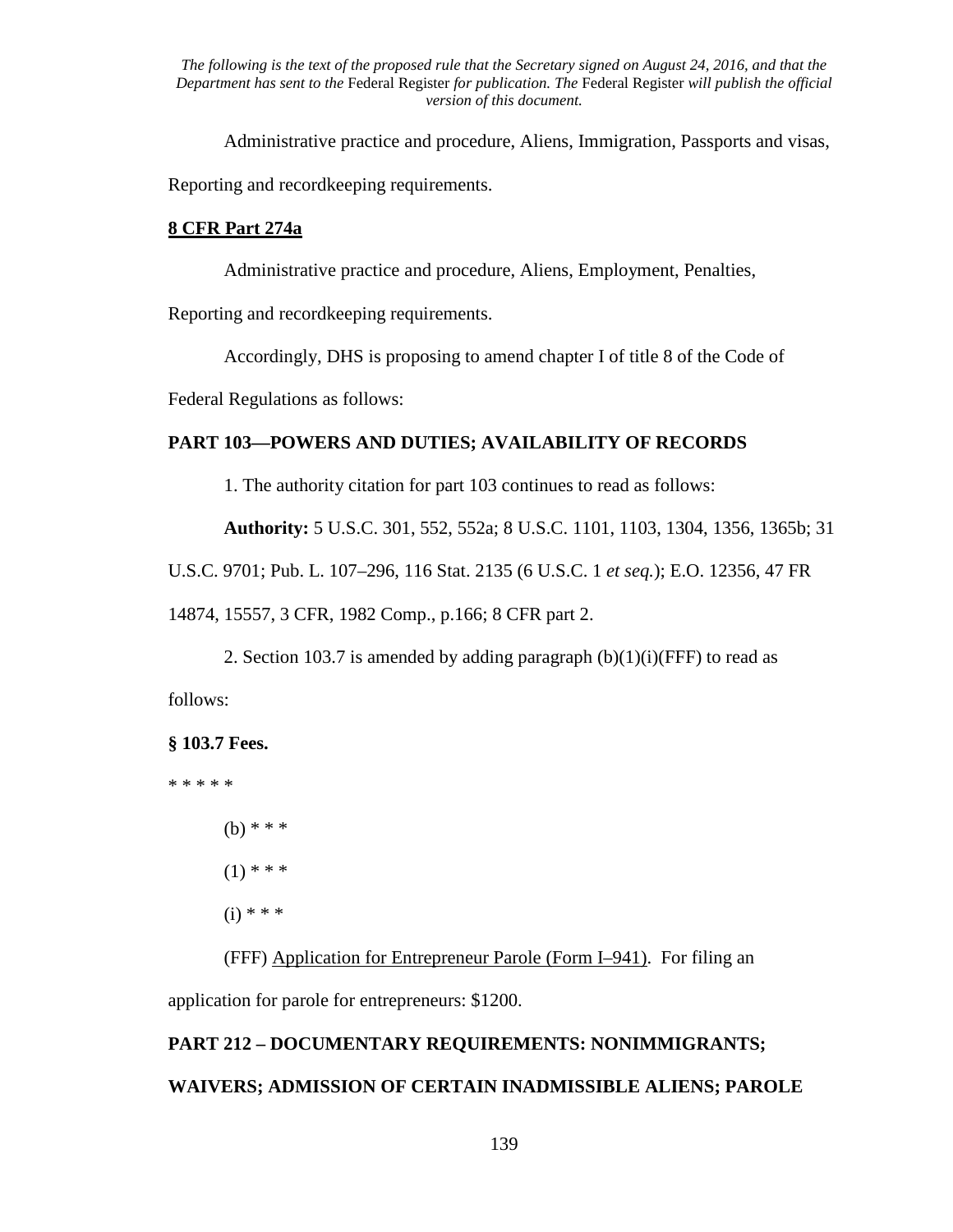3. The authority citation for part 212 is amended to read as follows:

**Authority:** 6 U.S.C. 111, 202(4) and 271; 8 U.S.C. 1101 and note, 1102, 1103, 1182 and note, 1184, 1185 note (section 7209 of Pub. L. 108-458), 1187, 1223, 1225, 1226, 1227, 1255, 1359; 8 CFR part 2.

Section 212.1(q) also issued under section 702, Public Law 110-229, 122 Stat. 754, 854.

4. Add **§** 212.19 to read as follows:

## **§ 212.19 Parole for entrepreneurs.**

(a) Definitions. For purposes of this section, the following definitions apply:

(1) Entrepreneur means an alien who possesses a substantial ownership interest in a start-up entity and has a central and active role in the operations of that entity, such that the alien is well-positioned, due to his or her knowledge, skills, or experience, to substantially assist the entity with the growth and success of its business. For purposes of this section, an alien may be considered to possess a substantial ownership interest if he or she possesses at least a 15 percent ownership interest in the start-up entity at the time of adjudication of the initial grant of parole and maintains at least a 10 percent ownership interest in the start-up entity at all times during the period of parole and any subsequent period of re-parole.

 (2) Start-up entity means a U.S. business entity that was recently formed, has lawfully done business during any period of operation since its date of formation, and has substantial potential for rapid growth and job creation. An entity that is the basis for a request for parole under this section may be considered recently formed if it was created within the 3 years immediately preceding the filing date of the alien's initial parole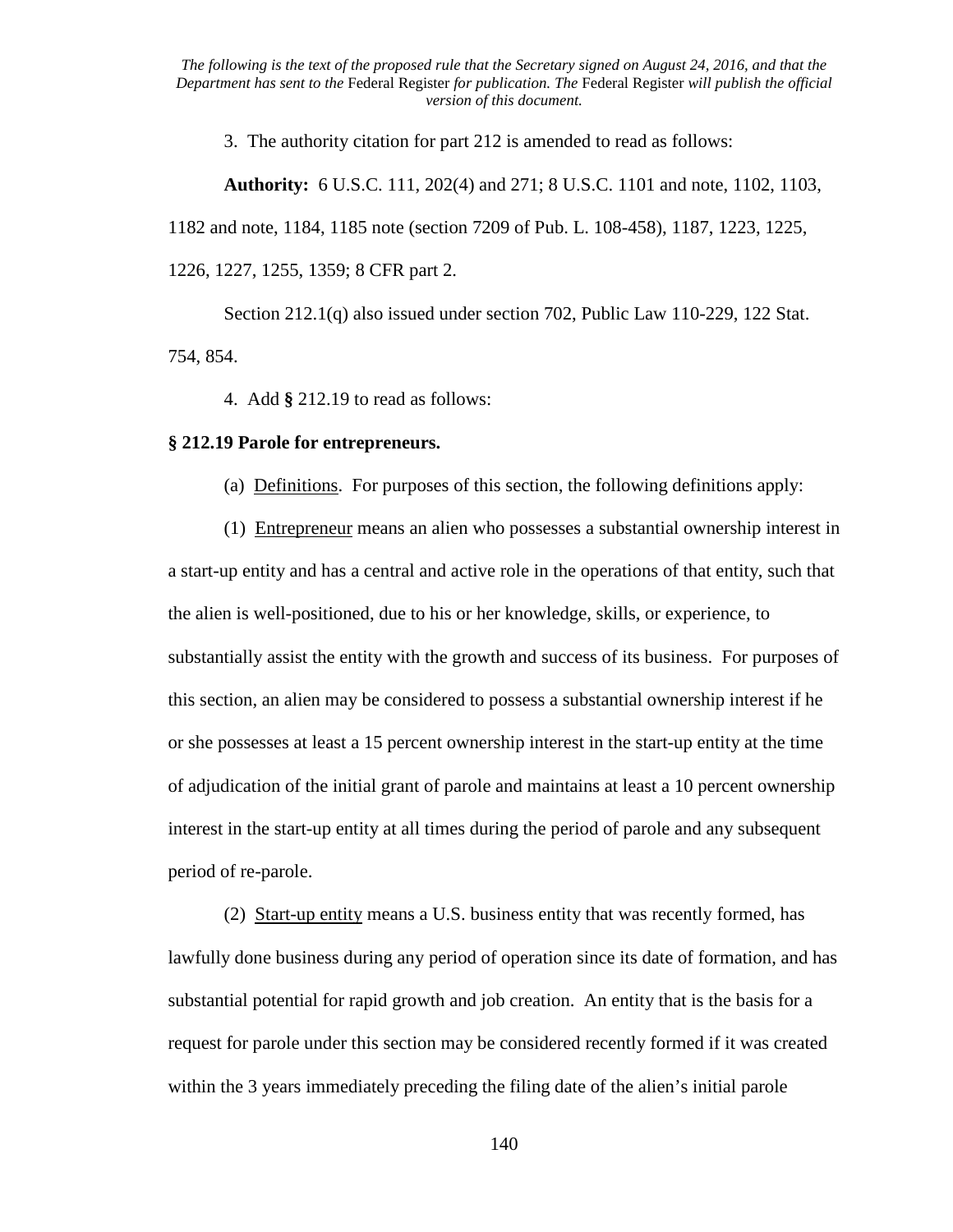request. For purposes of paragraphs  $(a)(3)$  and  $(a)(5)$  of this section, an entity may be considered recently formed if it was created within the 3 years immediately preceding the receipt of the relevant grant(s), award(s), or investment(s).

(3) Qualified government award or grant means an award or grant for economic development, research and development, or job creation (or other similar monetary award typically given to start-up entities) made by a federal, state, or local government entity that regularly provides such awards or grants to start-up entities. This definition excludes any contractual commitment for goods or services.

(4) Qualified investment means an investment made in good faith, and that is not an attempt to circumvent any limitations imposed on investments under this section, of lawfully derived capital in a start-up entity that is a purchase from such entity of equity or convertible debt issued by such entity. Such an investment shall not include an investment, directly or indirectly, from the entrepreneur; the parents, spouse, brother, sister, son, or daughter of such entrepreneur; or any corporation, limited liability company, partnership, or other entity in which such entrepreneur or the parents, spouse, brother, sister, son, or daughter of such entrepreneur directly or indirectly has any ownership interest.

 (5) Qualified investor means an individual who is a U.S. citizen or lawful permanent resident of the United States, or an organization that is located in the United States and operates through a legal entity organized under the laws of the United States or any state, that is majority owned and controlled, directly and indirectly, by U.S. citizens or lawful permanent residents of the United States, provided such individual or organization regularly makes substantial investments in start-up entities that subsequently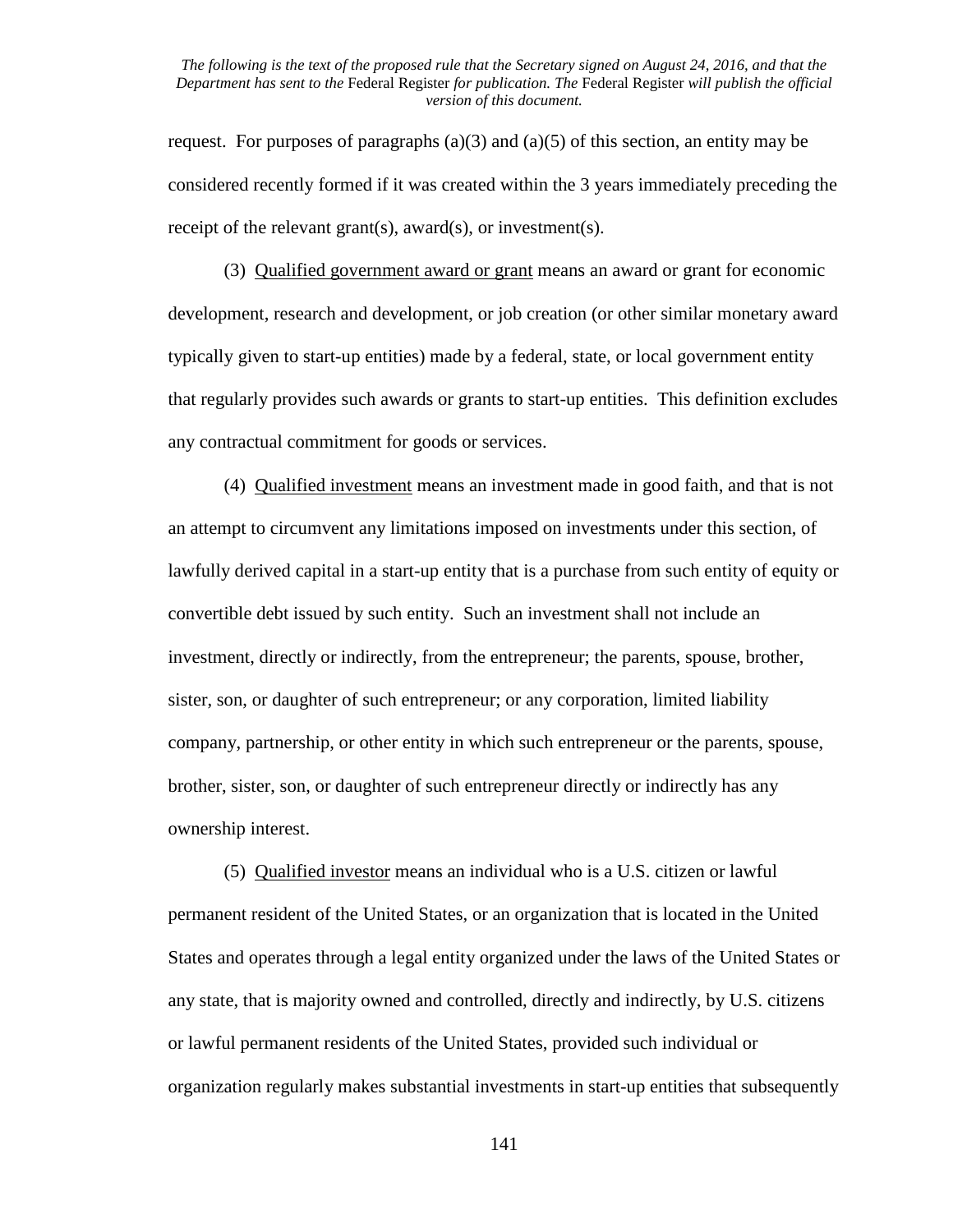exhibit substantial growth in terms of revenue generation or job creation. The term "qualified investor" shall not include an individual or organization that has been permanently or temporarily enjoined from participating in the offer or sale of a security or in the provision of services as an investment adviser, broker, dealer, municipal securities dealer, government securities broker, government securities dealer, bank, transfer agent or credit rating agency, barred from association with any entity involved in the offer or sale of securities or provision of such services, or otherwise found to have participated in the offer or sale of securities or provision of such services in violation of law. For purposes of this section, such an individual or organization may be considered a qualified investor if, during the preceding 5 years:

(i) The individual or organization made investments in start-up entities in exchange for equity or convertible debt in at least 3 separate calendar years comprising a total in such 5-year period of no less than \$1,000,000; and

(ii) Subsequent to such investment by such individual or organization, at least 2 such entities each created at least 5 qualified jobs or generated at least \$500,000 in revenue with average annualized revenue growth of at least 20 percent.

(6) Qualified job means full-time employment located in the United States that has been filled for at least 1 year by one or more qualifying employees.

(7) Qualifying employee means a U.S. citizen, a lawful permanent resident, or other immigrant lawfully authorized to be employed in the United States, who is not an entrepreneur of the relevant start-up entity or the parent, spouse, brother, sister, son, or daughter of such an entrepreneur. This definition shall not include independent contractors.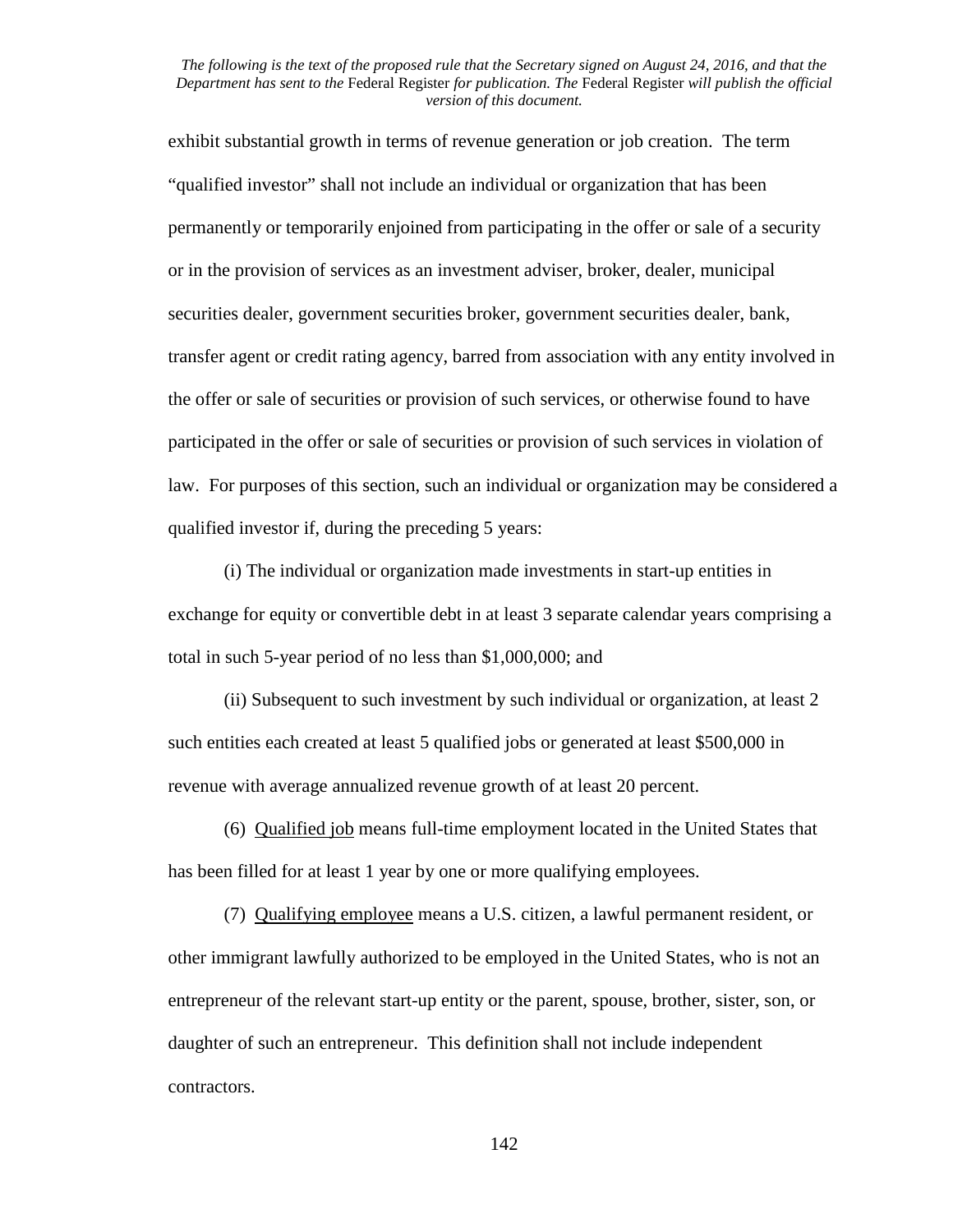(8) Full-time employment means paid employment in a position that requires a minimum of 35 working hours per week. This definition does not include combinations of part-time positions even if, when combined, such positions meet the hourly requirement per week.

(9) U.S. business entity means any corporation, limited liability company, partnership, or other entity that is organized under federal law or the laws of any state, and that conducts business in the United States, that is not an investment vehicle primarily engaged in the offer, purchase, sale or trading of securities, futures contracts, derivatives or similar instruments.

(10) Material change means any change in facts that could reasonably affect the outcome of the determination whether the entrepreneur provides, or continues to provide, a significant public benefit to the United States. Such changes include, but are not limited to, the following: any criminal charge, conviction, plea of no contest, or other judicial determination in a criminal case concerning the entrepreneur or start-up entity; any complaint, settlement, judgment, or other judicial or administrative determination concerning the entrepreneur or start-up entity in a legal or administrative proceeding brought by a government entity; any settlement, judgment, or other legal determination concerning the entrepreneur or start-up entity in a legal proceeding brought by a private individual or organization other than proceedings primarily involving claims for damages not exceeding 10 percent of the current assets of the entrepreneur or start-up entity; a sale or other disposition of all or substantially all of the start-up entity's assets; the liquidation, dissolution or cessation of operations of the start-up entity; the voluntary or involuntary filing of a bankruptcy petition by or against the start-up entity; and any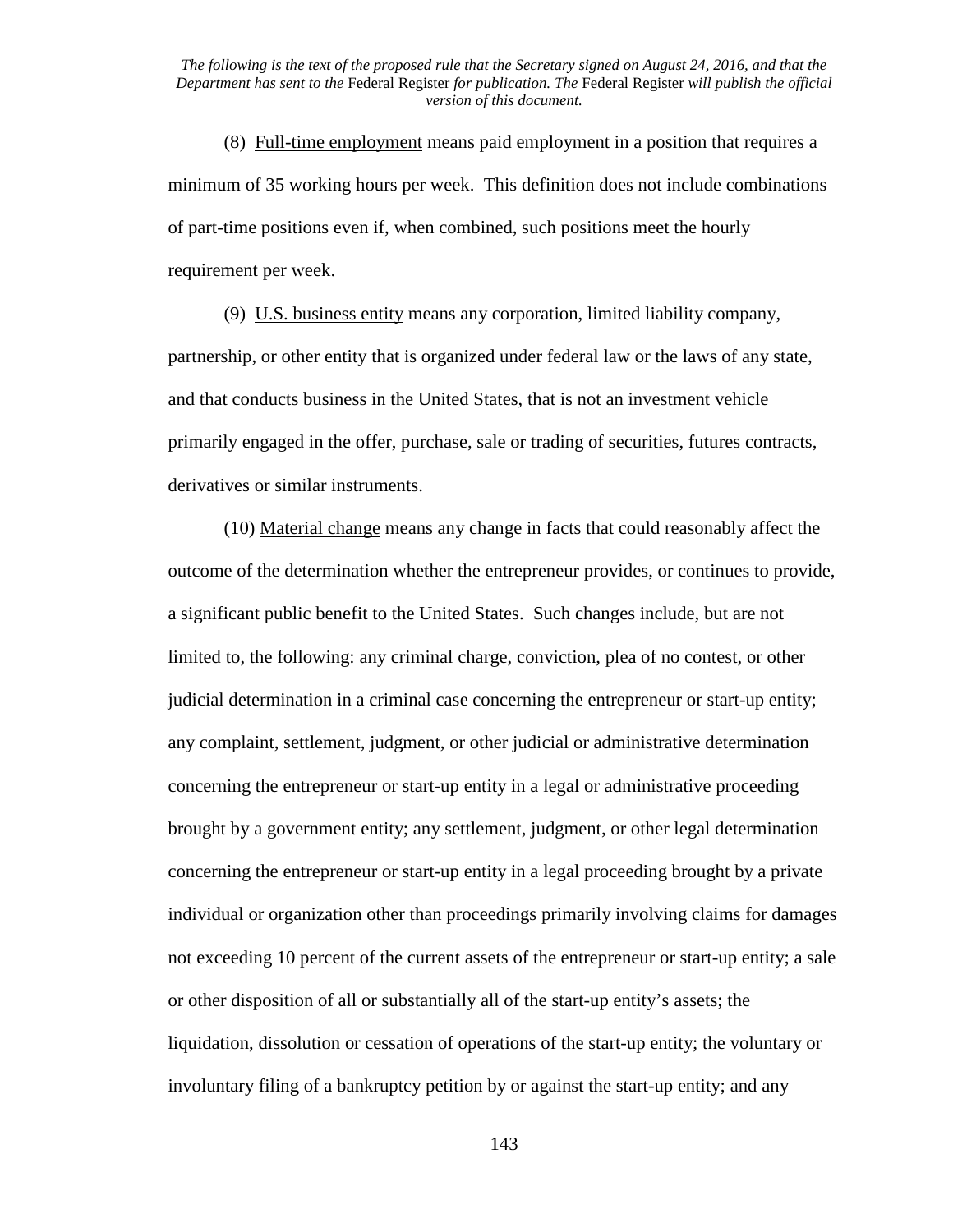significant change to the entrepreneur's role in or ownership and control in the start-up entity or any other significant change with respect to ownership and control of the startup entity.

(b) Initial parole--(1) Filing of initial parole request form. An alien seeking an initial grant of parole as an entrepreneur of a start-up entity must file an Application for Entrepreneur Parole (Form I-941, or successor form) with USCIS, with the required fees (including biometric services fees), and supporting documentary evidence in accordance with this section and the form instructions, demonstrating eligibility as provided in paragraph (b)(2) of this section.

(2) Criteria for consideration. (i) In general. An alien may be considered for parole under this section if the alien demonstrates that a grant of parole will provide a significant public benefit to the United States based on his or her role as an entrepreneur of a start-up entity.

(ii) General criteria. An alien may meet the standard described in paragraph (b)(2)(i) of this section by providing a detailed description, along with supporting evidence:

(A) Demonstrating that the alien is an entrepreneur as defined in paragraph (a)(1) of this section and that his or her entity is a start-up entity as defined in paragraph (a)(2) of this section; and

(B) Establishing that the alien's entity has: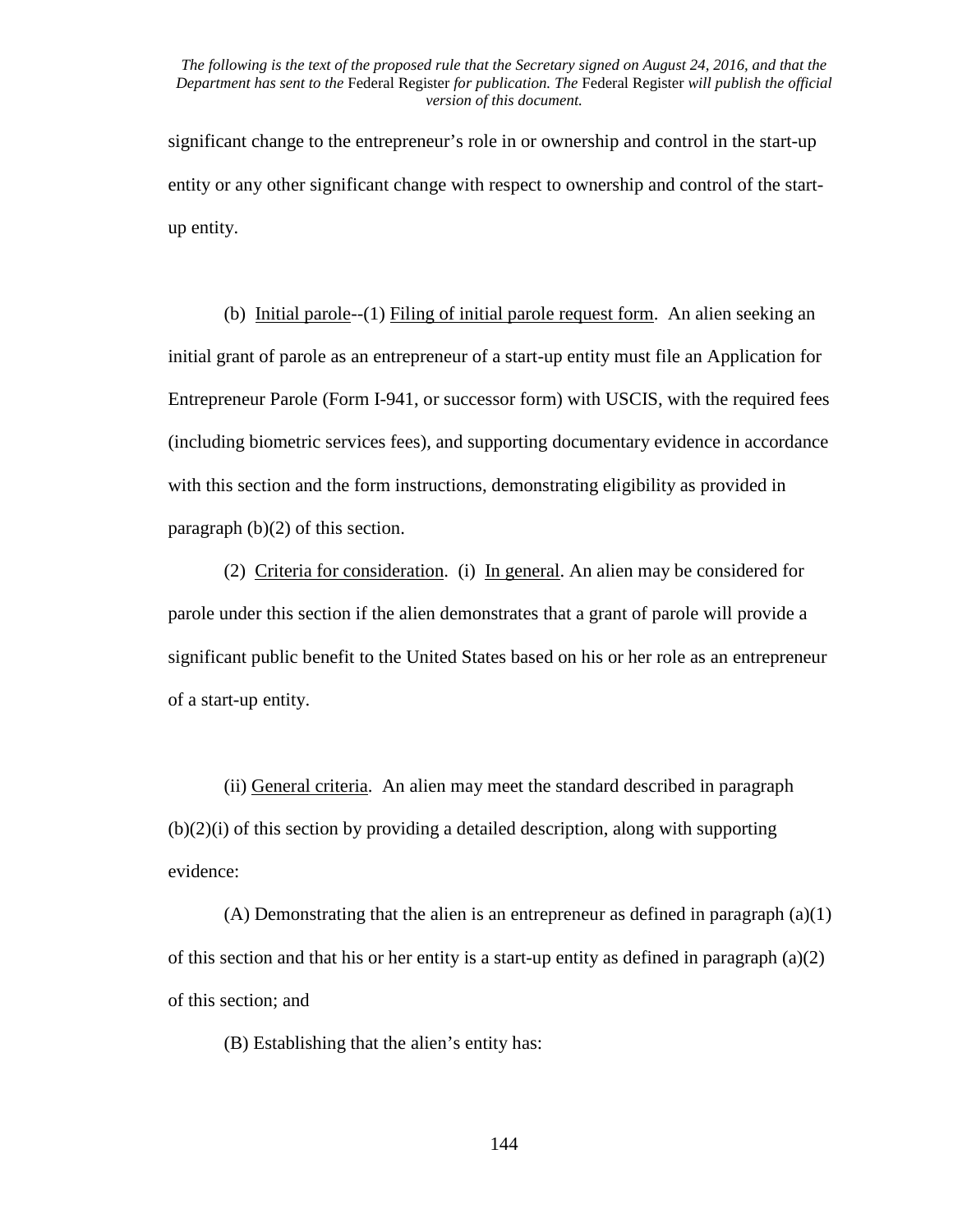(1) Received, within 365 days immediately preceding the filing of an application for initial parole, a qualified investment amount of at least \$345,000 from one or more qualified investors; or

(2) Received, within 365 days immediately preceding the filing of an application for initial parole, an amount of at least \$100,000 through one or more qualified government awards or grants.

(iii) Alternative criteria. An alien who satisfies the criteria in paragraph  $(b)(2)(ii)(A)$  of this section and partially meets one or both of the criteria in paragraph  $(b)(2)(ii)(B)$  of this section may alternatively meet the standard described in paragraph (b)(2)(i) of this section by providing other reliable and compelling evidence of the startup entity's substantial potential for rapid growth and job creation.

(c) Additional periods of parole--(1) Filing of re-parole request form. Prior to the expiration of the initial period of parole, an entrepreneur parolee may request an additional period of parole based on the same start-up entity that formed the basis for his or her initial period of parole granted under this section. To request such parole, an entrepreneur parolee must timely file the Application for Entrepreneur Parole (Form I-941, or successor form) with USCIS, with the required fees (including biometric services fees), and supporting documentation in accordance with the form instructions, demonstrating eligibility as provided in paragraph (c)(2) of this section.

(2) Criteria for consideration--(i) In general. An alien may be considered for reparole under this section if the alien demonstrates that a grant of parole will continue to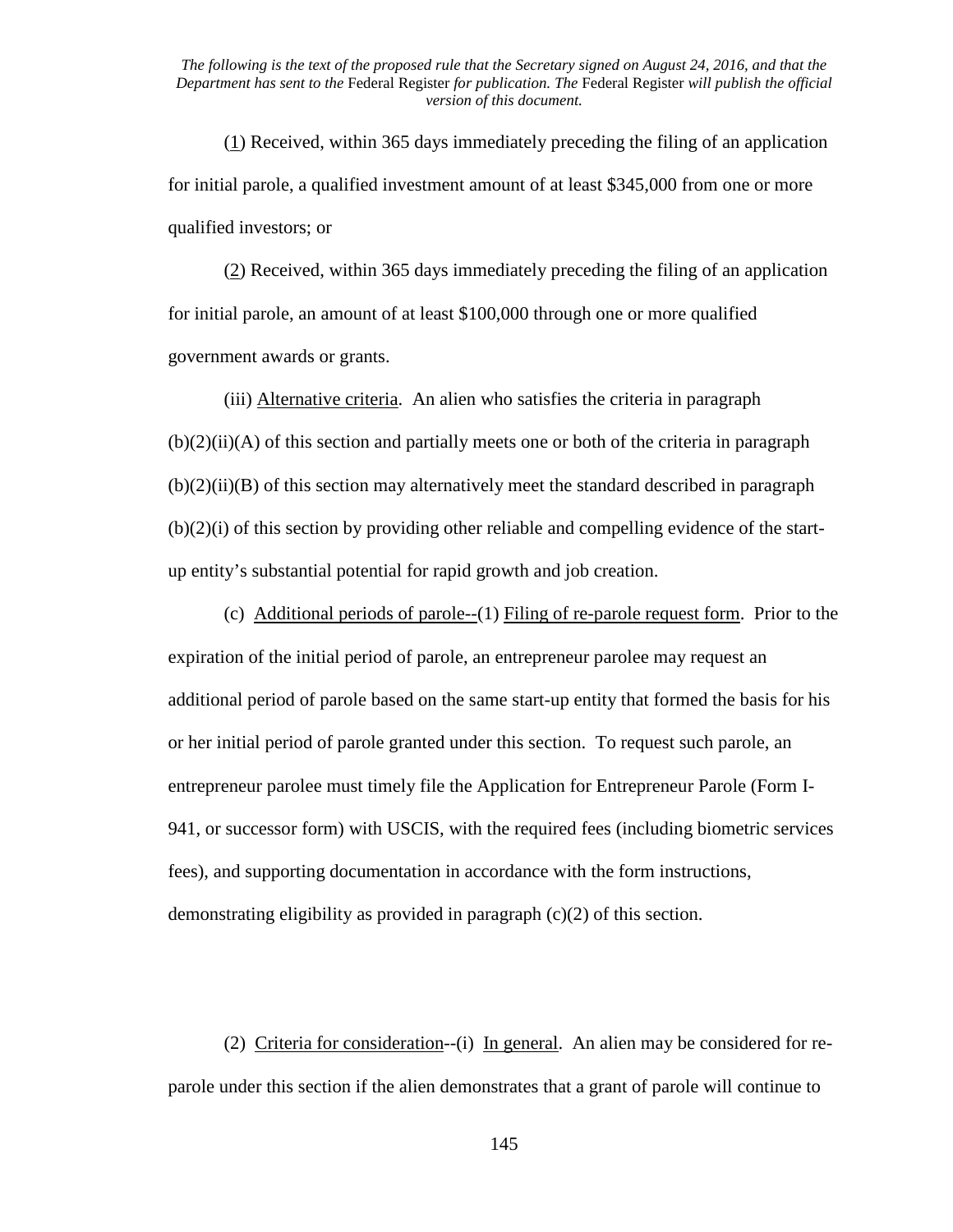provide a significant public benefit to the United States based on his or her role as an entrepreneur of a start-up entity.

(ii) General criteria. An alien may meet the standard described in paragraph  $(c)(2)(i)$  of this section by providing a detailed description, along with supporting evidence:

(A) Demonstrating that the alien continues to be an entrepreneur as defined in paragraph  $(a)(1)$  of this section and that his or her entity continues to be a start-up entity as defined in paragraph  $(a)(2)$  of this section; and

(B) Establishing that the alien's entity has:

(1) Received at least \$500,000 in qualifying investments, qualified government grants or awards, or a combination of such funding, during the initial parole period;

(2) Created at least 10 qualified jobs with the start-up entity during the initial parole period; or

(3) Reached at least \$500,000 in annual revenue and averaged 20 percent in annual revenue growth during the initial parole period.

(iii) Alternative criteria. An alien who satisfies the criteria in paragraph  $(c)(2)(ii)(A)$  of this section and partially meets one or more of the criteria in paragraph  $(c)(2)(ii)(B)$  may alternatively meet the standard described in paragraph  $(c)(2)(i)$  of this section by providing other reliable and compelling evidence of the start-up entity's substantial potential for rapid growth and job creation.

(d) Discretionary authority; decision; appeals and motions to reopen.

(1) Discretionary authority. DHS may grant parole under this section in its sole discretion on a case-by-case basis if the Department determines, based on the totality of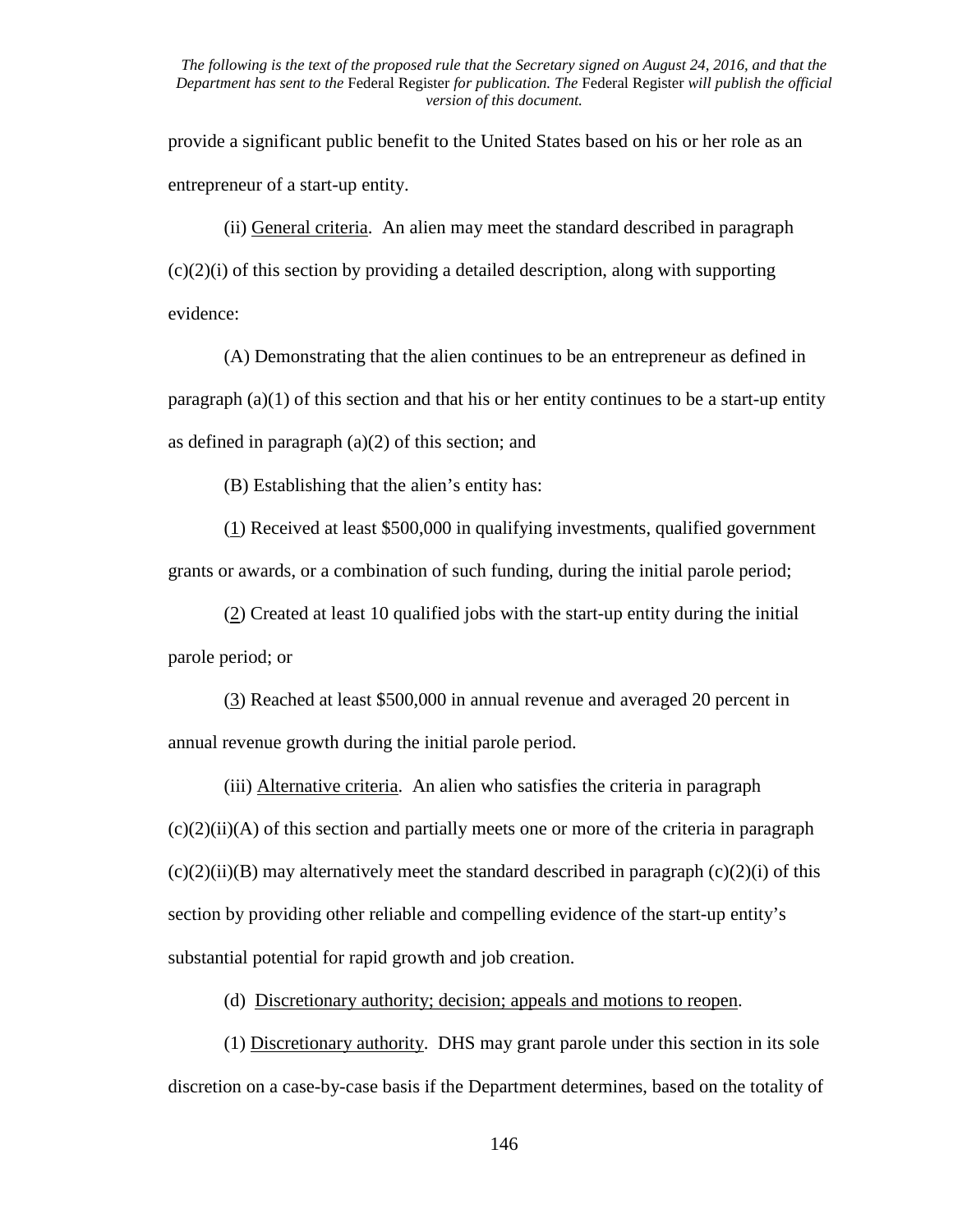the evidence, that an applicant's presence in the United States will provide a significant public benefit and that he or she otherwise merits a favorable exercise of discretion. In determining whether an alien's presence in the United States will provide a significant public benefit and whether the alien warrants a favorable exercise of discretion, USCIS will consider and weigh all evidence, including any derogatory evidence or information, such as but not limited to, evidence of criminal activity or national security concerns.

(2) Initial parole. DHS may grant an initial period of parole based on the start-up entity listed in the request for parole for a period of up to 2 years from the date the request is approved by USCIS. Approval by USCIS of such a request must be obtained before the alien may appear at a port of entry to be granted parole, in lieu of admission.

(3) Re-parole. DHS may re-parole an entrepreneur for one additional period of up to 3 years from the date of the expiration of the initial parole period. If the entrepreneur is in the United States at the time that USCIS approves the request for re-parole, such approval shall be considered a grant of re-parole. If the alien is outside the United States at the time that USCIS approves the request for re-parole, the alien must appear at a port of entry to be granted parole, in lieu of admission.

(4) Appeals and motions to reopen. There is no appeal from a denial of parole under this section. USCIS will not consider a motion to reopen or reconsider a denial of parole under this section. On its own motion, USCIS may reopen or reconsider a decision to deny the Application for Entrepreneur Parole (Form I-941, or successor form), in accordance with  $8$  CFR 103.5(a)(5).

(e) Payment of biometric services fee and collection of biometric information. An alien seeking parole or re-parole under this section will be required to pay the biometric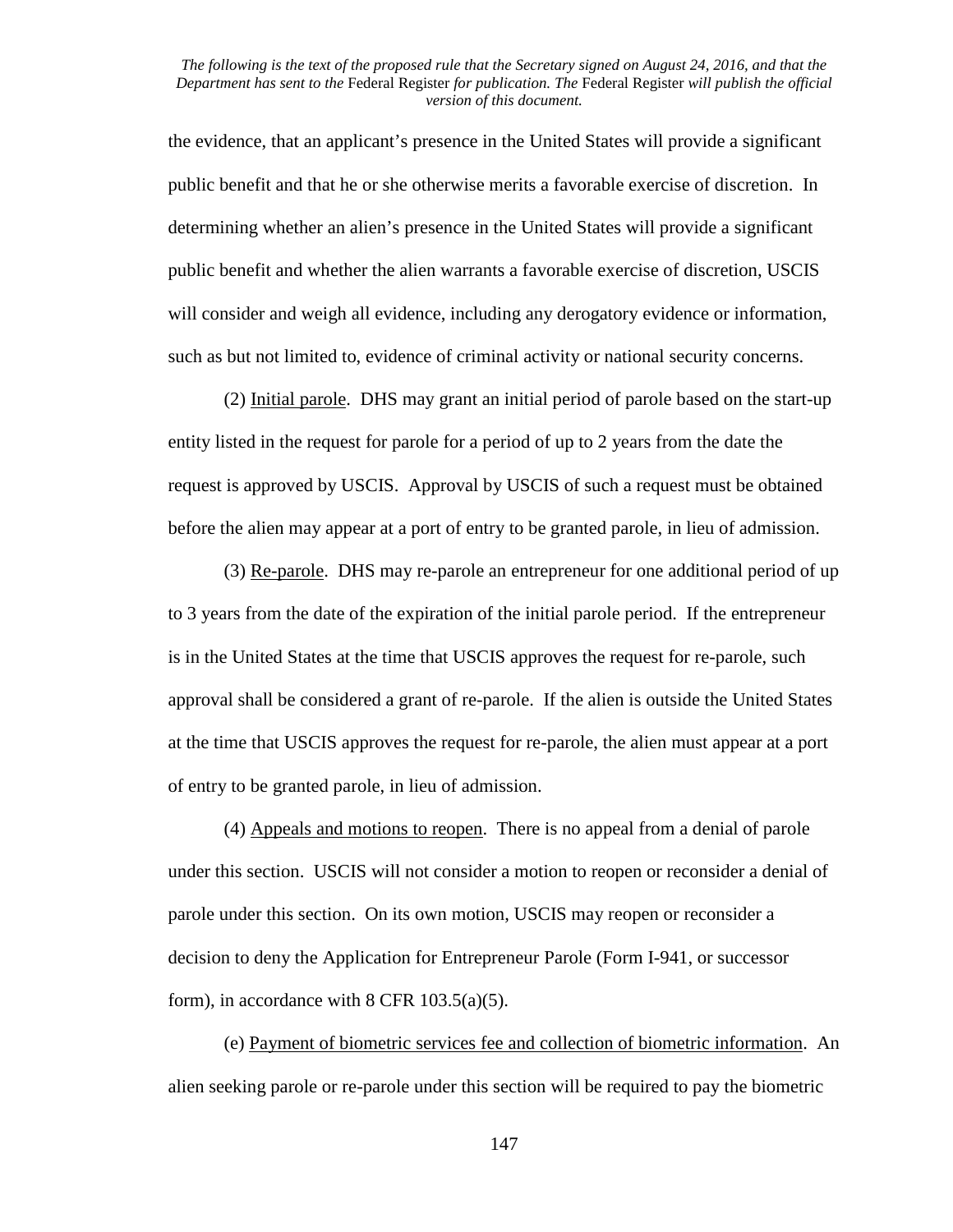services fee as prescribed by 8 CFR  $103.7(b)(1)(i)(C)$ . An alien seeking an initial grant of parole will be required to submit biometric information. An alien seeking re-parole may be required to submit biometric information.

(f) Limitations. No more than three entrepreneurs may be granted parole under this section based on the same start-up entity. An alien shall not receive more than one initial grant of entrepreneur parole or more than one additional grant of entrepreneur reparole based on the same start-up entity, for a maximum period of parole of five years.

(g) Employment authorization. An entrepreneur who is paroled into the United States pursuant to this section is authorized for employment with the start-up entity incident to the conditions of his or her parole.

(h) Spouse and children. (1) The entrepreneur's spouse and children who are seeking parole as derivatives of such entrepreneur must individually file an Application for Travel Document (Form I-131). Such application must also include evidence that the derivative has a qualifying relationship to the entrepreneur and otherwise merits a grant of parole in the exercise of discretion. A biometric services fee is required to be filed with the application. Such spouse or child will be required to appear for collection of biometrics in accordance with the form instructions or upon request.

(2) The spouse and children of an entrepreneur granted parole under this section may be granted parole under this section for no longer than the period of parole granted to such entrepreneur.

(3) The spouse of the entrepreneur parolee, after being paroled into the United States, may be eligible for employment authorization on the basis of parole under this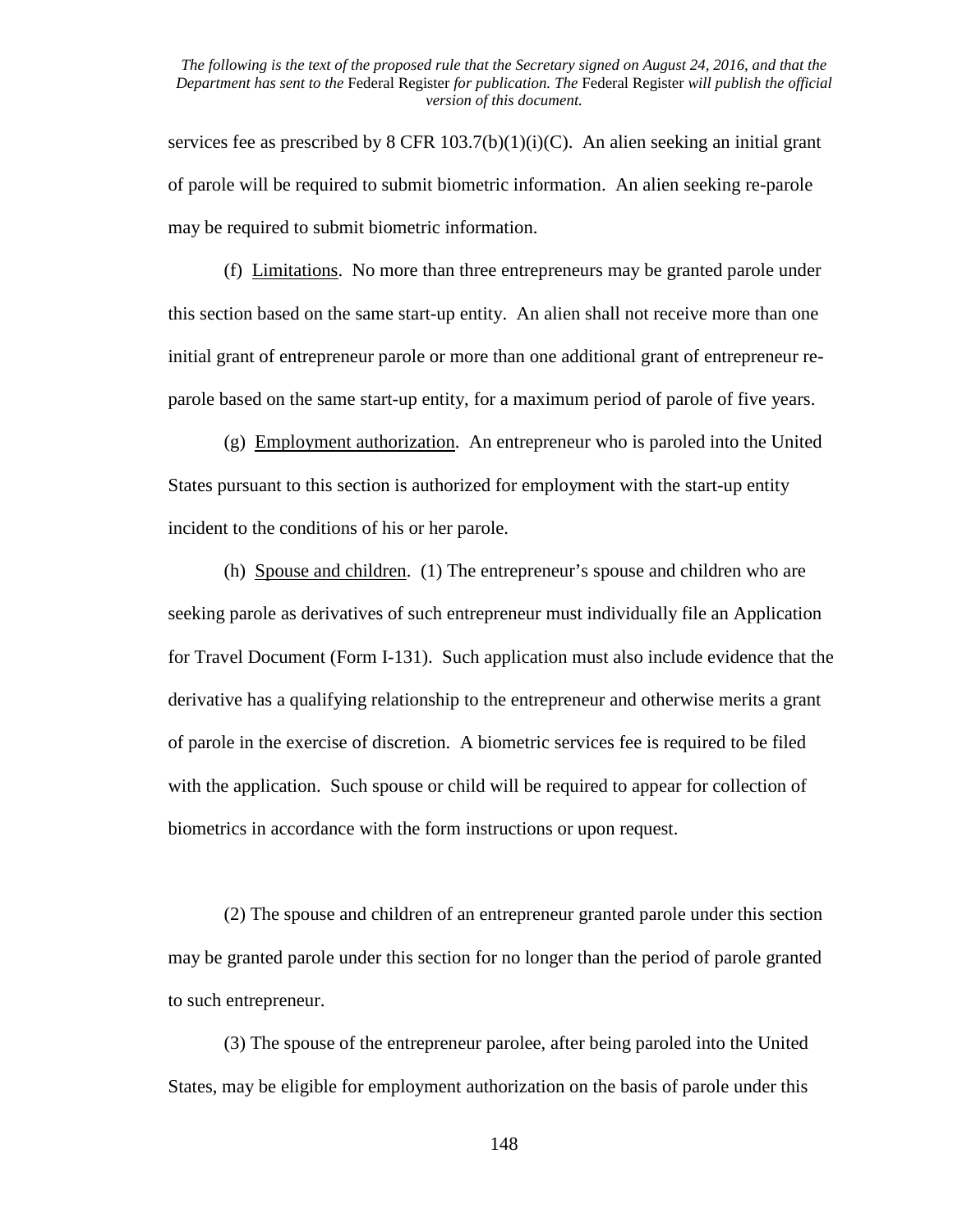section. To request employment authorization, an eligible spouse paroled into the United States must file an Application for Employment Authorization (Form I-765, or successor form), in accordance with 8 CFR 274a.13 and form instructions. An Application for Employment Authorization must be accompanied by documentary evidence establishing eligibility, including evidence of the spousal relationship.

(4) Notwithstanding 8 CFR 274a.12(c)(11), a child of the entrepreneur parolee may not be authorized for and may not accept employment on the basis of parole under this section.

(i) Conditions on parole. As a condition of parole under this section, a parolee must maintain household income that is greater than 400 percent of the federal poverty line for his or her household size as defined by the Department of Health and Human Services. USCIS may impose other such reasonable conditions in its sole discretion with respect to any alien approved for parole under this section, and it may request verification of the parolee's compliance with any such condition at any time. Violation of any condition of parole may lead to termination of the parole in accordance with paragraph (k) of this section or denial of re-parole.

(j) Reporting of material changes. An alien granted parole under this section must immediately report any material change(s) to USCIS. If the entrepreneur will continue to be employed by the start-up entity and maintains at least a 10 percent ownership interest in the start-up entity, the entrepreneur must submit a new Application for Entrepreneur Parole (Form I-941, or successor form) with filing fee (not including any biometrics fees) and supporting documentary evidence to notify USCIS of the material change(s). The entrepreneur parolee must immediately notify USCIS in writing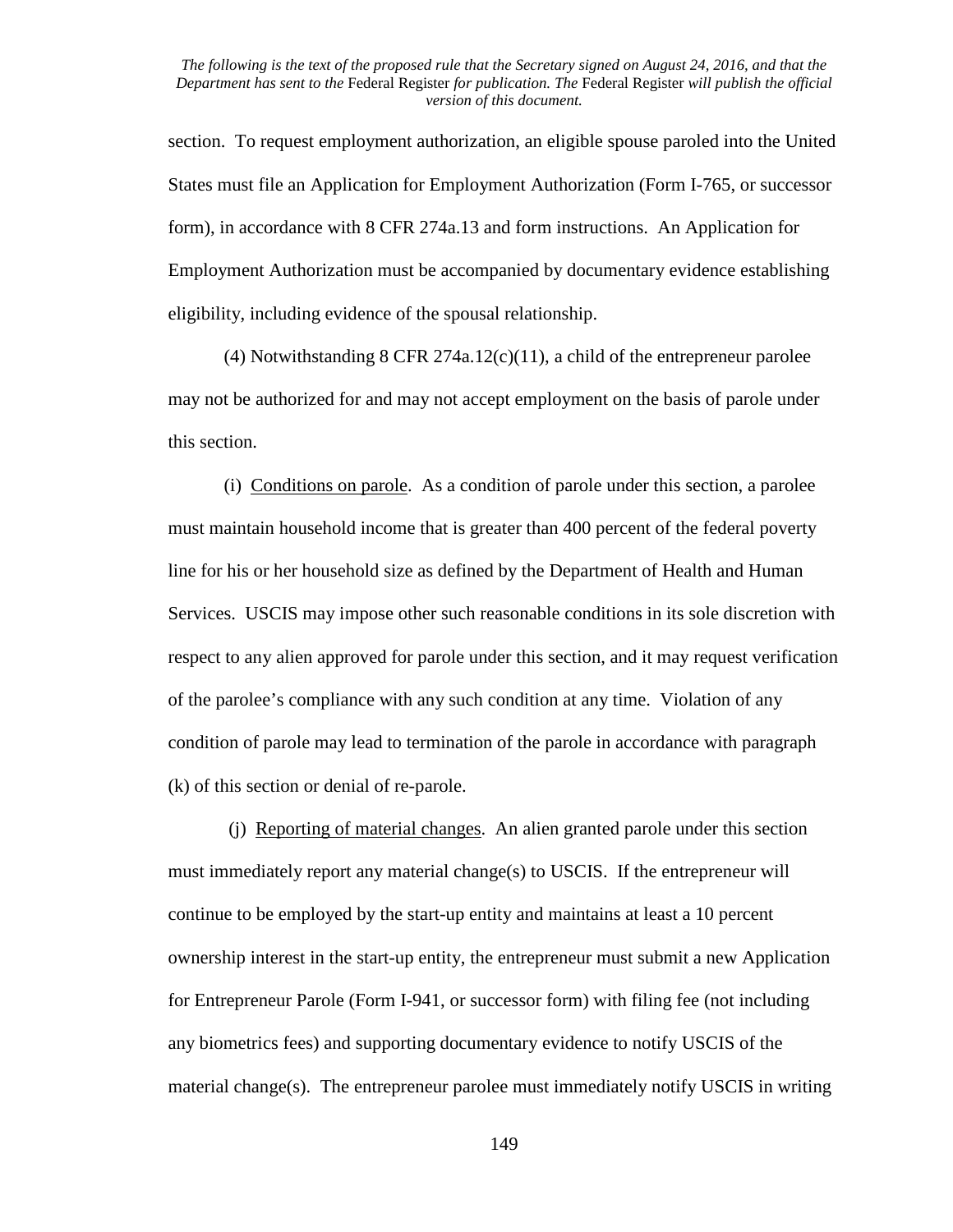if he or she will no longer be employed by the start-up entity or ceases to possess at least a 10 percent ownership stake in the start-up entity.

(k) Termination of parole--(1) In general. DHS may, in its discretion, terminate parole granted under this section at any time and without prior notice or opportunity to respond if it determines that the alien's continued parole in the United States no longer provides a significant public benefit. Alternatively DHS may, in its discretion, provide the alien notice and an opportunity to respond prior to terminating the alien's parole under this section.

 (2) Automatic termination. Parole granted under this section will be automatically terminated without notice at the expiration of the time for which parole was authorized, unless the alien timely files a non-frivolous application for re-parole. Parole granted under this section may be automatically terminated when USCIS receives written notice from the entrepreneur parolee that he or she will no longer be employed by the start-up entity or ceases to possess at least a 10 percent ownership stake in the start-up entity in accordance with paragraph (j) of this section. Additionally, parole of the spouse or child of the entrepreneur will be automatically terminated without notice if the parole of the entrepreneur has been terminated. If parole is terminated, any employment authorization based on that parole is automatically revoked.

(3) Termination on notice. USCIS may terminate on notice or provide the entrepreneur or his or her spouse or children, as applicable, written notice of its intent to terminate parole if USCIS believes that:

(i) The facts or information contained in the request for parole were not true and accurate;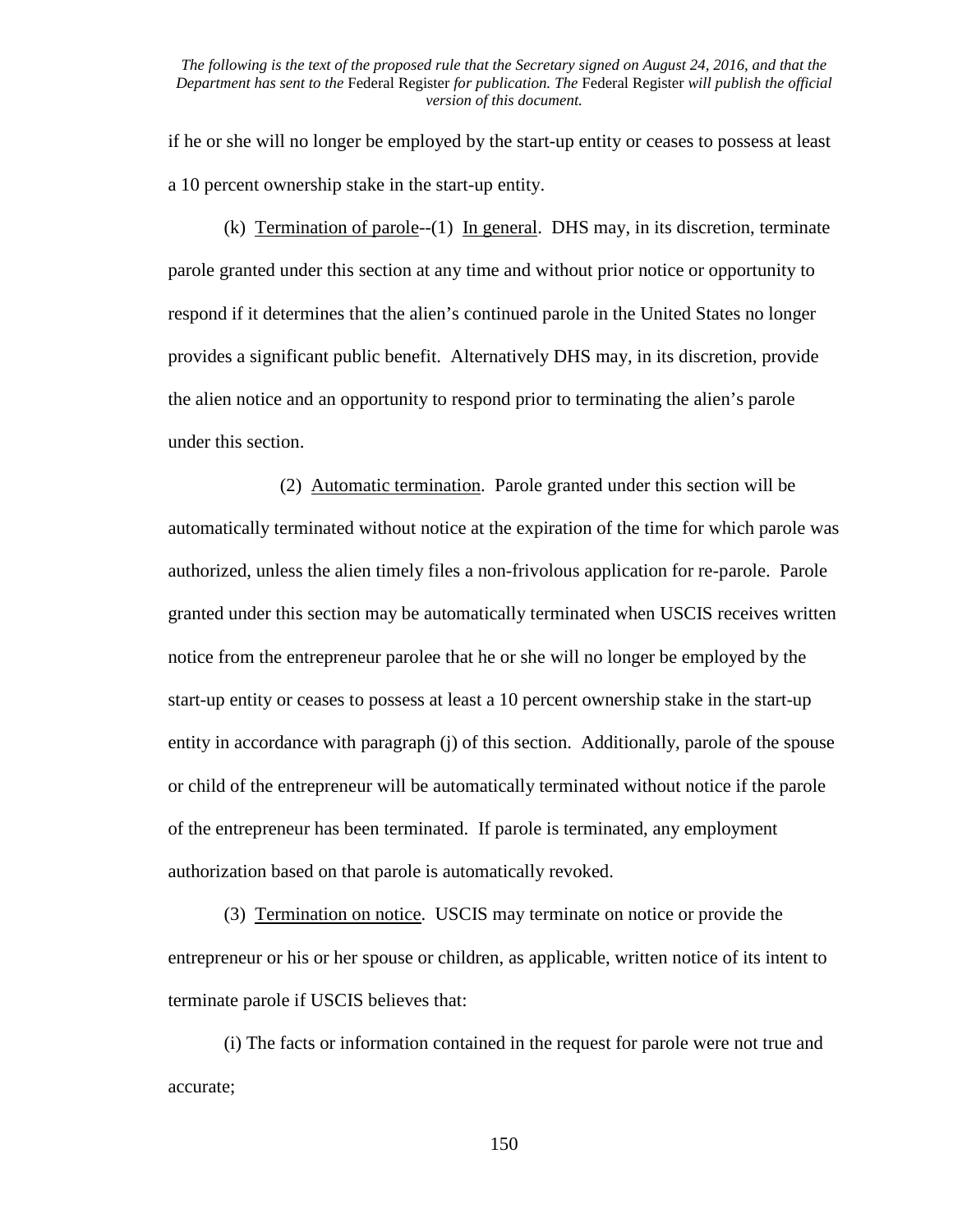(ii) The alien failed to timely file or otherwise comply with the material change reporting requirements in this section;

(iii) The entrepreneur parolee is no longer employed in a central and active role by the start-up entity or ceases to possess at least a 10 percent ownership stake in the start-up entity;

(iv) The alien otherwise violated the terms and conditions of parole; or

(v) Parole was erroneously granted.

 (4) Notice and decision. A notice of intent to terminate issued under this paragraph should generally identify the grounds for termination of the parole and provide a period of up to 30 days for the alien's written rebuttal. The alien may submit additional evidence in support of his or her rebuttal, when applicable, and USCIS will consider all relevant evidence presented in deciding whether to terminate the alien's parole. Failure to timely respond to a notice of intent to terminate will result in termination of the parole. When a charging document is served on the alien, the charging document will constitute written notice of termination of parole (if parole has not already been terminated), unless otherwise specified. Any further immigration and removal actions will be conducted in accordance with the Act and this chapter. The decision to terminate parole may not be appealed. USCIS will not consider a motion to reopen or reconsider a decision to terminate parole under this section. On its own motion, USCIS may reopen or reconsider a decision to terminate.

(l) Increase of investment and revenue amount requirements. The investment and revenue amounts in this section will be automatically adjusted every 3 years by the Consumer Price Index and posted on the USCIS website at www.uscis.gov. Investment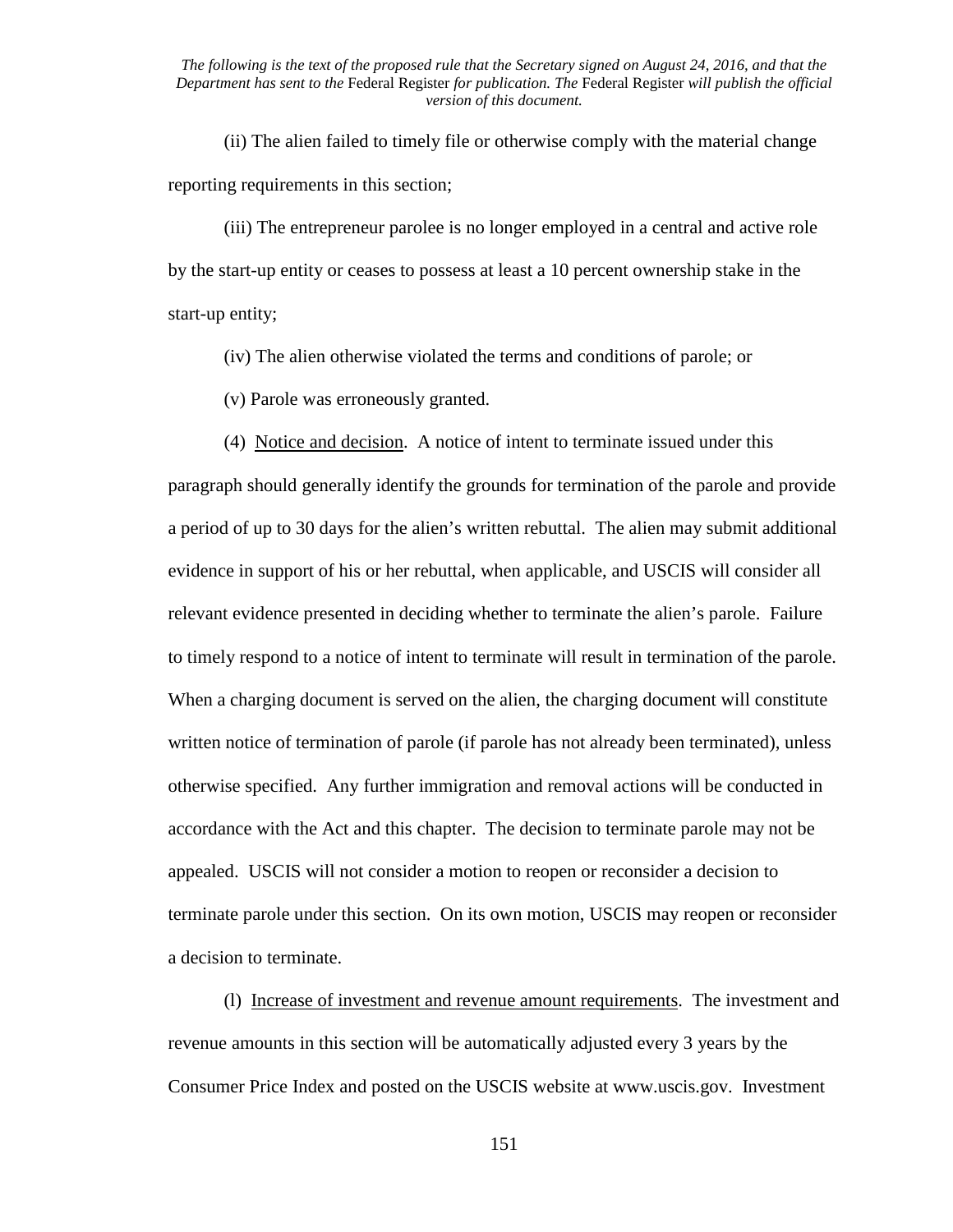and revenue amounts adjusted under this paragraph will apply to all applications filed on

or after the beginning of the fiscal year for which the adjustment is made.

# **PART 274a -- CONTROL OF EMPLOYMENT OF ALIENS**

5. The authority citation for part 274a continues to read as follows:

**Authority:** 8 U.S.C. 1101, 1103, 1324a; 48 U.S.C. 1806; 8 CFR part 2.

6 Section 274a.2 is amended by:

(a) Revising paragraphs  $(b)(1)(v)(A)(5)$  and  $(b)(1)(v)(C)(2)$ ;

(b) Removing paragraph  $(b)(1)(v)(C)(3)$ ; and

(c) Redesignating paragraphs  $(b)(1)(v)(C)(4)$  through(8) as paragraphs

 $(b)(1)(v)(C)(3)$  through (7).

The revision reads as follows:

## **§ 274a.2 Verification of identity and employment authorization.**

\* \* \* \* \* (b) \* \* \*  $(1)$  \* \* \*  $(v)$  \* \* \*  $(A)$  \* \* \*

(5) In the case of an individual who is employment-authorized incident to status or parole with a specific employer, a foreign passport with an Arrival/Departure Record, Form I-94 (as defined in 8 CFR 1.4) or Form I-94A, bearing the same name as the passport and containing an endorsement by DHS indicating such employment-authorized status or parole, as long as the period of endorsement has not yet expired and the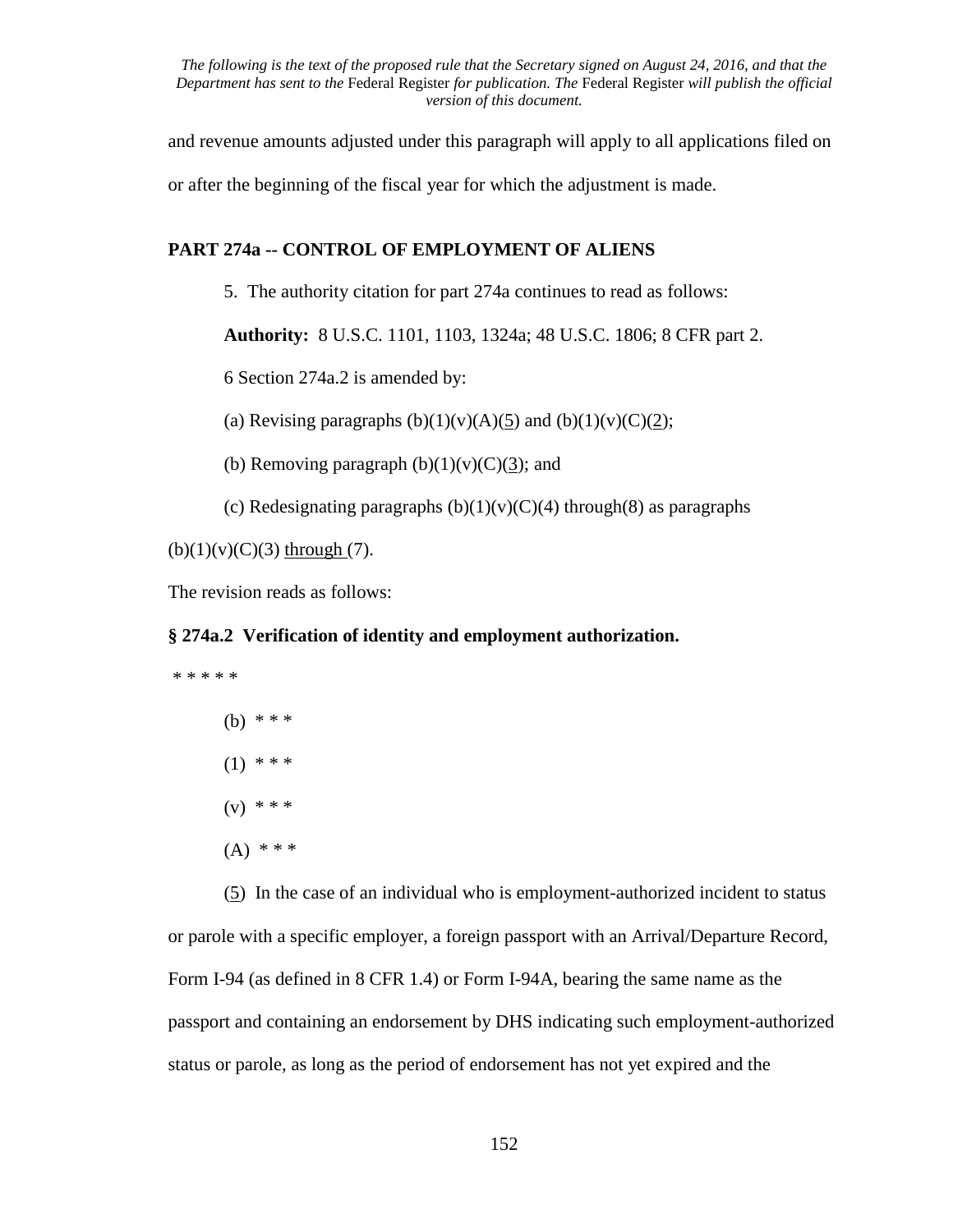employment is not in conflict with the individual's employment-authorized status or

parole.

\* \* \* \* \*

 $(C)$  \* \* \*

(2) Certification or report of birth issued by the Department of State, including

Forms FS-545, DS-1350, FS-240, or successor forms;

\* \* \* \* \*

- 7. Section 274a.12 is amended by:
	- a. Revising paragraph (b) introductory text,
	- b. Adding and reserving new paragraphs (b)(25) through (36);
	- c. Adding a new paragraph (b)(37);
	- d. Revising paragraph  $(c)(11)$ ;
	- e. Adding and reserving new paragraphs  $(c)(27)$  through  $(33)$ ;
	- f. Adding new paragraph (c)(34).

The revisions and additions read as follows:

## **§ 274a.12 Classes of aliens authorized to accept employment.**

\* \* \* \* \*

(b)Aliens authorized for employment with a specific employer incident to status or parole. The following classes of aliens are authorized to be employed in the United States by the specific employer and subject to any restrictions described in the section(s) of this chapter indicated as a condition of their parole, or admission in, or subsequent change to, such classification. An alien in one of these classes is not issued an employment authorization document by DHS: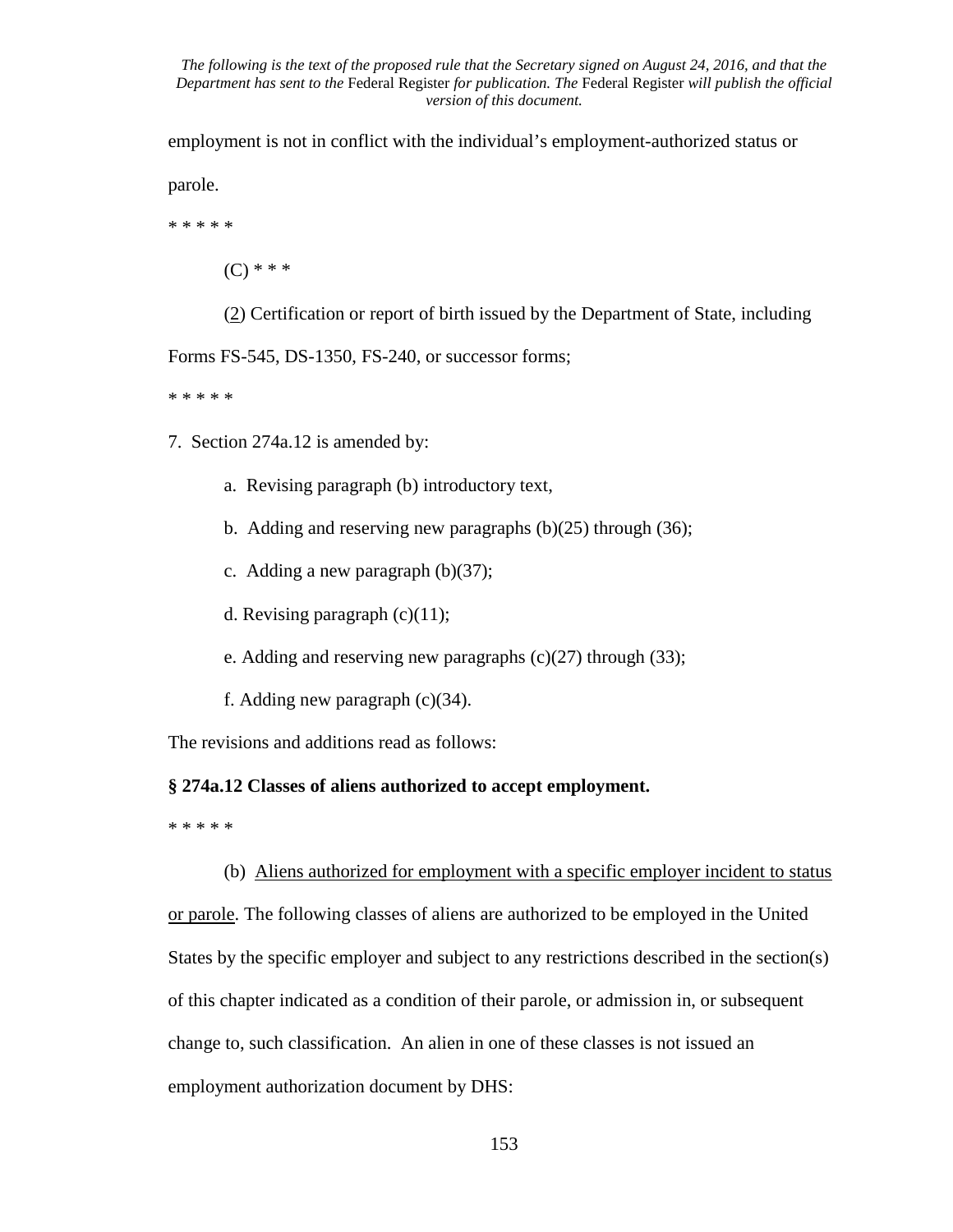\* \* \* \* \*

(25)-(36) [Reserved] (37) An alien paroled into the United States as an entrepreneur pursuant to 8 CFR 212.19 for the period of authorized parole. An entrepreneur who has timely filed a non-frivolous application requesting re-parole with respect to the same start-up entity in accordance with 8 CFR 212.19 prior to the expiration of his or her parole, but whose authorized parole period expires during the pendency of such application, is authorized to continue employment with the same start-up entity for a period not to exceed 240 days beginning on the date of expiration of parole. Such authorization shall be subject to any conditions and limitations on such expired parole. If DHS adjudicates the application prior to the expiration of this 240-day period and denies the application for re-parole, the employment authorization under this paragraph shall automatically terminate upon notification to the alien of the denial decision. \* \* \* \* \*

 $(c)$  \*\*\*

(11) Except as provided in § 274a.12(b)(37) and (c)(34) and § 212.19(h)(4) of this chapter, an alien paroled into the United States temporarily for urgent humanitarian reasons or significant public benefit pursuant to section 212(d)(5) of the Act. \* \* \*\*\*

(27)-(33) [Reserved]

(34) A spouse of an entrepreneur parolee described as eligible for employment authorization in  $\S 212.19(h)(3)$  of this chapter.

\* \* \*\*\*